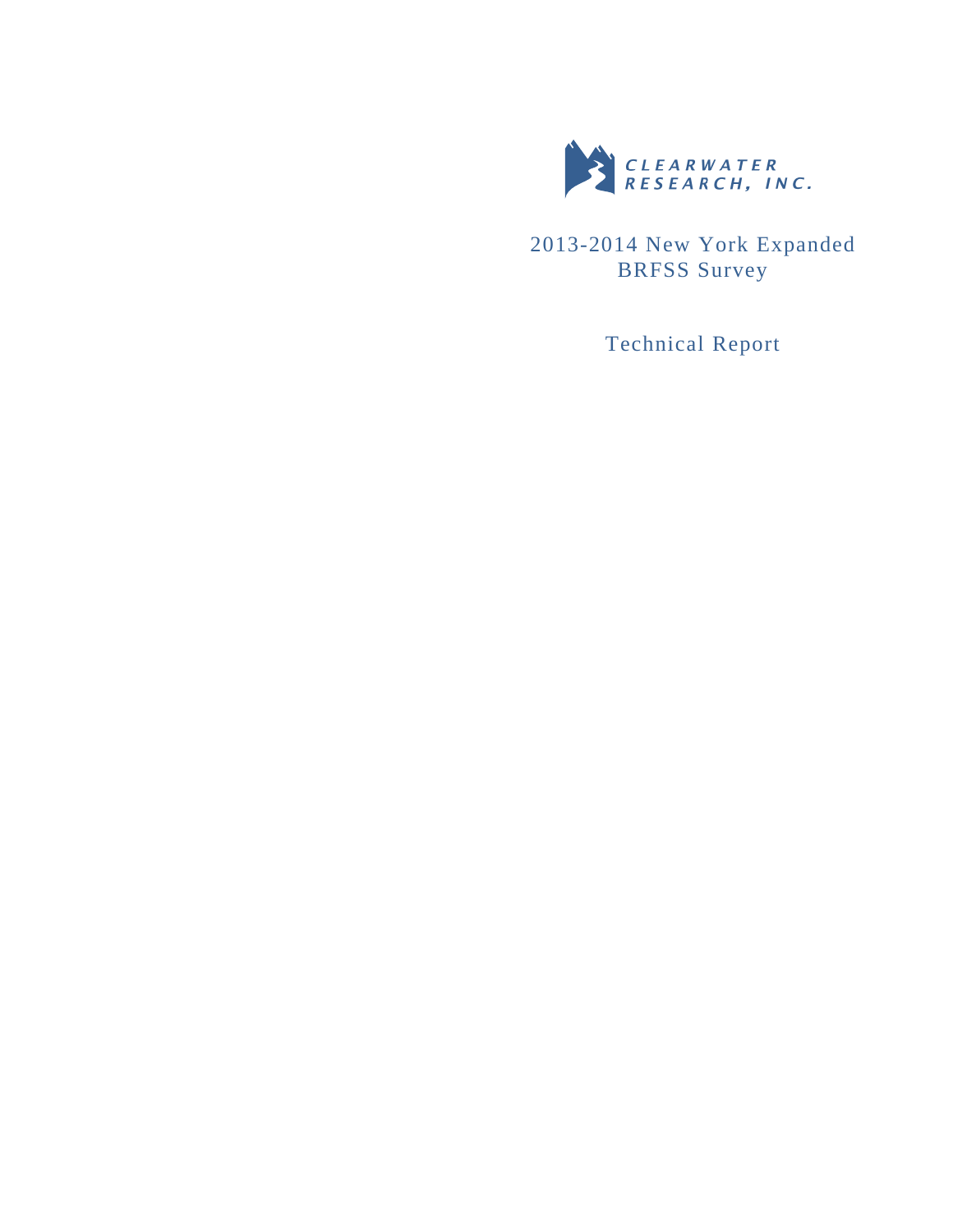# 2013-2014 New York Expanded BRFSS Survey

Submitted to: New York State Department of Health

**TECHNICAL REPORT**

Contact: Genna Atkinson Clearwater Research, Inc. 1845 S Federal Way Boise, ID 83705 (208) 376-3376 ext. 423

Project Director: Gayla Smutny Clearwater Research, Inc. 1845 S Federal Way Boise, ID 83705 (208) 376-3376 ext. 428

August 20, 2014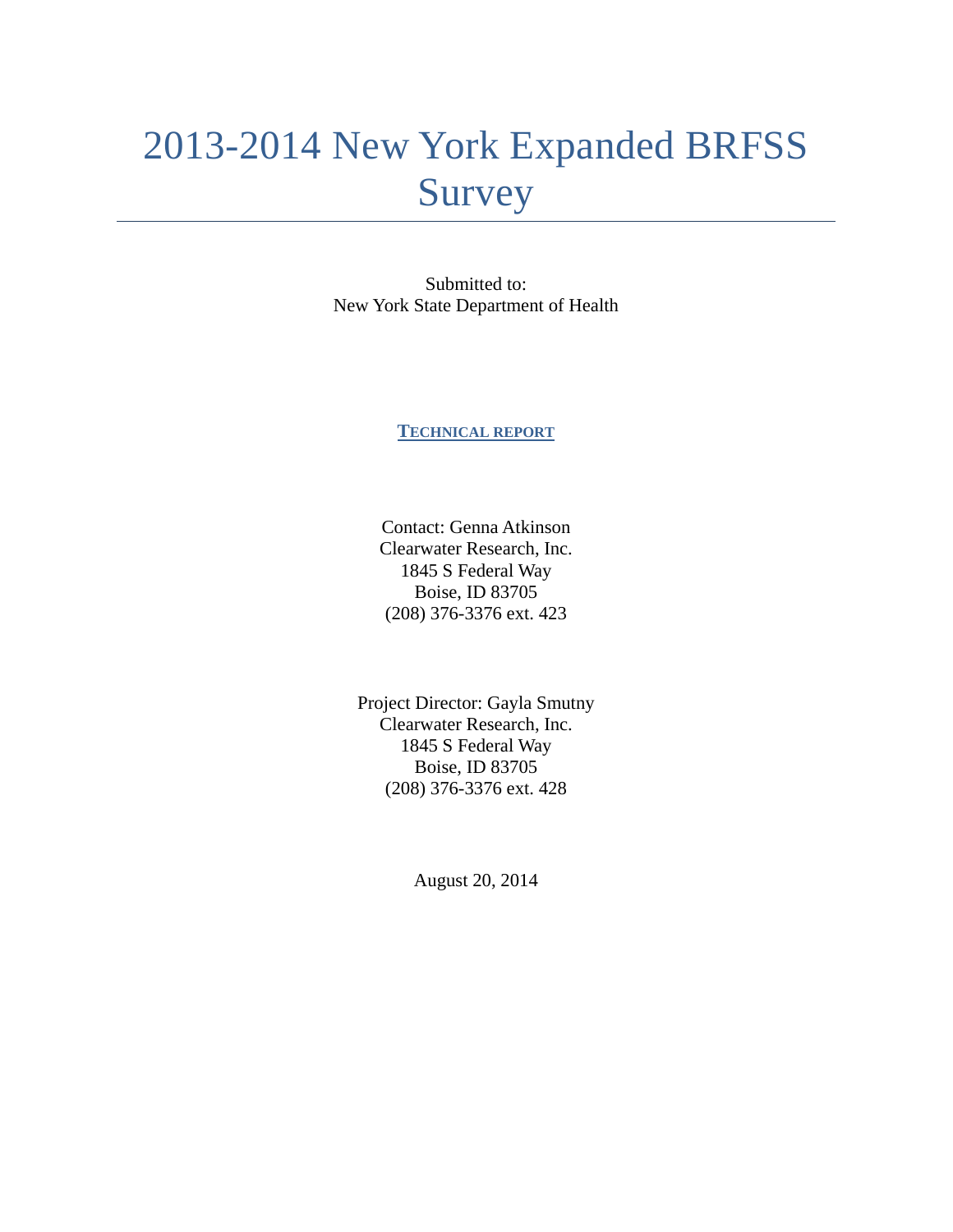## **Contents**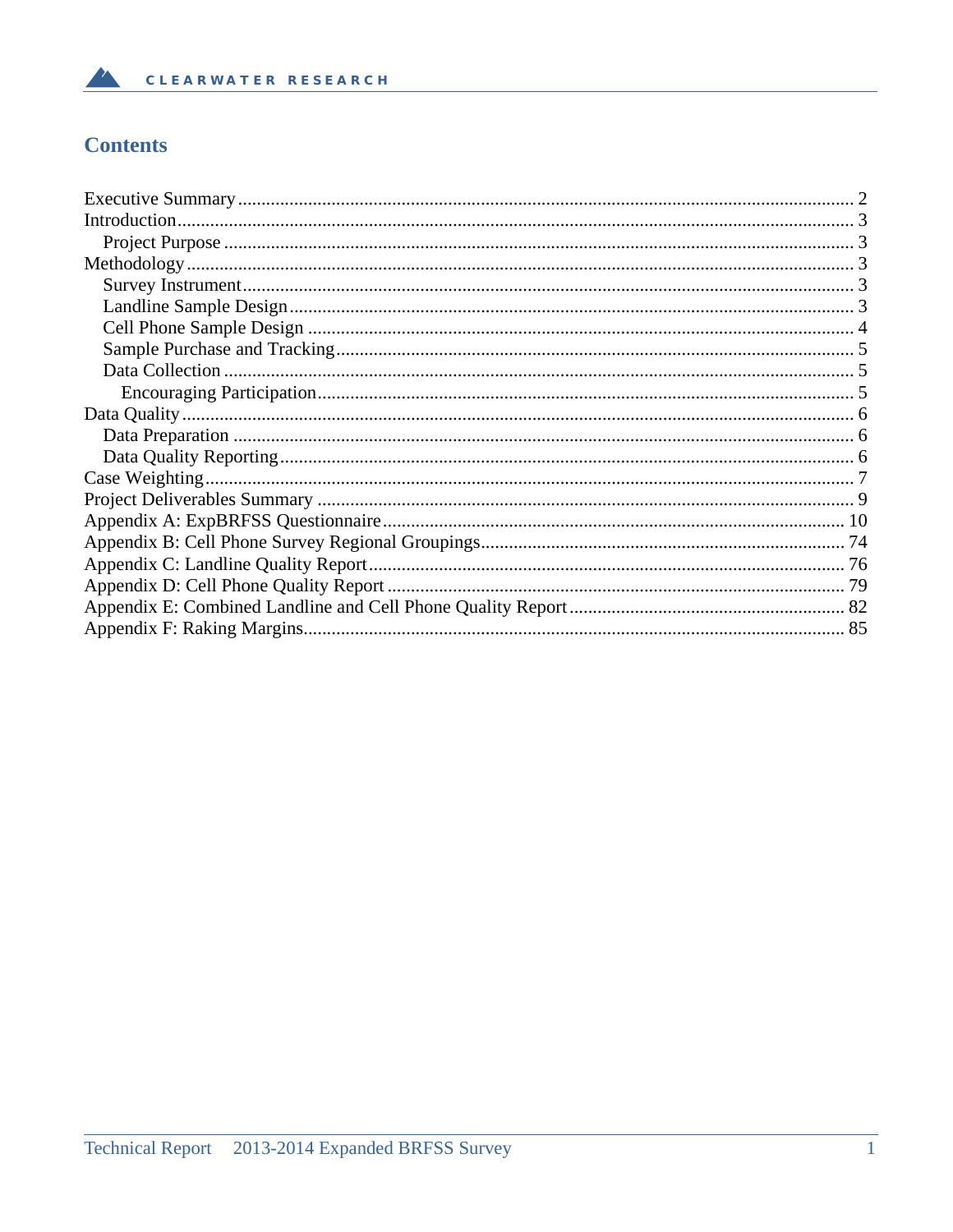## **Executive Summary**

This report presents an overview of the data collection methodology used during the 2013-14 New York Expanded Behavioral Risk Factor Surveillance System (ExpBRFSS) survey as well as a detailed description of the case weighting procedures used to produce the final, weighted, data set. Clearwater Research, Inc. (Clearwater) conducted both the landline and cell phone components of the ExpBRFSS survey in accordance with the methodology and guidelines specified by the Centers for Disease Control and Prevention (CDC) for standard annual BRFSS surveys as outlined in the *Behavioral Risk Factor Surveillance System Operational and User's Guide* and the *BRFSS Cell Phone Operational Protocol (Version 1).* The ExpBRFSS primarily mirrored the annual New York BRFSS but was conducted to provide estimates of health indictors at the county, rather than the state-level.

The ExpBRFSS survey contained questions about a wide variety of demographic information, healthrelated behaviors, and risk factors as well as perceptual questions concerning neighborhood attributes related to healthy lifestyle choices. Data for the project was collected from April 15, 2013 to May 10, 2014. Over the course of the project 23,856 landline surveys and 7,845 cell phone surveys were completed.

This report will discuss the methodology of the ExpBRFSS, including questionnaire development, landline and cell phone sample design, and data collection. Maintenance of data quality will also be highlighted, including ongoing sample tracking, quality review, and data preparation and cleaning. Finally, case weighting procedures will be detailed.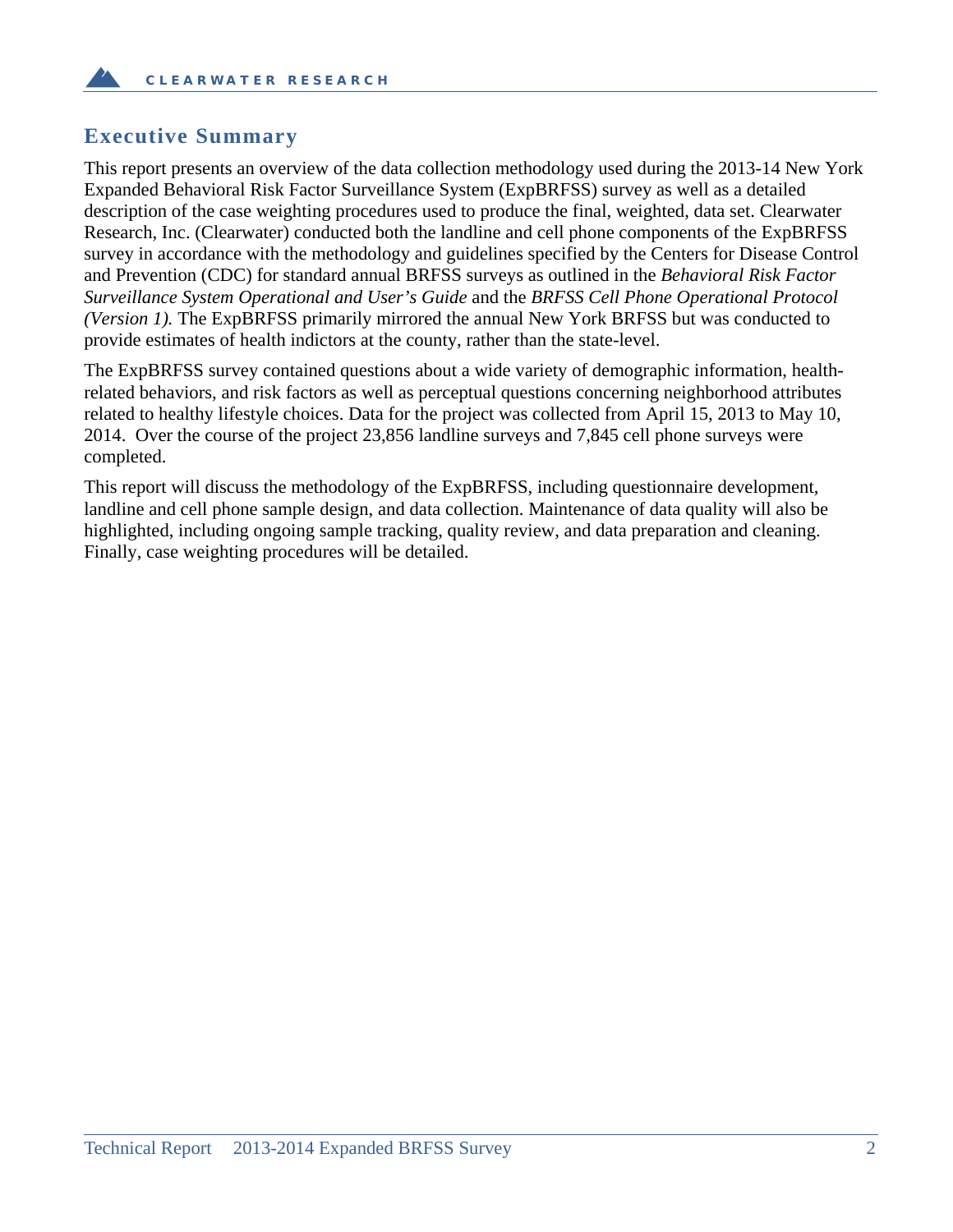## **Introduction**

The New York State Department of Health (NYSDOH) contracted with Clearwater to implement the data collection and case weighting for the 2013 – 2014 ExpBRFSS. NYSDOH representatives were actively involved in designing and overseeing ExpBRFSS data collection. The project was comprised of twelve monthly waves of data collection. All telephone sample for the project was purchased by Clearwater from Marketing Systems Group (MSG), the sample vendor used by CDC for the annual BRFSS. Clearwater completed 23,856 landline interviews across 58 counties or county groupings and 7,845 cell phone interviews across eight regions.

## **Project Purpose**

The purpose of this project was to provide estimates of a wide range of health indicators at the county level to facilitate county-level behavioral risk factor tracking and enable counties to effectively target resources to interventions specific to the health needs of their populations. The ExpBRFSS was last conducted in 2008-2009 and did not include a cell phone component.

## **Methodology**

#### **Survey Instrument**

ExpBRFSS utilized a questionnaire that was designed by the NYSDOH. Clearwater reviewed the preliminary survey instrument with NYSDOH and recommended minor modifications necessary to improve question flow and reduce ambiguity. The questionnaire covered a range of health conditions and behaviors related to public health issues as well as a series of demographic items. Appendix A contains the full version of the questionnaire. The survey was conducted in English or Spanish, depending on the respondent's preference.

The initial fielding of the survey was restricted to a small number of completed interviews. A select group of experienced interviewers was asked to provide feedback on their interviewing experiences by describing any problems encountered in the survey and by offering suggestions for improvement. The Clearwater trainer and data collection supervisors were asked to provide similar feedback on sample problems and training issues. The ExpBRFSS research analyst conducted debriefings with the interviewers, supervisors, and trainer to identify and understand problems and issues. The initial restricted phase of data collection did not result in adjustments to the questionnaire and implementation of the project in full began on schedule.

## **Landline Sample Design**

Clearwater worked closely with the NYSDOH to design the sampling strategy for the ExpBRFSS. Development of the landline sample frame was straightforward. The landline sample was stratified by county. Each county in New York constituted a single stratum with the exception of the five counties comprising New York City. These counties, Bronx, Kings (Brooklyn), New York (Manhattan), Queens, and Richmond (Staten Island), were grouped together to form one stratum. The completed interview goal for the landline component of the project was 23,200, comprised of 400 completed landline interviews in each of the 58 strata.

The landline survey was conducted using the disproportionate stratified sample (DSS) sampling design supported by the CDC for standard BRFSS surveys. The DSS design uses the "one-plus" bank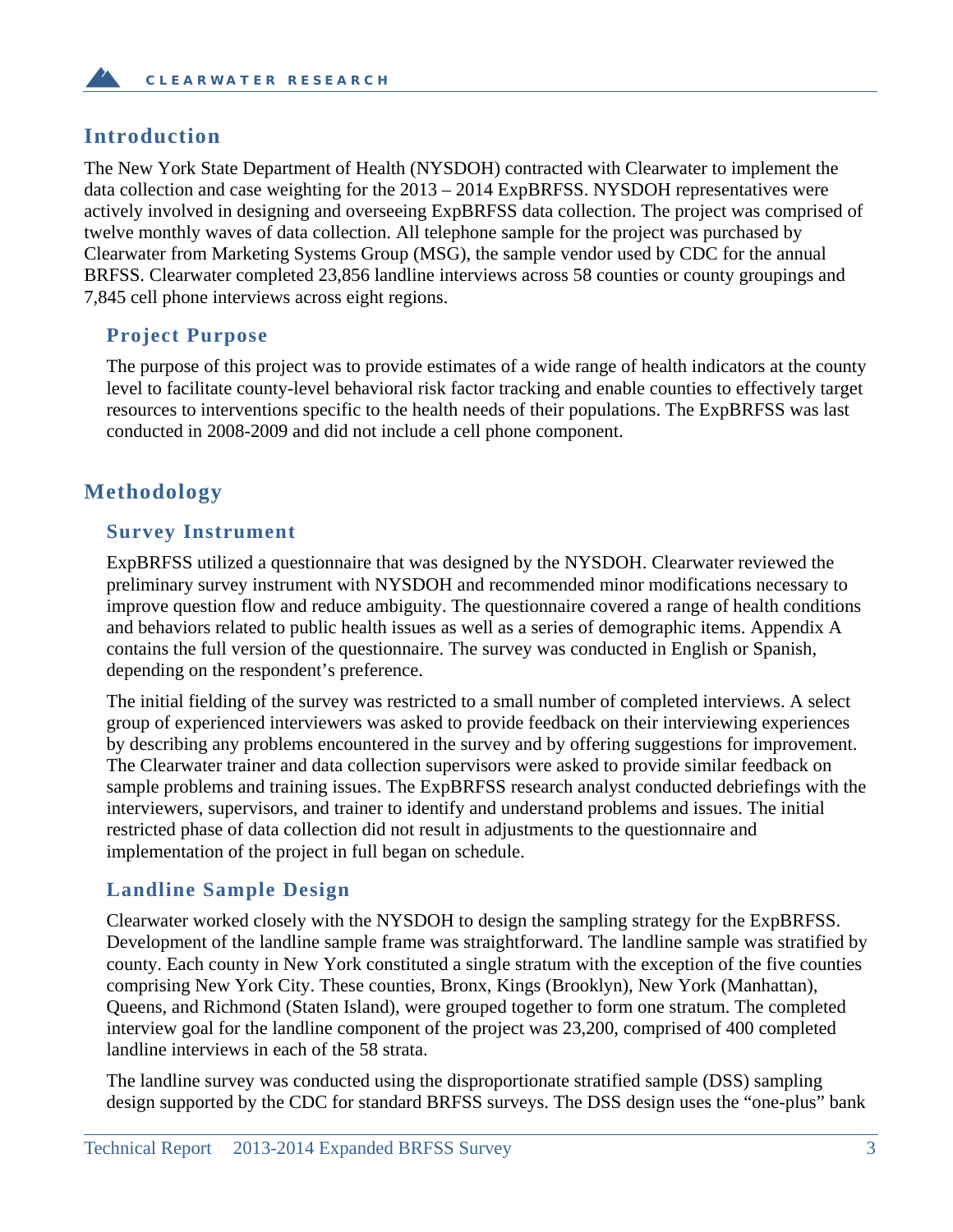frame stratified into separate frames of listed-household and unlisted telephone numbers. The listedhousehold stratum has a higher density of households than the unlisted stratum. The DSS method samples the listed stratum at a rate 1.5 times that of the unlisted stratum. This results in an overall increase in the efficiency of the sample; fewer sample records are required to contact a target number of households with the DSS design than with an unstratified design. Because landline telephones are often shared among persons living within a residence and multiple landline accounts may serve a given residence, household level sampling required Clearwater interviewers to collect information on the number of adults living within a residence and the number of landline telephones that ring at the residence. The selected respondent for the survey was chosen randomly from all eligible adults residing at the household.

#### **Cell Phone Sample Design**

Creation of the cell phone sample frame was complicated by the fact that stratifying the cell phone frame at the county level was not feasible for all of New York State. CDC's sample vendor, MSG, stratifies cell phone frames by rate center rather than county. Rate centers delineate local call boundaries set by service providers for billing purposes and can be larger than a county. In instances where the rate center is larger than a county, MSG assigns the rate center to only one county based on plurality. This means a county with no rate center within its borders will be included in the cell phone stratum of the county with the rate center that serves the plurality of its cell phone subscribers. This is achieved by stratifying the state by groups of contiguous counties (regions) rather than individual counties.

NYSDOH and Clearwater proceeded with a regional cell phone sampling strategy for ExpBRFSS because combining completed interviews from the cell phone frame (sampled regionally) with completes from the landline frame (sampled by county) to produce county-level estimates was a viable approach. NYSDOH grouped each county in New York into one of eight regions as outlined in Appendix B. The completed interview goal for the cell phone survey was 7,770, comprised of 971 completed cell phone interviews in each of the eight strata.

A drawback associated with this sampling approach was the inability to know in advance how many cell phone completed interviews would be collected in a given county and thus whether raking to the telephone status margin in creating the case weights would be feasible for all counties. In the end it was decided that for counties with a large enough number of completes from the cell phone frame, Clearwater would include telephone status during raking. Conversely, for counties with too few cell phone completes, Clearwater would not include the telephone status margin when raking the weights for that county.

The cell phone sampling frame provided by MSG for the standard BRFSS is based on the Telecordia database of telephone exchanges and 1,000 banks and uses dedicated cellular banks, sorted on the basis of area code and exchange within a state.<sup>1</sup> The ExpBRFSS was also conducted with this sample frame. However, unlike the landline sample, any adult reached by cell phone was eligible for the cell phone survey if they met the criteria of living in a private household or college housing and were "cell mostly" users (receiving 90% or more of calls on their cell phone).

 $\overline{a}$ 

<sup>1</sup> BRFSS Cell Phone Operational Protocol. Version 1.0. October 2011.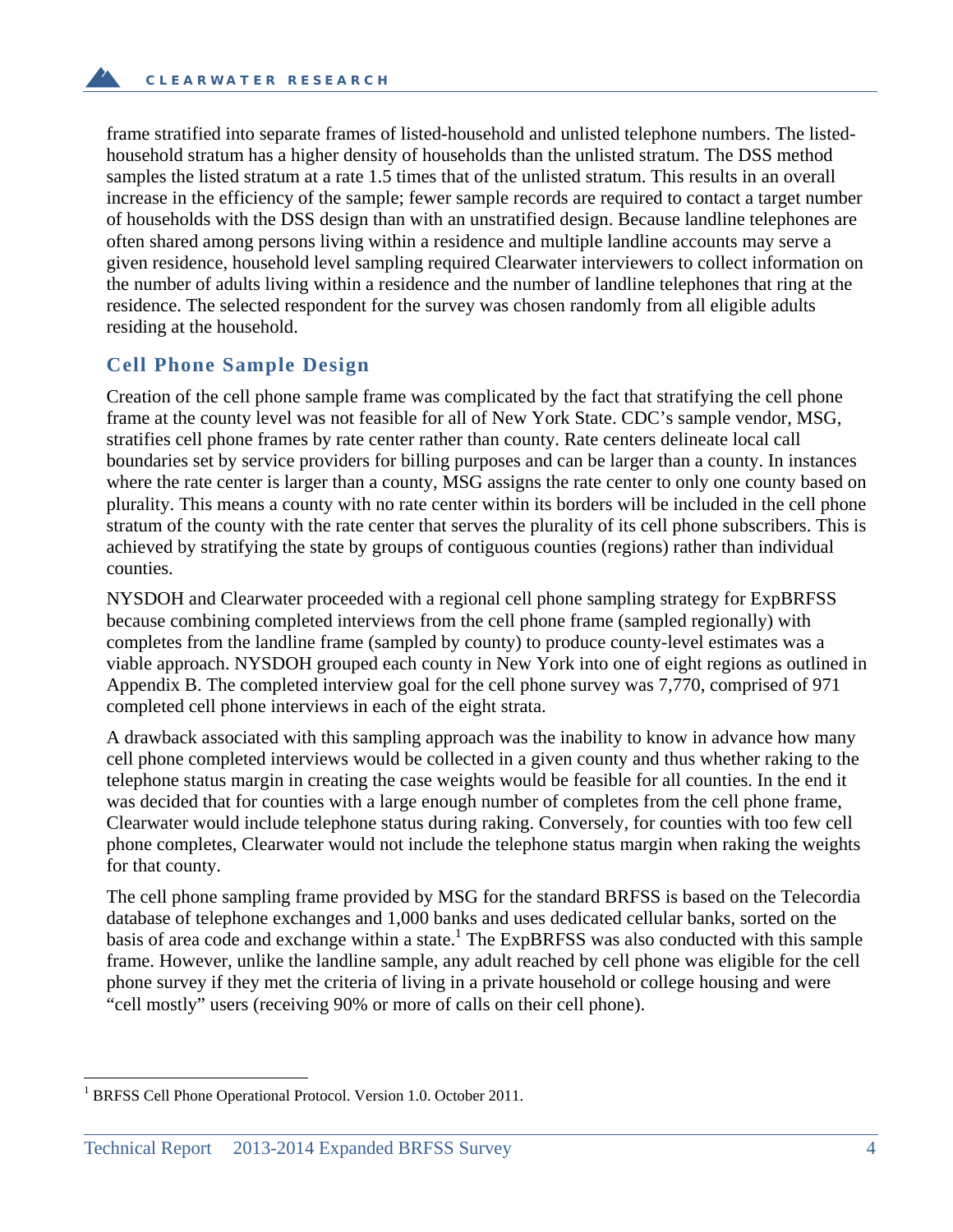#### **Sample Purchase and Tracking**

At the onset of data collection, Clearwater estimated the amount of sample needed to achieve the desired number of completed interviews for the landline and cell phone surveys and purchased sample directly from MSG. Clearwater then tracked the number of ExpBRFSS completes and adjusted quarterly sample requests accordingly. NYSDOH and Clearwater ExpBRFSS project team members also met via conference call on a quarterly basis to jointly monitor sample activity and data collection progress.

#### **Data Collection**

Data was collected for ExpBRFSS over the course of twelve monthly waves, starting April 15, 2013 and ending May 10, 2014.<sup>2</sup> The goal of each wave was to obtain roughly 8.3% of the required completes in each county for the landline survey and each region for the cell phone survey.

Experienced interviewers conducted telephone interviews using computer-assisted telephone interviewing (CATI) software. The CATI system managed the telephone calling, monitored calling, controlled distribution of sample records to interviewers, consolidated data, and tracked interviewer productivity.

Telephone calling protocols for ExpBRFSS followed those of standard BRFSS. Clearwater resolved each landline sample record in the telephone phase by attempting the number 15 times during the calling period or until a final disposition (such as "completed interview" or "disconnected/nonworking number") was assigned. Cell phone sample records were attempted 12 times during the fielding period.

#### **Encouraging Participation**

In addition to CDC-recommended BRFSS protocols for achieving acceptable response rates, Clearwater used the following tools to maximize response rates and avoid refusals for the ExpBRFSS survey.

#### Reducing Respondent Reluctance

Clearwater developed ExpBRFSS project specific scripts, answering questions frequently asked by respondents. These scripts were available to interviewers via hot keys to refer to at any point during an interview to reassure reluctant respondents. The scripts addressed respondent confidentiality, use of data, survey sponsorship, and other similar topics. Interviewers were also able to provide the name and contact number of a NYSDOH representative familiar with the project if respondents wished to verify the legitimacy of the survey.

#### Treatment of Refusals

 $\overline{a}$ 

Any time respondents refused to participate, either initially or during an interview, following standard BRFSS guidelines, Clearwater interviewers re-contacted the respondents, attempting to gain their cooperation. Clearwater used special refusal recovery and mid-interview terminated recovery scripts in this effort.

 $2^{2}$  Data collection was extended slightly beyond the original end date of April 14, 2014 to accommodate an invoicing issue.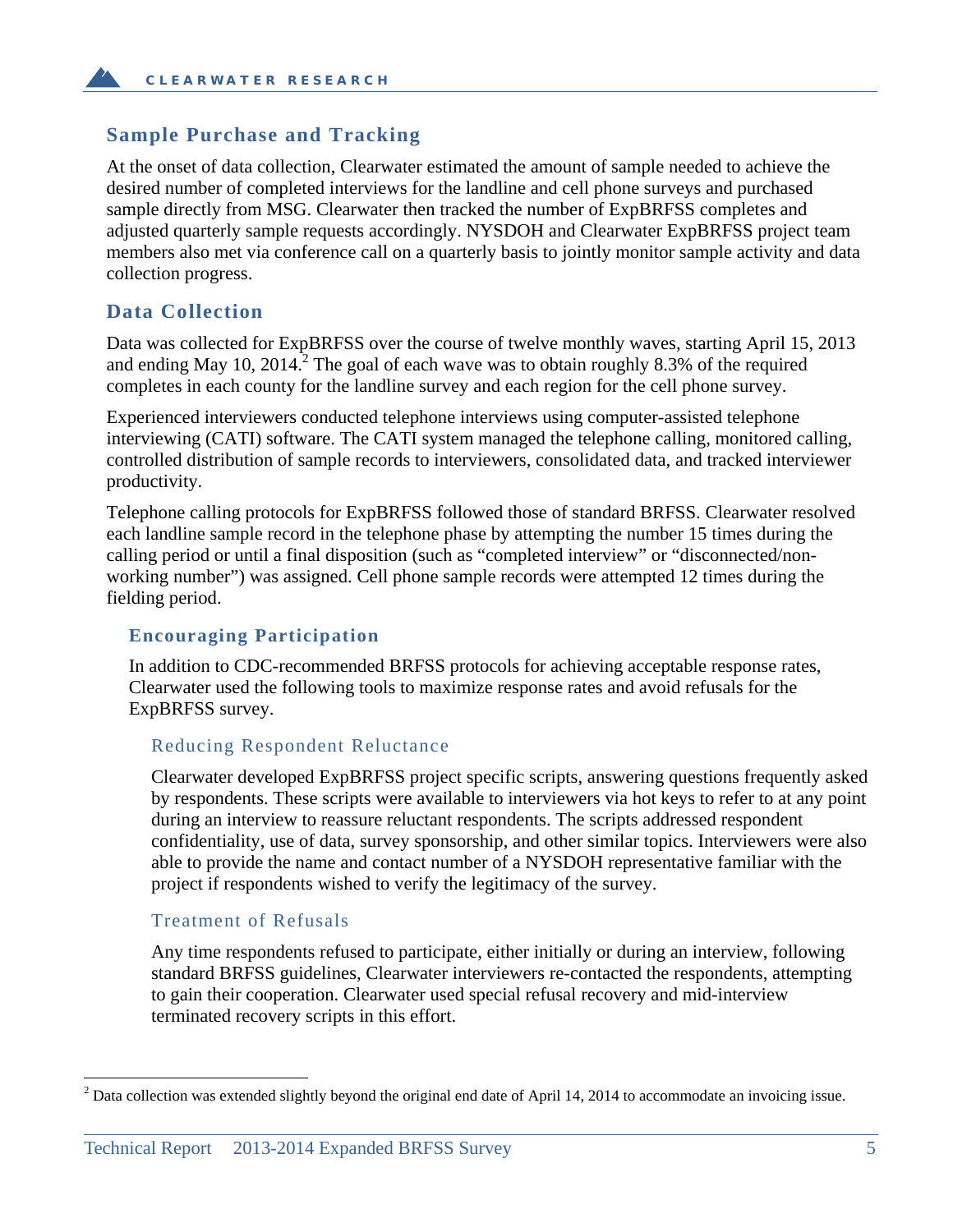## **Data Quality**

Interviewers were thoroughly briefed prior to data collection and interviewers rehearsed the questionnaire before conducting actual interviews. During telephone fielding, survey data was entered and automatically consolidated by the CATI software as interviewers completed each questionnaire with a respondent.

Supervisors and monitors monitored telephone interviews throughout the fielding period to maintain data quality during the fielding of ExpBRFSS. Clearwater used an electronic monitoring and tracking system, allowing monitors to record results during monitoring sessions to facilitate checks for accuracy and completeness. Quality indicators included the ability to read scripts and questions verbatim in a professional, neutral, non-judgmental tone as well as the ability to probe for clarification. Monitors also assessed the tone of interviewers and addressed displays of discourtesy or frustration on the part of interviewers regardless of the conduct of the respondent.

#### **Data Preparation**

Clearwater performed comprehensive data inspection procedures at the end of each monthly field period. Interviewer errors were documented on data change forms and corrected in the data set using Ci3 data editing techniques. As necessary, call-backs verifying any missing or out-of-range information were also conducted. The resulting monthly data file was imported into a database where a series of proprietary processes, including a frequency check of all questions, verified data accuracy.

Clearwater provided the NYSDOH with edited and formatted data sets within 14 working days of the close of each monthly interviewing period via a secure website set up by Clearwater. The monthly data files contained data from all completed interviews as well as all open-ended literal responses.

## **Data Quality Reporting**

Clearwater facilitated the NYSDOH's review of data collection performance measures by providing separate landline, cell phone, and combined landline and cell phone quality reports to the NYSDOH at the conclusion of each monthly wave of data collection. Each report was comprised of three major components: 1) monthly dispositions, 2) response rate tracking information, and 3) tables of gender, race, and age distributions to enable NYSDOH staff to monitor representativeness of the sample.

The monthly disposition component included:

• Counts and frequency distributions for all final disposition codes with months presented individually and year-to-date averages

The monthly response rate component included:

- Response rate eligibility groupings (as defined by the CDC)
- Council of American Survey Research Organizations (CASRO) rate
- Cooperation rate
- Refusal rate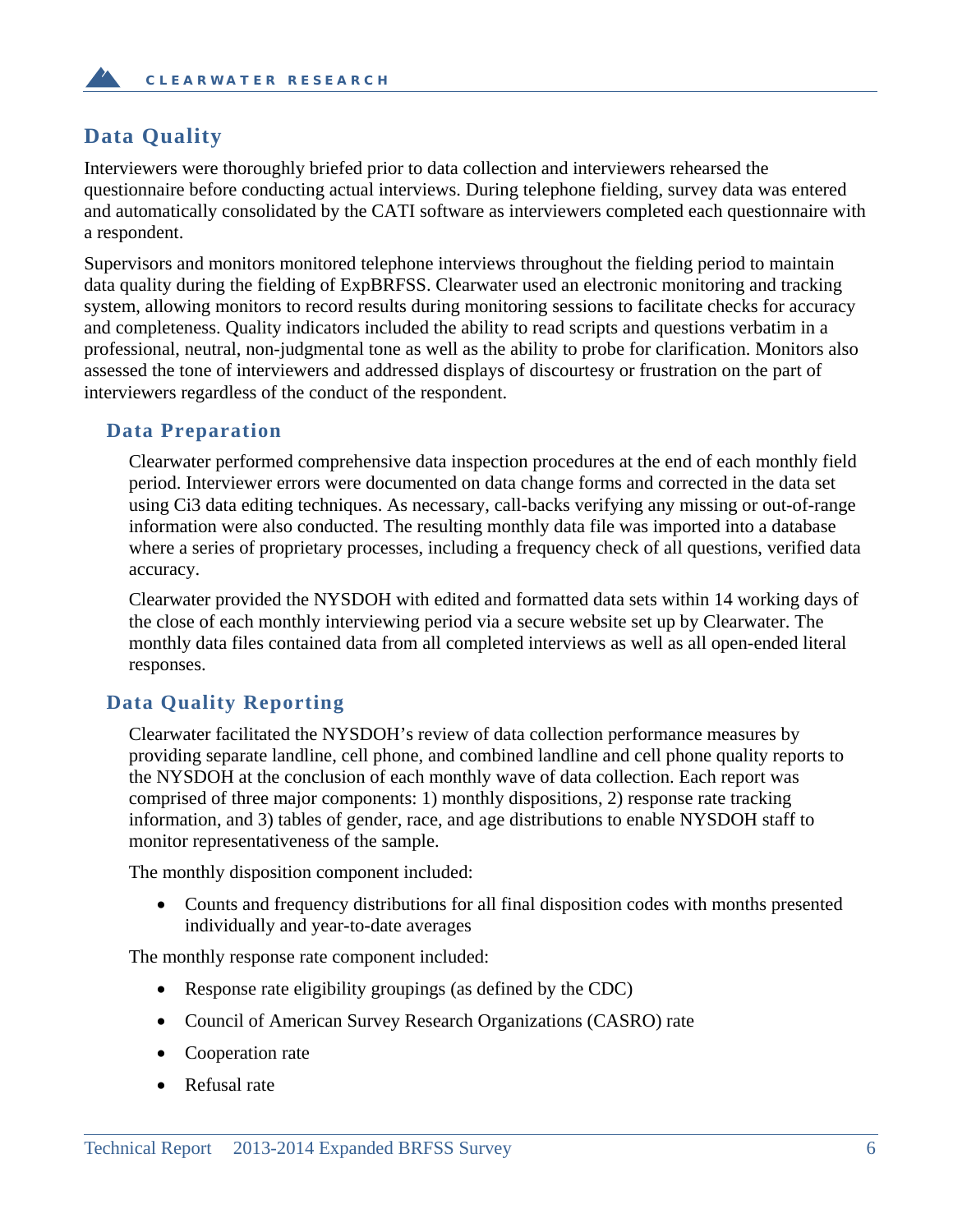- Average interview length
- Partial complete rate

Final quality reports for ExpBRFSS landline survey, cell phone survey, and the combined surveys are located in Appendices C, D, and E, respectively.

## **Case Weighting**

The ExpBRFSS data were weighted to account for the sample design and to reduce the effect of unit nonresponse. The sample design yields a complex probability sample because different sampling fractions were used for each county landline frame and region cell phone frame. In addition, multiple landlines serving a household and multiple adults residing in households with landlines affect the probability of selection (POS) for individual respondents. Case weights were calculated to account for these varying POS. The POS weights were trimmed at the county level so that the largest weight was no greater than three times the median weight and likewise the smallest weight was no less than the median weighted divided by three.

The trimmed POS weights were raked to US Census county- and region-level administrative control totals for sex, age, race, ethnicity, educational attainment, marital status, owner/renter status, and telephone usage group. This was done to help minimize bias due to differential nonresponse patterns (refusal and noncontact) among demographic categories associated with important health risks. The control totals were downloaded from US Census 2012 estimates through the American FactFinder Web site. The county-level estimates were summed within each state to provide administrative control totals for the state's adult population by age, gender, and race/ethnicity.

Raking margin cells were collapsed following CDC rules for 2012 BRFSS case weighting. The final raking margins are provided in Appendix F. For the ExpBRFSS, we used 12 raking margins:

- 1. Age  $\times$  Gender (7  $\times$  2 = 14 cells)
	- Males:  $18-24$ ,  $25-34$ ,  $35-44$ ,  $45-54$ ,  $55-64$ ,  $65-74$ ,  $75+$
	- Females: 18–24, 25–34, 35–44, 45–54, 55–64, 65–74, 75+
- 2. Race/Ethnicity (6 categories: White non-Hispanic, Black non-Hispanic, Hispanic, Asian non-Hispanic, American Indian/Alaska Native NH, Other)
- 3. Education (4 categories)
	- Less than high school
	- High school graduate
	- Some college
	- College graduate
- 4. Marital Status (3 categories)
	- Married
	- Never married or part of an unmarried couple
	- Divorced or widowed or separated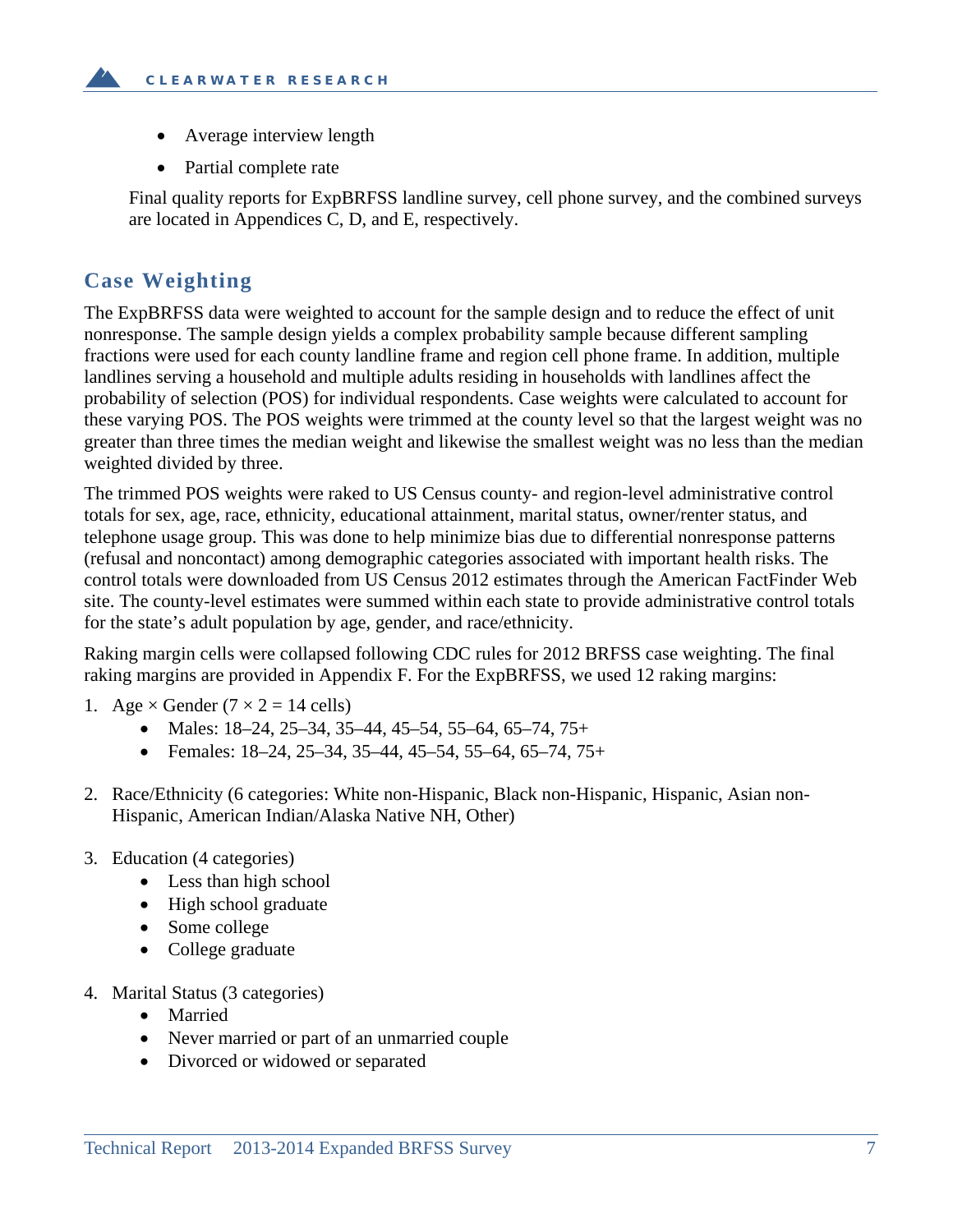

- 5. Owner/Renter Status (2 categories)
	- Own
	- Rent and other arrangement
- 6. Gender × Race/Ethnicity ( $2 \times 4 = 8$  cells)
- 7. Age (3 categories,  $18-34$ ,  $35-54$ ,  $55+$ ) × Race/Ethnicity
- 8. Telephone Usage Groups (landline only, landline and cell phone, and cell phone only)
- 9. County
- 10. County  $\times$  Race/ethnicity
- 11. County  $\times$  Age Categories
- 12. County  $\times$  Gender

For weighted analysis, most statistical analysis programs treat cases without weights as if the case weight were zero, i.e., the case is suppressed from the analysis. In order to weight as many cases as possible, we imputed values where they were missing (e.g., due to a refusal to provide an answer to an item involved in the weighting calculation). Gender and number of adults were not imputed. Cases missing values for gender or number of adults were not included in the final data set. Missing values for other variables were imputed as follows:

- County was imputed using (in order) M11Q13, M11Q14, LISTCNTY (for landline records) and ASGCNTY (for landline records).
- Region was imputed by imputed county.
- Race/ethnicity was imputed by the modal category of the imputed region. For all regions, the modal category was Non-Hispanic White.
- Age was imputed by the mean age for the region  $\times$  race  $\times$  gender group of the respondent. If race was missing, the imputed age was the mean age for the sex of the respondent for the imputed region.
- Education was imputed using a hot deck method sorting by region, gender, race/ethnicity group, and age group. Each case missing a value for educational attainment was assigned the value from the nearest case with a valid response.
- Marital status was imputed using a hot deck method sorting by region, gender, race/ethnicity group, and age group. Each case missing a value for marital status was assigned the value from the nearest case with a valid response.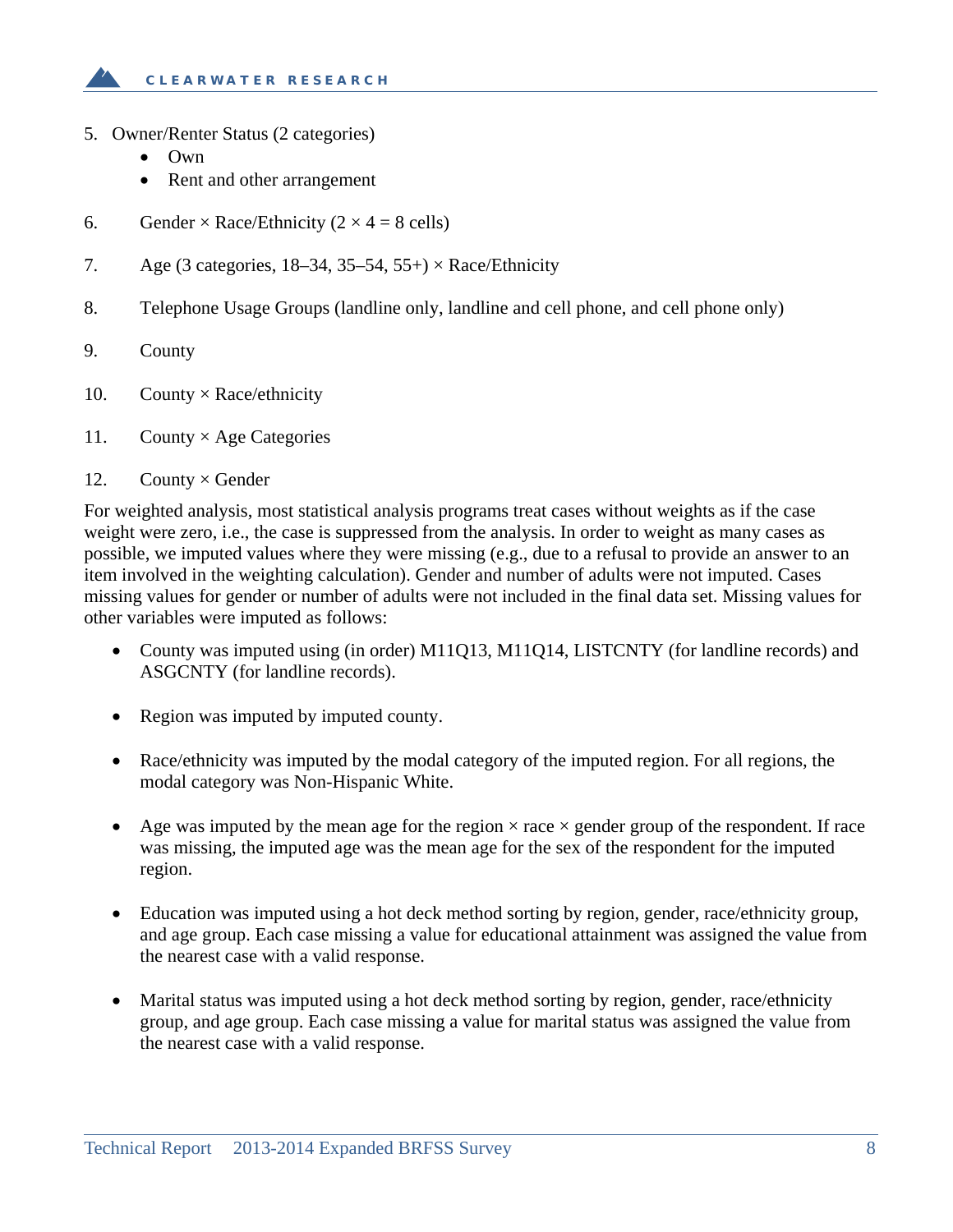## **Project Deliverables Summary**

The following deliverables were provided to NYSDOH by Clearwater during the course of the ExpBRFSS project.

- Preliminary landline and cell phone data sets (delivered one week after the commencement of interviewing)
- Monthly landline and cell phone data sets
- Monthly landline, cell phone, and combined landline and cell phone quality reports
- Quarterly reports outlining the number of completed interviews by strata (county) for landline and (region) for cell phone
- Quarterly conference calls with Clearwater and NYSDOH team members
- Codebooks and data files with weights / data tables of landline and cell phone responses (delivered after four months of data collection and at project end)
- Final technical report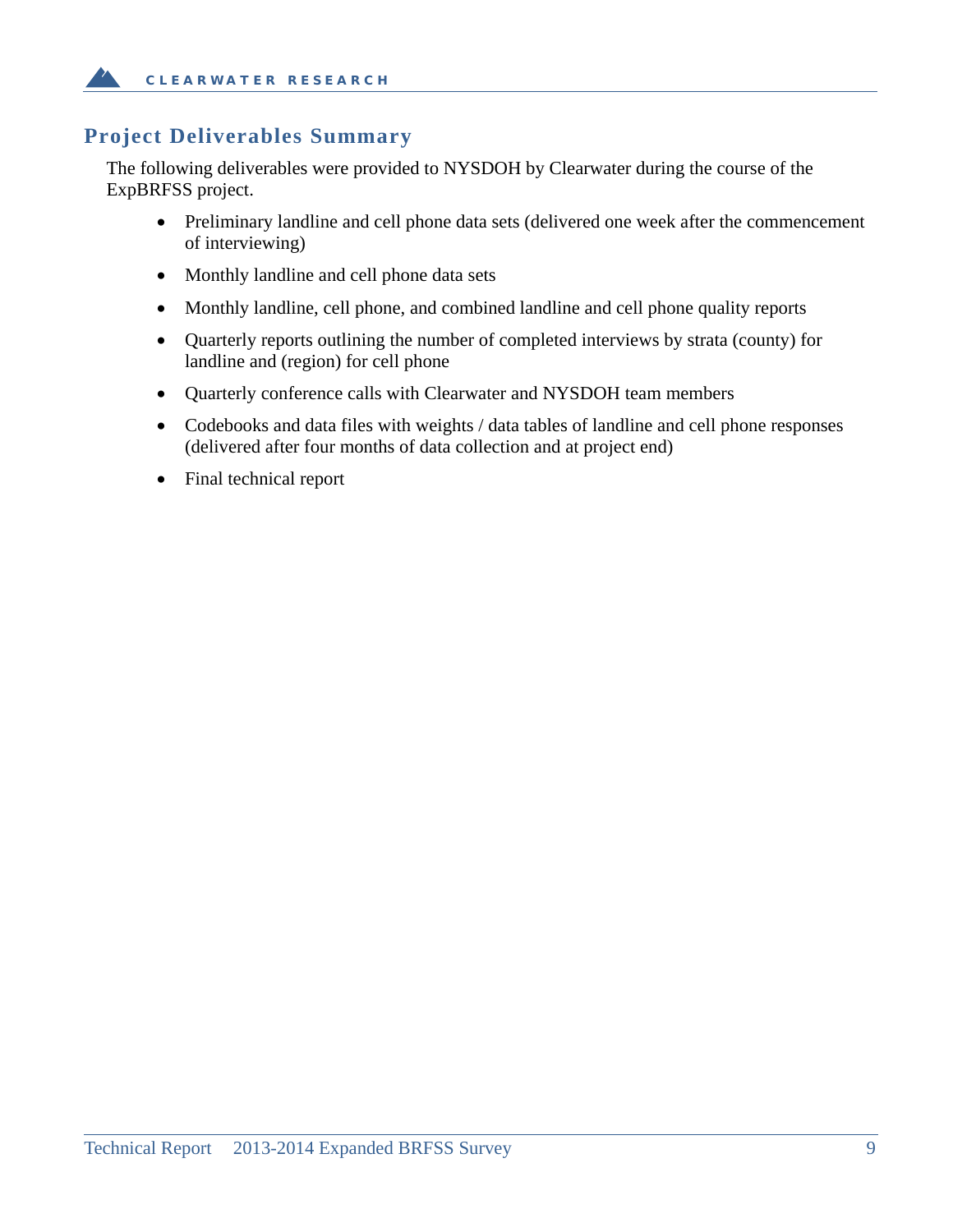

## **Appendix A: ExpBRFSS Questionnaire**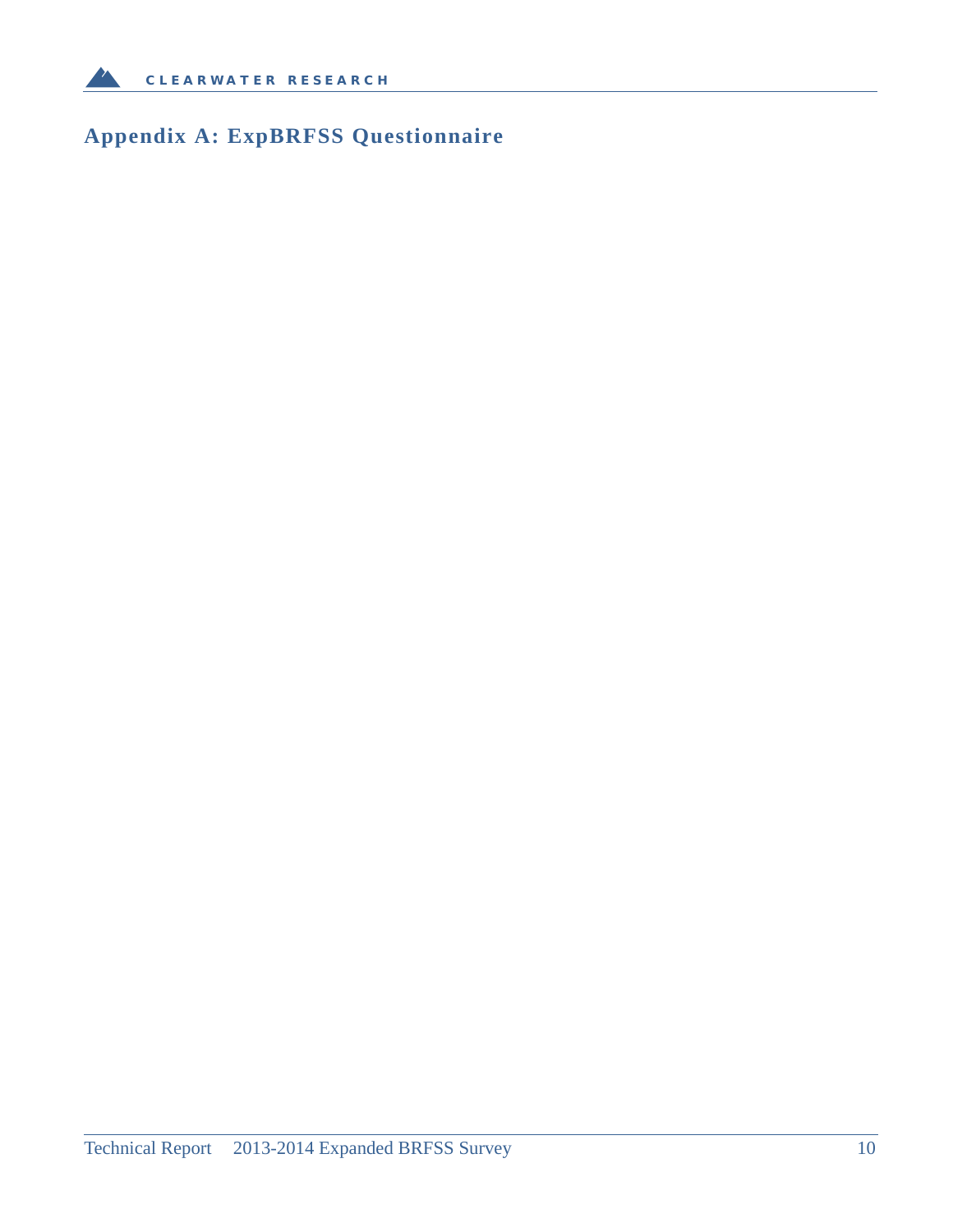

## **2013 - 2014**

## **Behavioral Risk Factor Surveillance System Expanded Questionnaire**

**March 12, 2013**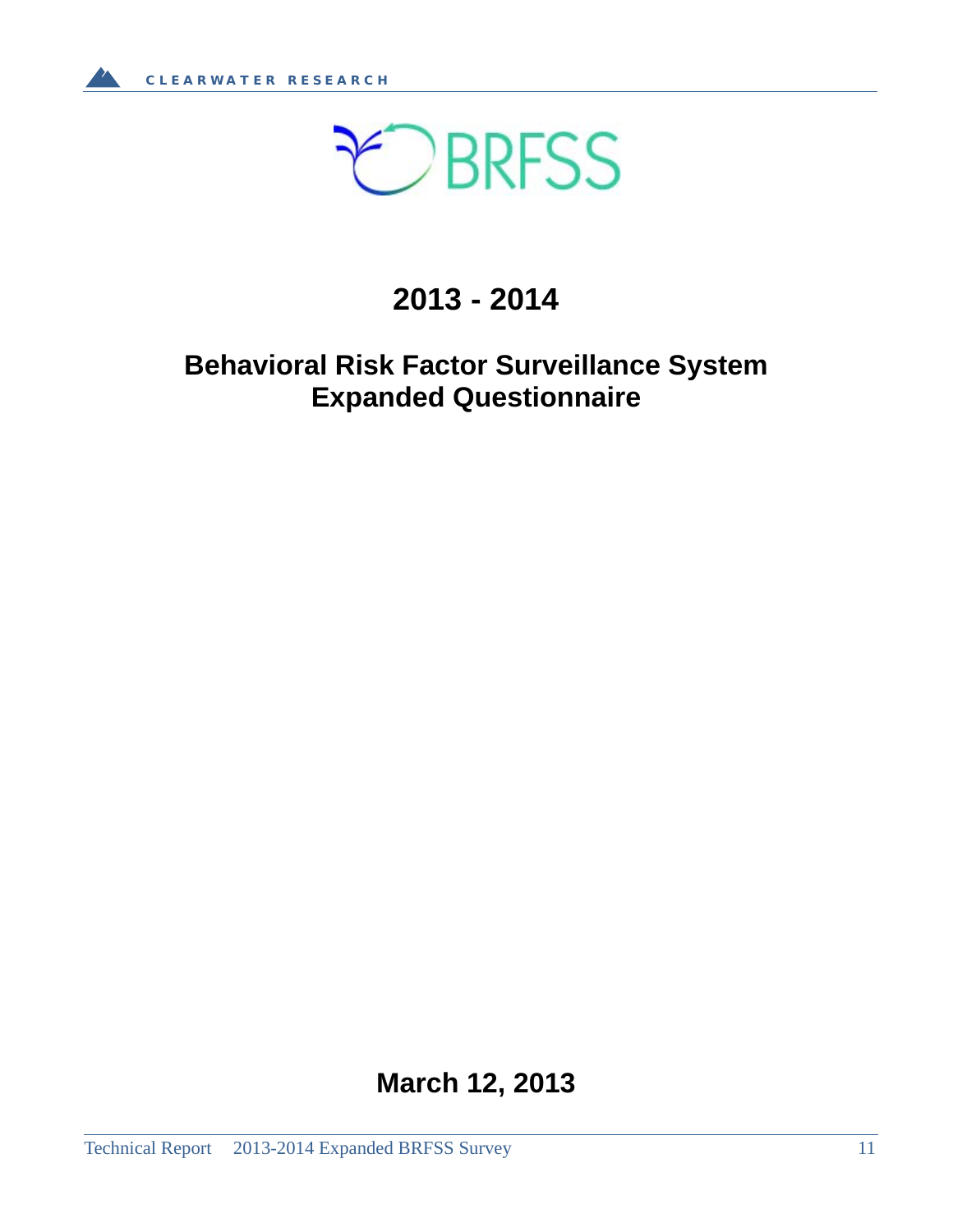

#### **INTRO**

#### **INTROQST**

HELLO, I am calling for the **{New York State Department of Health}**. My name is [Interviewer Name].

We are gathering information about the health of **{New York}** residents. This project is conducted by the health department with assistance from the Centers for Disease Control and Prevention. Your telephone number has been chosen randomly, and I would like to ask some questions about health and health practices.

Is this **{PHONE7}**?

|   | YES, CONTINUE          | SKP | $\overline{\phantom{a}}$ | <b>PRIVRES</b>  |
|---|------------------------|-----|--------------------------|-----------------|
| 2 | NUMBER IS NOT THE SAME | SKP |                          | <b>WRONGNUM</b> |

**WRONGNUM** IF - INTROQST = 2 Thank you very much, but I seem to have dialed the wrong number. It's possible that your number may be called at a later time.

**SKP → INTROQST**

| <b>PRIVRES</b>                                                         | $IF - INTROOST = 1$ |            |               |                |
|------------------------------------------------------------------------|---------------------|------------|---------------|----------------|
| Is this a private residence?                                           |                     |            |               |                |
| READ ONLY IF NECESSARY:                                                |                     |            |               |                |
| "By private residence, we mean someplace like a house or apartment."   |                     |            |               |                |
| YES, CONTINUE                                                          |                     | <b>SKP</b> |               | <b>STATRES</b> |
| 2<br>NO. NON-RESIDENTIAL                                               |                     | <b>SKP</b> | $\rightarrow$ | <b>COLLEGE</b> |
| 3<br>NO, BUSINESS PHONE ONLY                                           |                     | <b>SKP</b> |               | <b>BUSINES</b> |
|                                                                        |                     |            |               |                |
| <b>BUSINES</b>                                                         | $IF - PRIVRES = 3$  |            |               |                |
| Thank you very much but we are only interviewing person on residential |                     |            |               |                |

phone lines at this time.

**SKP → 4500**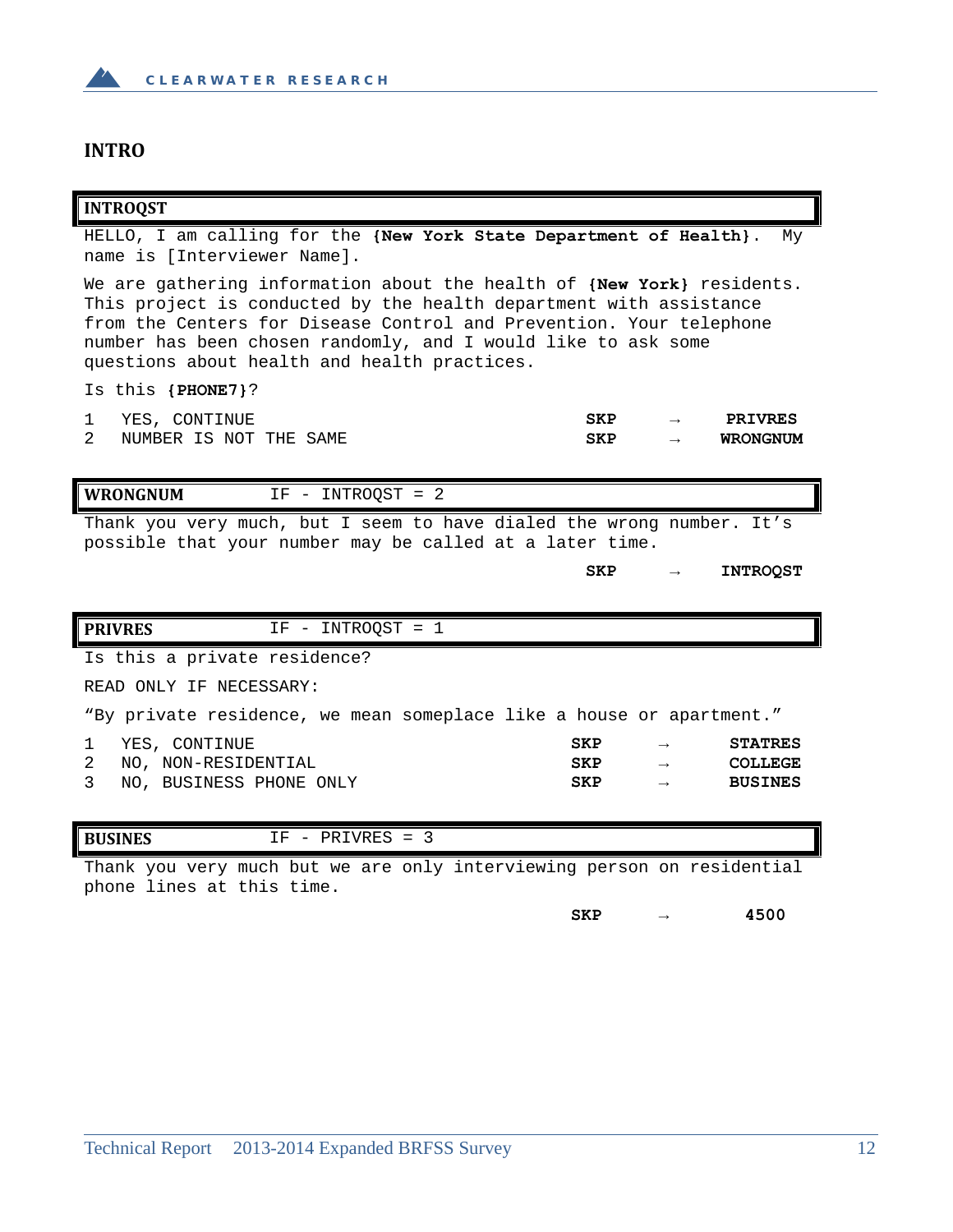

| <b>COLLEGE</b><br>$IF - PRIVRES = 2$                                                                                                                           |                          |                                 |
|----------------------------------------------------------------------------------------------------------------------------------------------------------------|--------------------------|---------------------------------|
| Do you live in college housing?                                                                                                                                |                          |                                 |
| READ ONLY IF NECESSARY:                                                                                                                                        |                          |                                 |
| "By college housing we mean dormitory, graduate student or visiting<br>faculty housing, or other housing arrangements provided by a college<br>or university." |                          |                                 |
| YES, CONTINUE<br>1<br>2<br>NO                                                                                                                                  | SKP<br><b>SKP</b>        | <b>STATRES</b><br><b>NONRES</b> |
| <b>NONRES</b><br>$IF - COLLEGE = 2$                                                                                                                            |                          |                                 |
| Thank you very much, but we are only interviewing persons who live in<br>a private residence or college housing at this time.                                  |                          |                                 |
|                                                                                                                                                                | <b>SKP</b>               | 4500                            |
|                                                                                                                                                                |                          |                                 |
| <b>STATRES</b><br>$IF - PRIVRES = 1 OR COLLEGE = 1$                                                                                                            |                          |                                 |
| Do you reside in {New York}?                                                                                                                                   |                          |                                 |
| YES<br>1<br>2<br>NO.                                                                                                                                           | <b>SKP</b><br><b>SKP</b> | <b>ISCELL</b><br><b>NONSTAT</b> |
|                                                                                                                                                                |                          |                                 |
| <b>NONSTAT</b><br>$IF - STATRES = 2$                                                                                                                           |                          |                                 |
| Thank you very much, but we are only interviewing persons who live in                                                                                          |                          |                                 |
| the state of (New York) at this time.                                                                                                                          | SKP                      | 4100                            |
|                                                                                                                                                                |                          |                                 |
| <b>ISCELL</b><br>$IF - STATRES = 1$                                                                                                                            |                          |                                 |
| Is this a cellular telephone?                                                                                                                                  |                          |                                 |
| INTERVIEWER NOTE: TELEPHONE SERVICE OVER THE INTERNET COUNTS AS<br>LANDLINE SERVICE (INCLUDES VONAGE, MAGIC JACK AND OTHER HOME-BASED<br>PHONE SERVICES).      |                          |                                 |
| READ ONLY IF NECESSARY:                                                                                                                                        |                          |                                 |
| "By cellular (or cell) telephone we mean a telephone that is mobile<br>and usable outside of your neighborhood."                                               |                          |                                 |
| NO, NOT A CELLULAR TELEPHONE, CONTINUE<br>1<br>2<br>YES, A CELLULAR TELEPHONE                                                                                  | SKP                      | <b>CELLYES</b>                  |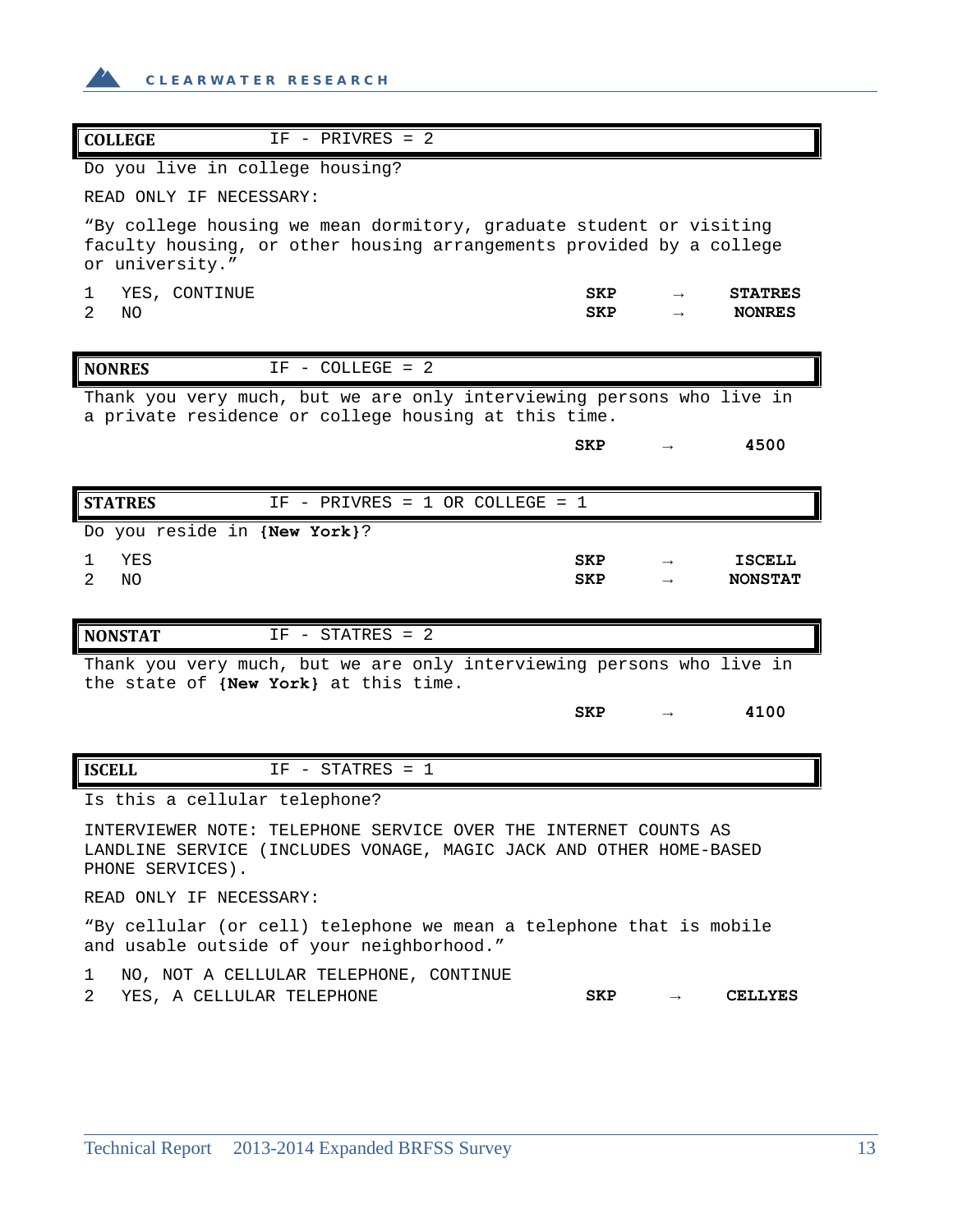

| <b>CELLYES</b>                    | $IF - ISCELL = 2$                                                                                                                             |                   |                                  |
|-----------------------------------|-----------------------------------------------------------------------------------------------------------------------------------------------|-------------------|----------------------------------|
|                                   | Thank you very much, but we are only interviewing by land line<br>telephones and for private residences or college housing.                   |                   |                                  |
|                                   |                                                                                                                                               | <b>SKP</b>        | 4450                             |
| <b>LLADULT</b>                    | $IF - COLLEGE = 1$                                                                                                                            |                   |                                  |
| Are you 18 years of age or older? |                                                                                                                                               |                   |                                  |
| NOTE: ASK GENDER IF NECESSARY     |                                                                                                                                               |                   |                                  |
| 1<br>2<br>3<br>No                 | Yes and the respondent is male<br>Yes and the respondent is female                                                                            | SKP<br>SKP<br>SKP | YOURTHE1<br>YOURTHE1<br>LLNOADLT |
| <b>LLNOADLT</b>                   | $IF - LLADULT = 3$                                                                                                                            |                   |                                  |
| older at this time.               | Thank you very much, but we are only interviewing persons aged 18 or                                                                          |                   |                                  |
|                                   |                                                                                                                                               | <b>SKP</b>        | 4700                             |
| <b>ADULTS</b>                     | $IF - PRIVRES = 1$                                                                                                                            |                   |                                  |
| are 18 years of age or older?     | I need to randomly select one adult who lives in your household to be<br>interviewed. How many members of your household, including yourself, |                   |                                  |
| NUMBER OF ADULTS                  |                                                                                                                                               |                   |                                  |
| <b>MEN</b>                        | $IF - ADULTS > 1$                                                                                                                             |                   |                                  |
| How many of these adults are men? |                                                                                                                                               |                   |                                  |
| NUMBER OF MEN                     |                                                                                                                                               |                   |                                  |
| <b>WOMEN</b>                      | $IF - ADULTS > 1$                                                                                                                             |                   |                                  |

How many of these adults are women?

\_\_ NUMBER OF WOMEN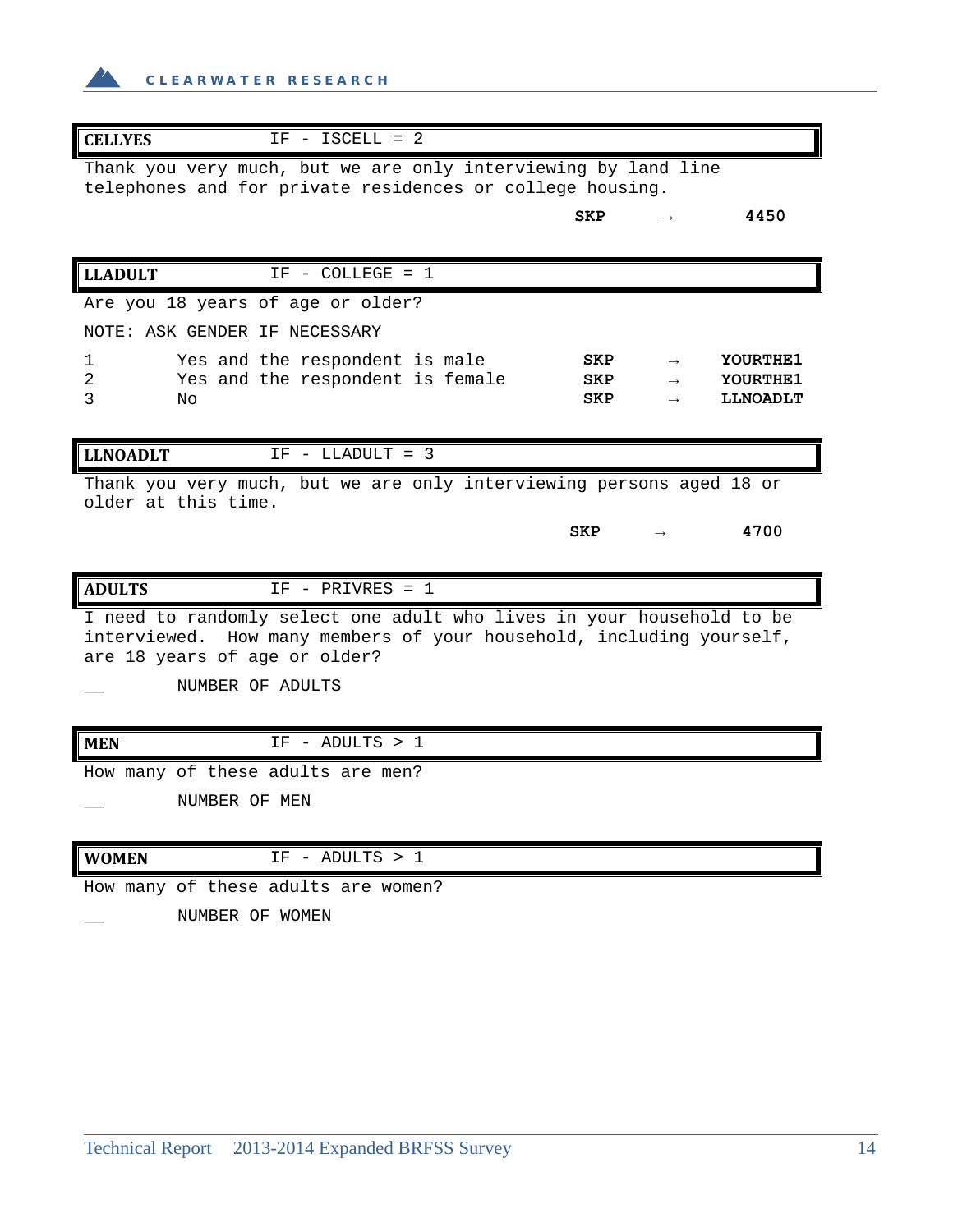**CLEARWATER RESEARCH**

| <b>WRONGTOT</b><br>IF - MEN + WOMEN <> ADULTS                     |             |               |                 |
|-------------------------------------------------------------------|-------------|---------------|-----------------|
| I'm sorry, something is not right.                                |             |               |                 |
| Number of Men - {MEN}                                             |             |               |                 |
|                                                                   |             |               |                 |
| Number of Women $-$ + {WOMEN}                                     |             |               |                 |
|                                                                   |             |               |                 |
| Number of Adults - {ADULTS}                                       |             |               |                 |
| CORRECT THE NUMBER OF MEN<br>1                                    | SKP         |               | MEN             |
| 2<br>CORRECT THE NUMBER OF WOMEN                                  | SKP         | $\rightarrow$ | <b>WOMEN</b>    |
| 3<br>CORRECT THE NUMBER OF ADULTS                                 | <b>SKP</b>  | $\rightarrow$ | <b>ADULTS</b>   |
| IF - ADULTS > 1 AND (MEN + WOMEN) = ADULTS<br><b>SELECTED</b>     |             |               |                 |
| The person in your household I need to speak with is the {SRESP}. |             |               |                 |
| Are you the {SRESP}?                                              |             |               |                 |
| YES<br>1.                                                         | ${\tt SKP}$ |               | YOURTHE1        |
| 2<br>NO                                                           | SKP         | $\rightarrow$ | <b>GETNEWAD</b> |
|                                                                   |             |               |                 |
| <b>ONEADULT</b><br>$IF - ADULTS = 1$                              |             |               |                 |
| Are you the adult?                                                |             |               |                 |
| INTERVIEWER NOTE: ASK GENDER IF NECESSARY.                        |             |               |                 |
| YES AND THE RESPONDENT IS A MALE.<br>1                            | <b>SKP</b>  |               | YOURTHE1        |
| 2<br>YES AND THE RESPONDENT IS A FEMALE.<br>$\mathbf{3}$<br>NO    | <b>SKP</b>  |               | YOURTHE1        |
|                                                                   |             |               |                 |
| <b>ASKGENDR</b><br>IF - ADULTS = $1$ AND ONEADULT = 3             |             |               |                 |
| Is the Adult a man or a woman?                                    |             |               |                 |
| MALE<br>1                                                         |             |               |                 |
| 2<br>FEMALE                                                       |             |               |                 |
|                                                                   |             |               |                 |
| $IF - ONEADULT = 3$<br><b>GETADULT</b>                            |             |               |                 |

May I speak with...

 ${IF AKGENDR = 1, ...him?, ...her?}$ 

1 YES, ADULT IS COMING TO THE PHONE **SKP → NEWADULT** 2 NO, GO TO NEXT SCREEN, PRESS F3 TO SCHEDULE A CALL-BACK **SKP → NEWADULT**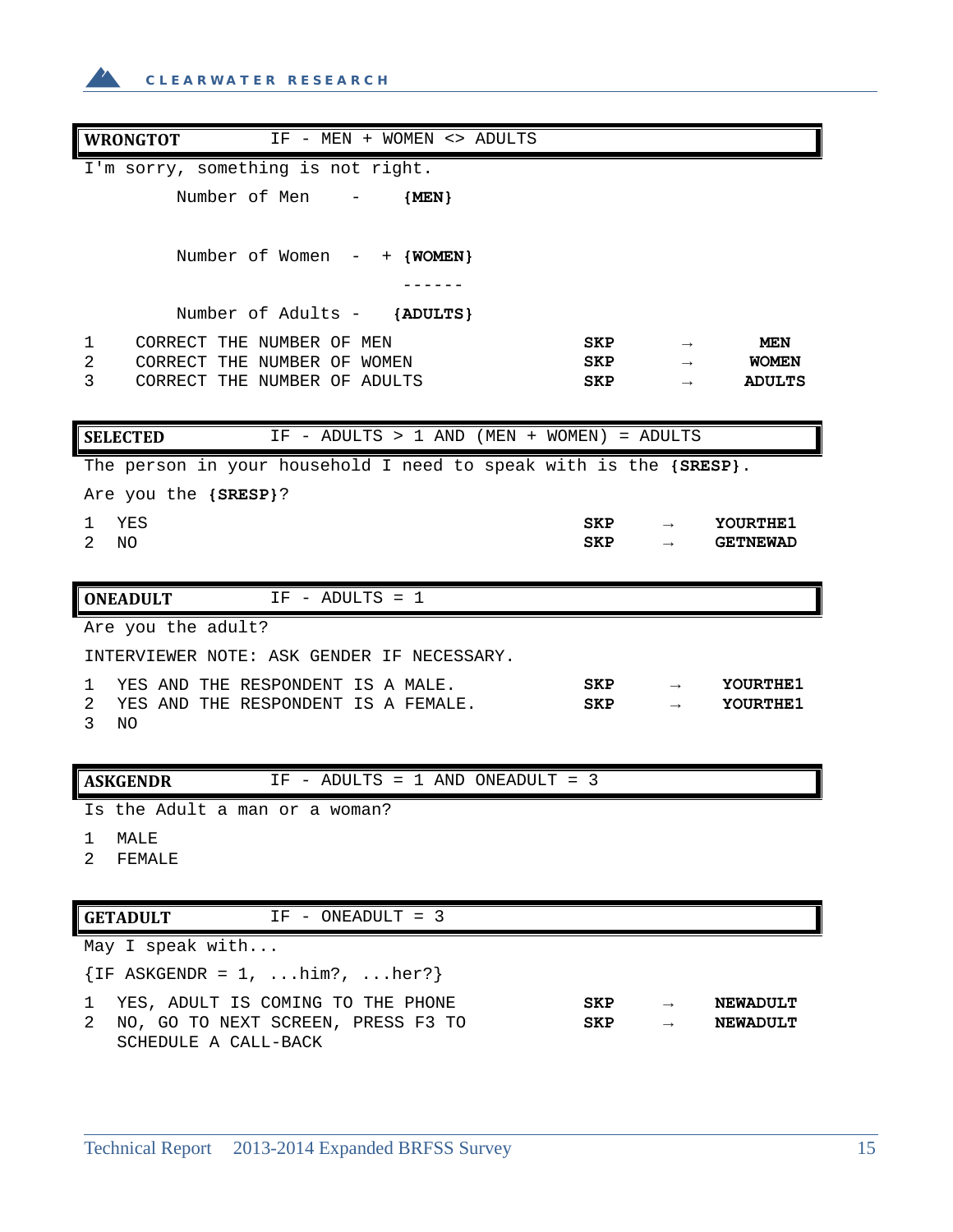

| YOURTHE1<br>IF - SELECTED = $1$ OR ONEADULT < 3                                                                                           |  |            |               |                 |  |  |
|-------------------------------------------------------------------------------------------------------------------------------------------|--|------------|---------------|-----------------|--|--|
| Then you are the person I need to speak with.                                                                                             |  |            |               |                 |  |  |
| PERSON INTERESTED, CONTINUE<br>1                                                                                                          |  | <b>SKP</b> | $\rightarrow$ | <b>INTROSCR</b> |  |  |
| $2^{1}$<br>GO BACK TO ADULTS QUESTION. WARNING: A<br>RESPONDENT MAY BE SELECTED<br>NEW                                                    |  | <b>SKP</b> |               | <b>ADULTS</b>   |  |  |
|                                                                                                                                           |  |            |               |                 |  |  |
| $IF - SELECTED = 2$<br><b>GETNEWAD</b>                                                                                                    |  |            |               |                 |  |  |
| May I speak with the {SRESP}?                                                                                                             |  |            |               |                 |  |  |
| YES, SELECTED RESPONDENT COMING TO THE<br>1                                                                                               |  | <b>SKP</b> | $\rightarrow$ | <b>NEWADULT</b> |  |  |
| PHONE<br>$\mathcal{L}$                                                                                                                    |  | <b>SKP</b> |               | NEWADULT        |  |  |
| NO, GO TO NEXT SCREEN, PRESS F3 TO<br>SCHEDULE A CALL-BACK                                                                                |  |            |               |                 |  |  |
| 3<br>GO BACK TO ADULTS QUESTION. WARNING: A                                                                                               |  | <b>SKP</b> |               | <b>ADULTS</b>   |  |  |
| NEW RESPONDENT MAY BE SELECTED                                                                                                            |  |            |               |                 |  |  |
|                                                                                                                                           |  |            |               |                 |  |  |
| IF - GETADULT = 1 OR GETADULT = 2 OR GETNEWAD = 1 OR<br><b>NEWADULT</b>                                                                   |  |            |               |                 |  |  |
| $GETNEWAD = 2$                                                                                                                            |  |            |               |                 |  |  |
| HELLO, I am calling for the {New York State Department of Health}.<br>Mv<br>name is [Interviewer Name].                                   |  |            |               |                 |  |  |
| We are gathering information about the health of (New York) residents.                                                                    |  |            |               |                 |  |  |
| This project is conducted by the health department with assistance<br>from the Conters for Digeora Control and Drevention, Vous tolenhone |  |            |               |                 |  |  |

from the Centers for Disease Control and Prevention. Your telephone number has been chosen randomly, and I would like to ask some questions about health and health practices.

| PERSON INTERESTED, CONTINUE              | <b>SKP</b> |                   | <b>INTROSCR</b> |
|------------------------------------------|------------|-------------------|-----------------|
| 2 GO BACK TO ADULTS OUESTION. WARNING: A | SKP        | $\longrightarrow$ | <b>ADULTS</b>   |
| NEW RESPONDENT MAY BE SELECTED           |            |                   |                 |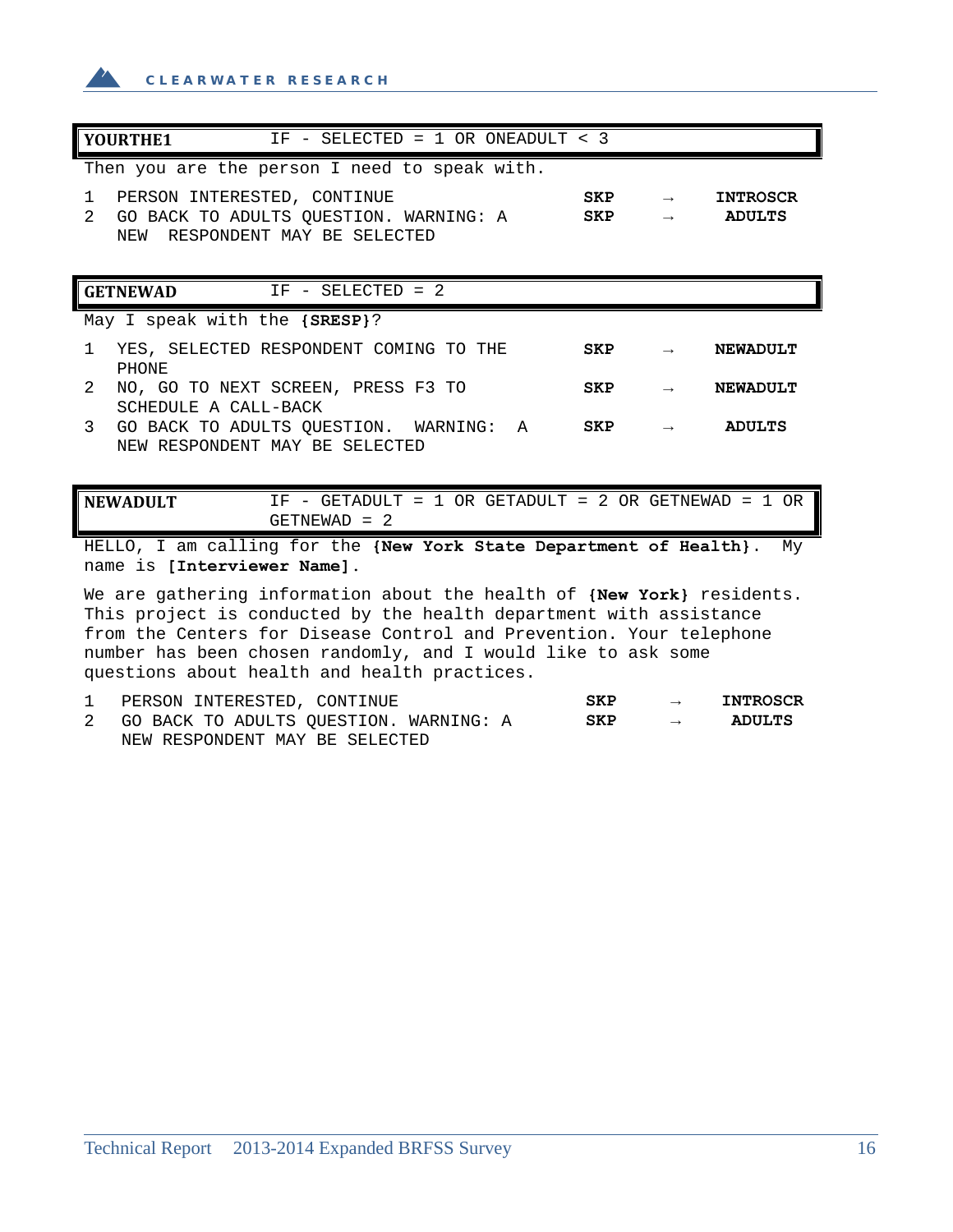

### **Core Sections**

#### **INTROSCR**

I will not ask for your last name, address, or other personal information that can identify you. You do not have to answer any question you do not want to, and you can end the interview at any time. Any information you give me will be confidential. If you have any questions about the survey, please call **{CPHONE}**.

| 1 PERSON INTERESTED, CONTINUE            | SKP | $\longrightarrow$ | <b>MO1INTRO</b> |
|------------------------------------------|-----|-------------------|-----------------|
| 2 GO BACK TO ADULTS OUESTION. WARNING: A | SKP | $\longrightarrow$ | ADULTS          |
| NEW RESPONDENT MAY BE SELECTED           |     |                   |                 |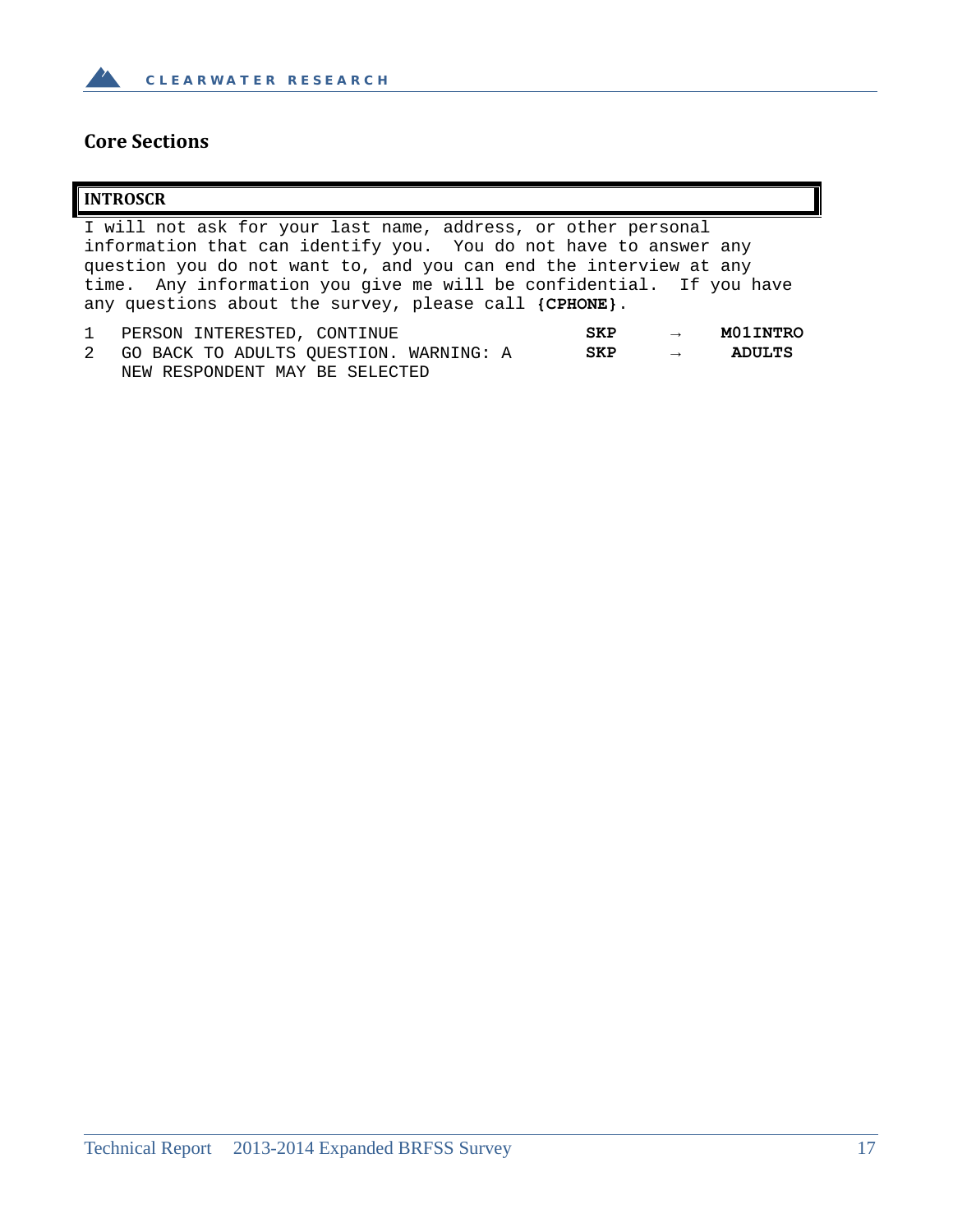

## **Module 1: Health Status**

**M01INTRO**

## **M01Q01**

Would you say that in general your health is...

PLEASE READ:

- 1 Excellent
- 2 Very good
- 3 Good
- 4 Fair or
- 5 Poor
- 7 DON'T KNOW/NOT SURE
- 9 REFUSED

#### **M01END**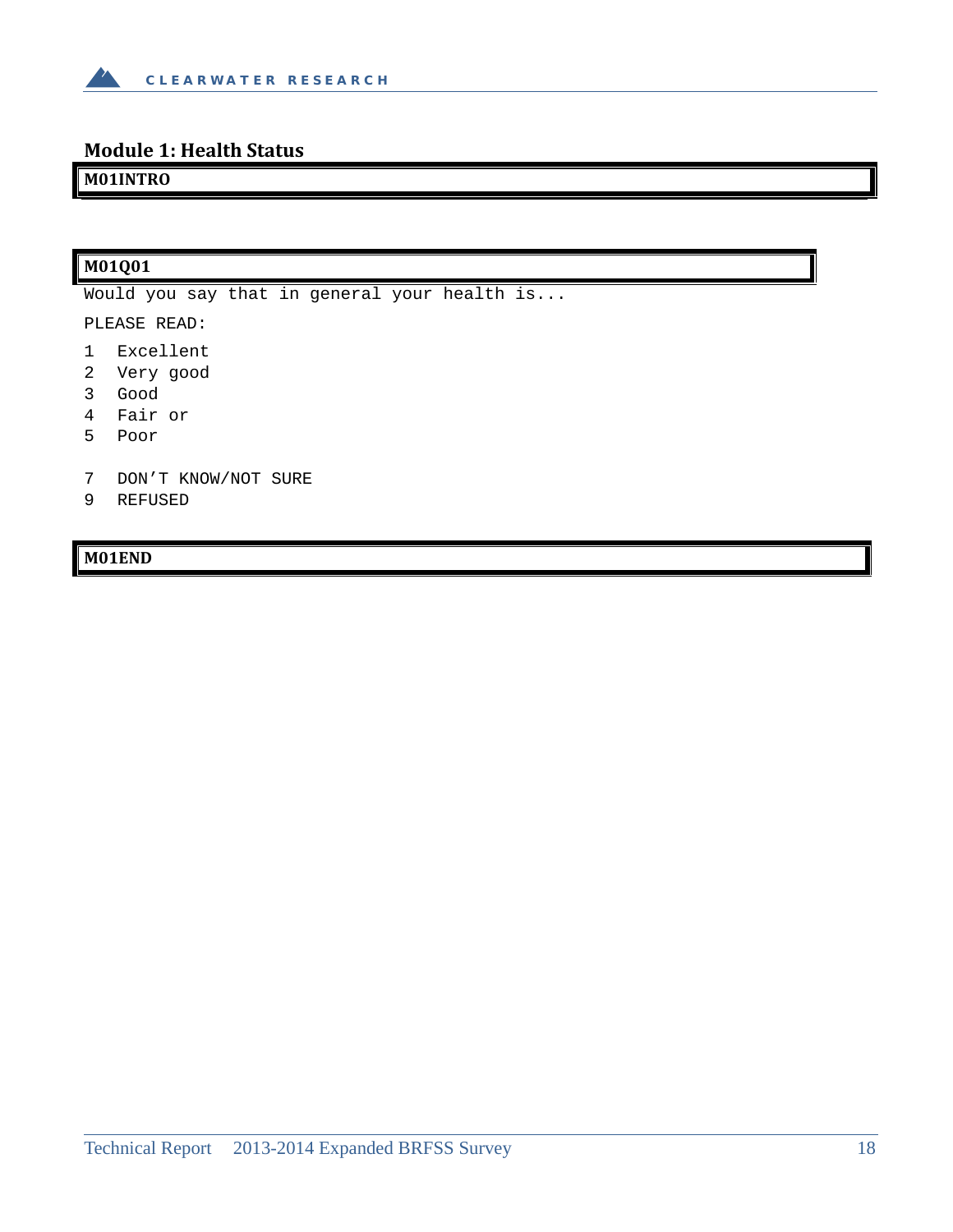

#### **Module 2: Healthy Days –‐ Health‐Related Quality of Life**

**M02INTRO**

#### **M02Q01**

Now thinking about your physical health, which includes physical illness and injury, for how many days during the past 30 days was your physical health not good?

NUMBER OF DAYS

- 88 NONE
- 77 DON'T KNOW/NOT SURE
- 99 REFUSED
- 01 MIN
- 30 MAX

#### **M02Q02**

Now thinking about your mental health, which includes stress, depression, and problems with emotions, for how many days during the past 30 days was your mental health not good?

NUMBER OF DAYS

- 88 NONE
- 77 DON'T KNOW/NOT SURE
- 99 REFUSED
- 01 MIN
- 30 MAX

CATI NOTE: IF M02Q01 AND M02Q02 = 88(NONE), GO TO NEXT SECTION

|        | --   |             |        |     |        |     |    |
|--------|------|-------------|--------|-----|--------|-----|----|
| M02Q03 | -- - | NOT (M02001 | $= 88$ | AND | M02002 | $=$ | 88 |

During the past 30 days, for about how many days did poor physical or mental health keep you from doing your usual activities, such as selfcare, work, or recreation?

NUMBER OF DAYS

- 88 NONE
- 77 DON'T KNOW/NOT SURE
- 99 REFUSED
- 01 MIN
- 30 MAX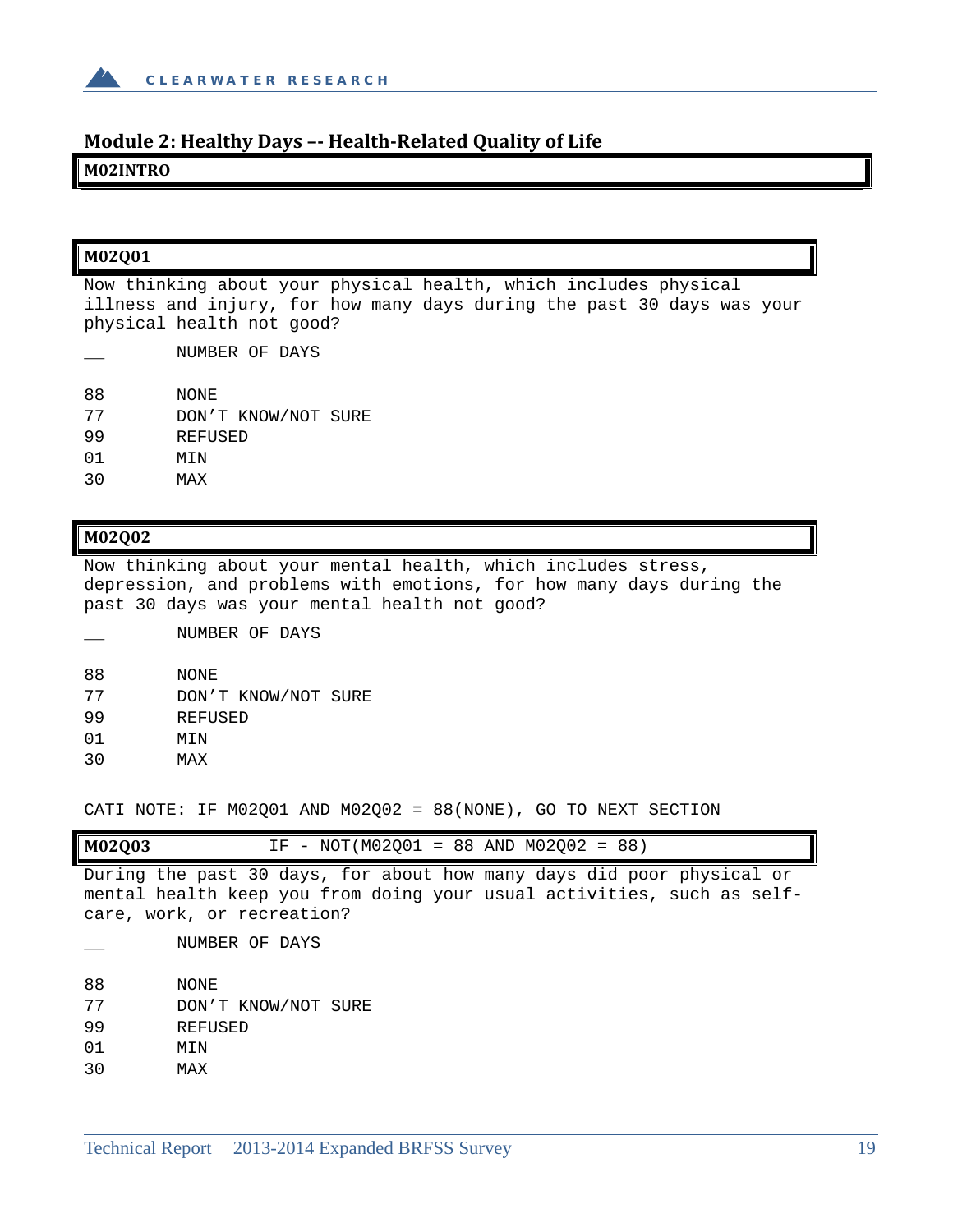

## **M02END**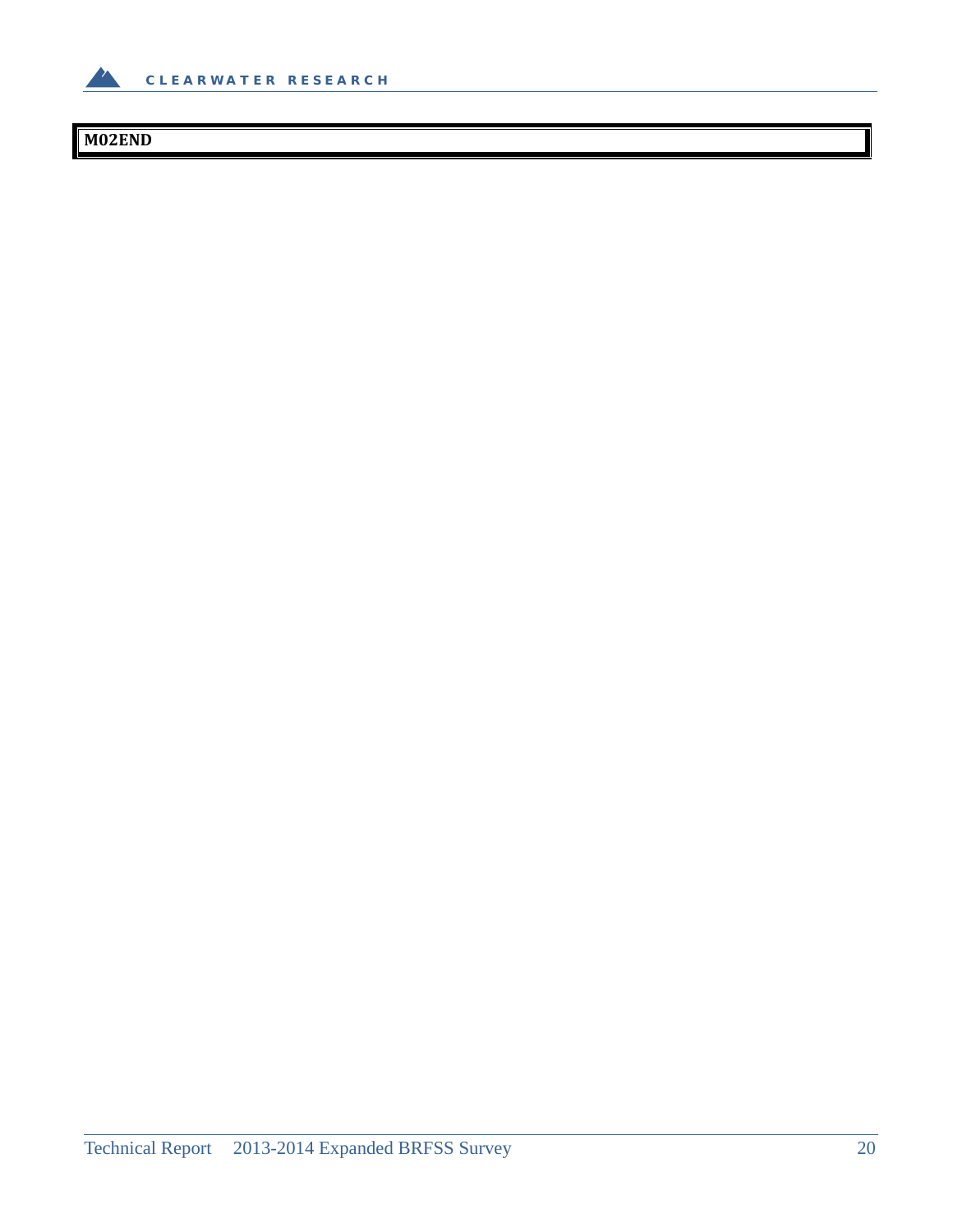

#### **Module 3: Health Care Access**

#### **M03INTRO**

#### **M03Q01**

Do you have any kind of health care coverage, including health insurance, prepaid plans such as HMOs, government plans such as Medicare, or Indian Health Service?

- 1 YES
- 2 NO
- 7 DON'T KNOW/NOT SURE
- 9 REFUSED

#### **M03Q02**

Do you have one person you think of as your personal doctor or health care provider?

- 1 Yes, only one
- 2 More than one
- 3 No
- 7 DON'T KNOW/NOT SURE
- 9 REFUSED

#### **M03Q03**

Was there a time in the past 12 months when you needed to see a doctor but could not because of cost?

- 1 YES
- 2 NO
- 7 DON'T KNOW/NOT SURE
- 9 REFUSED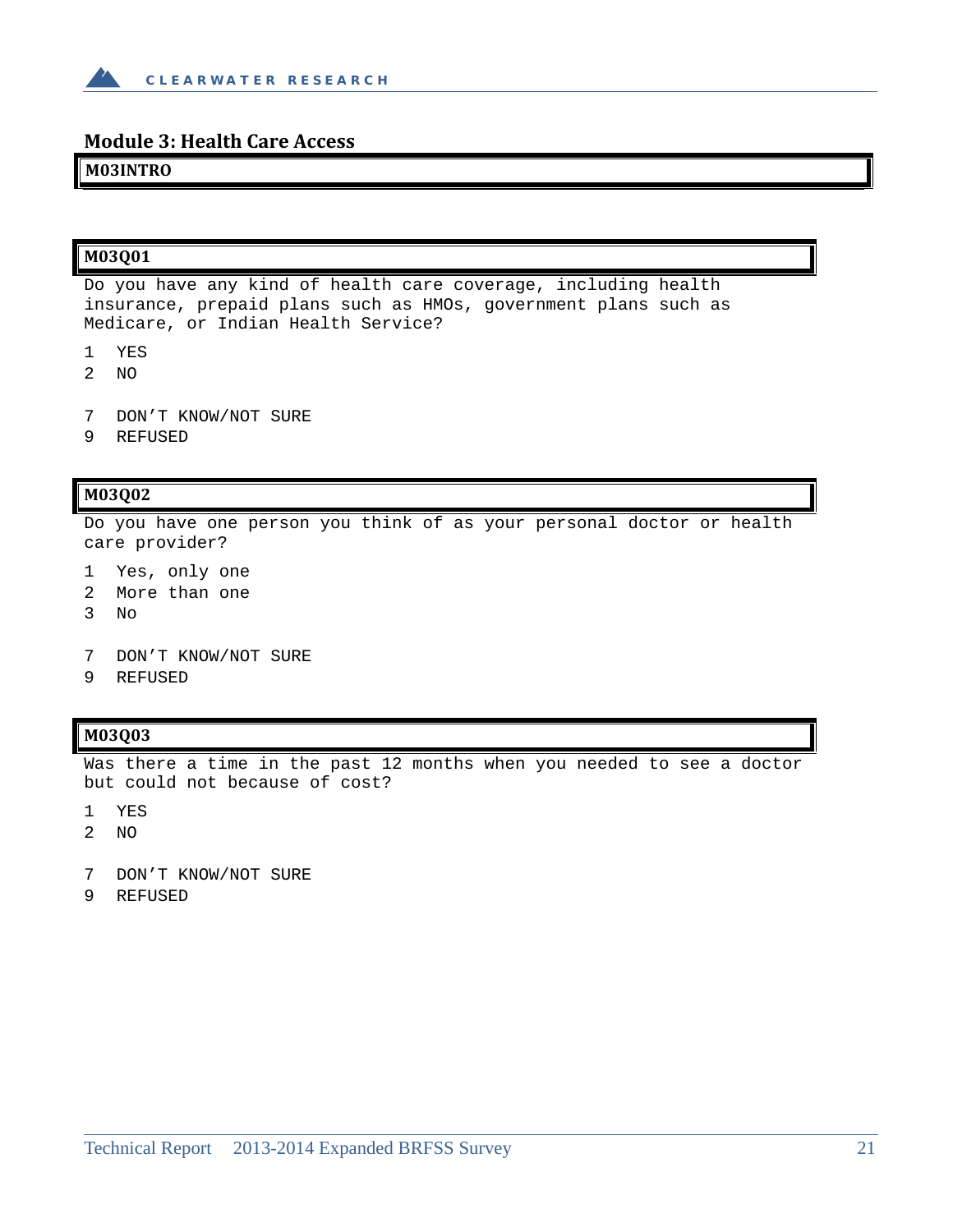

#### **M03Q04**

About how long has it been since you last visited a doctor for a routine checkup? A routine checkup is a general physical exam, not an exam for a specific injury, illness, or condition.

- 1 Within the past year (anytime less than 12 months ago)
- 2 Within the past 2 years (1 year but less than 2 years ago)
- 3 Within the past 5 years (2 years but less than 5 years ago)
- 4 5 or more years ago
- 7 DON'T KNOW/NOT SURE
- 8 NEVER
- 9 REFUSED

#### **M03END**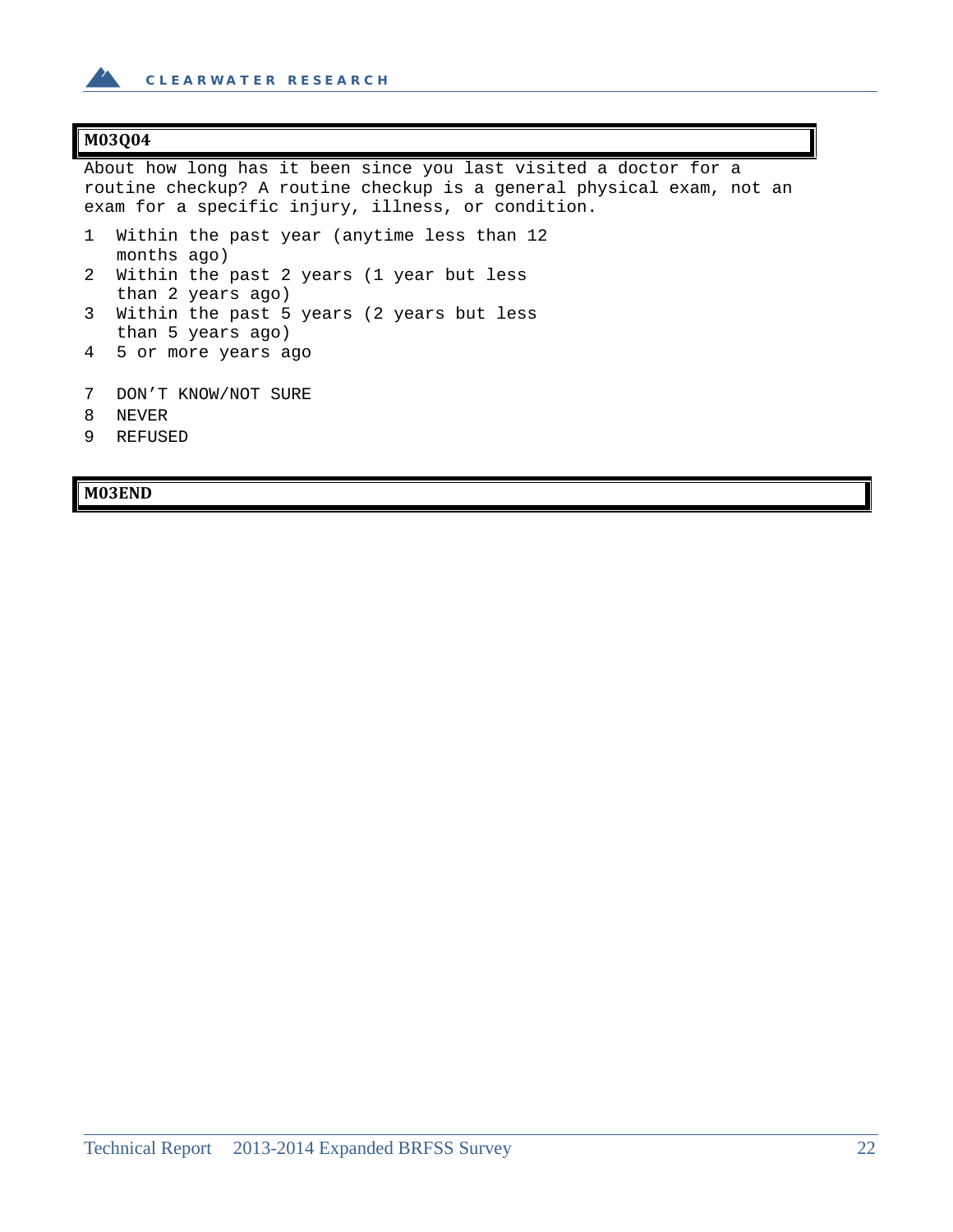

## **Module 4: Health Care Access (type)**

## **M04INTRO**

| M04Q01                           | $IF - M03001 = 1$                                                                                                                                                                                |
|----------------------------------|--------------------------------------------------------------------------------------------------------------------------------------------------------------------------------------------------|
|                                  | What type of health care coverage do you use to pay for most of your<br>medical care?                                                                                                            |
|                                  | Is it through:                                                                                                                                                                                   |
|                                  | INTERVIEWER NOTE: IF MORE THAN ONE, ASK:                                                                                                                                                         |
|                                  | "Which type do you use to pay for most of your medical care?"                                                                                                                                    |
|                                  | PLEASE READ                                                                                                                                                                                      |
| 01<br>02<br>03<br>04<br>05<br>06 | Your employer<br>Someone else's employer<br>A plan that you or someone else buys on<br>your own<br>Medicare<br>Medicaid or Medical Assistance<br>Family Health Plus (State Sponsored<br>Program) |
| 07                               | The Military, Champus, TriCare or the VA<br>(or Champ VA)                                                                                                                                        |
| 08                               | The Indian Health Service or                                                                                                                                                                     |
| 09                               | Some other source                                                                                                                                                                                |
| 88                               | NONE                                                                                                                                                                                             |
| 77                               | DON'T KNOW/NOT SURE                                                                                                                                                                              |

99 REFUSED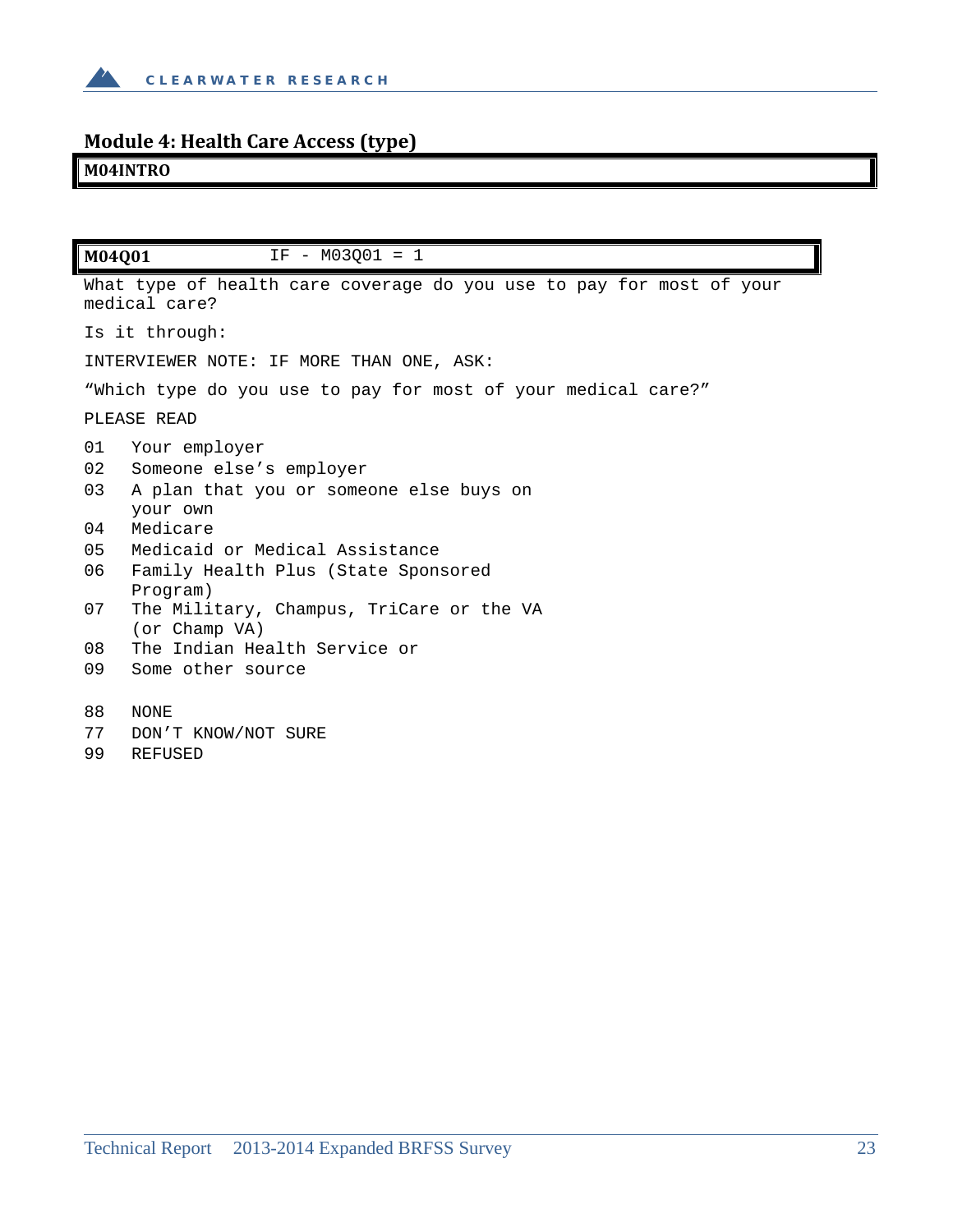

| $IF - M03001 = 2$<br>M04Q02                                                                                       |  |
|-------------------------------------------------------------------------------------------------------------------|--|
| There are some types of coverage you may not have considered. Please<br>tell me if you have any of the following: |  |
| INTERVIEWER NOTE: IF MORE THAN ONE, ASK:                                                                          |  |
| "Which type do you use to pay for most of your medical care?"                                                     |  |
| Coverage through:                                                                                                 |  |
| PLEASE READ                                                                                                       |  |
| 01<br>Your employer                                                                                               |  |
| 02<br>Someone else's employer                                                                                     |  |
| 03<br>A plan that you or someone else buys                                                                        |  |
| on your own                                                                                                       |  |
| 04<br>Medicare                                                                                                    |  |
| Medicaid or Medical Assistance<br>05                                                                              |  |
| 06<br>Family Health Plus (State Sponsored                                                                         |  |
| Program)                                                                                                          |  |
| 07<br>The Military, Champus, TriCare or                                                                           |  |
| the VA (or Champ VA)                                                                                              |  |
| 08<br>The Indian Health Service or                                                                                |  |
| 09<br>Some other source                                                                                           |  |
|                                                                                                                   |  |
| 88<br><b>NONE</b>                                                                                                 |  |
| 77<br>DON'T KNOW/NOT SURE                                                                                         |  |
| 99<br><b>REFUSED</b>                                                                                              |  |

**M04END**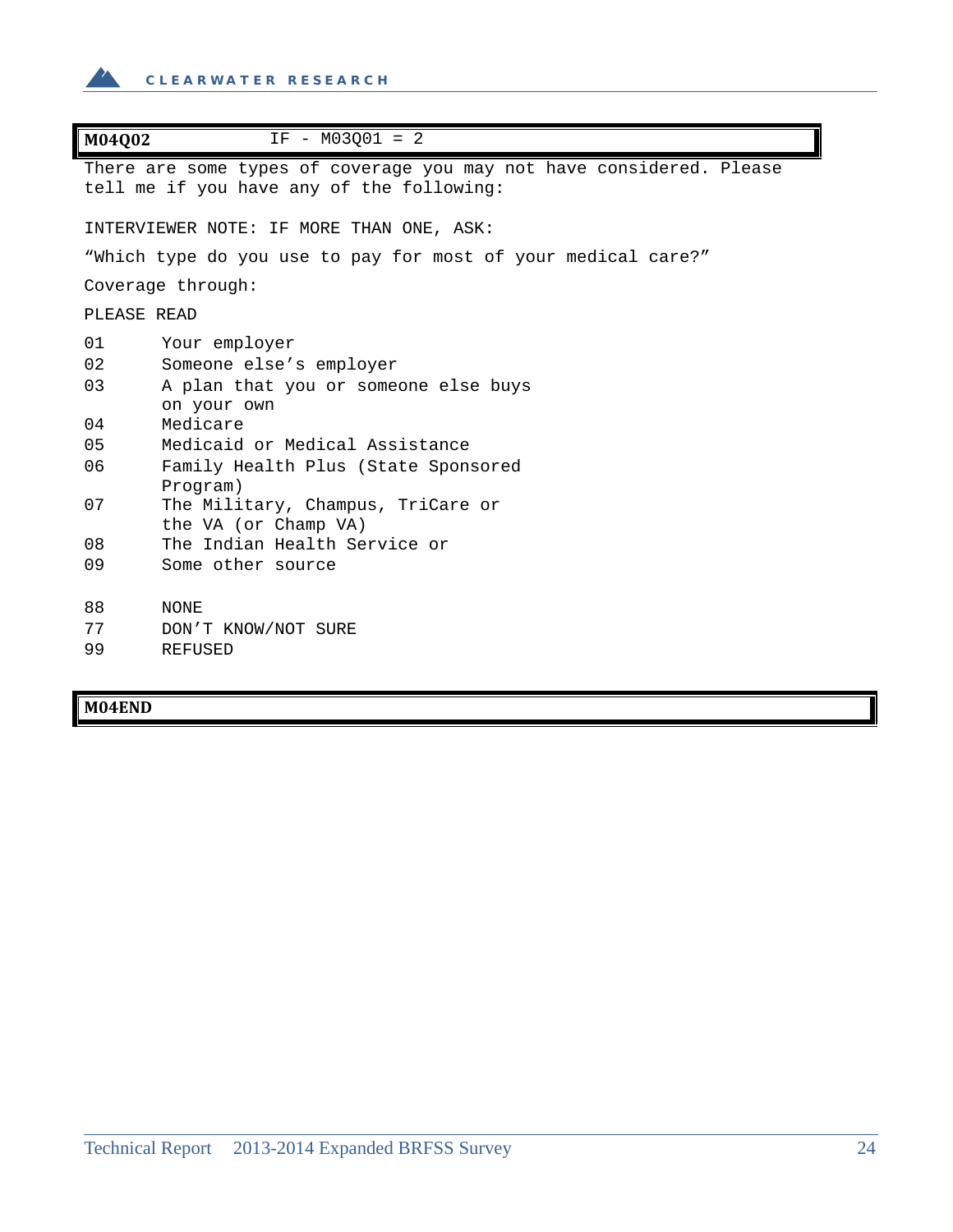

### **Module 5: Hypertension Awareness**

#### **M05INTRO**

| M05Q01                                                                                                                                 |                   |                                                 |                            |
|----------------------------------------------------------------------------------------------------------------------------------------|-------------------|-------------------------------------------------|----------------------------|
| Have you EVER been told by a doctor, nurse, or other health<br>professional that you have high blood pressure?                         |                   |                                                 |                            |
| READ ONLY IF NECESSARY:                                                                                                                |                   |                                                 |                            |
| "By 'other health professional' we mean a nurse practitioner, a<br>physician's assistant, or some other licensed health professional." |                   |                                                 |                            |
| IF "YES" AND RESPONDENT IS FEMALE, ASK:                                                                                                |                   |                                                 |                            |
| "Was this only when you were pregnant?"                                                                                                |                   |                                                 |                            |
| Yes<br>$\mathbf{1}$<br>2<br>Yes, but female told only during pregnancy<br>3<br>No<br>Told borderline high or pre-hypertensive<br>4     | SKP<br>SKP<br>SKP | $\rightarrow$<br>$\rightarrow$<br>$\rightarrow$ | M05END<br>M05END<br>M05END |
| 7<br>DON'T KNOW/NOT SURE<br>9<br>REFUSED                                                                                               | <b>SKP</b><br>SKP | $\rightarrow$                                   | M05END<br>M05END           |

**M05Q01V** IF - RESPGEND = 1 AND M05Q01 = 2

INTERVIEWER: YOU RECORDED THAT THE RESPONDENT WAS TOLD BY A DOCTOR DURING PREGNANCY THAT SHE HAD HIGH BLOOD PRESSURE. ARE YOU SURE?

THE RESPONDENT SELECTED WAS THE

#### **{SRESP}**

IS THE PREVIOUS ANSWER CORRECT?

- 1 YES
- 

2 NO **SKP → M05Q01**

**M05Q02** IF - M05Q01 = 1

Are you currently taking medicine for your high blood pressure?

- 1 YES
- 2 NO
- 7 DON'T KNOW/NOT SURE
- 9 REFUSED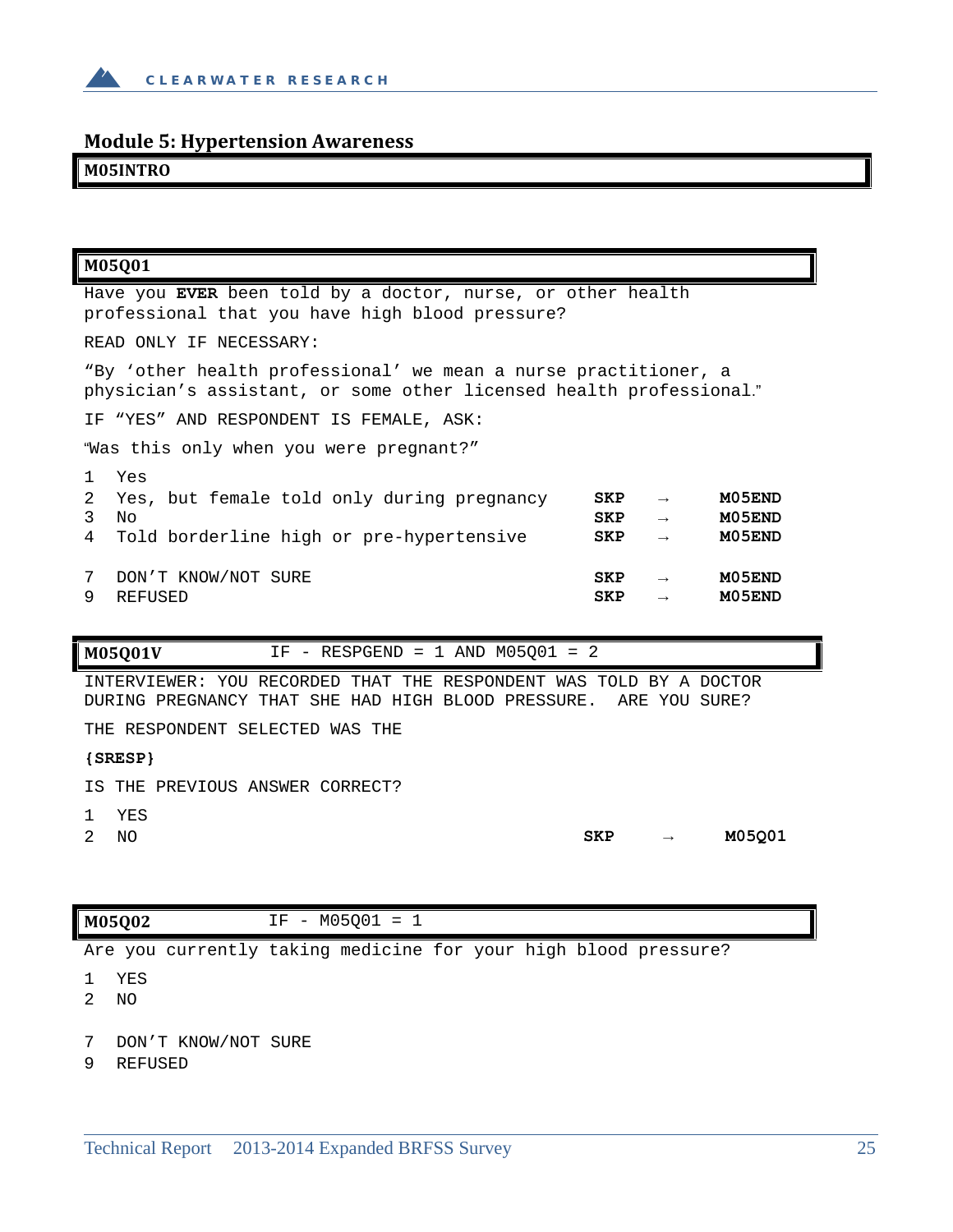

## **M05END**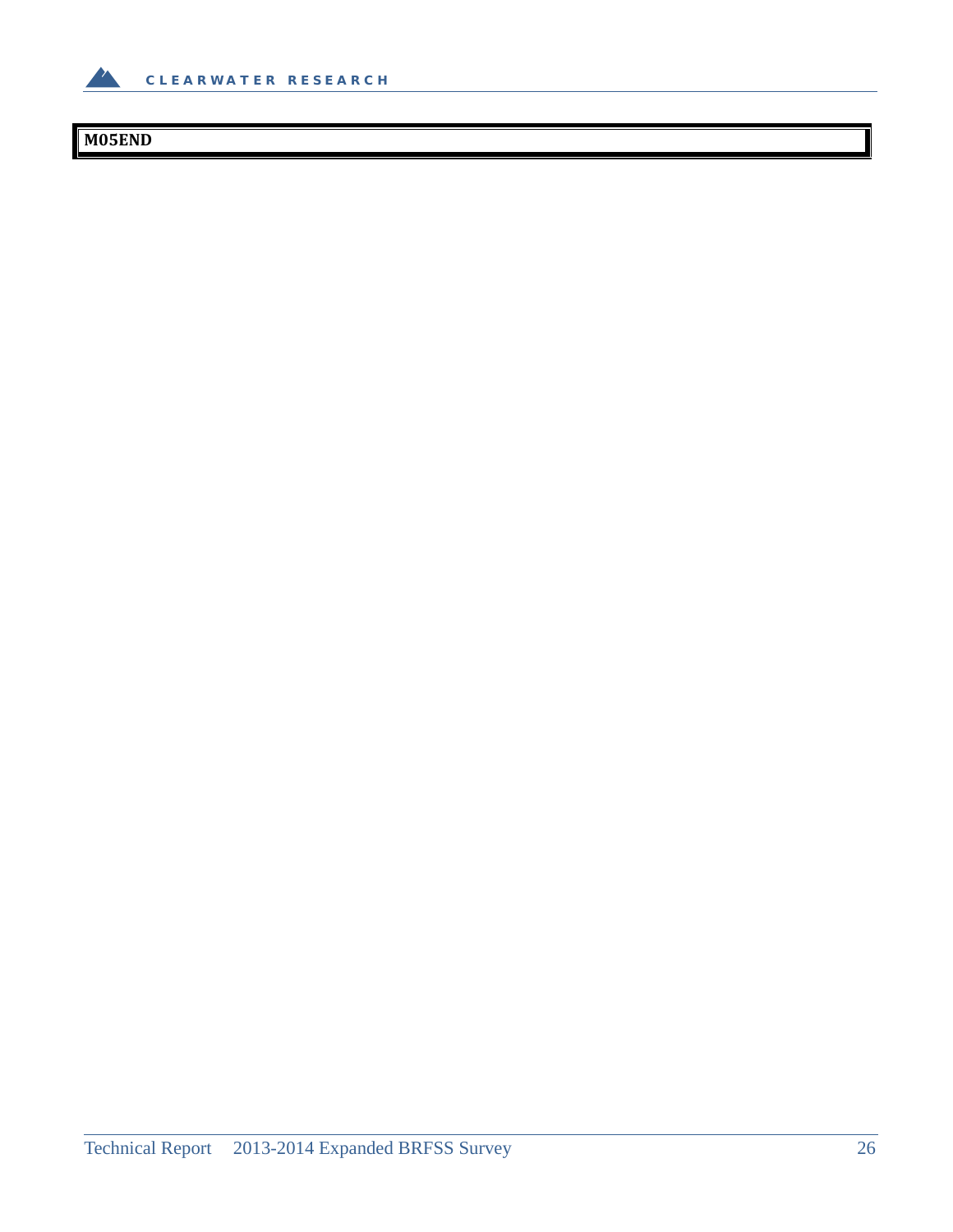

### **Module 6: Cholesterol Awareness**

#### **M06INTRO**

#### **M06Q01**

Blood cholesterol is a fatty substance found in the blood. Have you **EVER** had your blood cholesterol checked?

| $\mathbf{1}$ | YES                 |            |               |        |
|--------------|---------------------|------------|---------------|--------|
| 2            | ΝO                  | <b>SKP</b> | $\rightarrow$ | M06END |
|              |                     |            |               |        |
| 7            | DON'T KNOW/NOT SURE | <b>SKP</b> | $\rightarrow$ | M06END |
| 9            | REFUSED             | <b>SKP</b> | $\rightarrow$ | M06END |

#### **M06Q02** IF - M06Q01 = 1

Have you **EVER** been told by a doctor, nurse or other health professional that your blood cholesterol is high?

- 1 YES
- 2 NO
- 7 DON'T KNOW/NOT SURE
- 9 REFUSED

#### **M06END**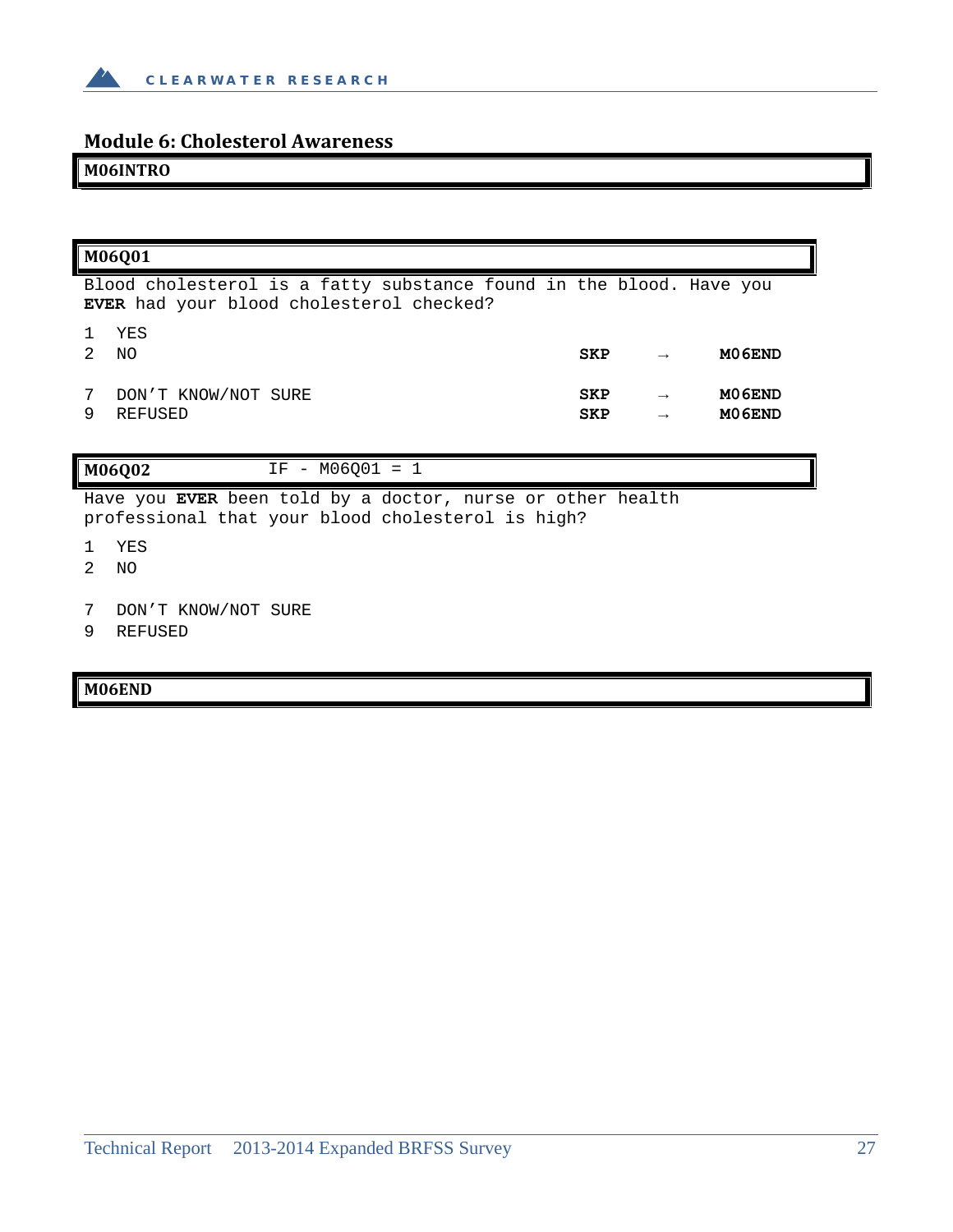

## **Module 7: Asthma**

## **M07INTRO**

|                                                                                                  | M07Q01                                |                   |                          |                                |                  |
|--------------------------------------------------------------------------------------------------|---------------------------------------|-------------------|--------------------------|--------------------------------|------------------|
| Have you ever been told by a doctor, nurse, or other health<br>professional that you had asthma? |                                       |                   |                          |                                |                  |
| 1<br>$\mathcal{L}$                                                                               | YES<br>NO.                            |                   | <b>SKP</b>               |                                | M07END           |
| 7<br>9                                                                                           | DON'T KNOW/NOT SURE<br>REFUSED        |                   | <b>SKP</b><br><b>SKP</b> | $\rightarrow$<br>$\rightarrow$ | M07END<br>M07END |
|                                                                                                  | M07Q02                                | $IF - M07Q01 = 1$ |                          |                                |                  |
|                                                                                                  | Do you still have asthma?             |                   |                          |                                |                  |
| $\mathcal{L}$                                                                                    | YES<br>NO.                            |                   |                          |                                |                  |
| 7<br>9                                                                                           | DON'T KNOW/NOT SURE<br><b>REFUSED</b> |                   |                          |                                |                  |

## **M07END**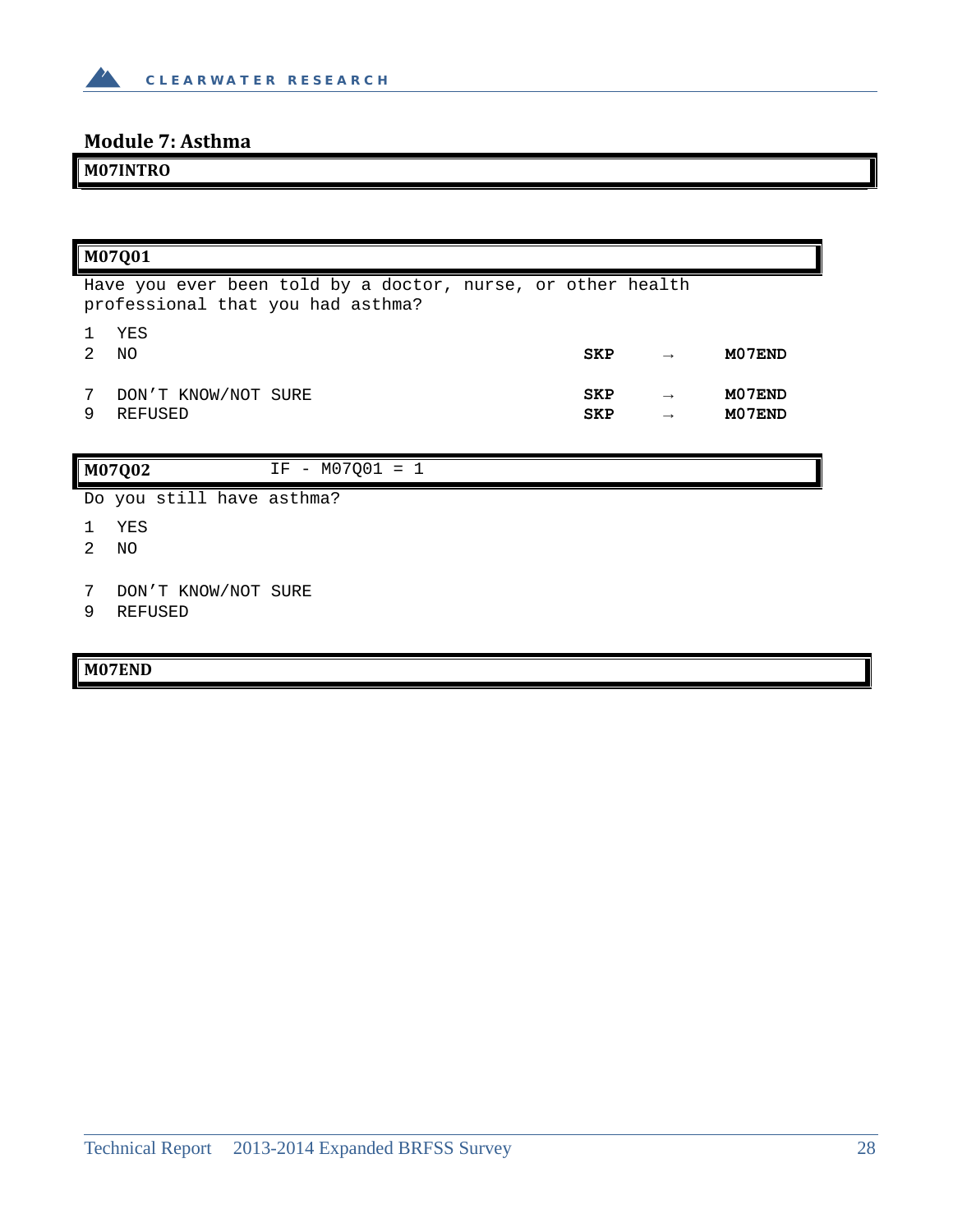

## **Module 8: Arthritis**

## **M08INTRO**

| M08Q01                                                                                              |  |  |
|-----------------------------------------------------------------------------------------------------|--|--|
| (Ever told) you have some form of arthritis, rheumatoid arthritis,<br>gout, lupus, or fibromyalgia? |  |  |
| INTERVIEWER NOTE: ARTHRITIS DIAGNOSES INCLUDE:                                                      |  |  |
| - rheumatism, polymyalgia rheumatica                                                                |  |  |
| - osteoarthritis (not osteoporosis)                                                                 |  |  |
| - tendonitis, bursitis, bunion, tennis elbow                                                        |  |  |
| - carpal tunnel syndrome, tarsal tunnel syndrome                                                    |  |  |
| - joint infection, Reiter's syndrome                                                                |  |  |
| - ankylosing spondylitis; spondylosis                                                               |  |  |
| - rotator cuff syndrome                                                                             |  |  |
| - connective tissue disease, scleroderma, polymyositis, Raynaud's<br>syndrome                       |  |  |
| - vasculitis (giant cell arteritis, Henoch-Schonlein purpura,<br>Wegener's granulomatosis)          |  |  |
| - polyarteritis nodosa                                                                              |  |  |
| YES<br>1<br>2<br>ΝO                                                                                 |  |  |
|                                                                                                     |  |  |
| 7<br>DON'T KNOW/NOT SURE<br>9<br><b>REFUSED</b>                                                     |  |  |
|                                                                                                     |  |  |

## **M08END**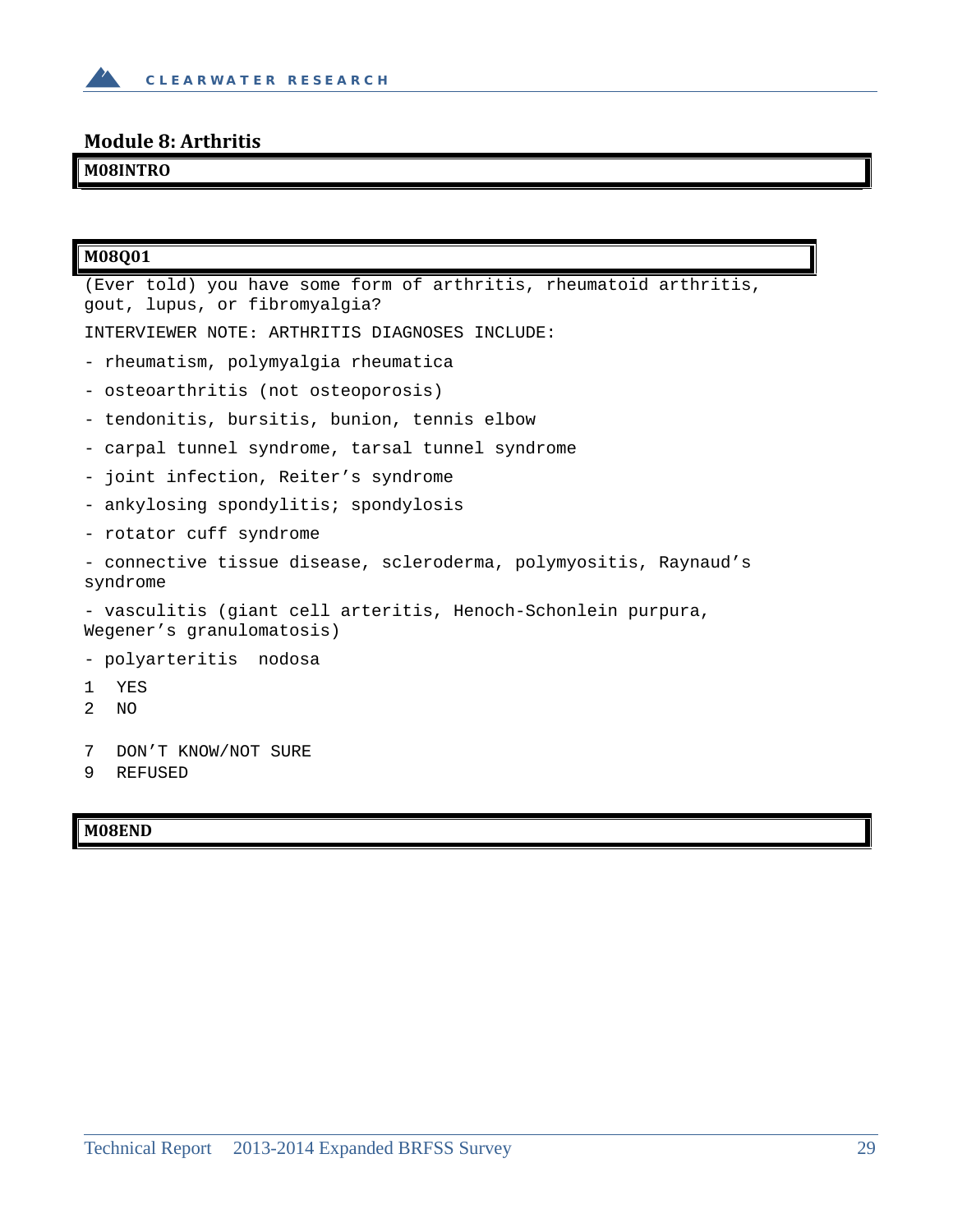

## **Module 9: Diabetes**

## **M09NTRO**

| M09001                                                                                                                                    |  |  |
|-------------------------------------------------------------------------------------------------------------------------------------------|--|--|
| (Ever told) you have diabetes?                                                                                                            |  |  |
| INTERVIEWER NOTE: IF "YES" AND RESPONDENT IS FEMALE, ASK:                                                                                 |  |  |
| "Was this only when you were pregnant?"                                                                                                   |  |  |
| IF RESPONDENT SAYS PRE-DIABETES OR BORDERLINE DIABETES, USE RESPONSE<br>CODE 4.                                                           |  |  |
| <b>YES</b><br>1<br>2<br>YES, BUT FEMALE TOLD ONLY DURING PREGNANCY<br>3<br>N <sub>O</sub><br>NO, PRE-DIABETES OR BORDERLINE DIABETES<br>4 |  |  |
| 7<br>DON'T KNOW/NOT SURE<br>9<br><b>REFUSED</b>                                                                                           |  |  |
| IF - RESPGEND = 1 AND $M09Q01 = 2$<br>M09Q01V                                                                                             |  |  |
| INTERVIEWER: YOU RECORDED THAT THE RESPONDENT WAS TOLD BY A DOCTOR<br>DURING PREGNANCY THAT SHE HAD DIABETES. ARE YOU SURE?               |  |  |
| THE RESPONDENT SELECTED WAS THE                                                                                                           |  |  |
| ${SREF}$                                                                                                                                  |  |  |
| IS THE PREVIOUS ANSWER CORRECT?                                                                                                           |  |  |
| YES<br>$\mathbf{1}$<br>M09Q01<br>$\mathfrak{D}$<br>NO.<br>SKP                                                                             |  |  |
| M09END                                                                                                                                    |  |  |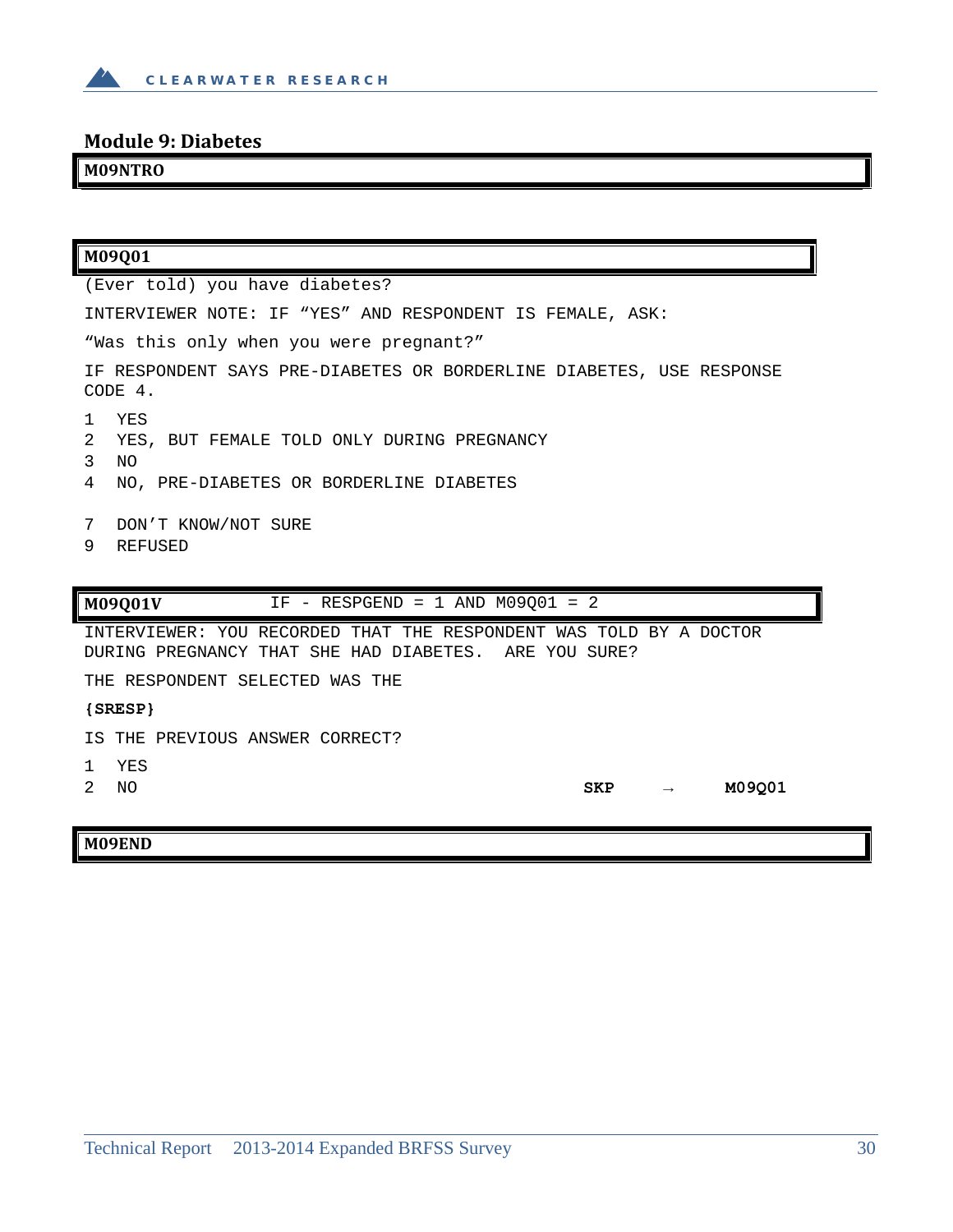

#### **Module 10: Pre‐Diabetes**

CATI NOTE: ONLY ASKED OF THOSE NOT RESPONDING "YES" (CODE = 1) TO MODULE 9: M09Q01 (DIABETES AWARENESS QUESTION).

| IF - M09001 > 1<br>M10INTRO                                                                                            |  |  |
|------------------------------------------------------------------------------------------------------------------------|--|--|
|                                                                                                                        |  |  |
| IF - M09001 > 1<br>M10Q01                                                                                              |  |  |
| Have you had a test for high blood sugar or diabetes within the past<br>three years?                                   |  |  |
| <b>YES</b><br>Т.<br>2<br>NO.                                                                                           |  |  |
| DON'T KNOW/NOT SURE<br>7<br><b>REFUSED</b><br>9                                                                        |  |  |
| CATI NOTE: IF MODULE M09Q01 = 4 (NO, PRE-DIABETES OR BORDERLINE DIABETES);<br>ANSWER M10002 = YES (CODE = $1$ ).       |  |  |
| M10Q02<br>IF - (M09Q01 > 1 AND M09Q01 < 4) OR M09Q01 > 4                                                               |  |  |
| Have you ever been told by a doctor or other health professional that<br>you have pre-diabetes or borderline diabetes? |  |  |
| IF "YES" AND RESPONDENT IS FEMALE, ASK:                                                                                |  |  |
| "Was this only when you were pregnant?"                                                                                |  |  |
| Yes<br>$\mathbf{1}$<br>Yes, during pregnancy<br>2<br>3<br>No                                                           |  |  |
| 7<br>DON'T KNOW/NOT SURE<br>9<br><b>REFUSED</b>                                                                        |  |  |

#### **M10END**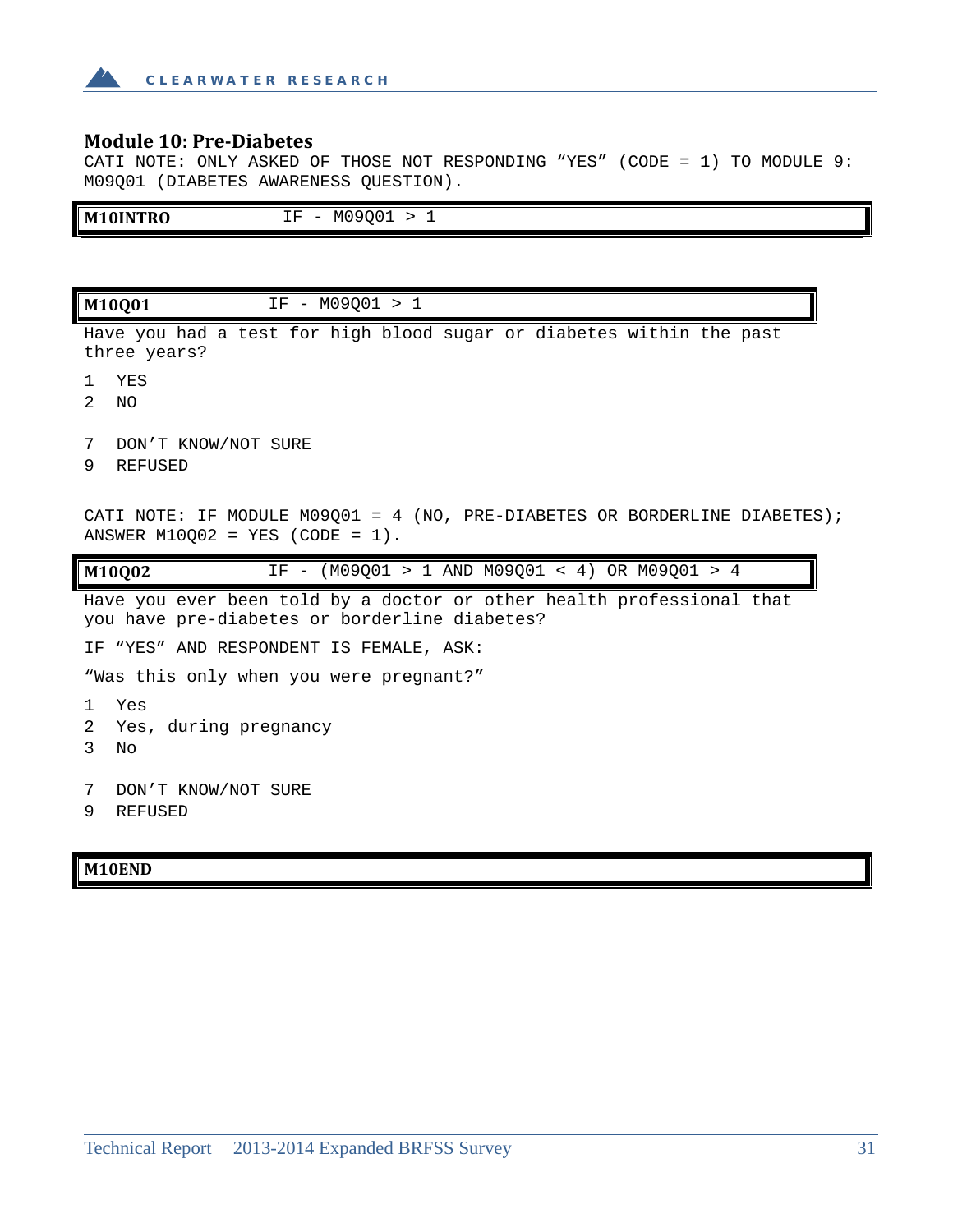

### **Module 11: Demographics**

#### **M11INTRO**

| M11Q01 |                                            |  |
|--------|--------------------------------------------|--|
|        | What is your age?                          |  |
|        | CODE AGE IN YEARS [99 = 99 years or older] |  |
| 07     | DON'T KNOW/NOT SURE                        |  |
| 09     | <b>REFUSED</b>                             |  |
| 18     | MIN                                        |  |
| 99     | MAX                                        |  |

#### **M11Q02**

Are you Hispanic, Latino/a, or Spanish origin?

IF "YES", ASK:

"Are you Mexican, Mexican American, Chicano/a, Puerto Rican, Cuban, Another Hispanic, Latino/a, or Spanish origin?"

- 1 No, not of Hispanic, Latino/a, or Spanish origin
- 2 Mexican, Mexican American, Chicano/a
- 3 Puerto Rican
- 4 Cuban
- 5 Another Hispanic, Latino/a, or Spanish origin
- 8 NO ADDITIONAL CHOICES
- 7 DON'T KNOW/NOT SURE
- 9 REFUSED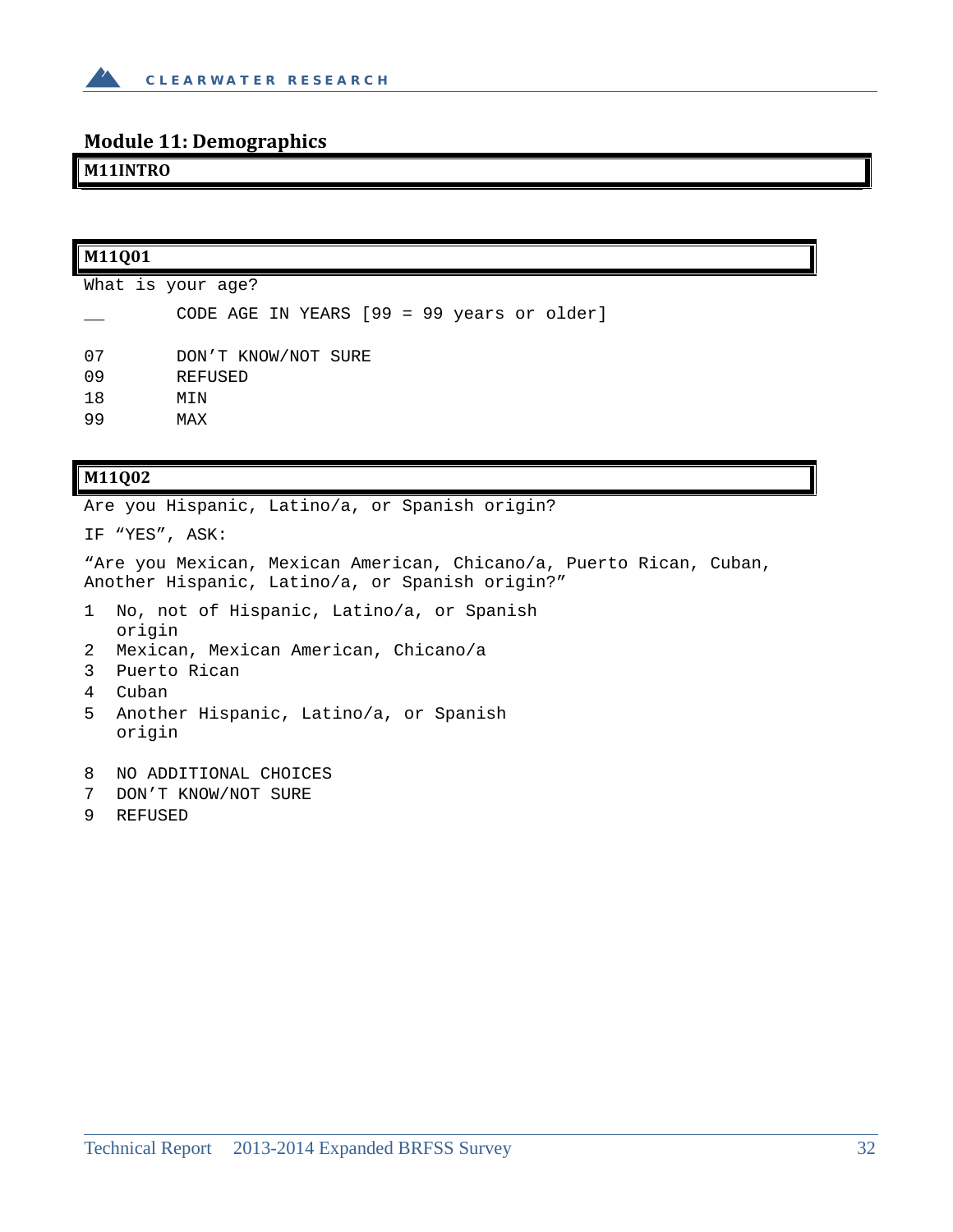

#### **M11Q03**

Which one or more of the following would you say is your race?

INTERVIEWER NOTE: SELECT ALL THAT APPLY

INTERVIEWER NOTE: IF 40 (ASIAN) OR 50 (PACIFIC ISLANDER) IS SELECTED READ AND CODE SUBCATEGORIES UNDERNEATH MAJOR HEADING.

PLEASE READ:

- 10 White 20 Black or African American 30 American Indian or Alaska Native 40 Asian 41 Asian Indian 42 Chinese 43 Filipino 44 Japanese 45 Korean 46 Vietnamese 47 Other Asian 50 Pacific Islander 51 Native Hawaiian 52 Guamanian or Chamorro 53 Samoan 54 Other Pacific Islander 60 OTHER [PLEASE SPECIFY] 88 NO ADDITIONAL CHOICES 77 DON'T KNOW/NOT SURE
- 99 REFUSED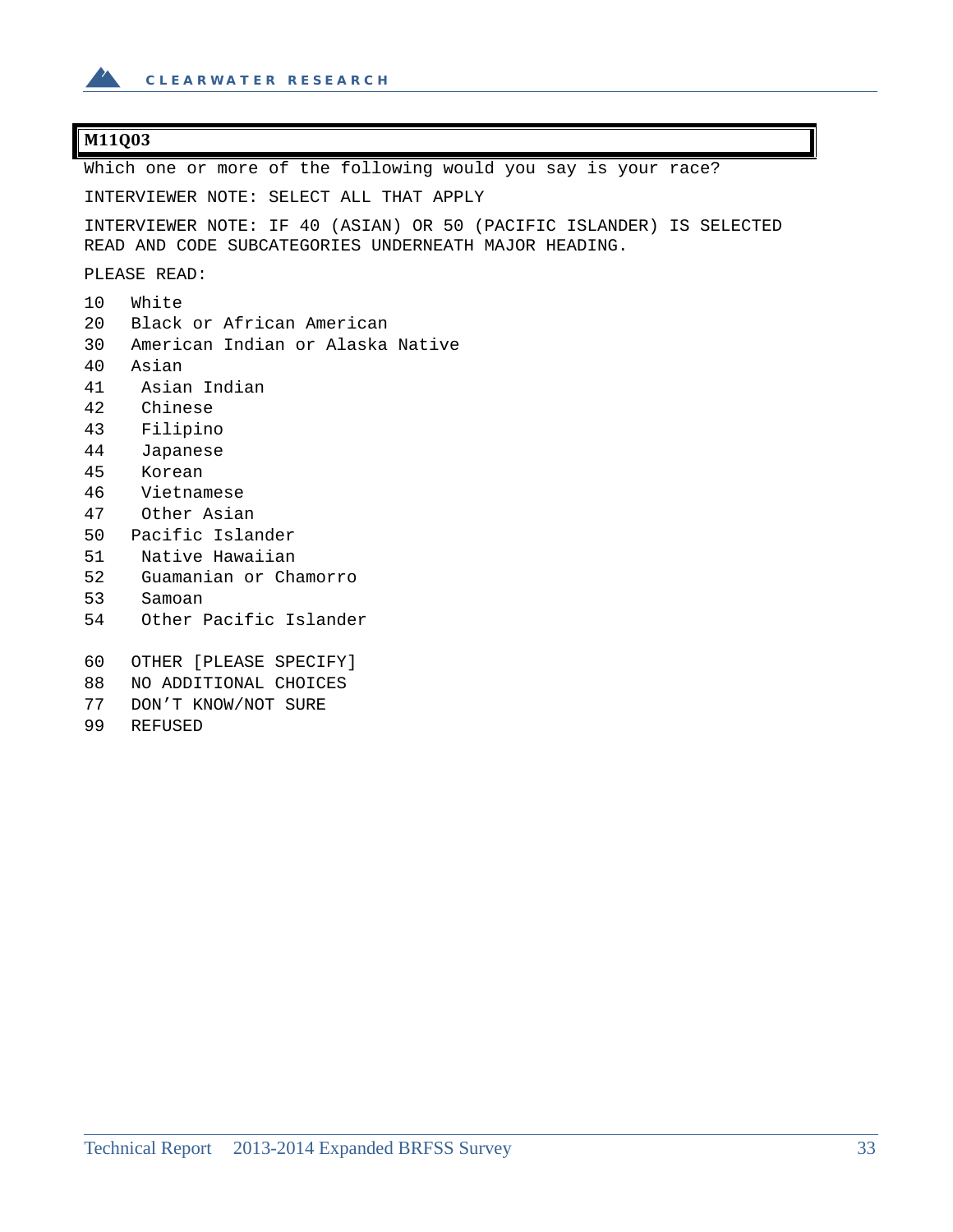

CATI NOTE: IF MORE THAN ONE RESPONSE TO M11Q03; CONTINUE. OTHERWISE, GO TO M11Q05

**M11Q04** IF - M11Q03 < 77 AND M11Q03.2 > 0 AND M11Q03.2 <> 88

Which one of these groups would you say best represents your race?

INTERVIEWER NOTE: IF 40 (ASIAN) OR 50 (PACIFIC ISLANDER) IS SELECTED READ AND CODE SUBCATEGORIES UNDERNEATH MAJOR HEADING.

PLEASE READ:

- 10 White 20 Black or African American 30 American Indian or Alaska Native 40 Asian 41 Asian Indian 42 Chinese 43 Filipino 44 Japanese 45 Korean 46 Vietnamese 47 Other Asian 50 Pacific Islander 51 Native Hawaiian 52 Guamanian or Chamorro 53 Samoan 54 Other Pacific Islander
- 60 OTHER [PLEASE SPECIFY]
- 88 NO ADDITIONAL CHOICES
- 77 DON'T KNOW/NOT SURE
- 99 REFUSED

#### **M11Q05**

Have you ever served on active duty in the United States Armed Forces, either in the regular military or in a National Guard or military reserve unit? Active duty does not include training for the Reserves or National Guard, but **DOES** include activation, for example, for the Persian Gulf War.

- 1 Yes
- 2  $N<sub>O</sub>$
- 7 DON'T KNOW/NOT SURE
- 9 REFUSED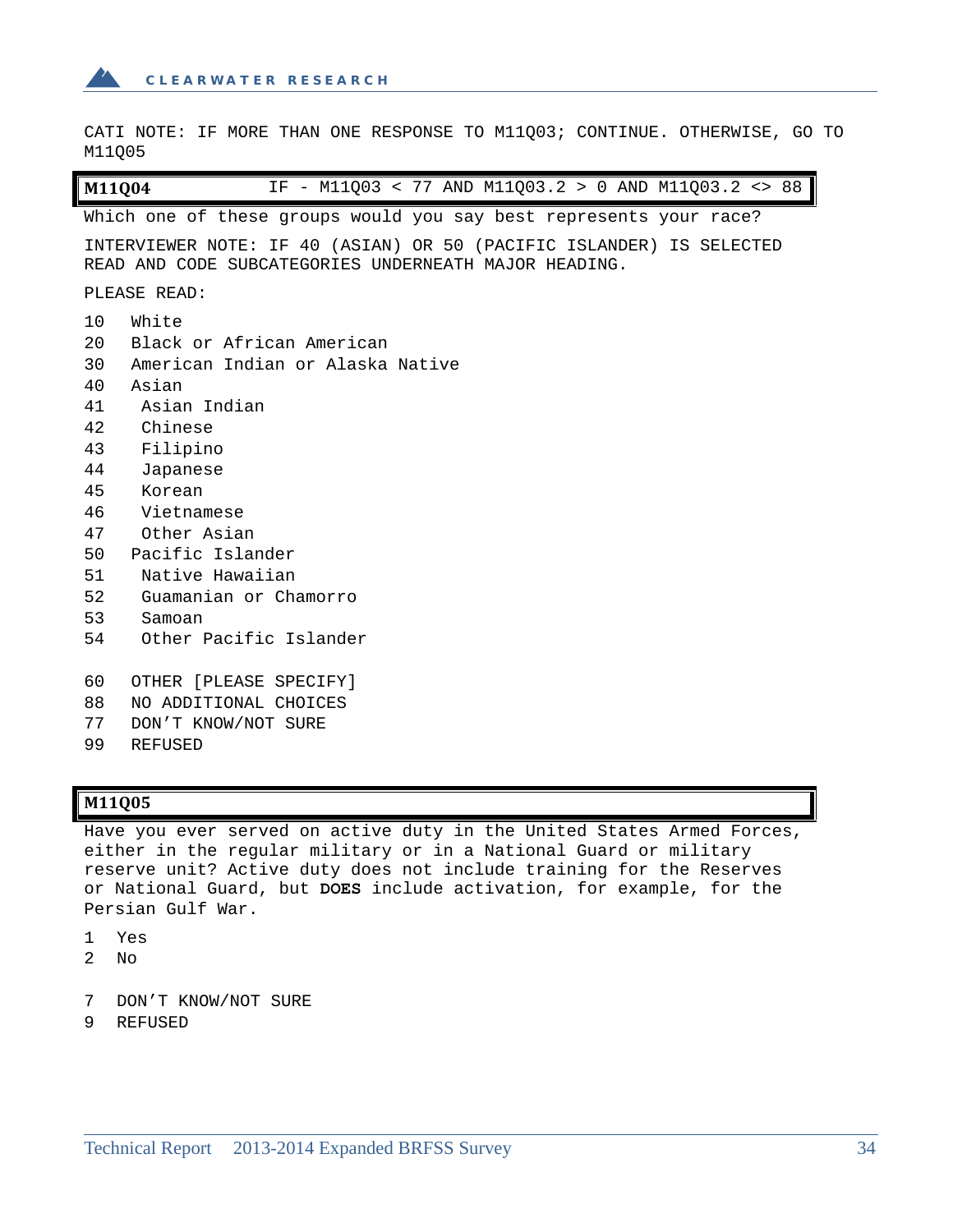

#### **M11Q06**

Are you…?

PLEASE READ:

- 1 Married
- 2 Divorced
- 3 Widowed
- 4 Separated
- 5 Never married Or
- 6 A member of an unmarried couple
- 9 REFUSED

#### **M11Q07**

How many children less than 18 years of age live in your household?

- \_\_ NUMBER OF CHILDREN
- 88 NONE
- 99 REFUSED
- 01 MIN
- 87 MAX

#### **M11Q08**

What is the highest grade or year of school you completed?

READ ONLY IF NECESSARY:

- 1 Never attended school or only attended kindergarten
- 2 Grades 1 through 8 (Elementary)
- 3 Grades 9 through 11 (Some high school)
- 4 Grade 12 or GED (High school graduate)
- 5 College 1 year to 3 years (Some college or technical school)
- 6 College 4 years or more (College graduate)
- 9 REFUSED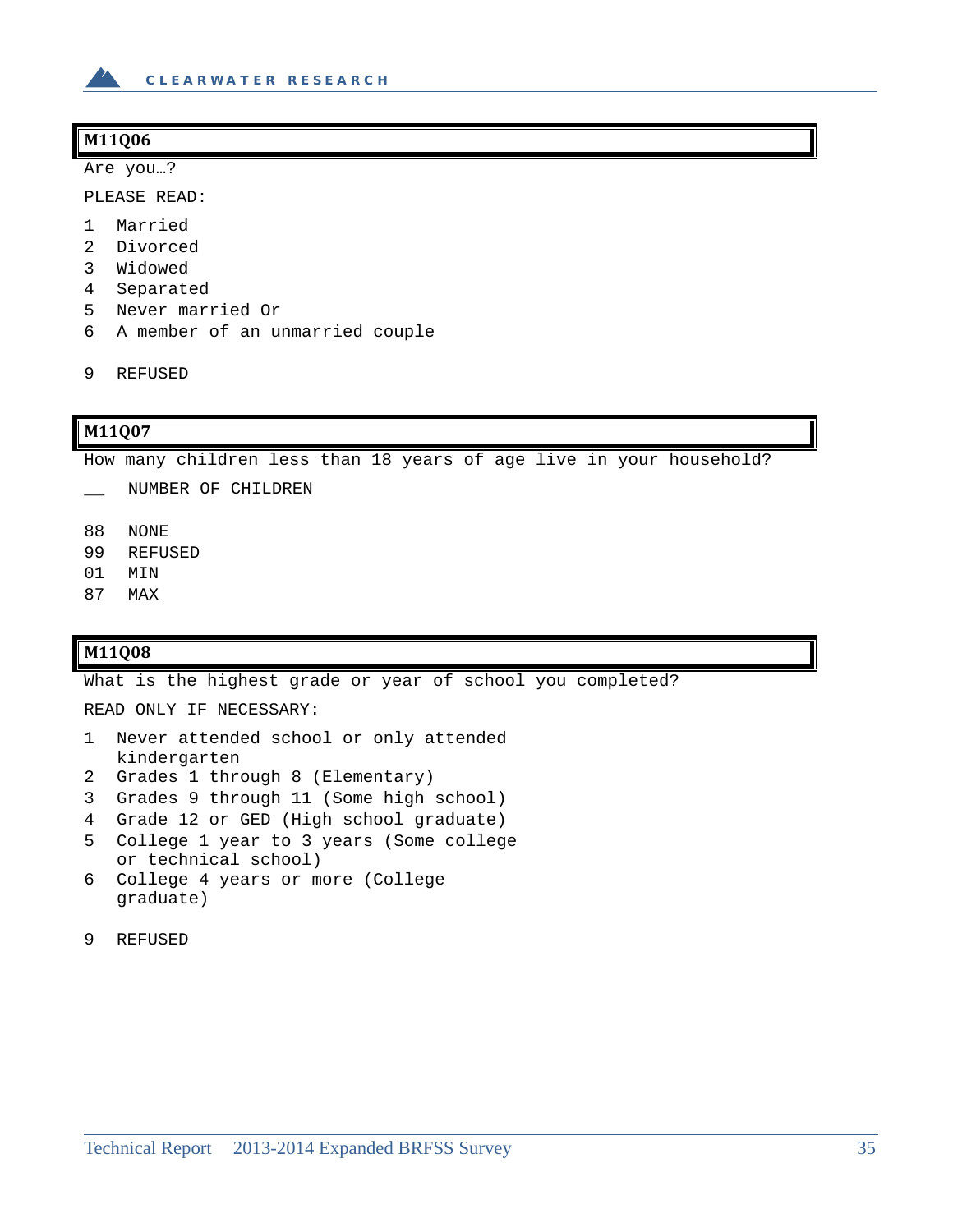

#### **M11Q09**

Are you currently...?

PLEASE READ:

- 1 Employed for wages
- 2 Self-employed
- 3 Out of work for 1 year or more
- 4 Out of work for less than 1 year
- 5 A Homemaker
- 6 A Student
- 7 Retired Or
- 8 Unable to work
- 9 REFUSED

CATI NOTE: IF RESPONDENT REFUSES AT ANY INCOME LEVEL CODE INCOME VARIABLE TO 99 (REFUSED).

#### **M11Q10d**

|        |           |                      | Is your annual household income from all sources: |  |  |                          |                                |                    |
|--------|-----------|----------------------|---------------------------------------------------|--|--|--------------------------|--------------------------------|--------------------|
|        |           | Less than $$25,000?$ |                                                   |  |  |                          |                                |                    |
|        | YES<br>NO |                      |                                                   |  |  | <b>SKP</b>               | $\rightarrow$                  | M11010e            |
| 7<br>9 | REFUSED   |                      | DON'T KNOW/NOT SURE                               |  |  | <b>SKP</b><br><b>SKP</b> | $\rightarrow$<br>$\rightarrow$ | M11Q10i<br>M11Q10i |

#### **M11Q10c** IF - M11Q10d = 1

(Is your annual household income from all sources: )

Less than \$20,000?

| 1 YES<br>$\sim$ |
|-----------------|
|-----------------|

| 2          | NO.                 | <b>SKP</b> | $\rightarrow$ | M11010i |
|------------|---------------------|------------|---------------|---------|
| $7\degree$ | DON'T KNOW/NOT SURE | <b>SKP</b> | $\rightarrow$ | M11010i |
| 9          | REFUSED             | <b>SKP</b> | $\rightarrow$ | M11010i |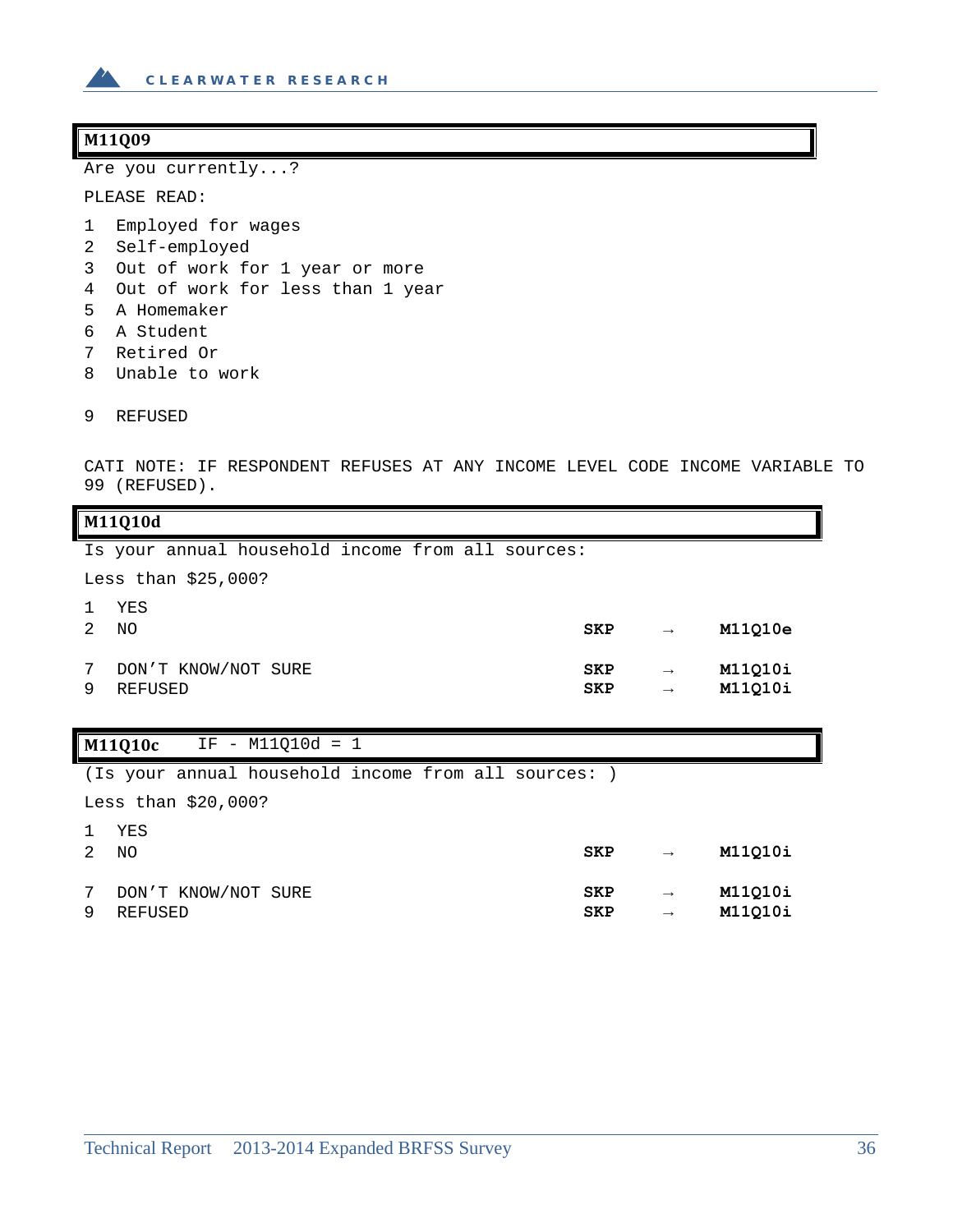

|                | M11Q10b                                              | $IF - M11Q10c = 1$ |  |            |               |         |
|----------------|------------------------------------------------------|--------------------|--|------------|---------------|---------|
|                | (Is your annual household income from all sources: ) |                    |  |            |               |         |
|                | Less than \$15,000?                                  |                    |  |            |               |         |
| 1              | YES                                                  |                    |  |            |               |         |
| 2              | NO                                                   |                    |  | <b>SKP</b> | $\rightarrow$ | M11Q10i |
| 7              | DON'T KNOW/NOT SURE                                  |                    |  | SKP        | $\rightarrow$ | M11Q10i |
| 9              | <b>REFUSED</b>                                       |                    |  | <b>SKP</b> |               | M11Q10i |
|                |                                                      |                    |  |            |               |         |
|                | M11Q10a                                              | $IF - M11Q10b = 1$ |  |            |               |         |
|                | (Is your annual household income from all sources: ) |                    |  |            |               |         |
|                | Less than \$10,000?                                  |                    |  |            |               |         |
| 1              | YES                                                  |                    |  | <b>SKP</b> | $\rightarrow$ | M11Q10i |
| 2              | NO                                                   |                    |  | <b>SKP</b> | $\rightarrow$ | M11Q10i |
| 7              | DON'T KNOW/NOT SURE                                  |                    |  | SKP        | $\rightarrow$ | M11Q10i |
| 9              | <b>REFUSED</b>                                       |                    |  | <b>SKP</b> | $\rightarrow$ | M11Q10i |
|                |                                                      |                    |  |            |               |         |
|                |                                                      |                    |  |            |               |         |
|                | M11Q10e                                              | $IF - M11Q10d = 2$ |  |            |               |         |
|                | (Is your annual household income from all sources: ) |                    |  |            |               |         |
|                | Less than \$35,000?                                  |                    |  |            |               |         |
| 1              | YES                                                  |                    |  | <b>SKP</b> |               | M11Q10i |
| $\overline{2}$ | NO                                                   |                    |  |            |               |         |
| 7              |                                                      |                    |  | SKP        | $\rightarrow$ | M11Q10i |
| 9              | DON'T KNOW/NOT SURE<br><b>REFUSED</b>                |                    |  | <b>SKP</b> | $\rightarrow$ | M11Q10i |
|                |                                                      |                    |  |            |               |         |
|                | M11Q10f                                              | $IF - M11Q10e = 2$ |  |            |               |         |
|                | (Is your annual household income from all sources: ) |                    |  |            |               |         |
|                | Less than \$50,000?                                  |                    |  |            |               |         |
| 1              | YES                                                  |                    |  | SKP        |               | M11Q10i |
| 2              | NO                                                   |                    |  |            |               |         |
| 7              | DON'T KNOW/NOT SURE                                  |                    |  | SKP        |               | M11Q10i |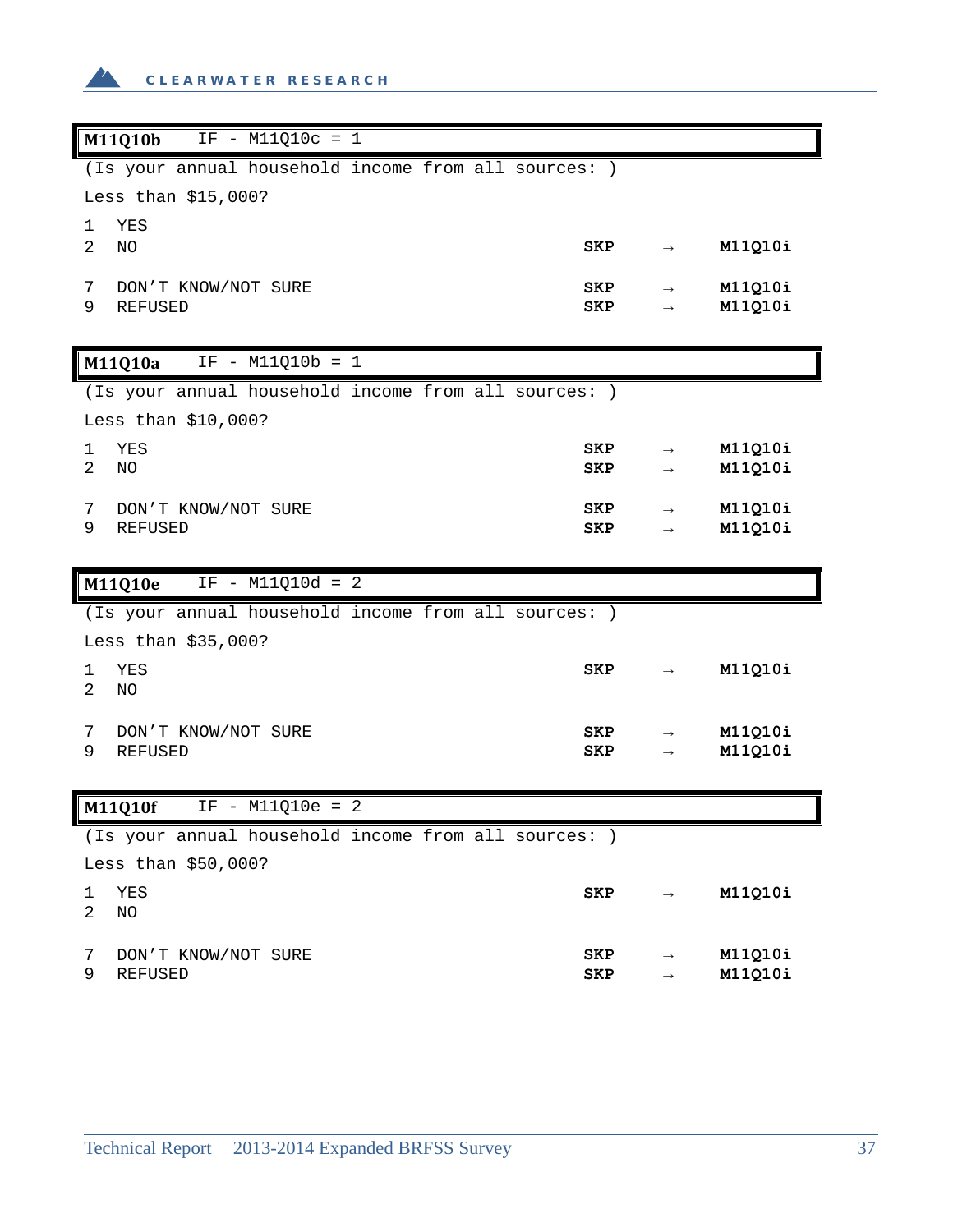

|   | $IF - M11Q10f = 2$<br>M11Q10g                      |                          |                                |                    |  |  |  |  |
|---|----------------------------------------------------|--------------------------|--------------------------------|--------------------|--|--|--|--|
|   | (Is your annual household income from all sources: |                          |                                |                    |  |  |  |  |
|   | Less than $$75,000?$                               |                          |                                |                    |  |  |  |  |
|   | YES                                                | <b>SKP</b>               | $\rightarrow$                  | M11010i            |  |  |  |  |
|   | NO                                                 | <b>SKP</b>               | $\rightarrow$                  | M11Q10i            |  |  |  |  |
|   |                                                    |                          |                                |                    |  |  |  |  |
|   |                                                    |                          |                                |                    |  |  |  |  |
| 9 | DON'T KNOW/NOT SURE<br><b>REFUSED</b>              | <b>SKP</b><br><b>SKP</b> | $\rightarrow$<br>$\rightarrow$ | M11010i<br>M11Q10i |  |  |  |  |

## **M11Q10i**

| ANNUAL HOUSEHOLD INCOME FROM ALL SOURCES IS:       |     |                   |         |
|----------------------------------------------------|-----|-------------------|---------|
| $\{IF M11Q10g = 2, More than $75,000?\}$           |     |                   |         |
| $\{IF M11Q10g = 1, $50,000 to less than $75,000\}$ |     |                   |         |
| $\{IF M11Q10f = 1, $35,000 to less than $50,000\}$ |     |                   |         |
| $\{IF M11Q10e = 1, $25,000 to less than $35,000\}$ |     |                   |         |
| $\{IF M11Q10c = 2, $20,000 to less than $25,000\}$ |     |                   |         |
| $\{IF M11Q10b = 2, $15,000 to less than $20,000\}$ |     |                   |         |
| $\{IF M11Q10a = 2, $10,000 to less than $15,000\}$ |     |                   |         |
| $\{IF M11Q10a = 1, Less than $10,000\}$            |     |                   |         |
| {Default, REFUSED/DON'T KNOW/NOT SURE}             |     |                   |         |
| IS THIS CORRECT?                                   |     |                   |         |
| YES<br>$\mathbf{1}$                                |     |                   |         |
| 2<br>NO.                                           | SKP | $\longrightarrow$ | M11010d |
| 7<br>DON'T KNOW/NOT SURE<br>9<br>REFUSED           |     |                   |         |

# **M11Q11**

About how much do you weigh without shoes? NOTE: IF RESPONDENT ANSWERS IN METRICS, PUT "9" IN FRONT (EX. 65 KILOGRAMS IS "9065" OR 105 KILOGRAMS IS "9105"). ROUND FRACTIONS UP WEIGHT (POUNDS/KILOGRAMS) 7777 DON'T KNOW/NOT SURE 9999 REFUSED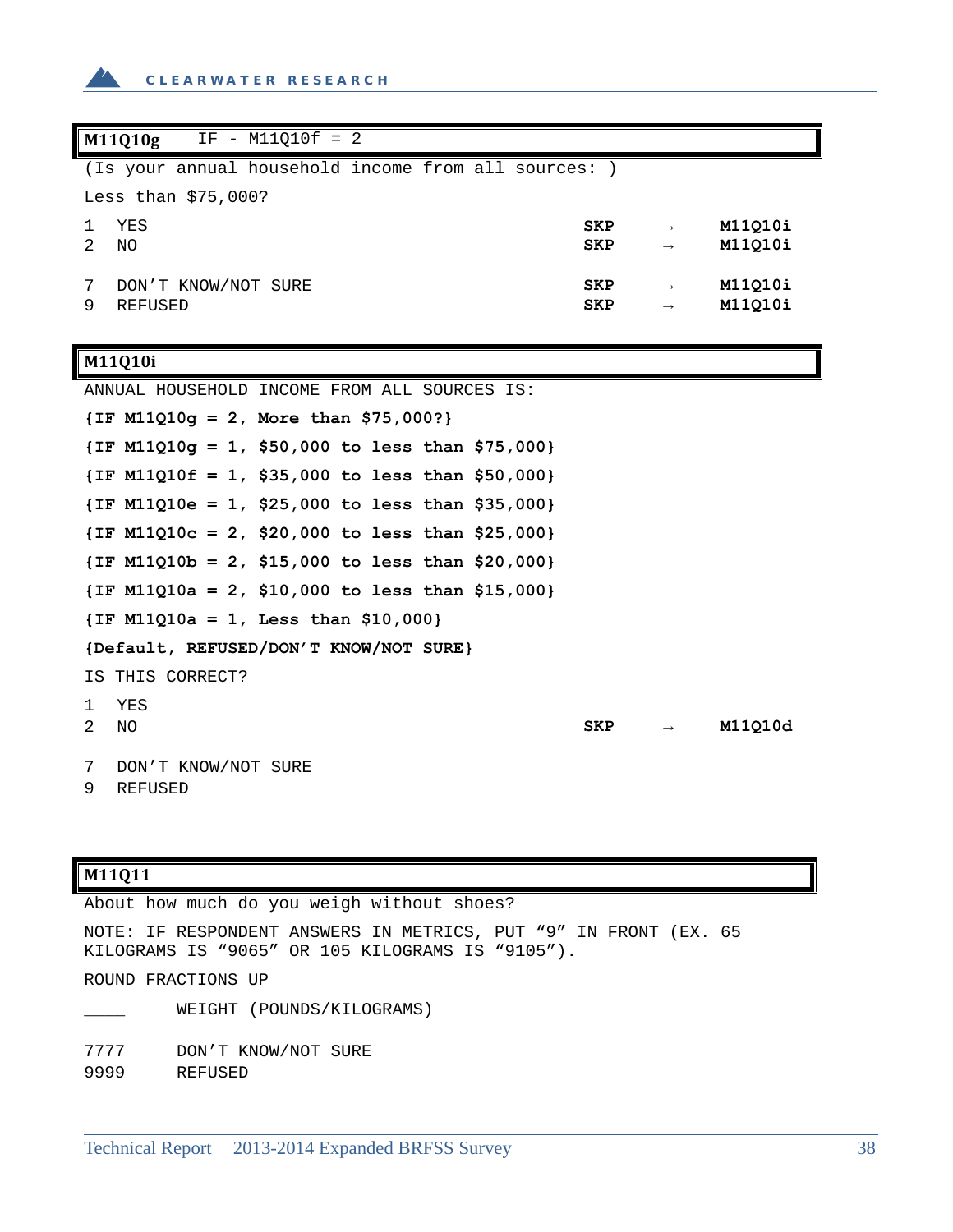

| M11011V | IF - M11Q11 <> 7777 AND M11Q11 <> 9999 AND ((M11Q11      |
|---------|----------------------------------------------------------|
|         | < 9000 AND (M11Q11 < 80 OR M11Q11 > 350)) OR (M11Q11     |
|         | > 9000 AND (M11011 < 9035 OR M11011 > 9159)))            |
|         | INTERVIEWER YOU INDICATED THE RESPONDENT WEIGHS {M11011} |

IS THIS CORRECT?

1 YES, CORRECT AS IS, CONTINUE

2 NO, REASK QUESTION **SKP → M11Q11**

#### **M11Q12**

About how tall are you without shoes?

NOTE: IF RESPONDENT ANSWERS IN METRICS, PUT "9" IN FRONT (EX. 165 CENTIMETERS IS "9165".

ROUND FRACTIONS DOWN

HEIGHT (FT/INCHES/METERS/CENTIMETERS)

7777 DON'T KNOW/NOT SURE 9999 REFUSED

**M11Q12V** IF - (M11Q12 < 9000 AND (M11Q12 > 608 OR M11Q12 < 407)) OR (M11Q12 > 9000 AND (M11Q12 > 9206 OR M11Q12 < 9139))

INTERVIEWER YOU INDICATED THE RESPONDENT IS **{M11Q12}**

IS THIS CORRECT?

- 1 YES, CORRECT AS IS, CONTINUE 2 NO, REASK QUESTION **SKP → M11Q12**
	-

#### **M11Q13**

What county do you live in?

ENTER FIRST LETTER OF COUNTY NAME

ANSI COUNTY CODE (FORMERLY FIPS COUNTY CODE)

777 DON'T KNOW/NOT SURE

- 999 REFUSED
- 001 MIN
- 775 MAX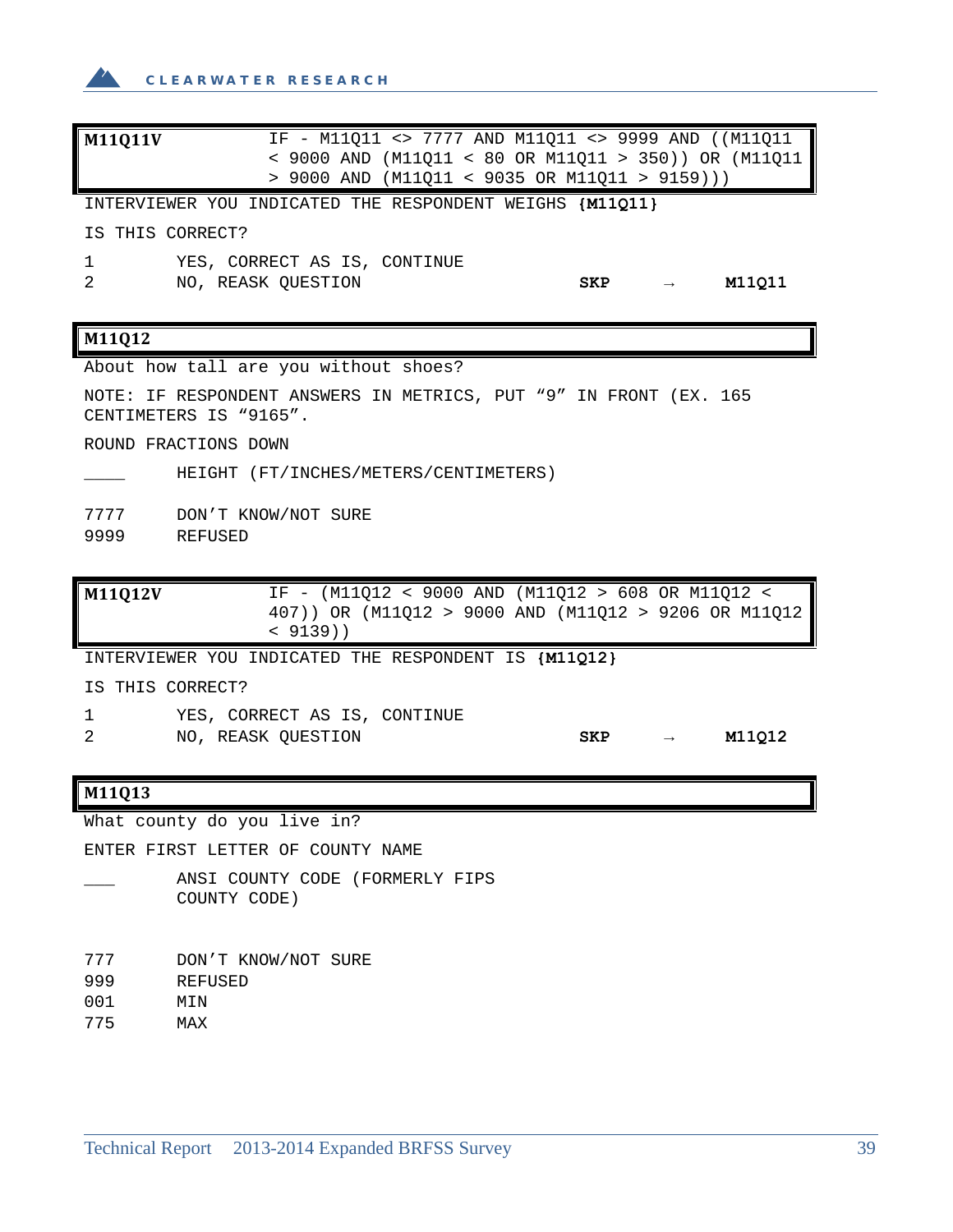

CATI NOTE: SET MIN AND MAX BASED ON STATE ZIP RANGE

### **M11Q14**

|                |  |          | What is the ZIP Code where you live? |  |
|----------------|--|----------|--------------------------------------|--|
|                |  | ZIP Code |                                      |  |
| 77777<br>99999 |  | REFUSED  | DON'T KNOW/NOT SURE                  |  |

### **M11Q15**

Do you have more than one telephone number in your household? Do not include cell phones or numbers that are only used by a computer or fax machine.

|                 | YES<br>ΝO           | <b>SKP</b> | $\longrightarrow$ | M11017 |
|-----------------|---------------------|------------|-------------------|--------|
| $7\phantom{.0}$ | DON'T KNOW/NOT SURE | <b>SKP</b> | $\rightarrow$     | M11Q17 |
| 9               | REFUSED             | <b>SKP</b> | $\longrightarrow$ | M11017 |

| M11Q16 |                                 | $IF - M11Q15 = 1$ |  |                                                              |  |
|--------|---------------------------------|-------------------|--|--------------------------------------------------------------|--|
|        |                                 |                   |  | How many of these telephone numbers are residential numbers? |  |
|        | ONE                             |                   |  |                                                              |  |
| 2      | TWO                             |                   |  |                                                              |  |
| 3      | THREE                           |                   |  |                                                              |  |
| 4      | <b>FOUR</b>                     |                   |  |                                                              |  |
| 5      | FIVE                            |                   |  |                                                              |  |
| 6      | $SIX$ $[6 = 6 \text{ OR MORE}]$ |                   |  |                                                              |  |
|        |                                 |                   |  |                                                              |  |
|        |                                 |                   |  |                                                              |  |

- 7 DON'T KNOW/NOT SURE
- 9 REFUSED

## **M11Q17**

Do you have a cell phone for personal use? Please include cell phones used for both business and personal use.

|   | YES<br>NO             | <b>SKP</b> | $\rightarrow$ | M11Q19 |
|---|-----------------------|------------|---------------|--------|
| 9 | 7 DON'T KNOW/NOT SURE | <b>SKP</b> | $\rightarrow$ | M11Q19 |
|   | REFUSED               | <b>SKP</b> | $\rightarrow$ | M11Q19 |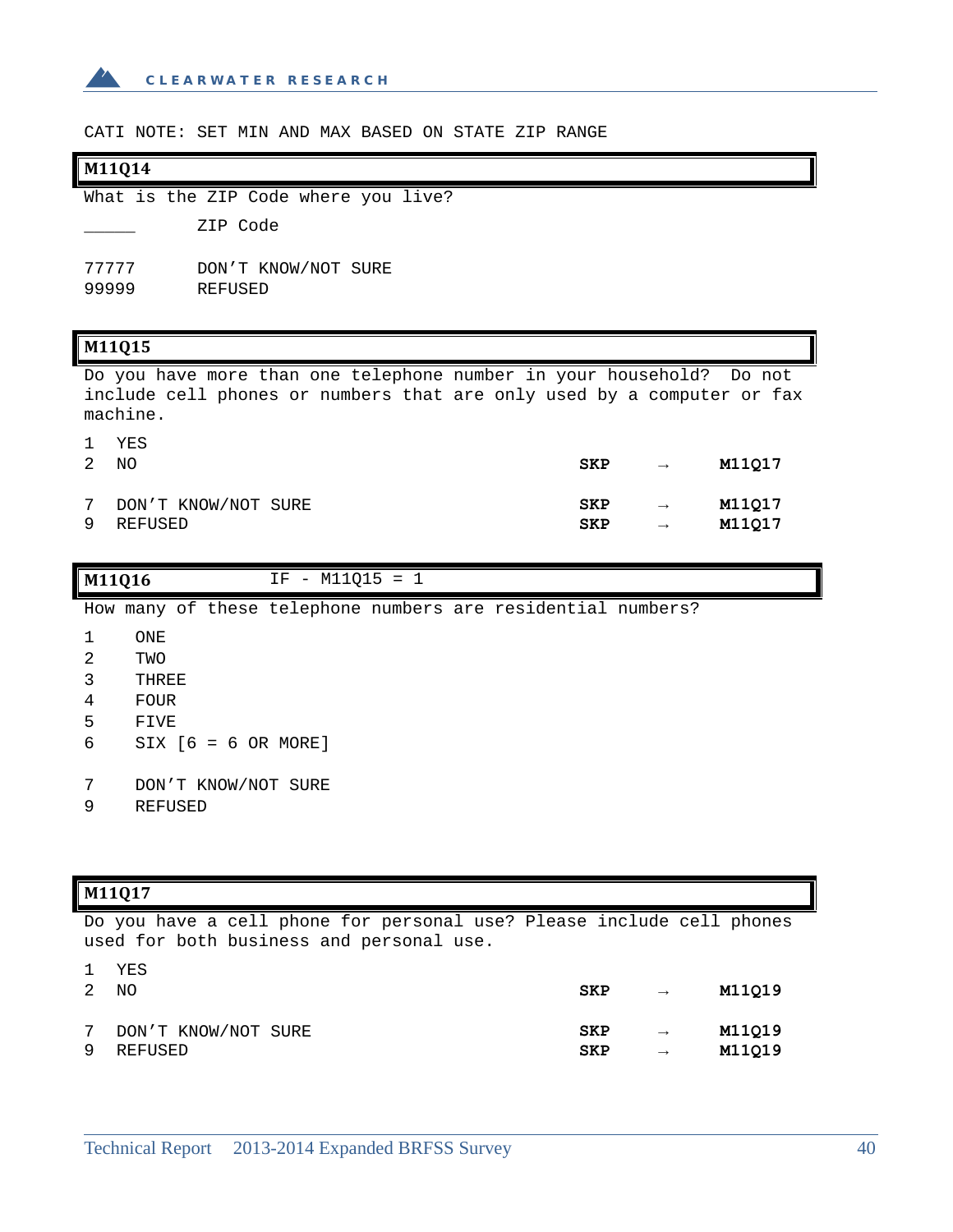

| M11Q18<br>$IF - M11017 = 1$                                                                                                                                  |  |  |  |  |  |  |  |
|--------------------------------------------------------------------------------------------------------------------------------------------------------------|--|--|--|--|--|--|--|
| Thinking about all the phone calls that you receive on your landline<br>and cell phone, what percent, between 0 and 100, are received on your<br>cell phone? |  |  |  |  |  |  |  |
| ENTER PERCENT (1 TO 100)                                                                                                                                     |  |  |  |  |  |  |  |
| 888<br>ZERO                                                                                                                                                  |  |  |  |  |  |  |  |
| 777<br>DON'T KNOW/NOT SURE                                                                                                                                   |  |  |  |  |  |  |  |
| 999<br>REFUSED                                                                                                                                               |  |  |  |  |  |  |  |
| 001<br>MIN                                                                                                                                                   |  |  |  |  |  |  |  |
| 100<br>MAX                                                                                                                                                   |  |  |  |  |  |  |  |

#### **M11Q19**

Have you used the internet in the past 30 days?

- 1 YES
- 2 NO
- 7 DON'T KNOW/NOT SURE
- 9 REFUSED

## **M11Q20**

Do you own or rent your home?

INTERVIEWER NOTE: "OTHER ARRANGEMENT" MAY INCLUDE GROUP HOME, STAYING WITH FRIENDS OR FAMILY WITHOUT PAYING RENT.

INTERVIEWER NOTE: HOME IS DEFINED AS THE PLACE WHERE YOU LIVE MOST OF THE TIME/THE MAJORITY OF THE YEAR.

- 1 OWN
- 2 RENT
- 3 OTHER ARRANGEMENT
- 7 DON'T KNOW/NOT SURE
- 9 REFUSED

#### **M11Q21**

INDICATE SEX OF RESPONDENT.

ASK ONLY IF NECESSARY.

- 1 MALE
- 2 FEMALE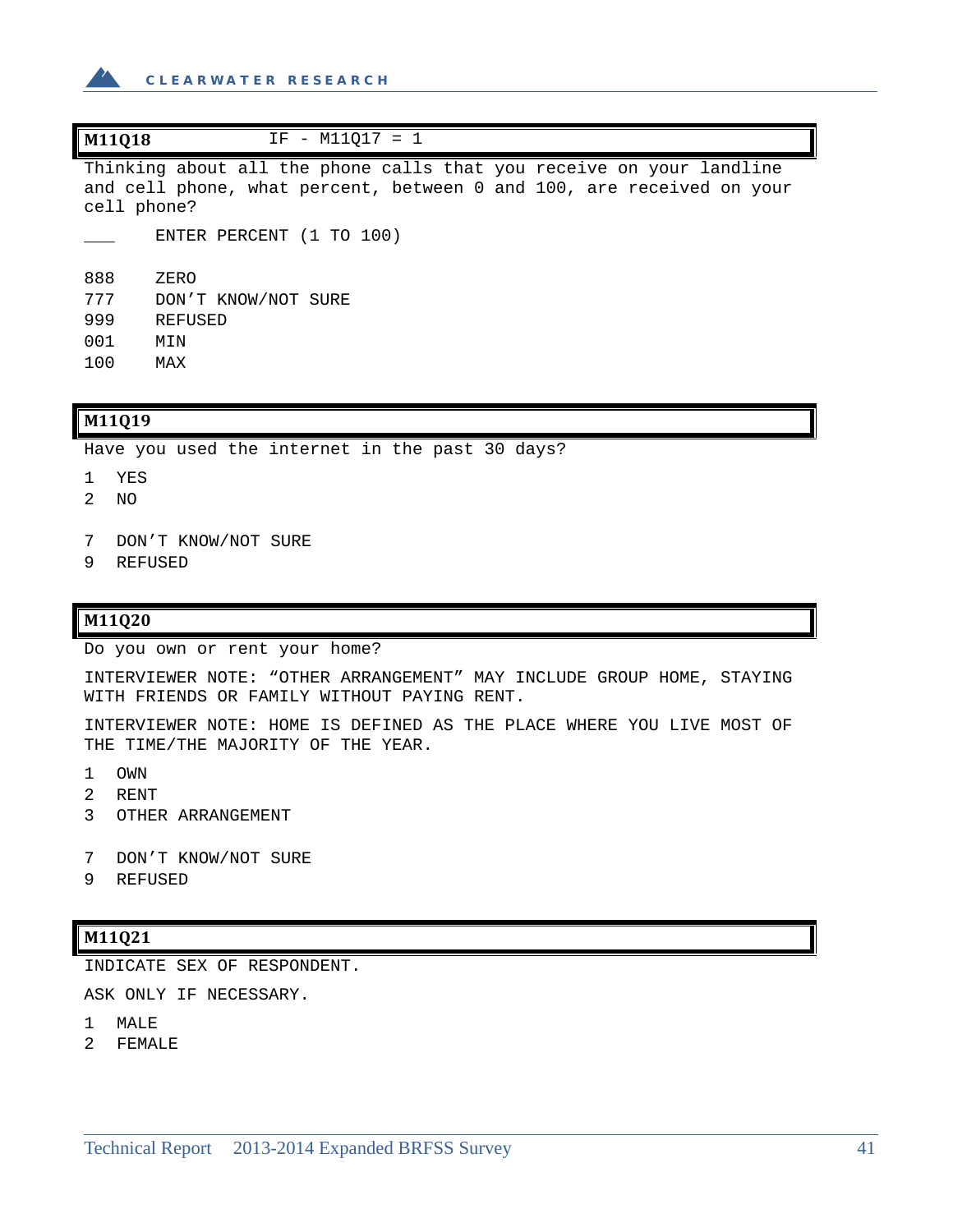

| M11Q21V<br>$IF$ - RESPGEND <> M11021                   |                                       |
|--------------------------------------------------------|---------------------------------------|
| INTERVIEWER: YOU RECORDED THAT THE RESPONDENT<br>SURE? | WAS { <b>M11021</b> }.<br>ARE YOU     |
| THE RESPONDENT SELECTED WAS THE                        |                                       |
| ${SRESP}$                                              |                                       |
| IS THE PREVIOUS ANSWER CORRECT?                        |                                       |
| YES                                                    |                                       |
| $\mathcal{D}$<br>NO.                                   | M11021<br><b>SKP</b><br>$\rightarrow$ |
|                                                        |                                       |
| M11Q22<br>$IF -$                                       | $M11Q01 < 45$ AND $M11Q21 = 2$        |

To your knowledge, are you now pregnant?

- 1 YES
- 2 NO
- 7 DON'T KNOW/NOT SURE
- 9 REFUSED

#### **M11Q23**

The following questions are about health problems or impairments you may have.

Are you limited in any way in any activities because of physical, mental, or emotional problems?

- 1 YES
- 2 NO
- 7 DON'T KNOW/NOT SURE
- 9 REFUSED

### **M11Q24**

Do you now have any health problem that requires you to use special equipment, such as a cane, a wheelchair, a special bed, or a special telephone?

NOTE: INCLUDE OCCASIONAL USE OR USE IN CERTAIN CIRCUMSTANCES.

- 1 YES
- 2 NO
- 7 DON'T KNOW/NOT SURE
- 9 REFUSED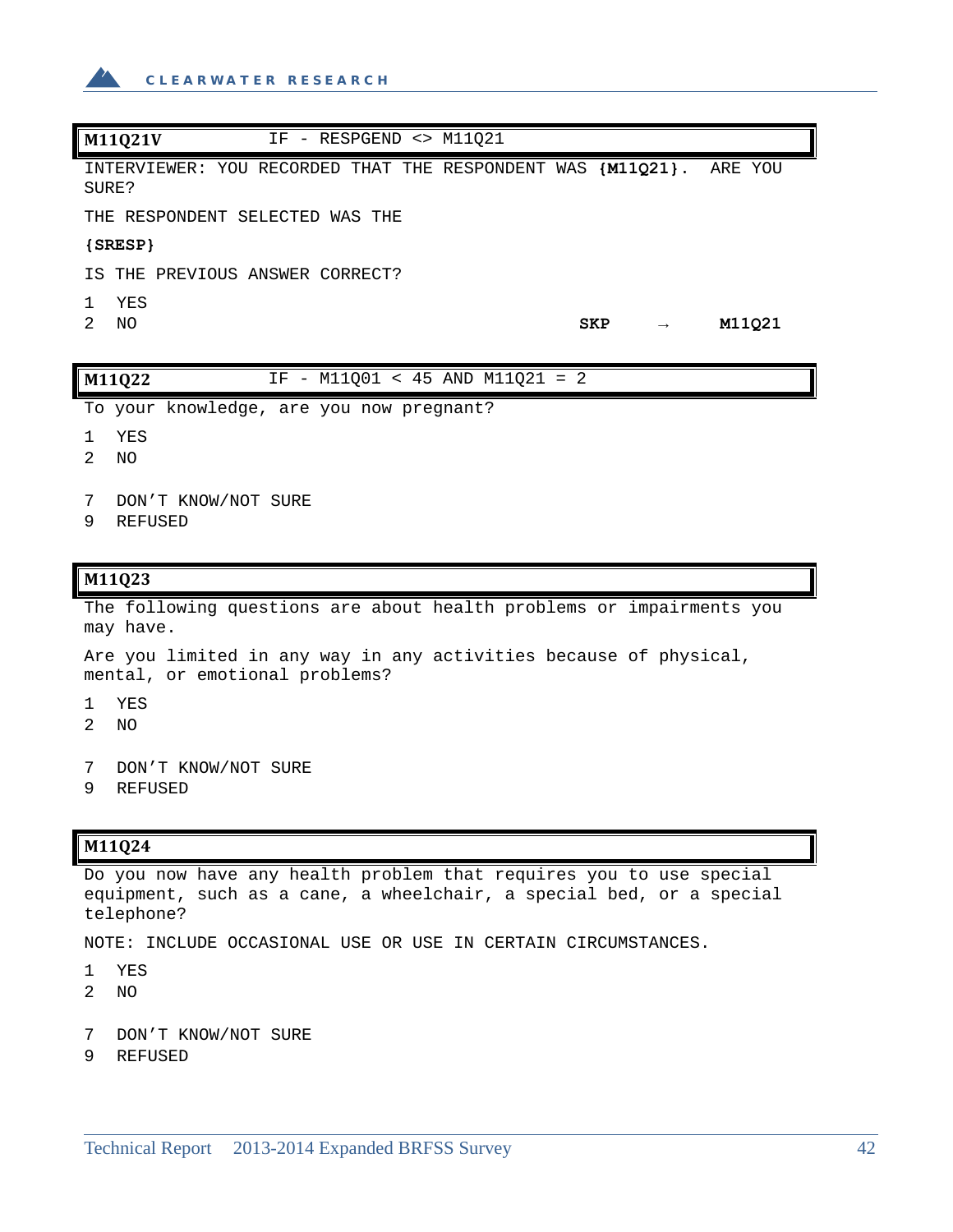

## **M11Q25**

Are you blind or do you have serious difficulty seeing, even when wearing glasses?

- 1 YES
- 2 NO
- 7 DON'T KNOW/NOT SURE
- 9 REFUSED

### **M11Q26**

Because of a physical, mental, or emotional condition, do you have serious difficulty concentrating, remembering, or making decisions?

- 1 YES
- 2 NO
- 7 DON'T KNOW/NOT SURE
- 9 REFUSED

#### **M11Q27**

Do you have serious difficulty walking or climbing stairs?

- 1 YES
- 2 NO
- 7 DON'T KNOW/NOT SURE
- 9 REFUSED

### **M11Q28**

Do you have difficulty dressing or bathing?

- 1 YES
- 2 NO
- 7 DON'T KNOW/NOT SURE
- 9 REFUSED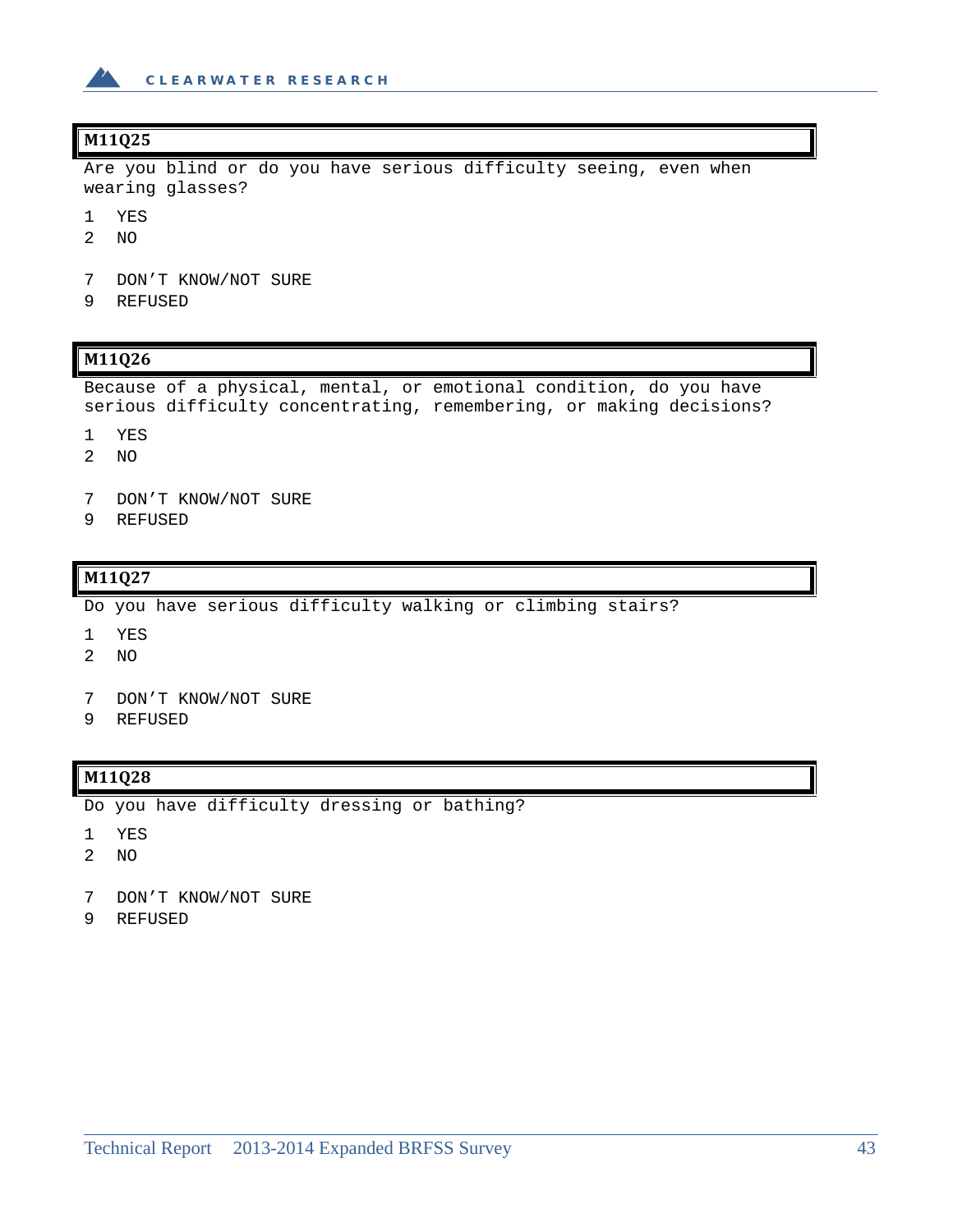

# **M11Q29**

Because of a physical, mental, or emotional condition, do you have difficulty doing errands alone such as visiting a doctor's office or shopping?

- 1 YES
- 2 NO
- 7 DON'T KNOW/NOT SURE
- 9 REFUSED

# **M11END**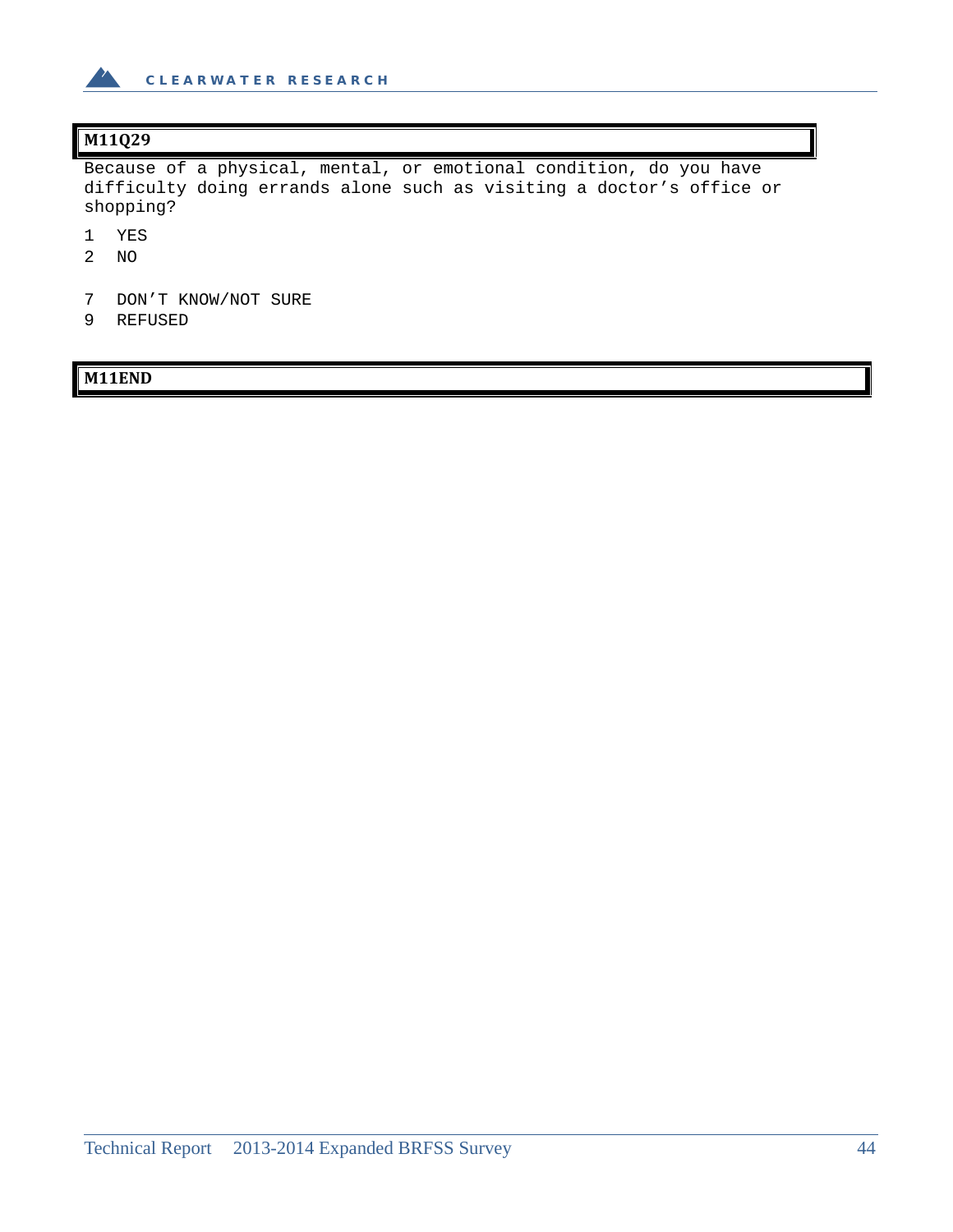

# **Module 12: Tobacco Use**

# **M12INTRO**

| M12Q01                                                           |                   |               |                  |
|------------------------------------------------------------------|-------------------|---------------|------------------|
| Have you smoked at least 100 cigarettes in your entire life?     |                   |               |                  |
| INTERVIEWER NOTE: 5 PACKS = 100 CIGARETTES                       |                   |               |                  |
| YES<br>2<br>ΝO                                                   | <b>SKP</b>        | $\rightarrow$ | M12END           |
| 7<br>DON'T KNOW/NOT SURE<br>9<br>REFUSED                         | SKP<br><b>SKP</b> | $\rightarrow$ | M12END<br>M12END |
| M12Q02<br>$IF - M12Q01 = 1$                                      |                   |               |                  |
| Do you now smoke cigarettes every day, some days, or not at all? |                   |               |                  |
| Everyday<br>2<br>Some days<br>Not at all                         |                   |               |                  |

- 7 DON'T KNOW/NOT SURE
- 9 REFUSED

# **M12END**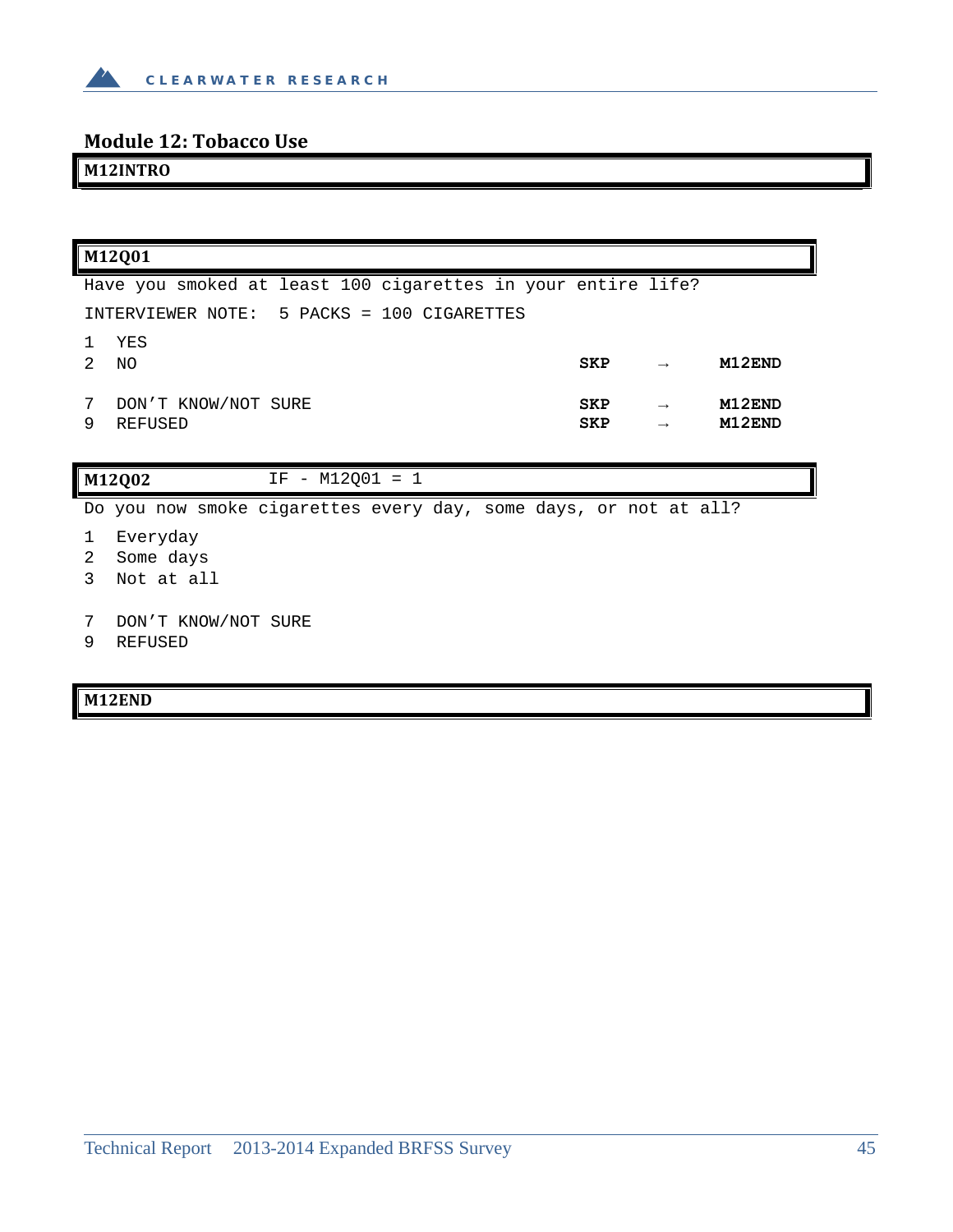

# **Module 13: Alcohol Consumption**

**M13INTRO**

| M13001                                                                                                                                                                      |                           |            |               |        |
|-----------------------------------------------------------------------------------------------------------------------------------------------------------------------------|---------------------------|------------|---------------|--------|
| During the past 30 days, how many days per week or per month did you<br>have at least one drink of any alcoholic beverage such as beer, wine,<br>a malt beverage or liquor? |                           |            |               |        |
| $101 - 107$ = DAYS PER WEEK<br>201-230 = DAYS IN PAST 30 DAYS                                                                                                               |                           |            |               |        |
|                                                                                                                                                                             | <b>DAYS</b>               |            |               |        |
| 888                                                                                                                                                                         | NO DRINKS IN PAST 30 DAYS | <b>SKP</b> | $\rightarrow$ | M13END |
| 777                                                                                                                                                                         | DON'T KNOW/NOT SURE       | <b>SKP</b> | $\rightarrow$ | M13END |
| 999                                                                                                                                                                         | REFUSED                   | <b>SKP</b> | $\rightarrow$ | M13END |
| 101                                                                                                                                                                         | MIN                       |            |               |        |
| 230                                                                                                                                                                         | MAX                       |            |               |        |

| M13Q02<br>- M13001 |  |
|--------------------|--|
|--------------------|--|

One drink is equivalent to a 12-ounce beer, a 5-ounce glass of wine, or a drink with one shot of liquor. During the past 30 days, on the days when you drank, about how many drinks did you drink on the average?

NOTE: A 40 OUNCE BEER WOULD COUNT AS 3 DRINKS, OR A COCKTAIL DRINK WITH 2 SHOTS WOULD COUNT AS 2 DRINKS.

\_\_ NUMBER OF DRINKS

- 99 REFUSED
- 01 MIN
- 76 MAX

| M13Q02V          | IF - M13002 > 15 AND M13002 < 77                  |  |
|------------------|---------------------------------------------------|--|
|                  | INTERVIEWER YOU INDICATED {M13002} DRINKS PER DAY |  |
| IS THIS CORRECT? |                                                   |  |

- 1 YES, CORRECT AS IS, CONTINUE
- 2 NO, REASK QUESTION **SKP → M13Q02**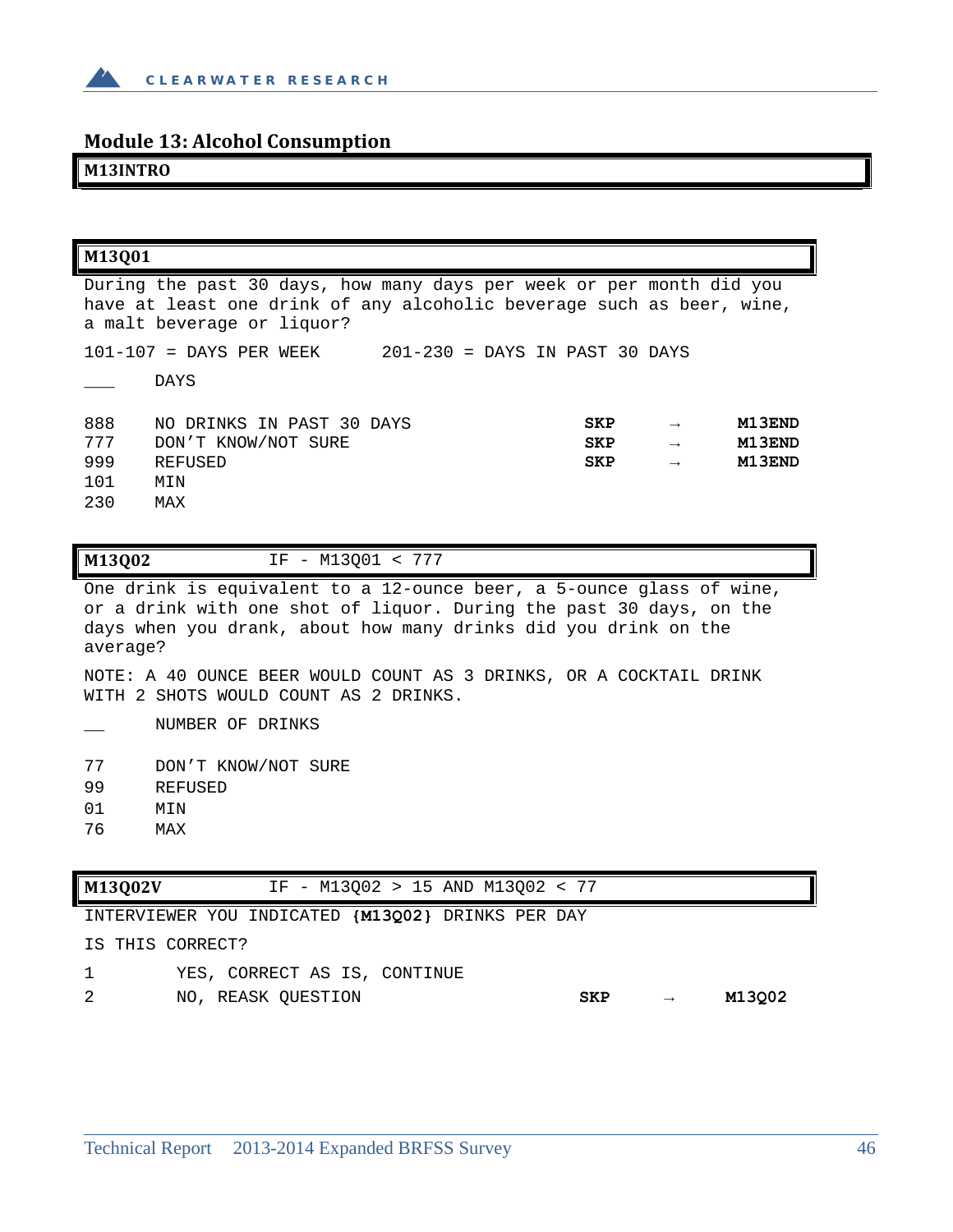

| M13Q03<br>IF - M13001 < 777                                                                                                                                      |  |
|------------------------------------------------------------------------------------------------------------------------------------------------------------------|--|
| Considering all types of alcoholic beverages, how many times during<br>the past 30 days did you have $\{IF M11Q21 = 1, 5, 4\}$ or more drinks on<br>an occasion? |  |
| NUMBER OF TIMES                                                                                                                                                  |  |
| 88<br>NONE                                                                                                                                                       |  |
| 77<br>DON'T KNOW/NOT SURE                                                                                                                                        |  |
| 99<br>REFUSED                                                                                                                                                    |  |
| 01<br>MIN                                                                                                                                                        |  |
| 76<br>MAX                                                                                                                                                        |  |
|                                                                                                                                                                  |  |
| <b>M13003V</b><br>M13003 > 15 AND M13003 < 77<br>IF.<br>$\overline{\phantom{m}}$                                                                                 |  |

INTERVIEWER YOU INDICATED **{M13Q03}** OCCASIONS WHEN THE RESPONDENT HAD **{IF M11Q21 = 1, 5, 4}** OR MORE DRINKS.

IS THIS CORRECT?

- 1 YES, CORRECT AS IS, CONTINUE
- 2 NO, REASK QUESTION **SKP → M13Q03**

**M13Q04** IF - M13Q01 < 777

During the past 30 days, what is the largest number of drinks you had on any occasion?

\_\_ NUMBER OF DRINKS

77 DON'T KNOW/NOT SURE

- 99 REFUSED
- 01 MIN
- 76 MAX

**M13Q04V** IF - (M13Q04 <> 99 AND M13Q04 <> 77)AND M13Q04 < 77 AND ((M11Q21 = 1 AND M13Q04 >= 5 AND (M13Q03 = 88 OR M13Q03 < 5)) OR (M11Q21 = 2 AND M13Q04 >= 4 AND  $(M13Q03 = 88 \text{ OR } M13Q03 < 4))$ 

INTERVIEWER YOU INDICATED **{M13Q04}** DRINKS IS THE LARGEST NUMBER OF DRINKS THE RESPONDENT HAD ON ANY OCCASION BUT THE NUMBER OF TIMES THE RESPONDENT HAD **{IF M11Q21=1, 5, 4}** IS **{M13Q03}**.

IS THIS CORRECT?

|   | YES, CORRECT AS IS, CONTINUE |            |        |
|---|------------------------------|------------|--------|
| 2 | NO, REASK OUESTION           | <b>SKP</b> | M13Q04 |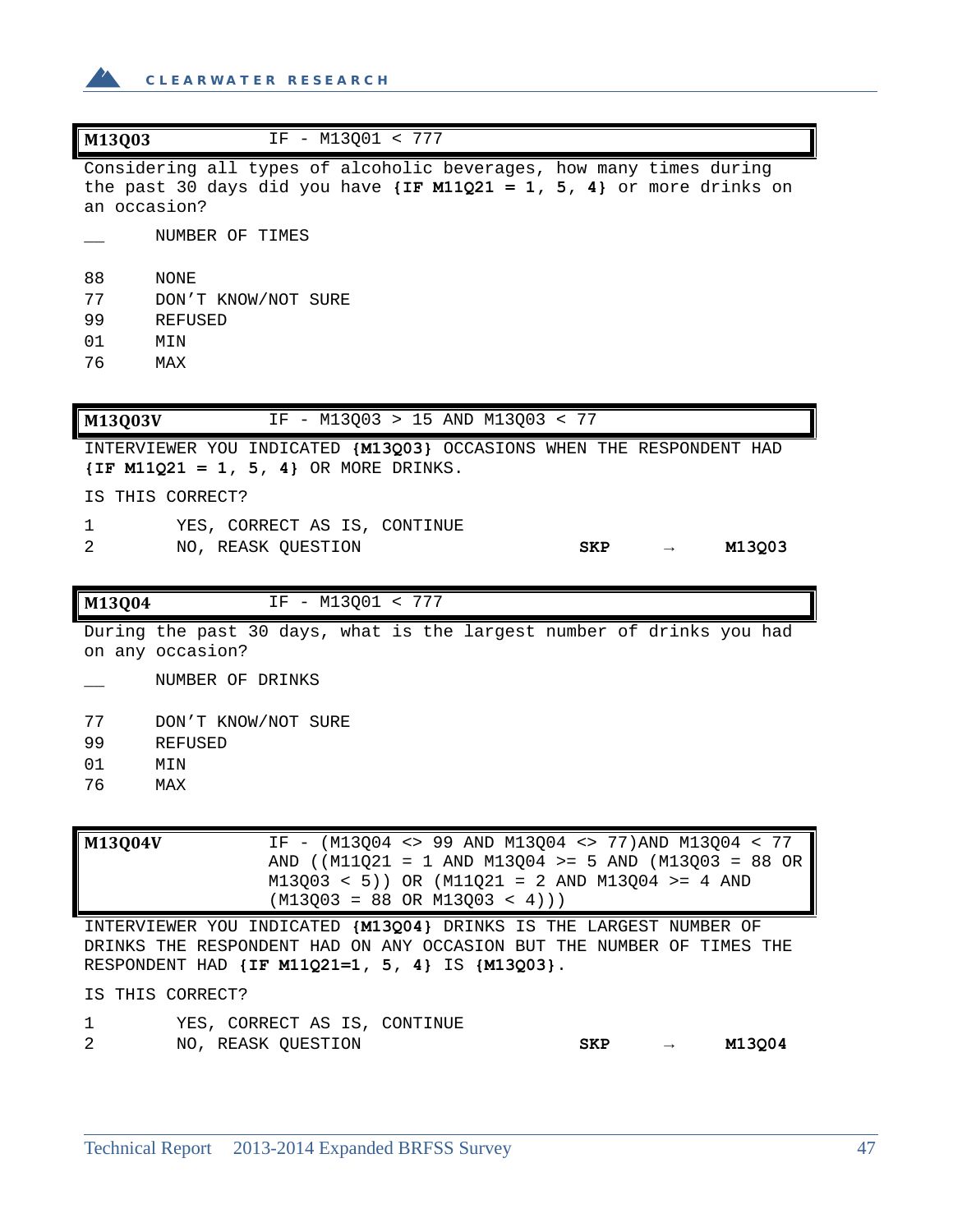

# **M13END**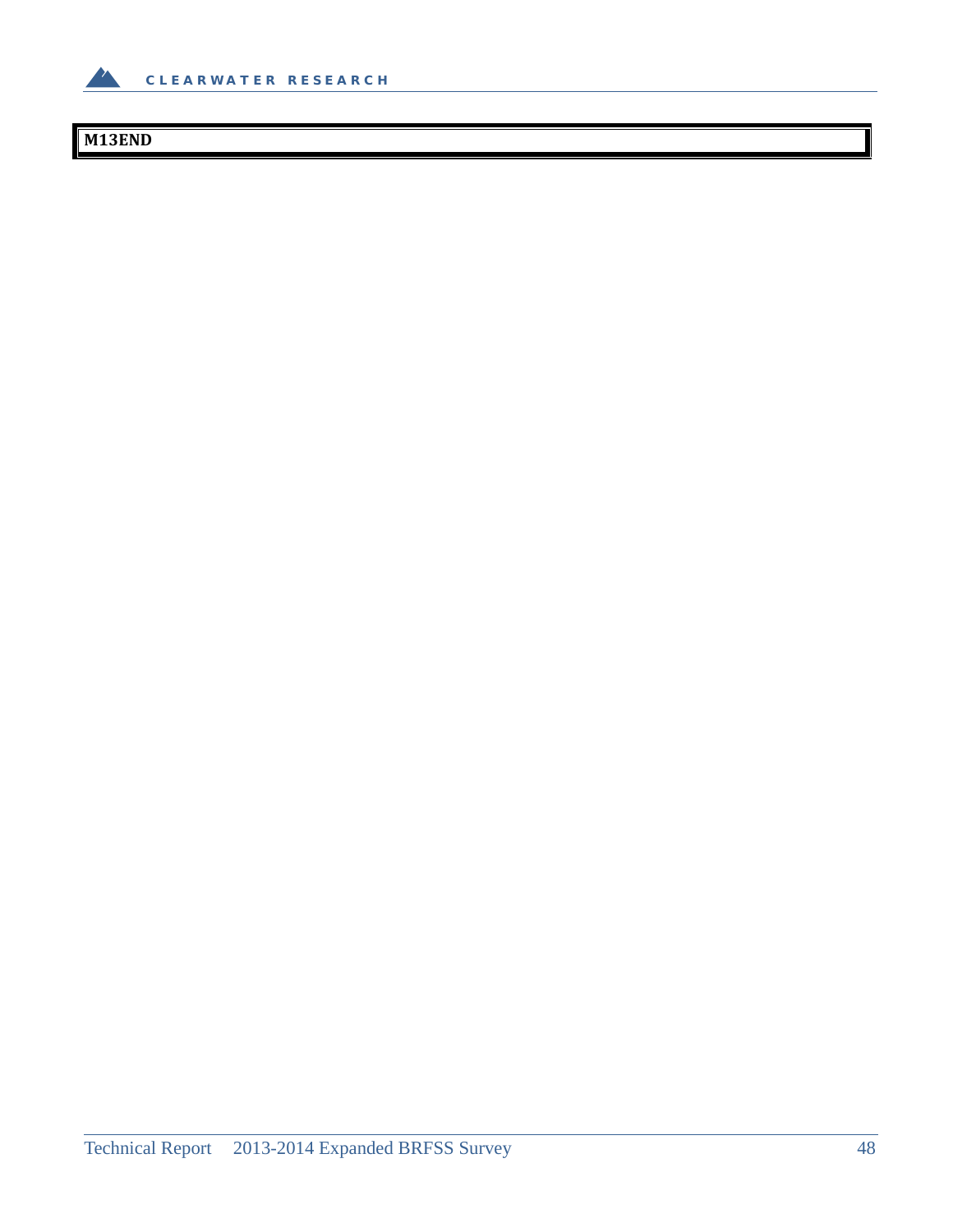

# **Module 14: Exercise (Physical Activity)**

### **M14INTRO**

## **M14Q01**

The next question is about exercise, recreation, or physical activities other than your regular job duties.

During the past month, other than your regular job, did you participate in any physical activities or exercises such as running, calisthenics, golf, gardening, or walking for exercise?

INTERVIEWER NOTE: IF RESPONDENT DOES NOT HAVE A "REGULAR JOB DUTY" OR IS RETIRED, THEY MAY COUNT THE PHYSICAL ACTIVITY OR EXERCISE THEY SPEND MOST OF THE TIME DOING IN A REGULAR MONTH.

- 1 YES
- 2 NO
- 7 DON'T KNOW/NOT SURE
- 9 REFUSED

### **M14END**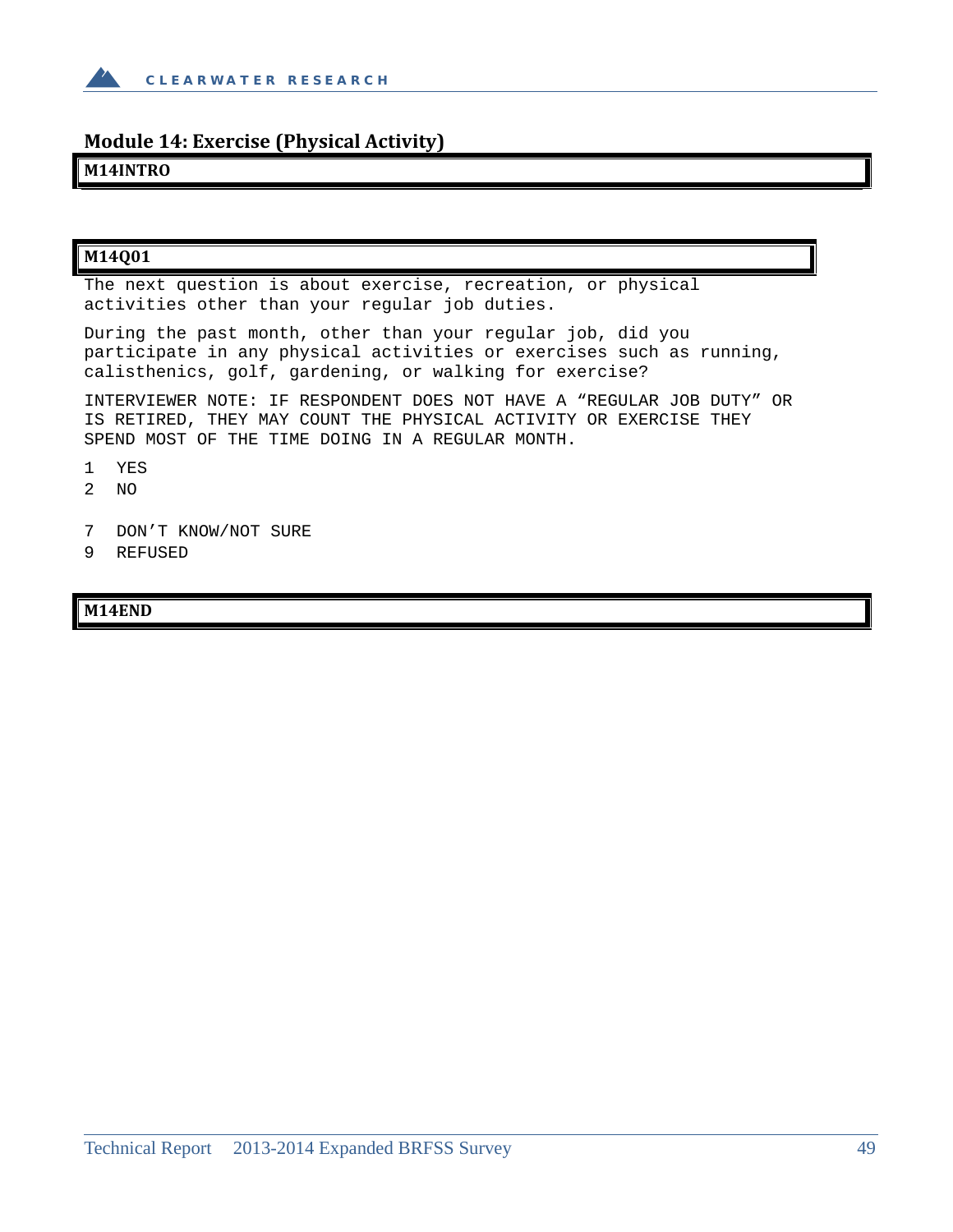

# **Module 15: Food Security/Social Context**

### **M15INTRO**

**M15Q01** IF - M11Q20 = 1 OR M11Q20 = 2

Now, I am going to ask you about several factors that can affect a person's health.

How often in the past 12 months would you say you were worried or stressed about having enough money to pay your rent or mortgage?

Would you say you were worried or stressed...

PLEASE READ:

- 1 Always
- 2 Usually
- 3 Sometimes
- 4 Rarely
- 5 Never
- 8 NOT APPLICABLE
- 7 DON'T KNOW/NOT SURE
- 9 REFUSED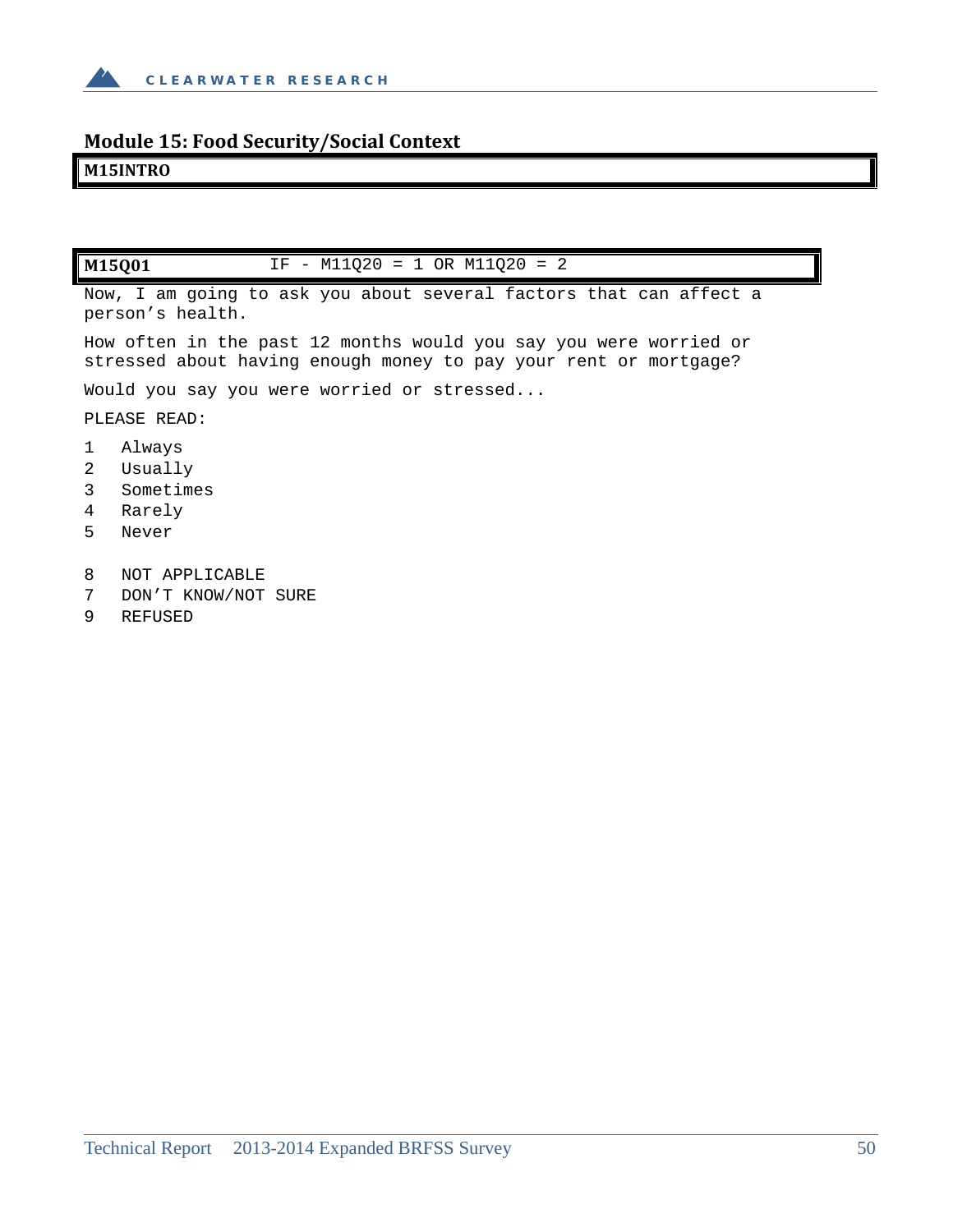

# **M15Q02**

How often in the past 12 months would you say you were worried or stressed about having enough money to buy nutritious meals?

Would you say you were worried or stressed...

PLEASE READ:

- 1 Always
- 2 Usually
- 3 Sometimes
- 4 Rarely
- 5 Never
- 8 NOT APPLICABLE
- 9 DON'T KNOW/NOT SURE

### **M15END**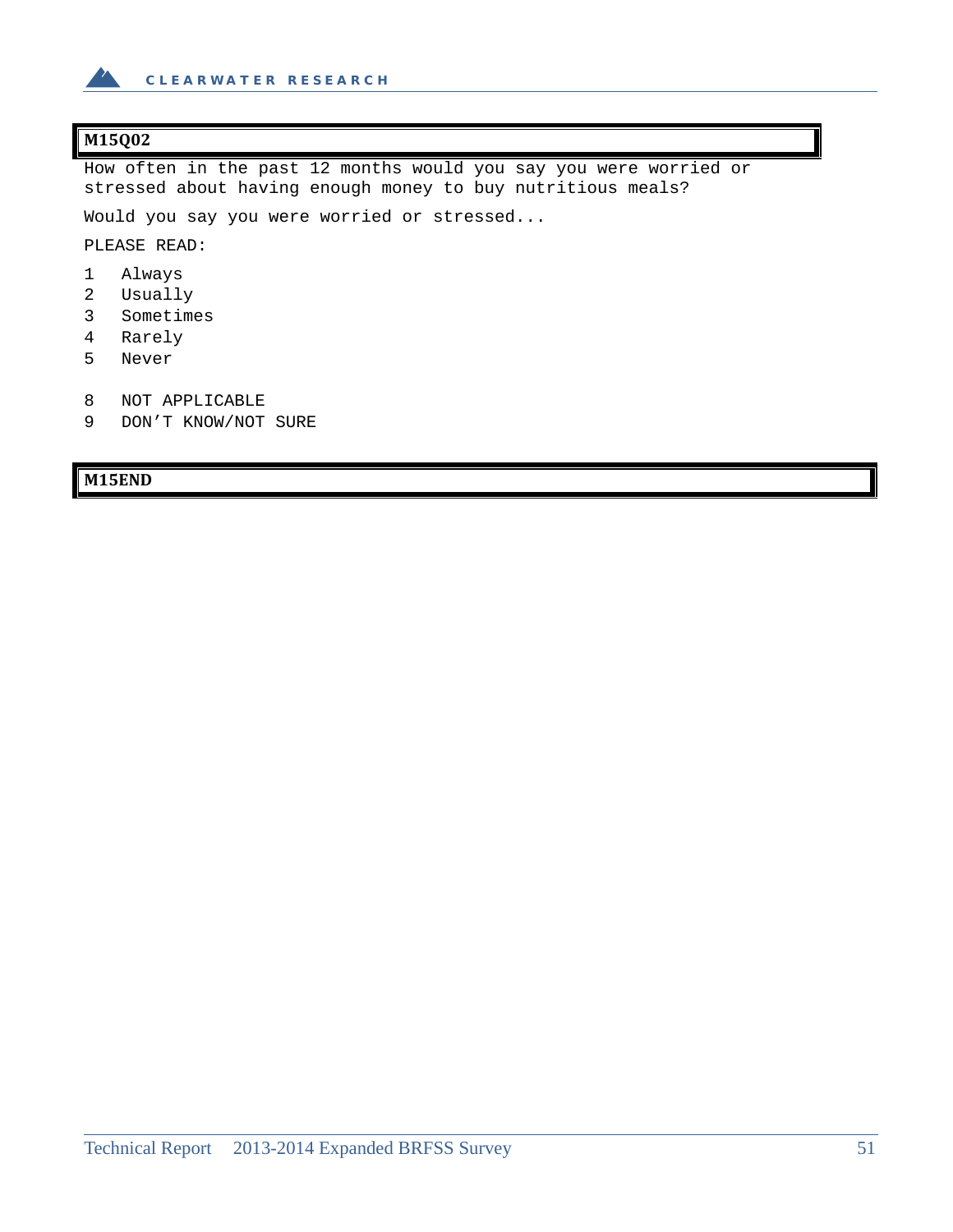

# **Module 16: Neighborhood Perception and Environment**

### **M16INTRO**

### **M16Q01**

The following question is about your neighborhood. A neighborhood is defined as an area within a 20 minute walk or a 5 to 10 minute drive from your home.

Overall, how would you rate your neighborhood as a place to walk or be physically active? Would you say...

PLEASE READ:

- 1 Very pleasant
- 2 Somewhat pleasant
- 3 Not very pleasant
- 4 Not at all pleasant
- 7 DON'T KNOW/NOT SURE
- 9 REFUSED

#### **M16END**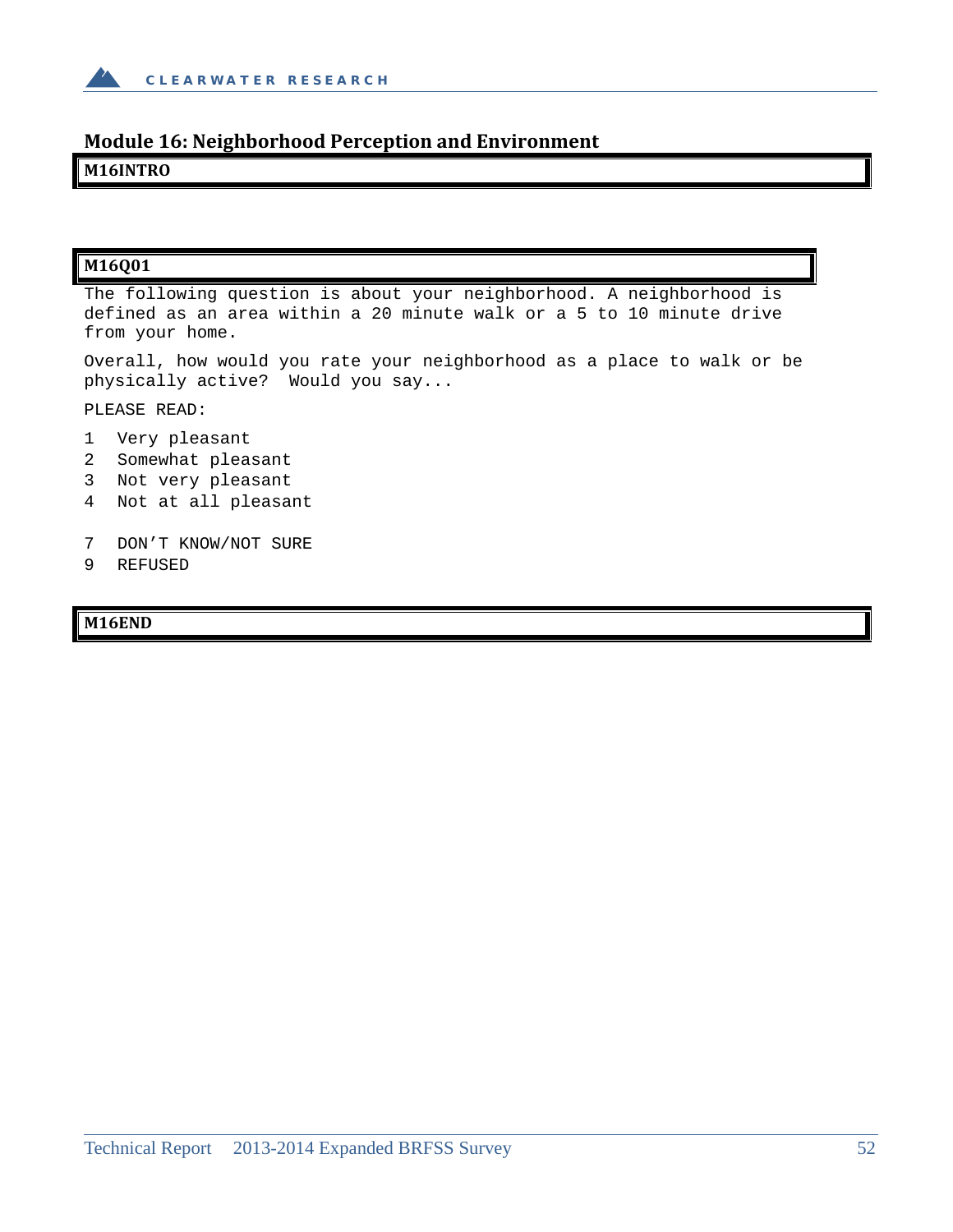

### **Module 17: Immunization**

### **M17INTRO**

# **M17Q01**

A flu shot is an influenza vaccine injected into your arm. During the past 12 months, have you had a flu shot?

- 1 YES
- 2 NO
- 7 DON'T KNOW/NOT SURE
- 9 REFUSED

### **M17Q02**

During the past 12 months, have you had a flu vaccine that was sprayed in your nose? The flu vaccine sprayed in the nose is also called FluMist™.

- 1 YES
- 2 NO
- 7 DON'T KNOW/NOT SURE
- 9 REFUSED

#### **M17Q03**

A pneumonia shot or pneumococcal vaccine is usually given only once or twice in a person's lifetime and is different from the flu shot. Have you ever had a pneumonia shot?

- 1 YES
- 2 NO
- 7 DON'T KNOW/NOT SURE
- 9 REFUSED

**M17END**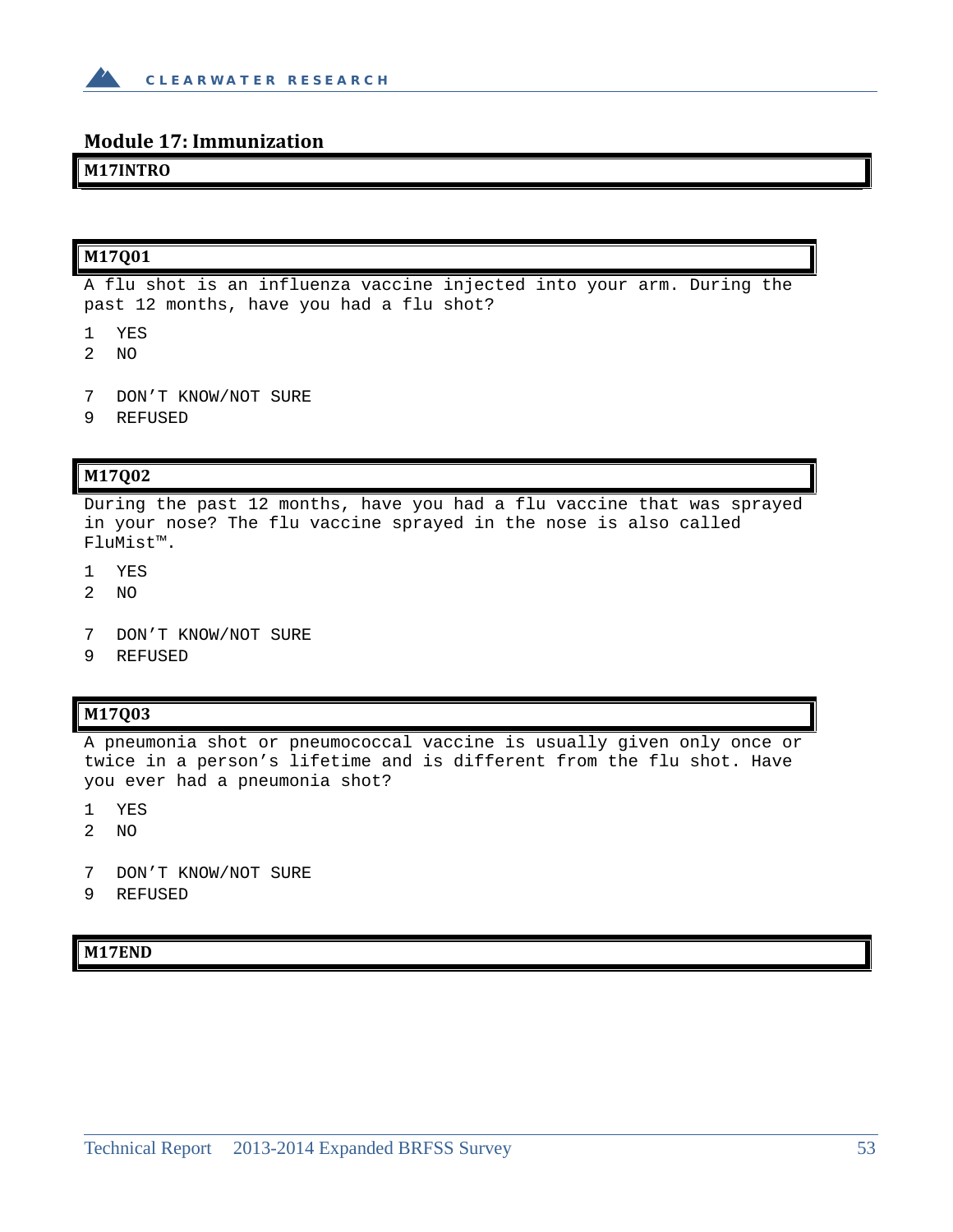

# **Module 18: Falls**

**M18INTRO** IF - M11Q01 >= 45

| $IF - M11001 > = 45$<br>M18001                                                                                                                                                                                                                |                                        |                                                 |                            |
|-----------------------------------------------------------------------------------------------------------------------------------------------------------------------------------------------------------------------------------------------|----------------------------------------|-------------------------------------------------|----------------------------|
| Next, I will ask about recent falls. By a fall, we mean when a person<br>unintentionally comes to rest on the ground or another lower level.<br>In the past 12 months, how many times have you fallen?<br>NUMBER OF TIMES $[76 = 76$ or more] |                                        |                                                 |                            |
| 88<br>NONE<br>77<br>DON'T KNOW/NOT SURE<br>99<br>REFUSED                                                                                                                                                                                      | <b>SKP</b><br><b>SKP</b><br><b>SKP</b> | $\rightarrow$<br>$\rightarrow$<br>$\rightarrow$ | M18END<br>M18END<br>M18END |
| IF - M11001 >= 45 AND M18001 < 77<br>M18002                                                                                                                                                                                                   |                                        |                                                 |                            |
| $\{IF M18Q01 = 1, Did this fall cause an injury? \}$<br>(IF M18Q01 > 1 AND M18Q01 < 77, How many of these falls caused an                                                                                                                     |                                        |                                                 |                            |

injury?**}** By an injury, we mean the fall caused you to limit your regular activities for at least a day or to go see a doctor.

INTERVIEWER NOTE: IF ONLY ONE FALL FROM M18Q01 AND RESPONSE IS "YES" (CAUSED AN INJURY); CODE 01. IF RESPONSE IS "NO," CODE 88.

NUMBER OF FALLS [76 = 76 or more]

88 NONE

77 DON'T KNOW/NOT SURE

99 REFUSED

### **M18END**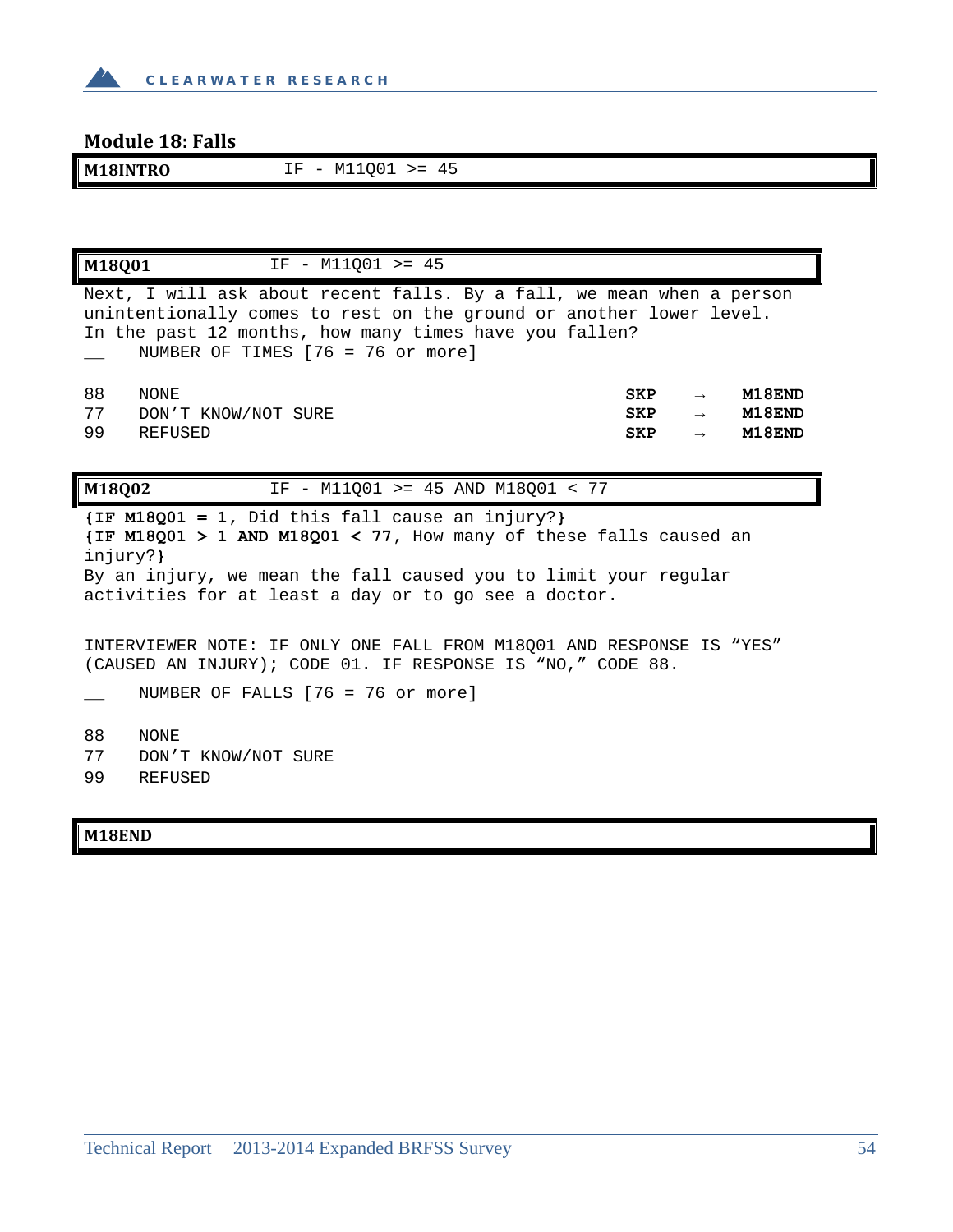

# **Module 19: Breast and Cervical Cancer Screening**

CATI NOTE: IF RESPONDENT IS MALE, GO TO THE NEXT SECTION

| M <sup>1</sup><br>$\mathbf{r}$<br>лu<br>$ -$ | $\sim$ $\sim$<br>--<br>.<br>IVI.<br>$\overline{\phantom{0}}$<br>----<br>◡▵<br>- -<br>- |
|----------------------------------------------|----------------------------------------------------------------------------------------|

|   | $IF - M11Q21 = 2$<br>M19001                                                                         |                          |                                |                  |
|---|-----------------------------------------------------------------------------------------------------|--------------------------|--------------------------------|------------------|
|   | The next questions are about breast and cervical cancer.                                            |                          |                                |                  |
|   | A mammogram is an x-ray of each breast to look for breast cancer.<br>Have you ever had a mammogram? |                          |                                |                  |
| 2 | YES<br>NO.                                                                                          | <b>SKP</b>               | $\rightarrow$                  | M19003           |
| 9 | DON'T KNOW/NOT SURE<br>REFUSED                                                                      | <b>SKP</b><br><b>SKP</b> | $\rightarrow$<br>$\rightarrow$ | M19003<br>M19Q03 |

**M19Q02** IF - M19Q01 = 1

How long has it been since you had your last mammogram?

READ ONLY IF NECESSARY

|   |             | 1 Within the past year (anytime less than 12 |
|---|-------------|----------------------------------------------|
|   | months ago) |                                              |
|   |             | 2 Within the past 2 years (1 year but less   |
|   |             | than 2 years ago)                            |
| 3 |             | Within the past 3 years (2 years but less    |
|   |             | than 3 years ago)                            |

- 4 Within the past 5 years (3 years but less than 5 years ago)
- 5 5 or more years ago
- 7 DON'T KNOW/NOT SURE
- 9 REFUSED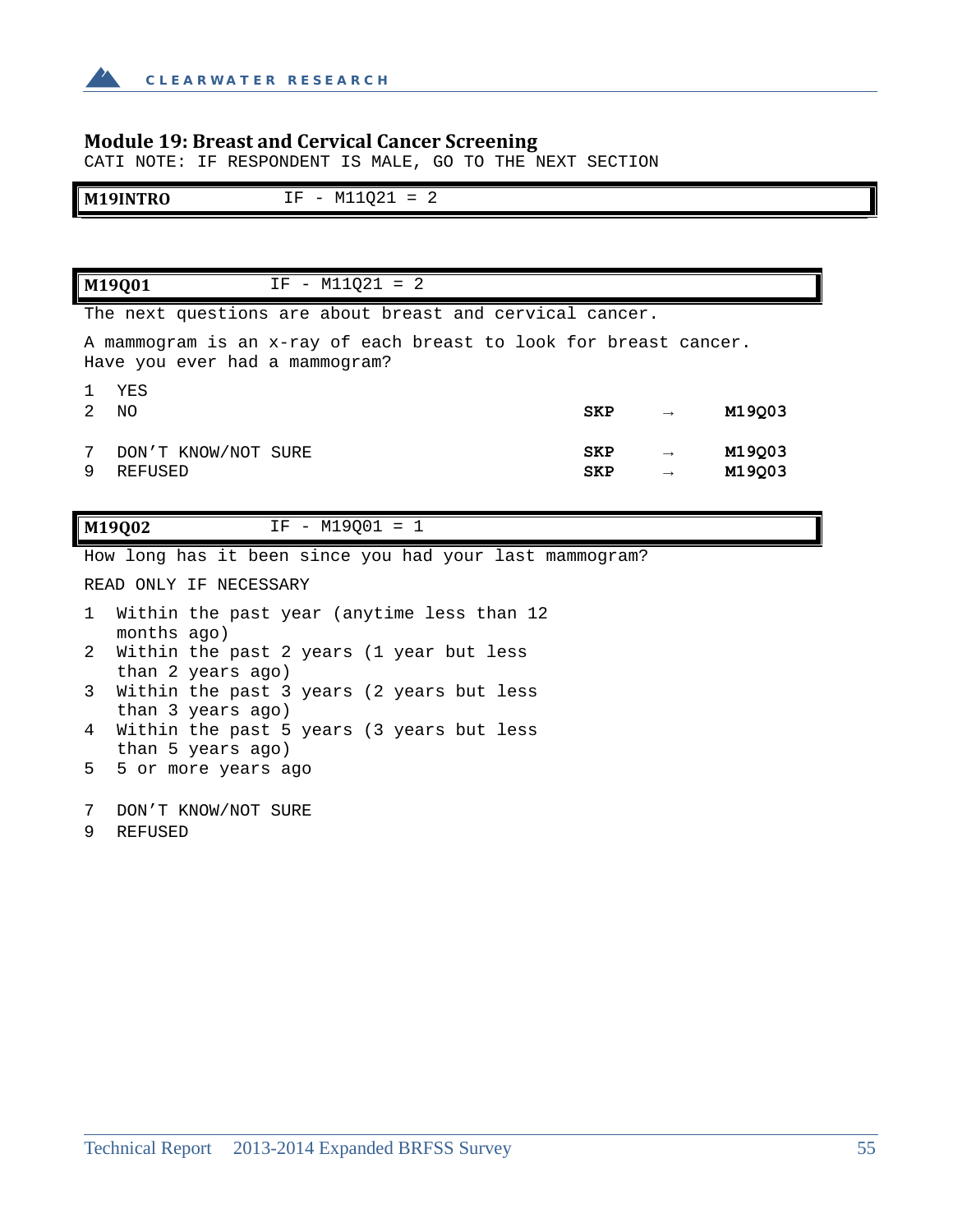

| M19Q03<br>$IF - M11021 = 2$                                                     |                          |                                |                  |
|---------------------------------------------------------------------------------|--------------------------|--------------------------------|------------------|
| A Pap test is a test for cancer of the cervix. Have you ever had a<br>Pap test? |                          |                                |                  |
| YES<br>1.<br>$\mathcal{L}$<br>ΝO                                                | SKP                      | $\rightarrow$                  | M19END           |
| 7<br>DON'T KNOW/NOT SURE<br>9<br><b>REFUSED</b>                                 | <b>SKP</b><br><b>SKP</b> | $\rightarrow$<br>$\rightarrow$ | M19END<br>M19END |
| M19004<br>IF - M19Q03 = 1                                                       |                          |                                |                  |
| How long has it been since you had your last Pap test?                          |                          |                                |                  |
| READ ONLY IF NECESSARY                                                          |                          |                                |                  |
| Within the past year (anytime less than 12<br>$\mathbf{1}$<br>months ago)       |                          |                                |                  |
| Within the past 2 years (1 year but less<br>2<br>than 2 years ago)              |                          |                                |                  |
| 3<br>Within the past 3 years (2 years but less<br>than 3 years ago)             |                          |                                |                  |
| Within the past 5 years (3 years but less<br>4<br>than 5 years ago)             |                          |                                |                  |
| 5.<br>5 or more years ago                                                       |                          |                                |                  |

- 7 DON'T KNOW/NOT SURE
- 9 REFUSED

**M19END**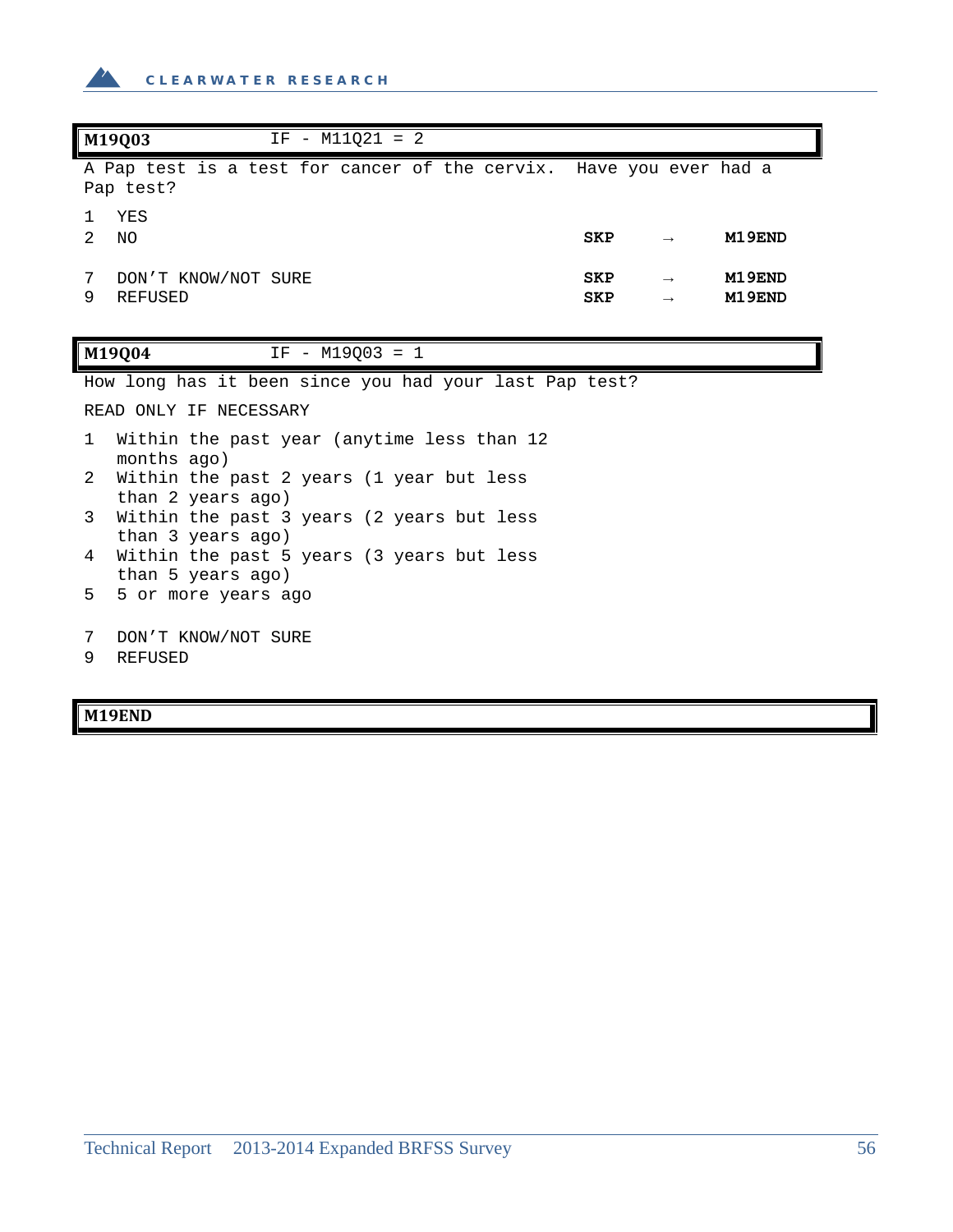

### **Module 20: Colorectal Cancer Screening**

CATI NOTE: IF RESPONDENT IS < 49 YEARS OF AGE, GO TO NEXT MODULE.

| M20INTRO | $\sim$ $\sim$ $\sim$<br>$\mathbf{r}$<br>$\overline{ }$ $\overline{ }$<br>н<br>WITÕOT<br><u>.</u><br>$ -$<br>the control of the control of |  |
|----------|-------------------------------------------------------------------------------------------------------------------------------------------|--|

**M20Q01** IF - M11Q01 > 49

The next questions are about colorectal cancer screening.

A blood stool test is a test that may use a special kit at home to determine whether the stool contains blood. Have you ever had this test using a home kit?

| 2 | YES<br>ΝO           | <b>SKP</b> | $\rightarrow$ | M20Q03 |
|---|---------------------|------------|---------------|--------|
| 7 | DON'T KNOW/NOT SURE | <b>SKP</b> | $\rightarrow$ | M20003 |
| 9 | REFUSED             | <b>SKP</b> | $\rightarrow$ | M20Q03 |

**M20Q02** IF - M20Q01 = 1

How long has it been since you had your last blood stool test using a home kit?

READ ONLY IF NECESSARY:

- 1 Within the past year (anytime less than 12 months ago)
- 2 Within the past 2 years (1 year but less than 2 years ago)
- 3 Within the past 3 years (2 years but less than 3 years ago)
- 4 Within the past 5 years (3 years but less than 5 years ago)
- 5 5 or more years ago
- 7 DON'T KNOW/NOT SURE
- 9 REFUSED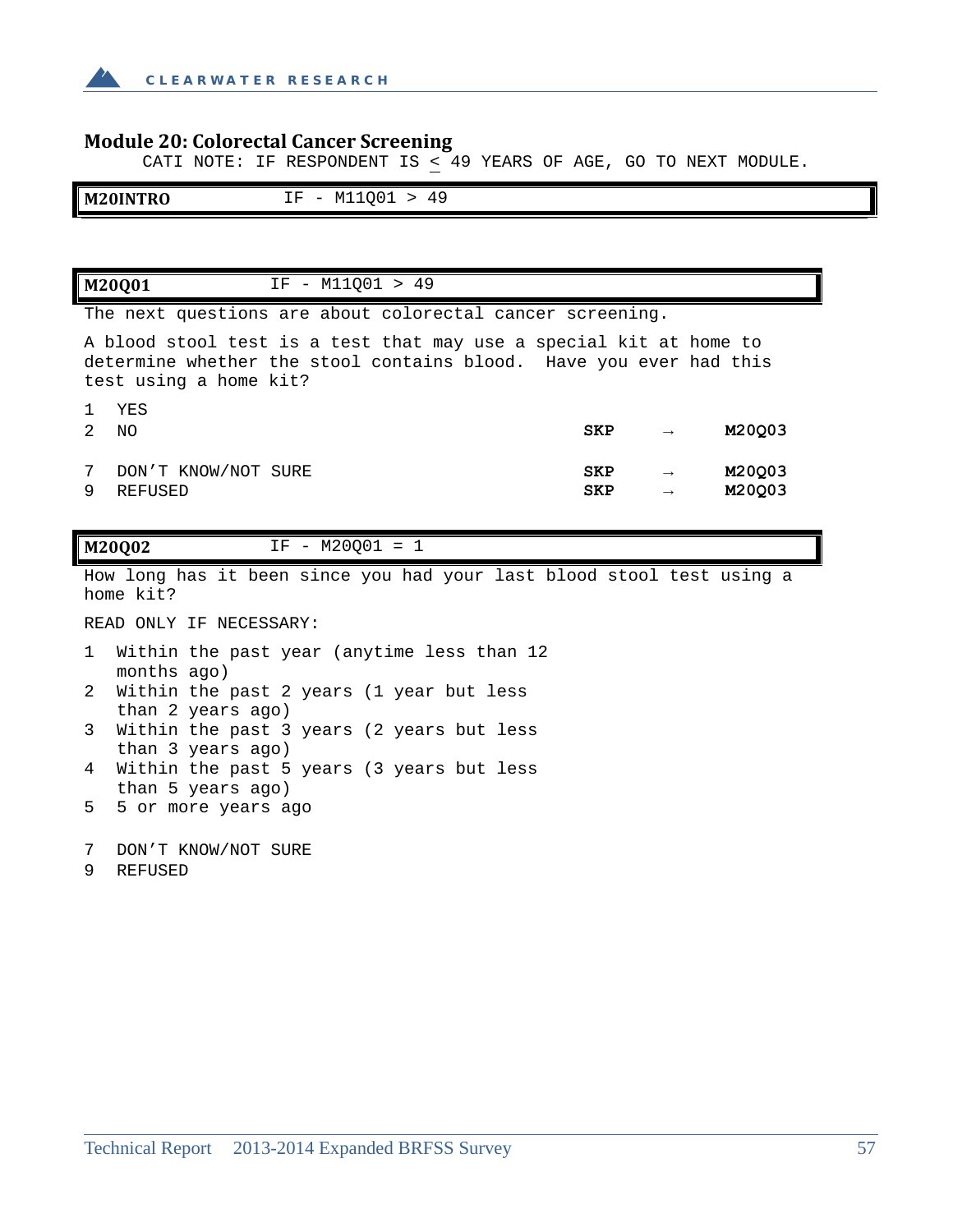

|   | M20003<br>IF - M11001 > 49                                                                                                                                                                       |                          |                                |                                            |
|---|--------------------------------------------------------------------------------------------------------------------------------------------------------------------------------------------------|--------------------------|--------------------------------|--------------------------------------------|
|   | Sigmoidoscopy and colonoscopy are exams in which a tube is inserted in<br>the rectum to view the colon for signs of cancer or other health<br>problems. Have you ever had either of these exams? |                          |                                |                                            |
| 2 | YES<br>NO.                                                                                                                                                                                       | <b>SKP</b>               | $\rightarrow$                  | M <sub>20</sub> END                        |
|   | DON'T KNOW/NOT SURE<br>REFUSED                                                                                                                                                                   | <b>SKP</b><br><b>SKP</b> | $\rightarrow$<br>$\rightarrow$ | M <sub>20</sub> END<br>M <sub>20</sub> END |

#### **M20Q04** IF - M20Q03 = 1

For a **SIGMOIDOSCOPY**, a flexible tube is inserted into the rectum to look for problems. A **COLONOSCOPY** is similar, but uses a longer tube, and you are usually given medication through a needle in your arm to make you sleepy and told to have someone else drive you home after the test. Was your **MOST RECENT** exam a sigmoidoscopy or a colonoscopy?

- 1 SIGMOIDOSCOPY
- 2 COLONOSCOPY
- 7 DON'T KNOW/NOT SURE
- 9 REFUSED

#### **M20Q05** IF - M20Q03 = 1

How long has it been since you had your last sigmoidoscopy or colonoscopy?

READ ONLY IF NECESSARY

| $\mathbf 1$     | Within the past year (anytime less than 12 |
|-----------------|--------------------------------------------|
|                 | months ago)                                |
| $\mathbf{2}$    | Within the past 2 years (1 year but less   |
|                 | than 2 years ago)                          |
| $\mathbf{3}$    | Within the past 3 years (2 years but less  |
|                 | than 3 years ago)                          |
| $4\overline{ }$ | Within the past 5 years (3 years but less  |
|                 | than 5 years ago)                          |
| $5 -$           | Within the past 10 years (5 years but less |
|                 | than 10 years ago)                         |
|                 | 6 10 or more years ago                     |
|                 |                                            |

```
7 DON'T KNOW/NOT SURE
```

```
9 REFUSED
```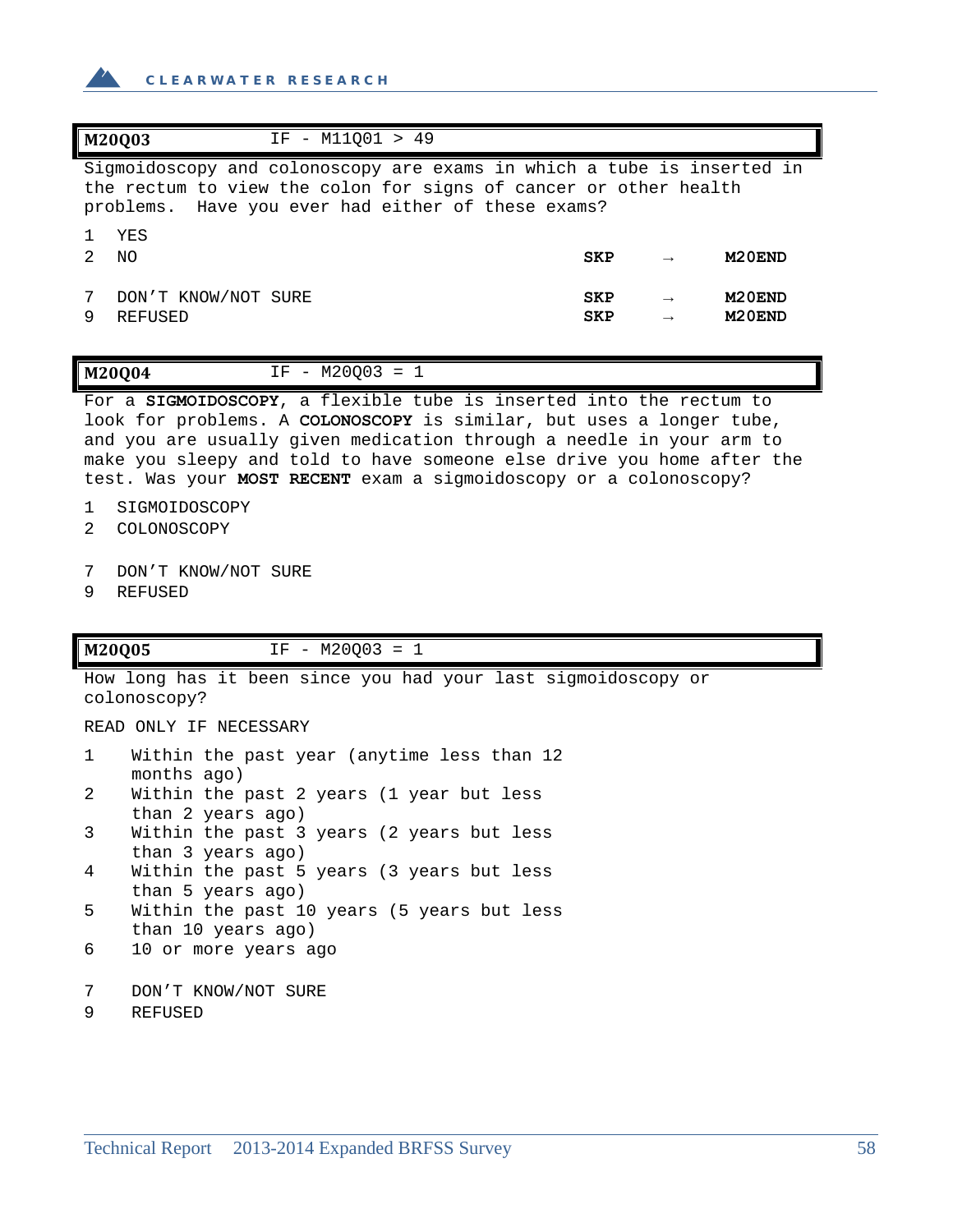

# **M20END**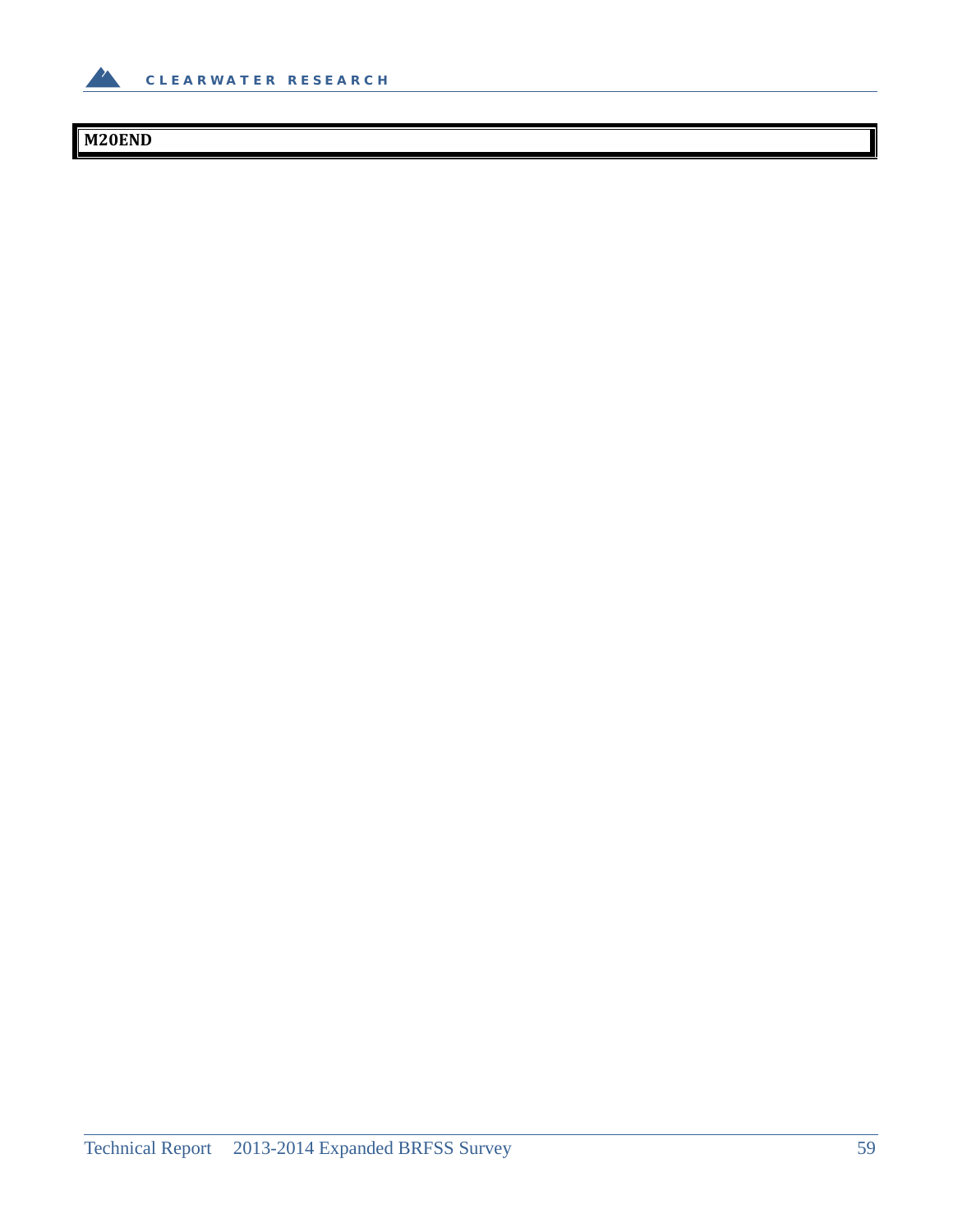

# **Module 21: Participation in Chronic Disease Self‐Management M21INTRO**

CATI NOTE: IF M05Q01 OR M07Q01 OR M08Q01 OR M09Q01 = 1 (Yes), continue. Otherwise, go to next module.

| M21Q01 |              |  | IF - $M05001 = 1$ OR $M07001 = 1$ OR $M08001 = 1$ OR |  |  |  |  |
|--------|--------------|--|------------------------------------------------------|--|--|--|--|
|        | $M09001 = 1$ |  |                                                      |  |  |  |  |

The next question is about chronic illnesses, these are illnesses that last for more than 3 months, for example, asthma, diabetes, arthritis and cardiovascular disease.

You said that a medical professional has told you that you have or have had **{IF M05Q01 = 1,** hypertension**} {IF M07Q01 = 1**, asthma**} {IF M08Q01 = 1**, arthritis**} {IF M09Q01 = 1**, diabetes**}.**

During the last 12 months, have you taken a course or class to teach you about how to manage problems related to **{IF DISEASE COUNT = 1, this chronic illness, these chronic illnesses}**?

INTERVIEWER NOTE: A COURSE OR CLASS IS DEFINED AS 6 WEEKS OR MORE (IN PERSON OR ONLINE)

- 1 YES
- 2 NO
- 7 DON'T KNOW/NOT SURE
- 9 REFUSED

**M21END**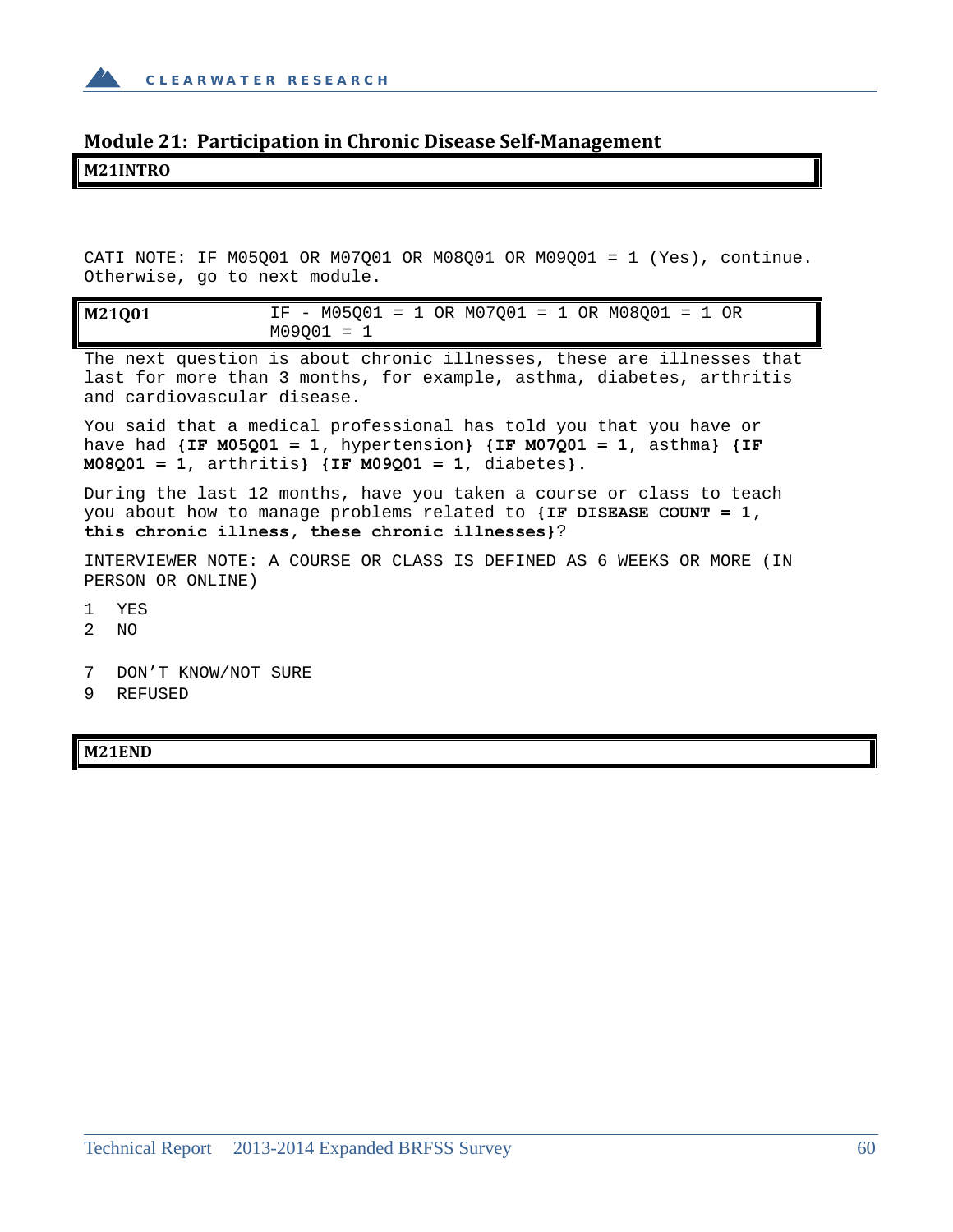

# **Module 22: Sugar Drinks**

## **M22INTRO**

| <b>M22Q01V</b> |                       |  |  |  | IF - (M22001 > 105 AND M22001 < 200) OR (M22001 > |  |
|----------------|-----------------------|--|--|--|---------------------------------------------------|--|
|                | 235 AND M22001 < 300) |  |  |  |                                                   |  |

INTERVIEWER: YOU RECORDED THAT THE RESPONDENT DRINKS REGULAR SODA OR POP THAT CONTAINS SUGAR **{M22Q01 SHOWTIME}** 

IS THIS CORRECT?

1 YES, CORRECT AS IS, CONTINUE 2 NO, REASK QUESTION **SKP → M22Q01**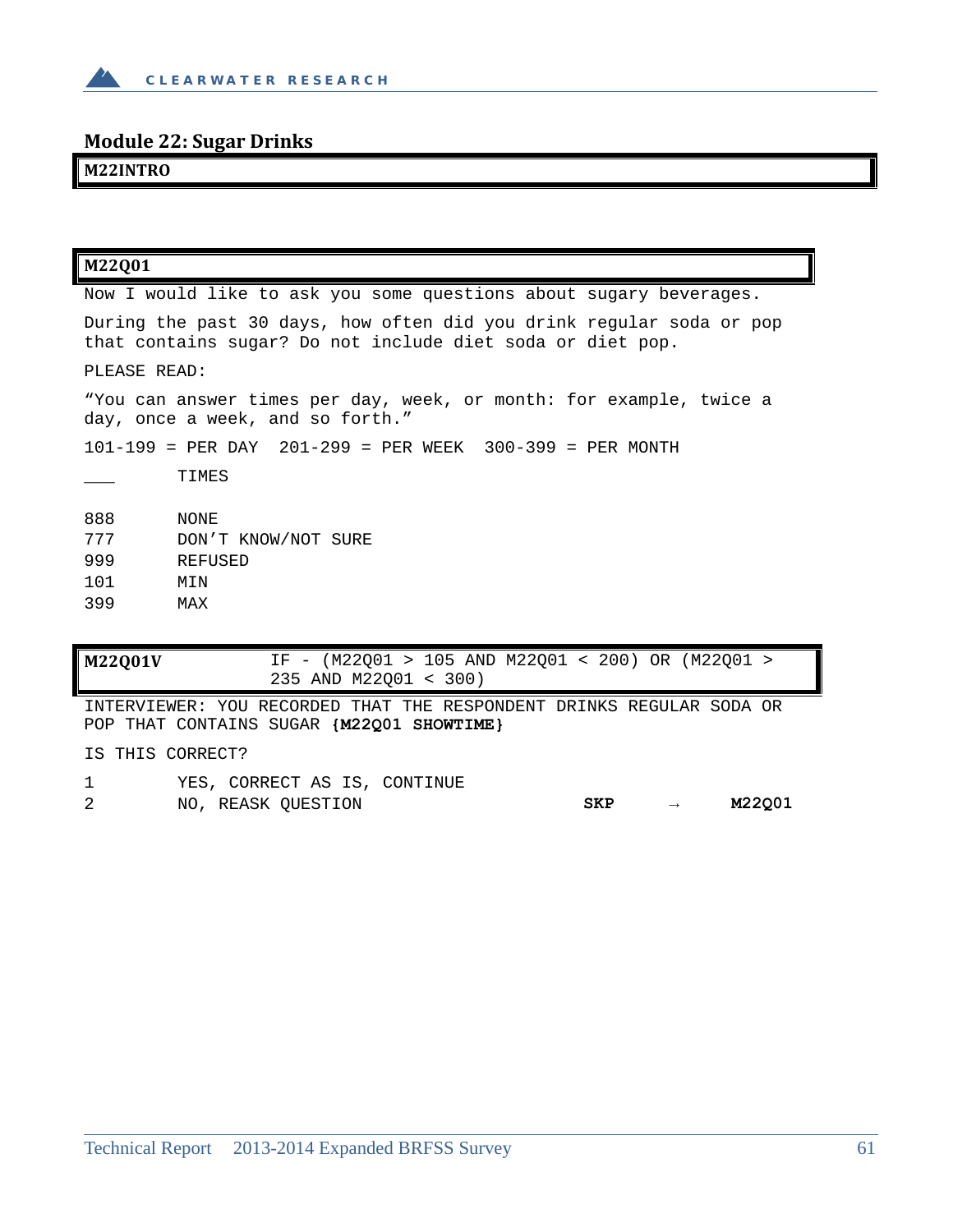

#### **M22Q02**

During the past 30 days, how often did you drink sugar-sweetened fruit drinks (such as Kool-aid and lemonade), sweet tea, and sports or energy drinks (such as Gatorade and Red Bull)? Do not include 100% fruit juice, diet drinks, or artificially sweetened drinks. PLEASE READ: "You can answer times per day, week, or month: for example, twice a day, once a week, and so forth." 101-199 = PER DAY 201-299 = PER WEEK 300-399 = PER MONTH \_\_\_ TIMES 888 NONE 777 DON'T KNOW/NOT SURE 999 REFUSED 101 MIN 399 MAX **M22Q02V** IF - (M22Q02 > 105 AND M22Q02 < 200) OR (M22Q02 > 235 AND M22Q02 < 300) INTERVIEWER: YOU RECORDED THAT THE RESPONDENT DRINKS SUGAR-SWEETENED FRUIT DRINKS **{M22Q02 SHOWTIME}** 

IS THIS CORRECT?

- 1 YES, CORRECT AS IS, CONTINUE
- 2 NO, REASK QUESTION **SKP → M05Q02**

**M22END**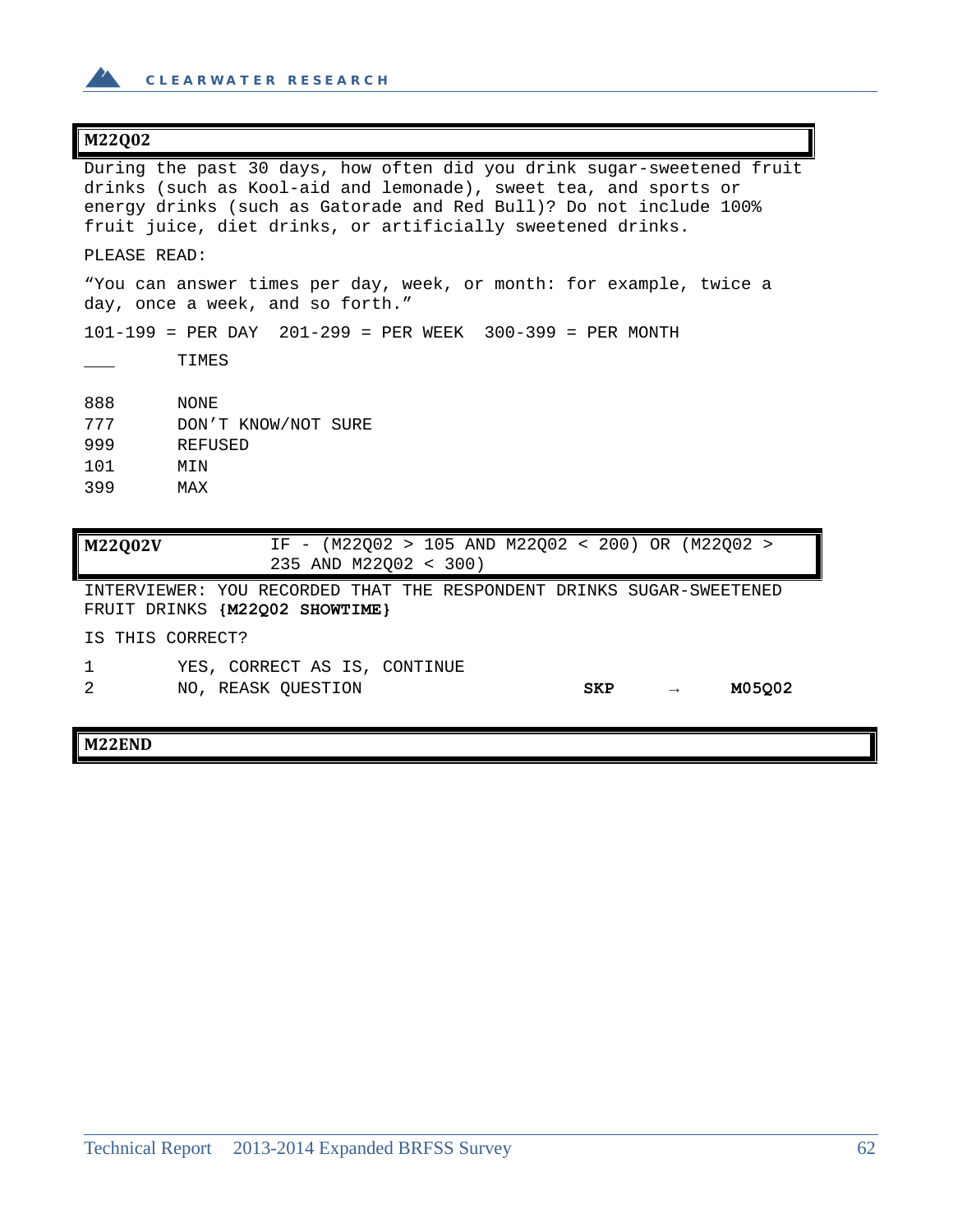

## **Module 23: Fast Food**

### **M23INTRO**

#### **M23Q01**

In an average week how often do you eat [eat in or take out] a meal from a fast-food place such as McDonald's, KFC, Taco Bell, or take out pizza places?

1 Never

- 2 Less than once per week
- 3 1-2 times a week
- 4 3-4 times a week
- 5 5 or more times a week
- 7 DON'T KNOW/NOT SURE
- 9 REFUSED

**M23END**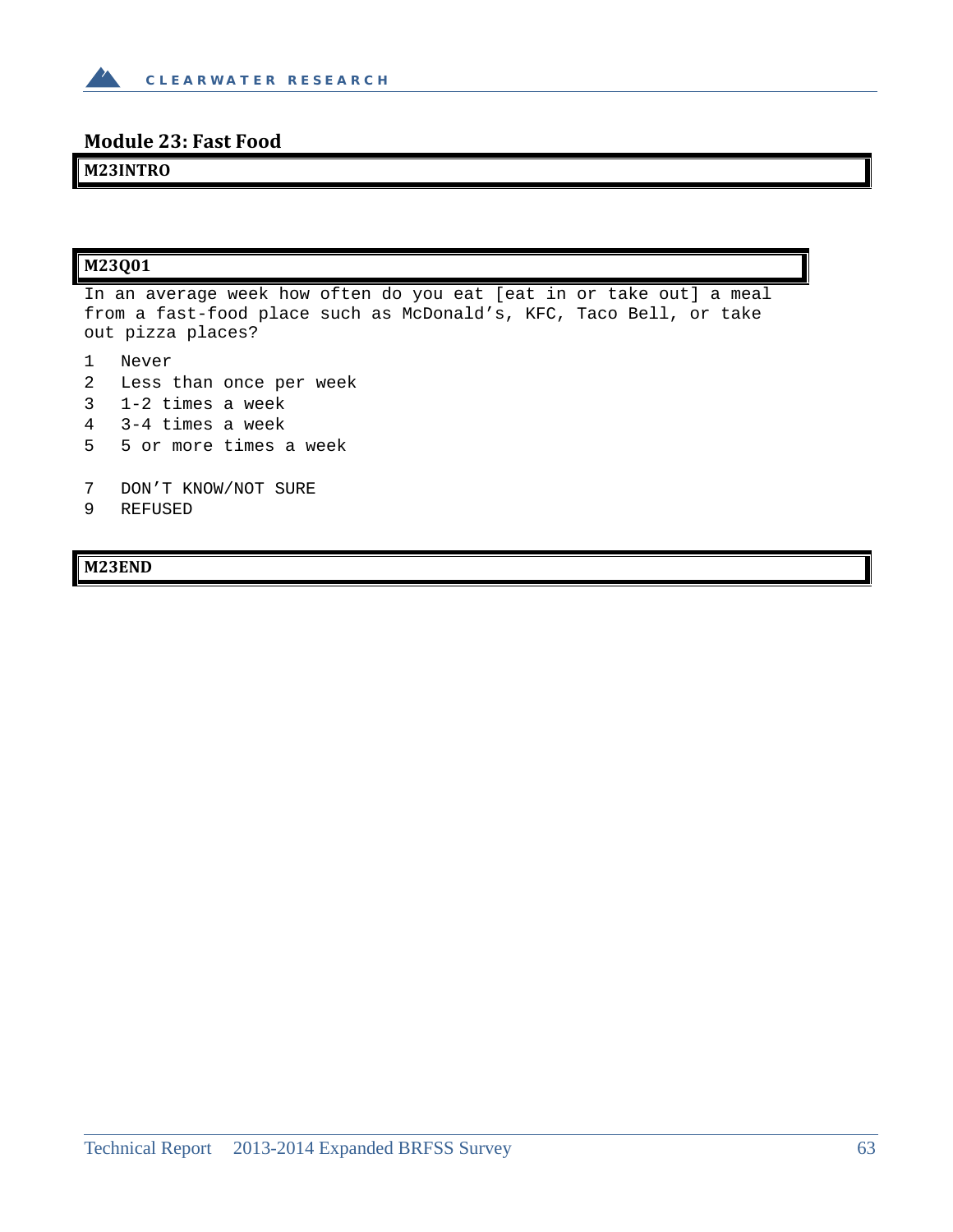

# **Module 24: Perceived Nutrition Environment and Policy**

### **M24INTRO**

### **M24Q01**

To what degree would you agree with the statement, "It is easy to purchase healthy foods in my neighborhood such as whole grain foods, low fat options, and fruits and vegetables."

Would you…

PLEASE READ:

- 1 Strongly agree
- 2 Agree
- 3 Neither agree nor disagree (neutral)
- 4 Disagree
- 5 Strongly disagree
- 7 DON'T KNOW/NOT SURE
- 9 REFUSED

#### **M24END**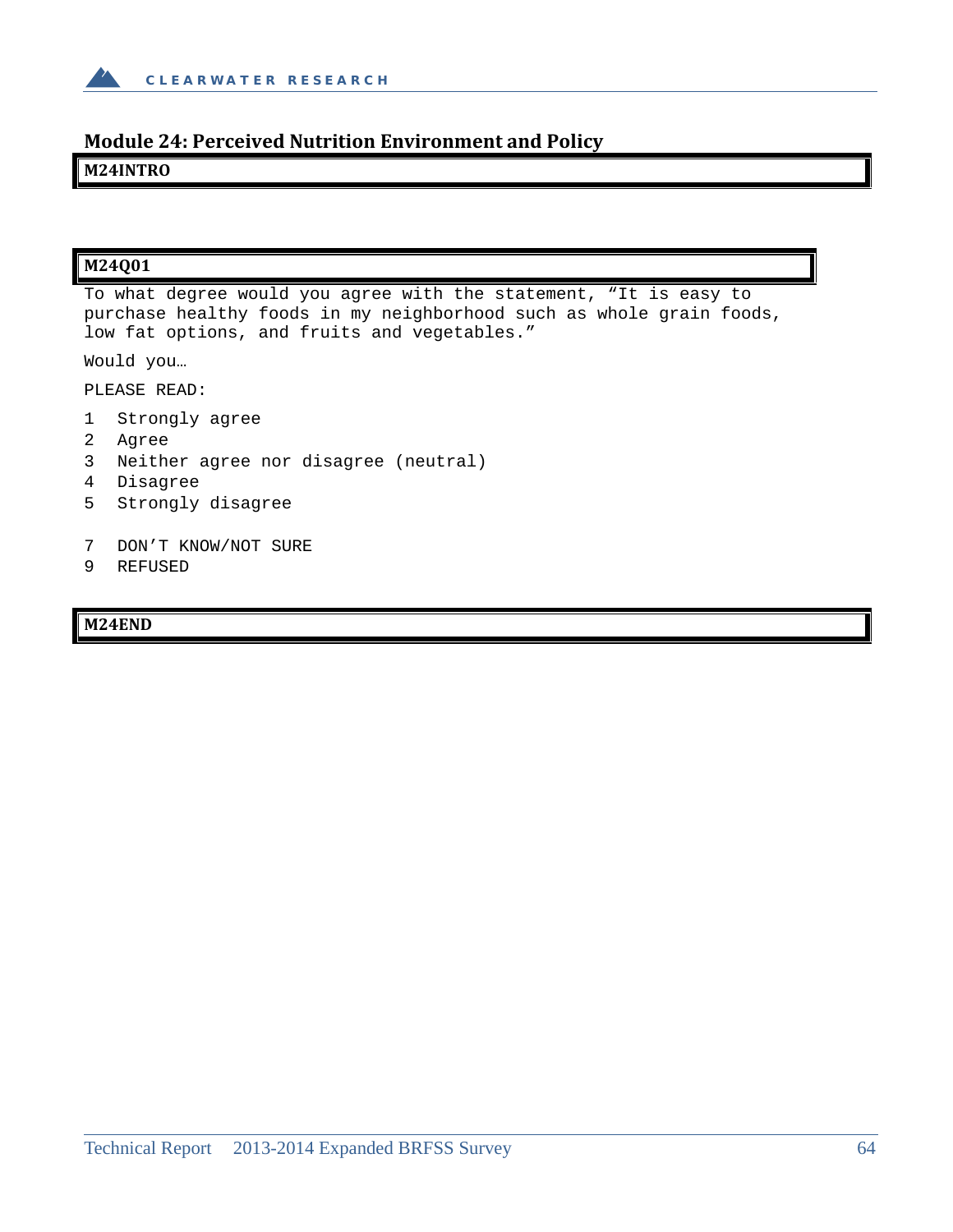

### **Module 25: Family Planning**

CATI NOTE: IF RESPONDENT IS FEMALE AND 45 YEARS OF AGE OR OLDER, OR MALE, GO TO NEXT MODULE.

| <b>M25INTRO</b> | $M11Q21 = 2$ AND M11Q01 < 45<br>$IF -$ |
|-----------------|----------------------------------------|
|                 |                                        |

**M25Q01** IF - M11Q21 = 2 AND M11Q01 < 45 The next question is about discussions that occurred as part of a routine health care visit. **DO NOT** include visits while pregnant, also called prenatal care visits. Has a doctor, nurse, or other health care worker ever talked with you about ways to prepare for a healthy pregnancy and baby? 1 YES 2 NO 7 DON'T KNOW/NOT SURE 9 REFUSED CATI NOTE: IF M11Q21 = 1 CODE M25Q02X = 1 AND SKIP M25Q02 **M25Q02** IF - M11Q21 = 2 AND M11Q01 < 45 AND M11Q21 > 1 The next set of questions asks you about your thoughts and experiences with family planning. Please remember that all of your answers will be kept confidential. Have you ever been pregnant? INTERVIEWER NOTE: IF RESPONDENT IS CURRENTLY PREGNANT, CODE YES.

- 1 YES
- 2 NO
- 7 DON'T KNOW/NOT SURE
- 9 REFUSED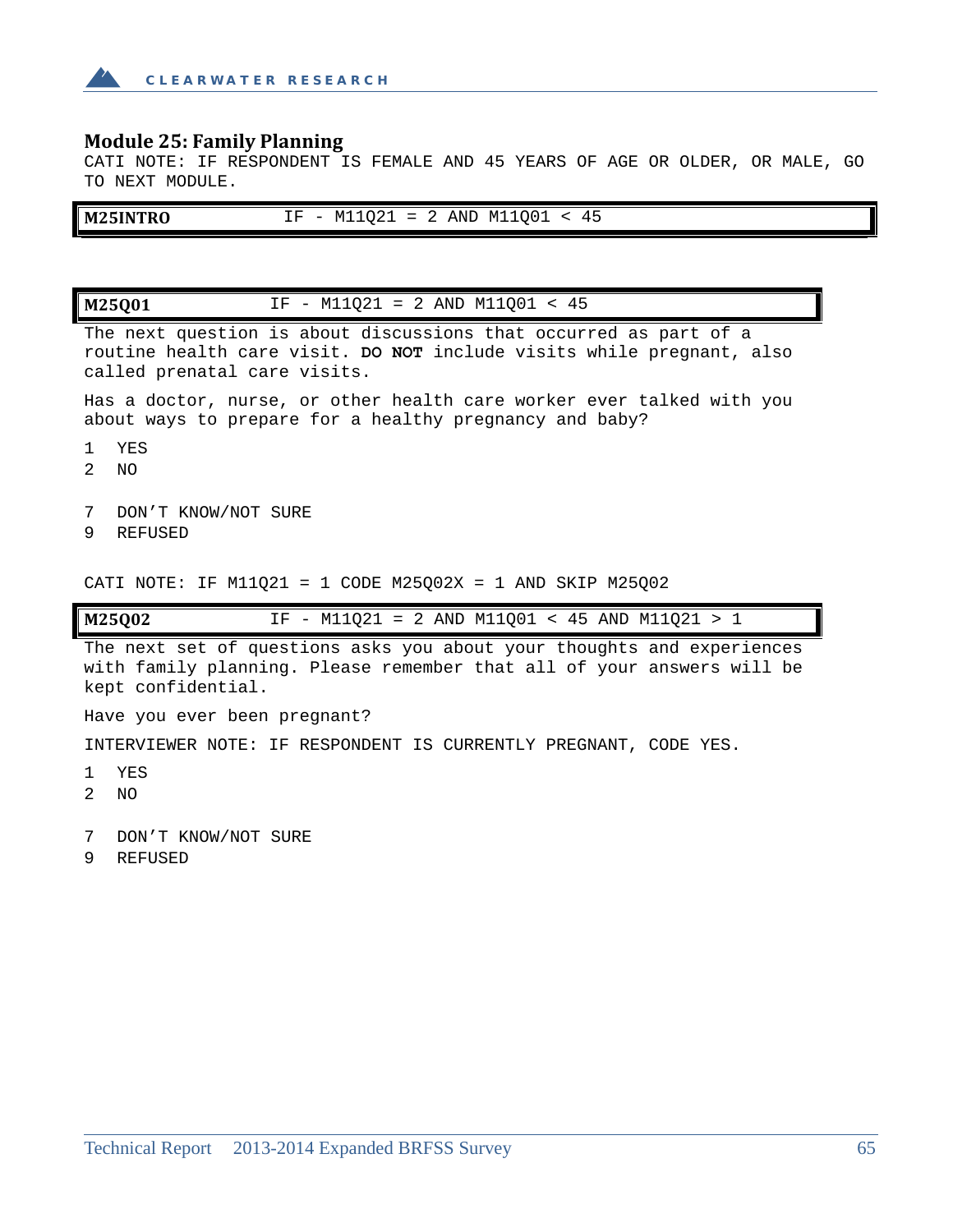

| M25003            | IF - $M11021 = 2$ AND $M11001 < 45$                                                                         |            |               |        |  |
|-------------------|-------------------------------------------------------------------------------------------------------------|------------|---------------|--------|--|
|                   | Did you or your husband/partner do anything the LAST TIME YOU HAD SEX<br>to keep you from getting pregnant? |            |               |        |  |
|                   | PLEASE READ:                                                                                                |            |               |        |  |
| Yes               |                                                                                                             |            |               |        |  |
| $2^{\circ}$<br>Nο |                                                                                                             | <b>SKP</b> | $\rightarrow$ | M25Q05 |  |
| 3                 | No partner/not sexually active                                                                              | <b>SKP</b> | $\rightarrow$ | M25Q06 |  |
| 4                 | Same sex partner                                                                                            | <b>SKP</b> | $\rightarrow$ | M25006 |  |
|                   |                                                                                                             |            |               |        |  |
|                   | DON'T KNOW/NOT SURE                                                                                         | <b>SKP</b> | $\rightarrow$ | M25006 |  |
| 9                 | REFUSED                                                                                                     | <b>SKP</b> | $\rightarrow$ | M25Q06 |  |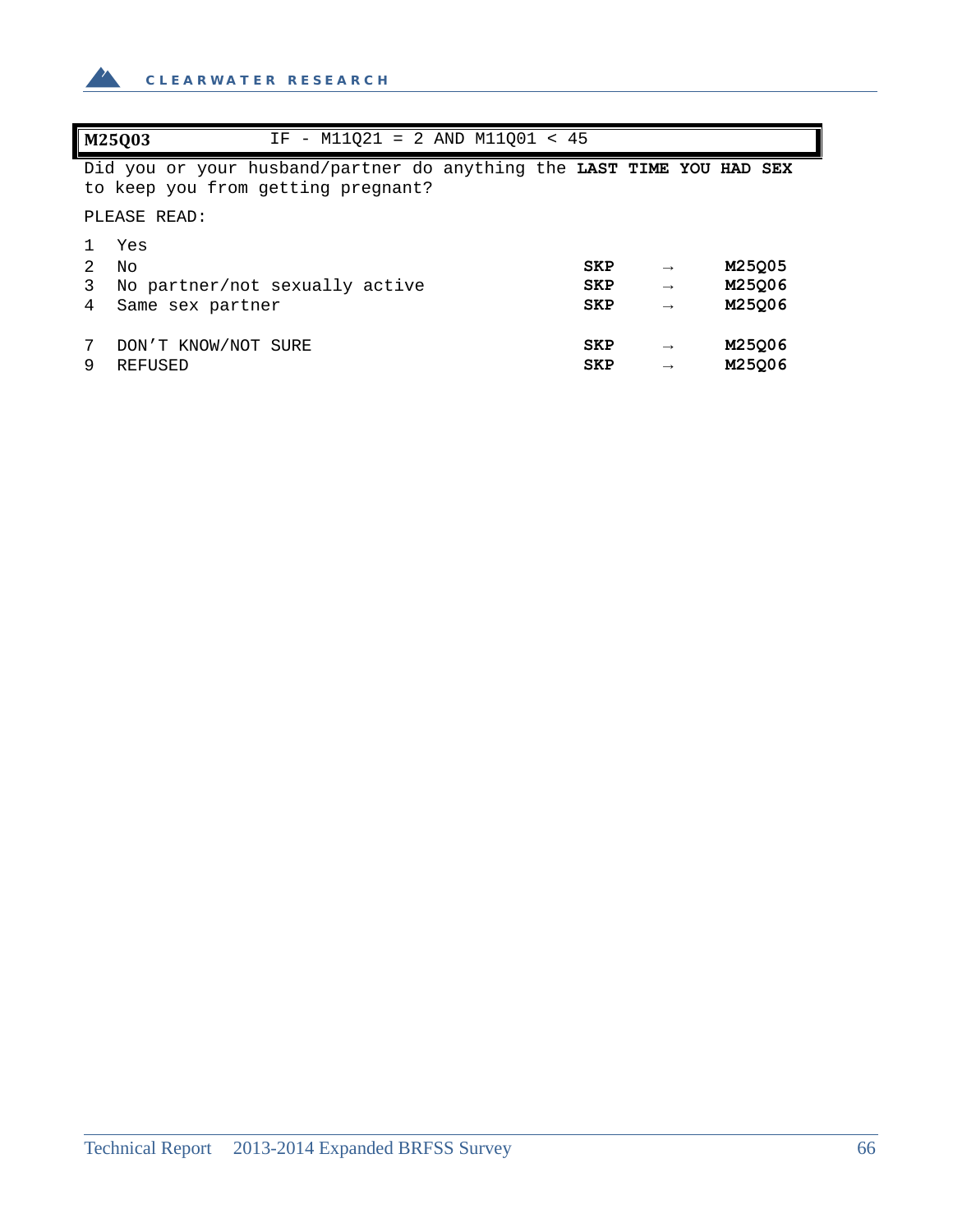$\triangle$ 

| M25Q04<br>$IF - M25Q03 = 1$                                                                                                                                                                                                                  |            |                   |        |
|----------------------------------------------------------------------------------------------------------------------------------------------------------------------------------------------------------------------------------------------|------------|-------------------|--------|
| What did you or your husband/partner do the LAST TIME YOU HAD SEX to<br>keep you from getting pregnant?                                                                                                                                      |            |                   |        |
| INTERVIEWER NOTE: IF RESPONDENT REPORTS USING MORE THAN ONE METHOD,<br>PLEASE CODE THE METHOD THAT OCCURS FIRST ON THE LIST.                                                                                                                 |            |                   |        |
| INTERVIEWER NOTE: IF RESPONDENT REPORTS USING "CONDOMS," PROBE TO<br>DETERMINE IF "FEMALE CONDOMS" OR "MALE CONDOMS."                                                                                                                        |            |                   |        |
| INTERVIEWER NOTE: IF RESPONDENT REPORTS USING AN "IUD" PROBE TO<br>DETERMINE IF "LEVONORGESTREL IUD" OR "COPPER-BEARING IUD."                                                                                                                |            |                   |        |
| INTERVIEWER NOTE: IF RESPONDENT REPORTS "OTHER METHOD," ASK RESPONDENT<br>TO "PLESE SPECIFY" AND ENSURE THAT THEIR RESPONSE DOES NOT FIT INTO<br>ANOTHER CATEGORY. IF RESPONSE DOES FIT INTO ANOTHER CATEGORY, PLEASE<br>MARK APPROPRIATELY. |            |                   |        |
| READ ONLY IF NECESSARY:                                                                                                                                                                                                                      |            |                   |        |
| 01<br>Female sterilization (ex. Tubal<br>ligation, Essure, Adiana)                                                                                                                                                                           | <b>SKP</b> | $\rightarrow$     | M25Q07 |
| Male sterilization (vasectomy)<br>02                                                                                                                                                                                                         | SKP        | $\longrightarrow$ | M25Q07 |
| Contraceptive implant(ex. Implanon)<br>03                                                                                                                                                                                                    | SKP        | $\longrightarrow$ | M25Q06 |
| 04<br>Levonorgestrel(LNG) or hormonal IUD(ex.<br>Mirena)                                                                                                                                                                                     | <b>SKP</b> | $\rightarrow$     | M25Q06 |
| 05<br>Copper-bearing IUD (ex. ParaGard)                                                                                                                                                                                                      | SKP        | $\longrightarrow$ | M25Q06 |
| 06<br>IUD, type unknown                                                                                                                                                                                                                      | <b>SKP</b> | $\rightarrow$     | M25Q06 |
| 07<br>Shots (ex. Depo-Provera)                                                                                                                                                                                                               | SKP        | $\longrightarrow$ | M25Q06 |
| 08<br>Birth control pills, any kind                                                                                                                                                                                                          | SKP        | $\longrightarrow$ | M25Q06 |
| 09<br>Contraceptive patch (ex. Ortho Evra)                                                                                                                                                                                                   | SKP        | $\longrightarrow$ | M25Q06 |
| Contraceptive ring (ex. NuvaRing)<br>10                                                                                                                                                                                                      | SKP        | $\rightarrow$     | M25Q06 |
| Male condoms<br>11                                                                                                                                                                                                                           | SKP        | $\rightarrow$     | M25Q06 |
| 12<br>Diaphragm, cervical cap, sponge                                                                                                                                                                                                        | SKP        | $\longrightarrow$ | M25Q06 |
| Female condoms<br>13                                                                                                                                                                                                                         | <b>SKP</b> | $\longrightarrow$ | M25Q06 |
| Not having sex at certain times (rhythm<br>14<br>or natural family planning)                                                                                                                                                                 | SKP        | $\longrightarrow$ | M25Q06 |
| Withdrawal (or pulling out)<br>15                                                                                                                                                                                                            | <b>SKP</b> | $\longrightarrow$ | M25Q06 |
| 16<br>Foam, jelly, film, or cream                                                                                                                                                                                                            | <b>SKP</b> | $\rightarrow$     | M25Q06 |
| 17<br>Emergency contraception (morning after<br>pi11)                                                                                                                                                                                        | <b>SKP</b> | $\rightarrow$     | M25Q06 |
| Other method<br>18                                                                                                                                                                                                                           | <b>SKP</b> | $\rightarrow$     | M25Q06 |
| 77<br>DON'T KNOW/NOT SURE                                                                                                                                                                                                                    | <b>SKP</b> | $\rightarrow$     | M25Q06 |
| 99<br>REFUSED                                                                                                                                                                                                                                | <b>SKP</b> | $\rightarrow$     | M25Q06 |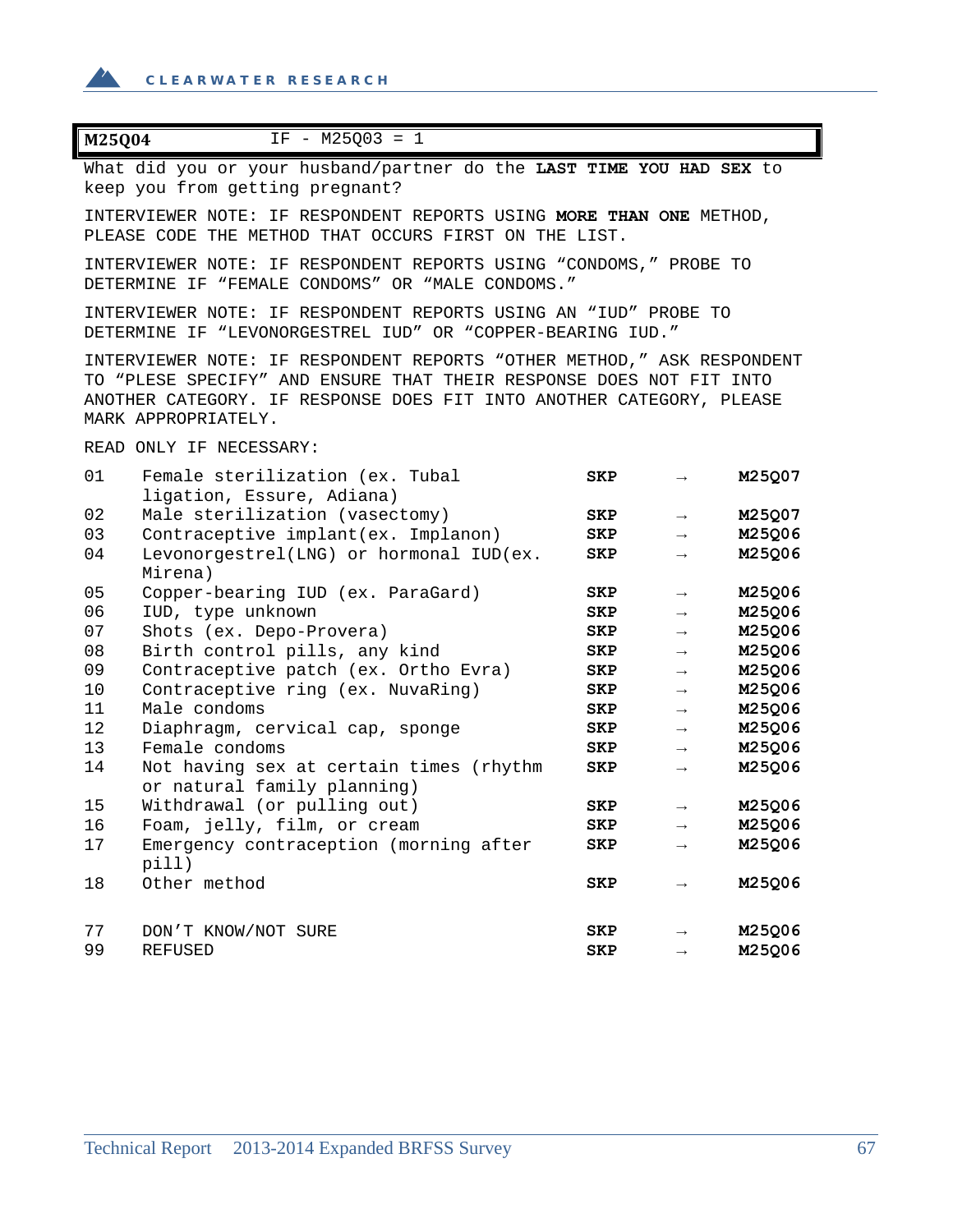$\mathbf{A}$ 

| M25Q05<br>$IF - M25Q03 = 2$                                                                                                                                                                                                                  |
|----------------------------------------------------------------------------------------------------------------------------------------------------------------------------------------------------------------------------------------------|
| Some reasons for not doing anything to keep from getting pregnant the<br>LAST TIME YOU HAD SEX might include wanting a pregnancy, not being<br>able to pay for birth control, or not thinking that you can get<br>pregnant.                  |
| What was your main reason for not doing anything the LAST TIME YOU HAD<br>SEX to keep you from getting pregnant?                                                                                                                             |
| INTERVIEWER NOTE: IF RESPONDENT REPORTS "OTHER REASON," ASK RESPONDENT<br>TO "PLESE SPECIFY" AND ENSURE THAT THEIR RESPONSE DOES NOT FIT INTO<br>ANOTHER CATEGORY. IF RESPONSE DOES FIT INTO ANOTHER CATEGORY, PLEASE<br>MARK APPROPRIATELY. |
| READ ONLY IF NECESSARY:                                                                                                                                                                                                                      |
| 01<br>You didn't think you were going to have sex/no<br>regular partner                                                                                                                                                                      |
| 02<br>You just didn't think about it/don't care if<br>you get pregnant                                                                                                                                                                       |
| 03<br>You want a pregnancy                                                                                                                                                                                                                   |
| 04<br>You or your partner don't want to use birth<br>control                                                                                                                                                                                 |
| 05<br>You or your partner don't like birth<br>control/side effects                                                                                                                                                                           |
| You couldn't pay for birth control<br>06                                                                                                                                                                                                     |
| 07<br>You had a problem getting birth control when<br>you needed it                                                                                                                                                                          |
| 08<br>Religious reasons                                                                                                                                                                                                                      |
| 09<br>Lapse in use of a method                                                                                                                                                                                                               |
| 10<br>Don't think you or your partner can get<br>pregnant (infertile or too old)                                                                                                                                                             |
| You had tubes tied (sterilization)<br>11<br>M <sub>25</sub> END<br>SKP<br>$\longrightarrow$                                                                                                                                                  |
| 12<br>You had a hysterectomy<br>M <sub>25</sub> END<br>SKP<br>$\longrightarrow$                                                                                                                                                              |
| 13<br>Your partner had a vasectomy (sterilization)<br>M <sub>25</sub> END<br>SKP<br>$\longrightarrow$                                                                                                                                        |
| 14<br>You are currently breast-feeding                                                                                                                                                                                                       |
| 15<br>You just had a baby/postpartum                                                                                                                                                                                                         |
| M25Q07<br>16<br>SKP<br>You are pregnant now<br>17<br>Same sex partner                                                                                                                                                                        |
| 18<br>Other reason                                                                                                                                                                                                                           |
| 77<br>DON'T KNOW/NOT SURE                                                                                                                                                                                                                    |
| 99<br><b>REFUSED</b>                                                                                                                                                                                                                         |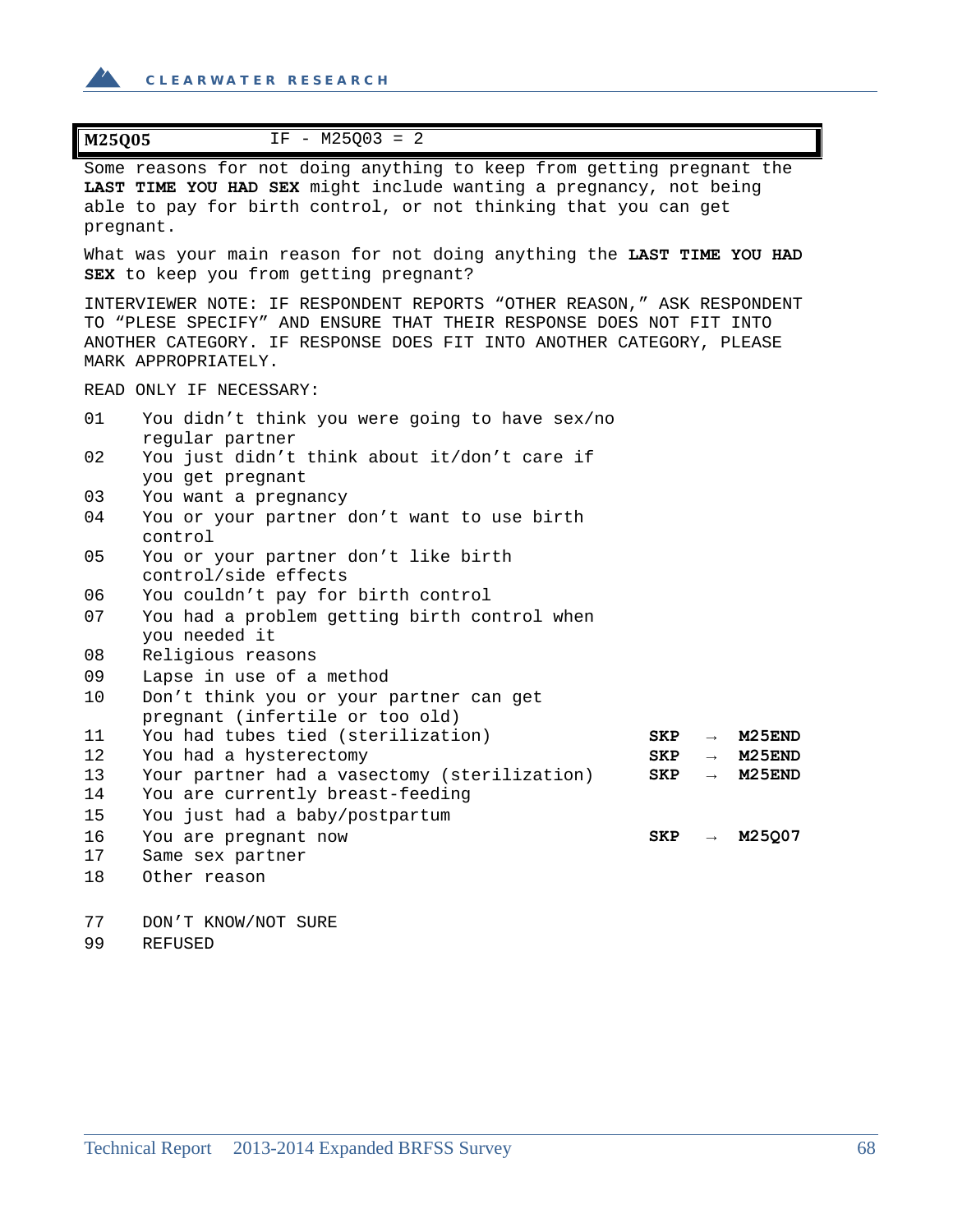

| M25Q06                                                                                                      | IF - M25Q04 > 2 OR NOT(M25Q05 = 11 AND M25Q05 = 12<br>AND M25Q05 = 13 AND M25Q05 = 16)                                                                   |
|-------------------------------------------------------------------------------------------------------------|----------------------------------------------------------------------------------------------------------------------------------------------------------|
| Would you say:                                                                                              | How do you feel about having a child now or sometime in the future?                                                                                      |
| PLEASE READ:                                                                                                |                                                                                                                                                          |
| 1<br>2<br>months from now                                                                                   | You don't want to have one.<br>You do want to have one, less than 12                                                                                     |
| 3<br>4                                                                                                      | You do want to have one, between 12<br>months to less than 2 years from now<br>You do want to have one, between 2 years<br>to less than 5 years from now |
| 5.<br>from now                                                                                              | You do want to have one, 5 or more years                                                                                                                 |
| DON'T KNOW/NOT SURE<br>7<br><b>REFUSED</b><br>9                                                             |                                                                                                                                                          |
| M25Q07                                                                                                      | IF - M11021 = 2 AND M11001 < 45                                                                                                                          |
| How many times a week do you currently take a multivitamin, a prenatal<br>vitamin, or a folic acid vitamin? |                                                                                                                                                          |
| $0$ times a week<br>1<br>1 to 3 times a week<br>2<br>4 to 6 times a week<br>3<br>Every day of the week<br>4 |                                                                                                                                                          |
| 7<br>DON'T KNOW/NOT SURE<br><b>REFUSED</b><br>9                                                             |                                                                                                                                                          |

**M25END**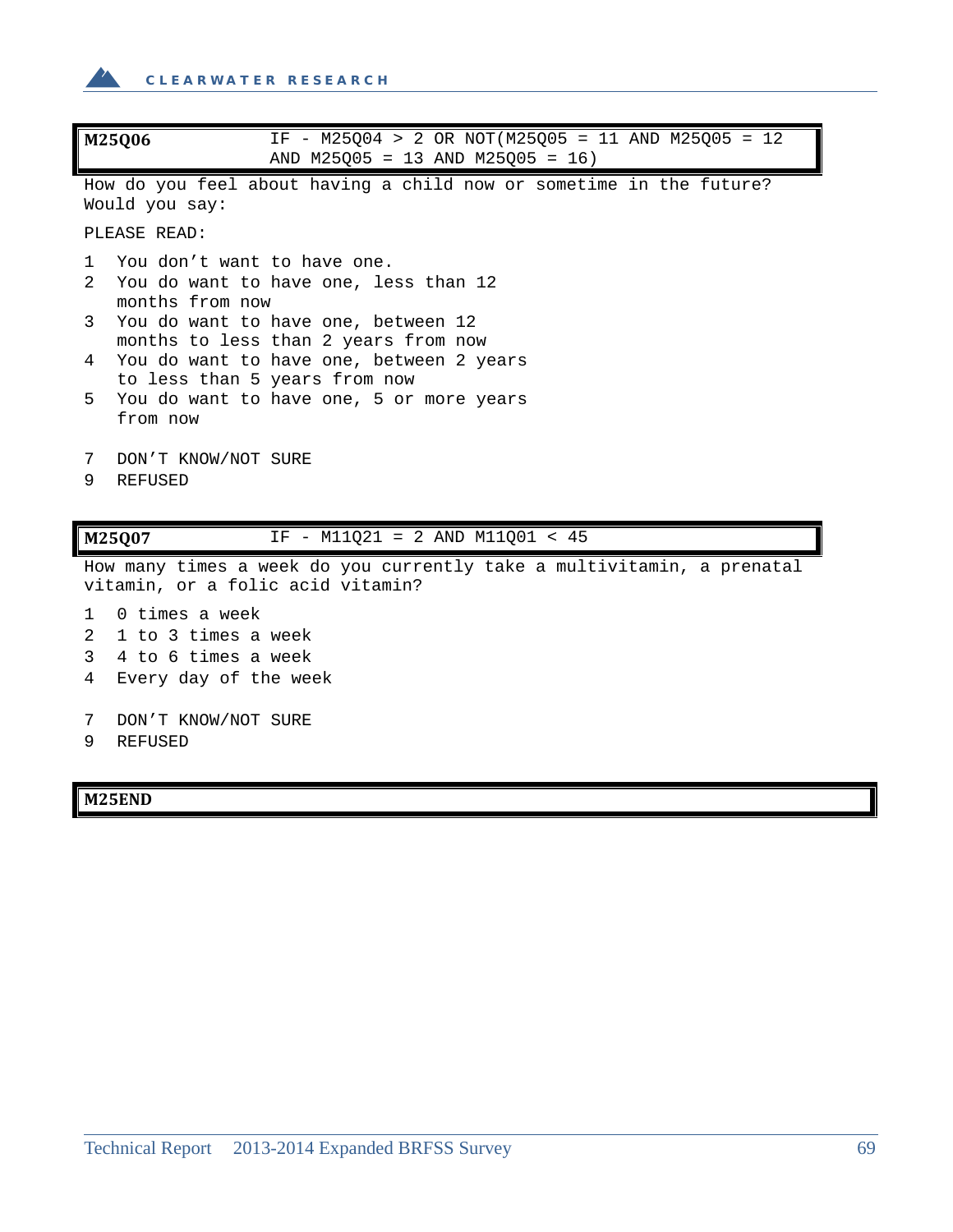

# **Module 26: Oral Health**

# **M26INTRO**

| M26001                                                                                      |  |
|---------------------------------------------------------------------------------------------|--|
| How long has it been since you last visited a dentist or a dental<br>clinic for any reason? |  |
| Include visits to dental specialists, such as orthodontists.                                |  |
| 1<br>Within the past year (anytime less than 12<br>months ago)                              |  |
| 2 Within the past 2 years (1 year but less<br>than 2 years ago)                             |  |
| 3<br>Within the past 5 years (2 years but less<br>than 5 years ago)                         |  |
| 4 5 or more years ago                                                                       |  |
| 7<br>DON'T KNOW/NOT SURE                                                                    |  |
| 8<br>NEVER                                                                                  |  |
| 9<br>REFUSED                                                                                |  |

# **M26END**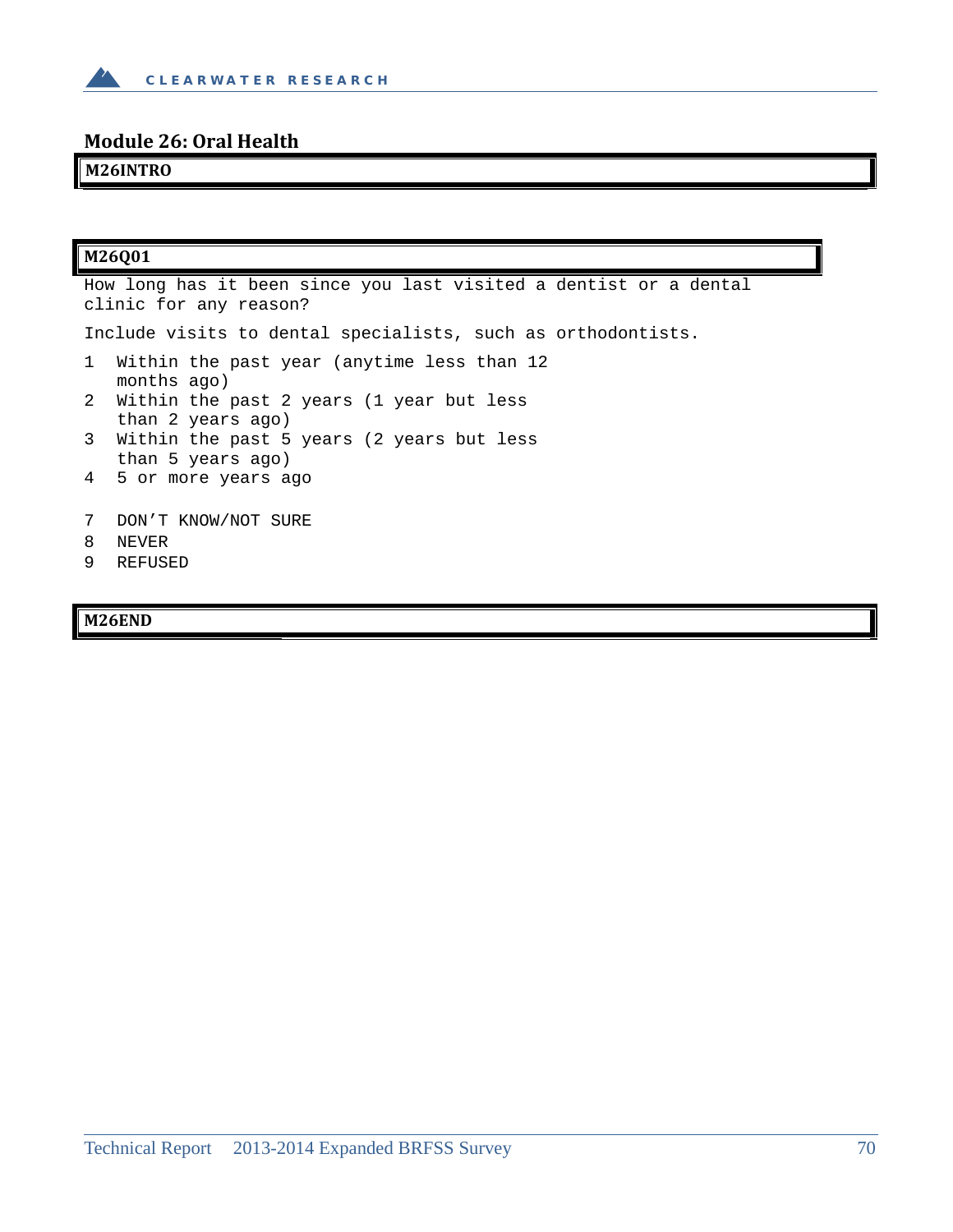

#### **Module 27: Sexual Behavior**

#### **M27INTRO**

#### **M27Q01**

When you go to a doctor's office or clinic for a regular check-up or physical exam, how often does the doctor take a sexual history (ask about your sexual partners and sexual practices)?

- 1 Every time
- 2 Almost every time
- 3 Sometimes
- 4 Rarely (Hardly Ever)
- 5 Never
- 6 N/A Haven't had a regular check-up
- 7 DON'T KNOW/NOT SURE
- 9 REFUSED

#### **M27Q02**

How many people in your community who are your age do you think have had a Sexually Transmitted Disease (STD)?

INTERVIEWER NOTE: READ 1-4. USE "()" ONLY IF NECESSARY

- 1 Hardly any (0-1 out of 10) 2 A few (2-3 out of 10) 3 About half (4-6 out of 10)
- 4 All or almost all (9-10 out of 10)
- 7 DON'T KNOW/NOT SURE
- 9 REFUSED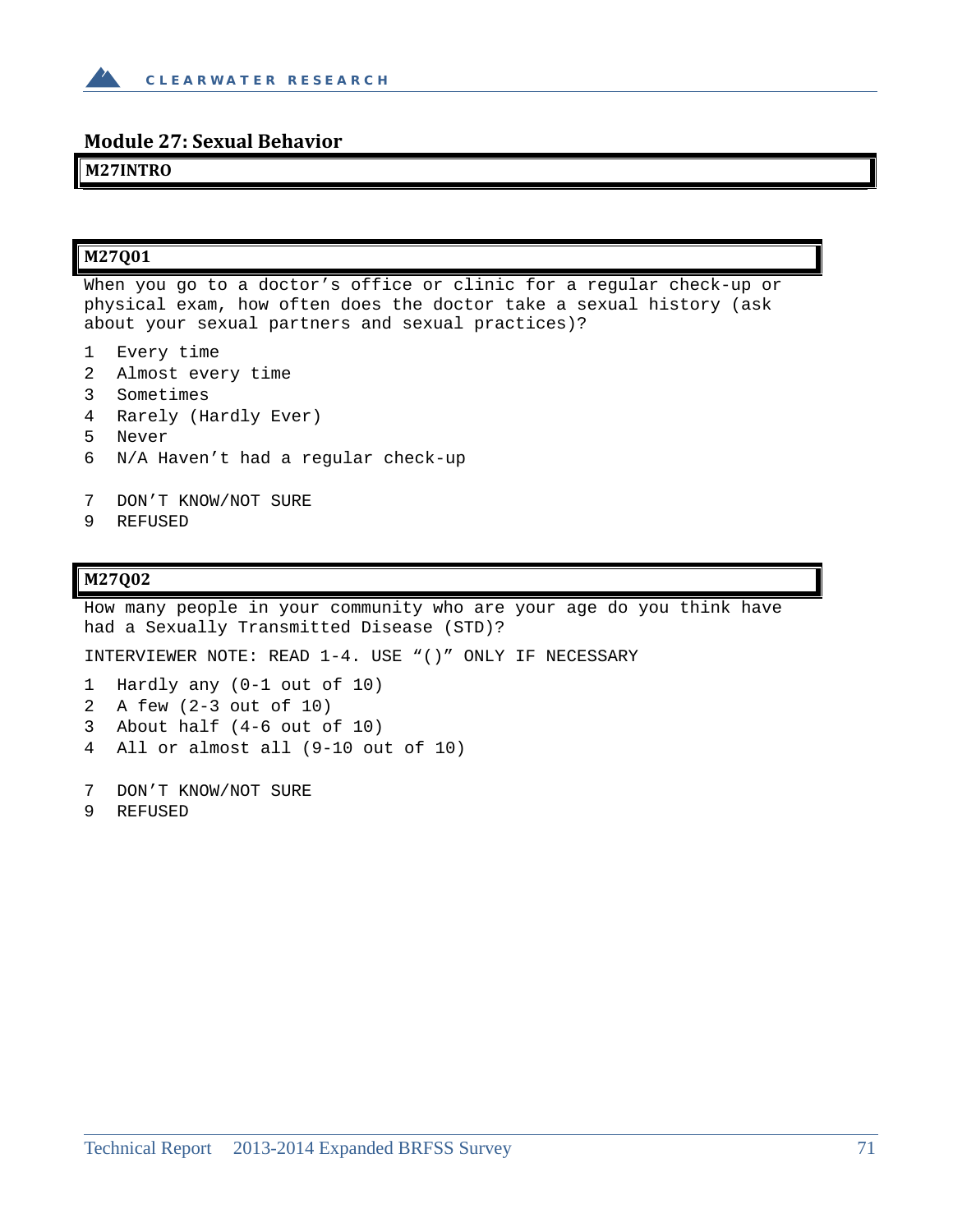

#### **M27Q03**

Have you ever been tested for Hepatitis C (HCV)? Do not count tests you may have had as part of a blood donation.

INTERVIEWER NOTE: HEPATITIS C IS AN INFECTIOUS DISEASE AFFECTING THE LIVER, CAUSED BY THE HEPATITIS C VIRUS (HCV). IT IS SPREAD BY BLOOD-TO-BLOOD CONTACT. IT SHOULD NOT BE CONFUSED WITH HEPATITIS A OR HEPATITIS B BOTH OF WHICH YOU CAN BE VACCINATED FOR.

- 1 YES
- 2 NO
- 7 DON'T KNOW/NOT SURE
- 9 REFUSED

#### **M27END**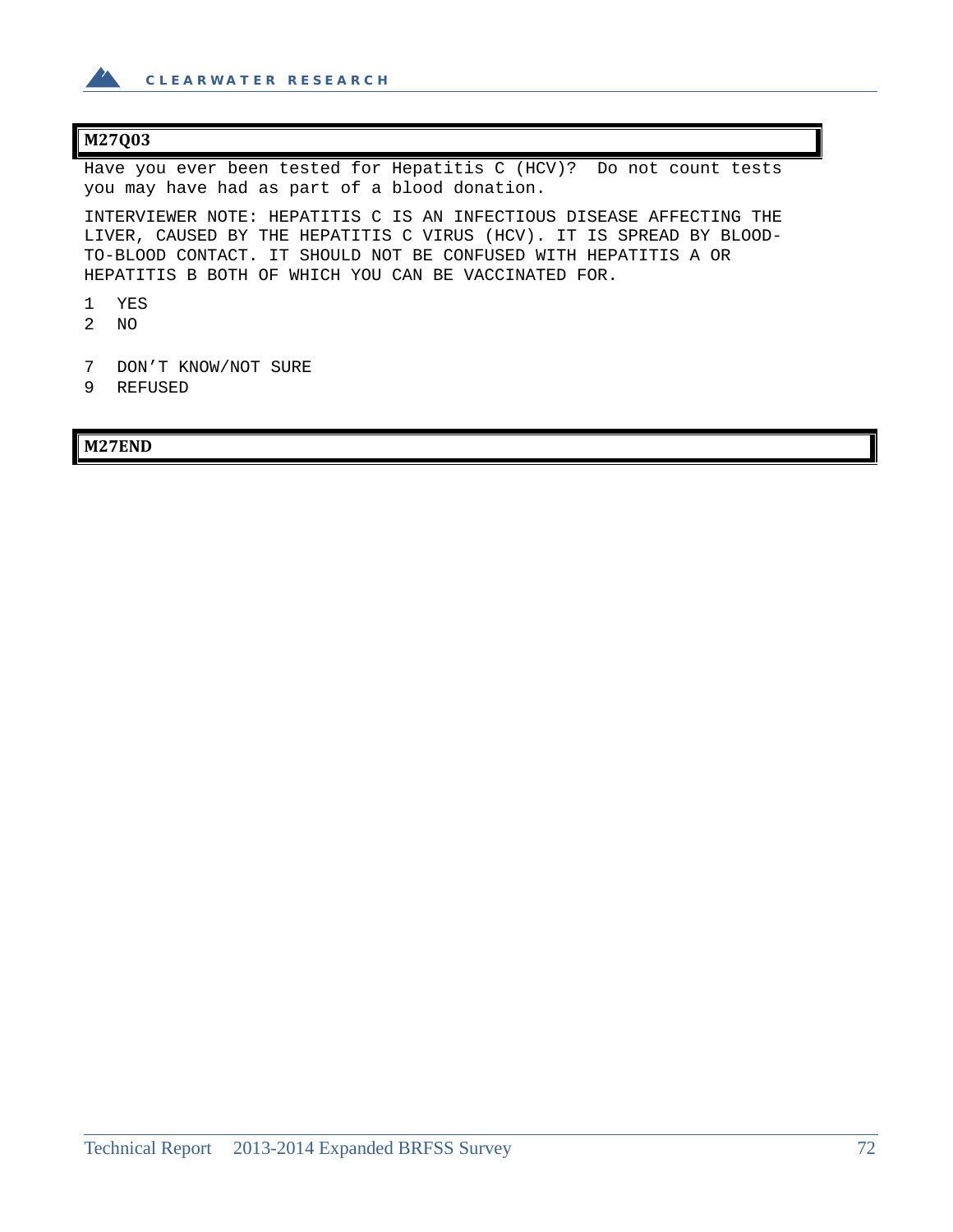

# **Closing Statement**

#### **CLOSING**

That was my last question. Everyone's answers will be combined to give us information about the health practices of people in this state. Thank you very much for your time and cooperation.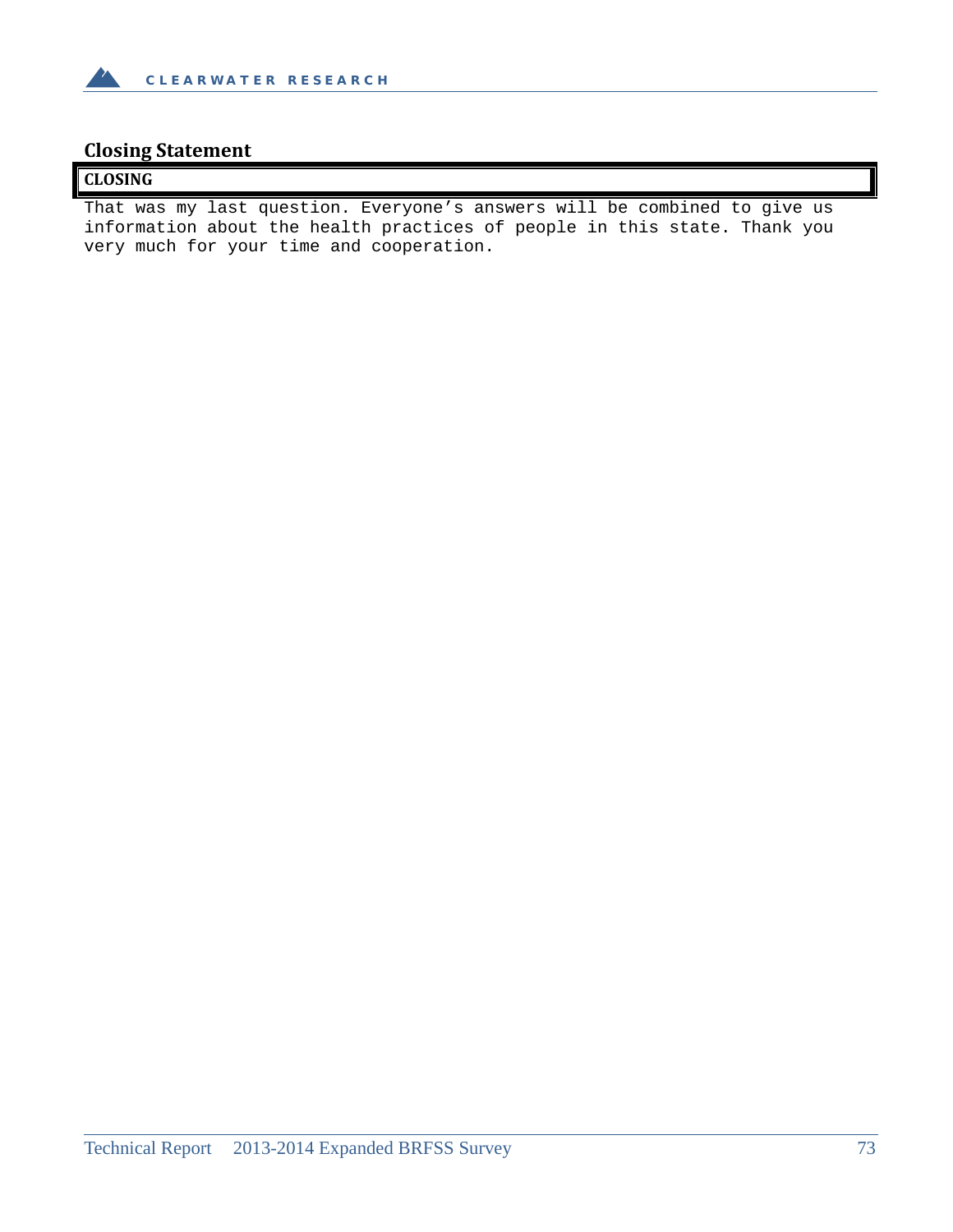

# **Appendix B: Cell Phone Survey Regional Groupings**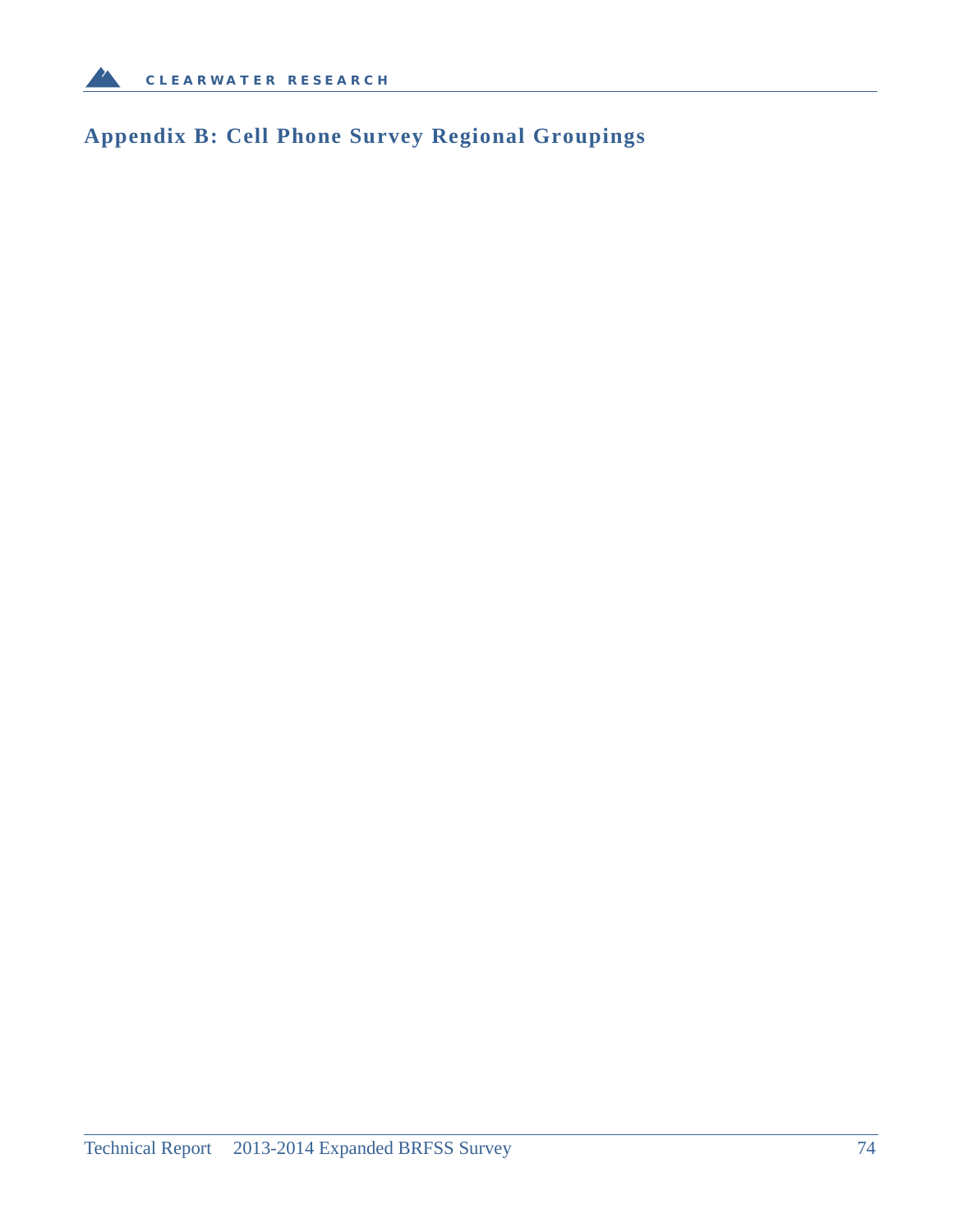$\mathbf{A}$ 

| <b>Region/County Name</b>   | <b>County FIPS</b> | <b>Stratum</b> | <b>Region/County Name</b>        | <b>County FIPS</b> | <b>Stratum</b> |
|-----------------------------|--------------------|----------------|----------------------------------|--------------------|----------------|
| Region 1 - Western New York |                    | 201            | Region 5 - Northeastern New York |                    | 205            |
| Allegheny                   | 3                  | 157            | Albany                           | 1                  | 117            |
| Cattaraugus                 | 9                  | 155            | Clinton                          | 19                 | 105            |
| Chautauqua                  | 13                 | 156            | Columbia                         | 21                 | 120            |
| Erie                        | 29                 | 154            | Delaware                         | 25                 | 130            |
| Genesee                     | 37                 | 151            | Essex                            | 31                 | 106            |
| Niagra                      | 63                 | 153            | Franklin                         | 33                 | 104            |
| Orleans                     | 73                 | 152            | Fulton                           | 35                 | 109            |
| Wyoming                     | 121                | 150            | Greene                           | 39                 | 119            |
| Region 2 - Finger Lakes     |                    | 202            | Hamilton                         | 41                 | 108            |
| Chemung                     | 15                 | 136            | Montgomery                       | 57                 | 110            |
| Livingston                  | 51                 | 149            | Ostego                           | 77                 | 131            |
| Monroe                      | 55                 | 148            | Rensselear                       | 83                 | 118            |
| Ontario                     | 69                 | 146            | Saratoga                         | 91                 | 115            |
| Schuyler                    | 97                 | 138            | Schenectady                      | 93                 | 116            |
| Seneca                      | 99                 | 144            | Schoharie                        | 95                 | 111            |
| Steuben                     | 101                | 137            | Warren                           | 113                | 113            |
| Wayne                       | 117                | 147            | Washington                       | 115                | 114            |
| Yates                       | 123                | 145            | Region 6 - Hudson Valley         |                    | 206            |
| Region 3 - Central New York |                    | 203            | Dutchess                         | 27                 | 123            |
| Cayuga                      | 11                 | 141            | Orange                           | 71                 | 127            |
| Cortland                    | 23                 | 140            | Putnam                           | 79                 | 124            |
| Herkimer                    | 43                 | 107            | Rockland                         | 87                 | 126            |
| Jefferson                   | 45                 | 101            | Sullivan                         | 105                | 121            |
| Lewis                       | 49                 | 103            | Ulster                           | 111                | 122            |
| Madison                     | 53                 | 139            | Westchester                      | 119                | 125            |
| Oneida                      | 65                 | 112            | Region 7 - New York City         |                    | 207            |
| Onondaga                    | 67                 | 142            | <b>Bronx</b>                     | $\mathfrak{S}$     |                |
| Oswego                      | 75                 | 143            | Kings (Brooklyn)                 | 47                 |                |
| St. Lawrence                | 89                 | 102            | New York (Manhattan)             | 61                 | 158            |
| Tompkins                    | 109                | 135            | Queens                           | 81                 |                |
| Region 4 - New York-Penn    |                    | 204            | Richmond (Staten Island)         | 85                 |                |
| <b>Broome</b>               | $\tau$             | 133            | Region 8 - Nassau-Suffolk        |                    | 208            |
| Chenango                    | 17                 | 132            | Nassau                           | 59                 | 129            |
| Tioga                       | 107                | 134            | Suffolk                          | 103                | 128            |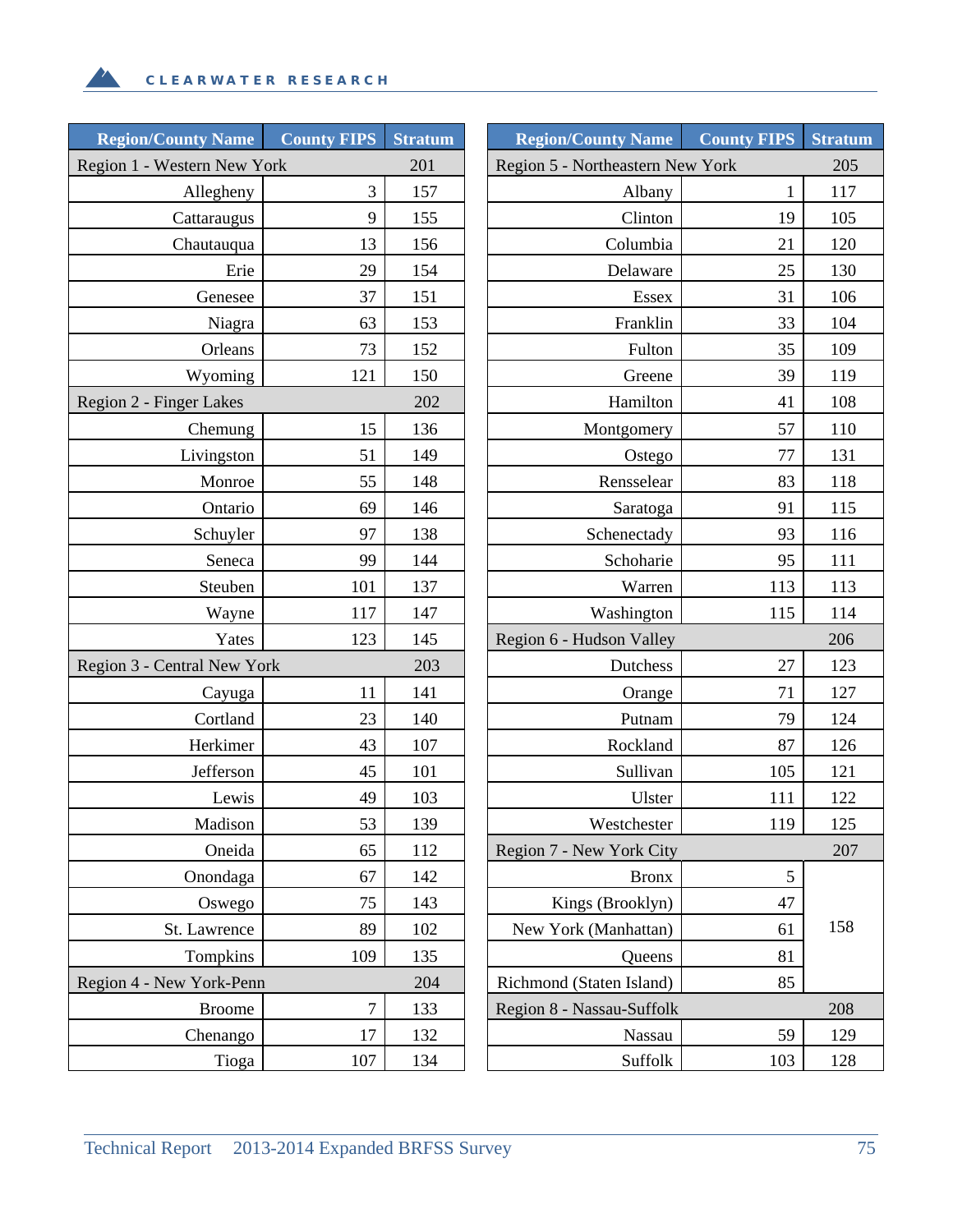

**Appendix C: Landline Quality Report**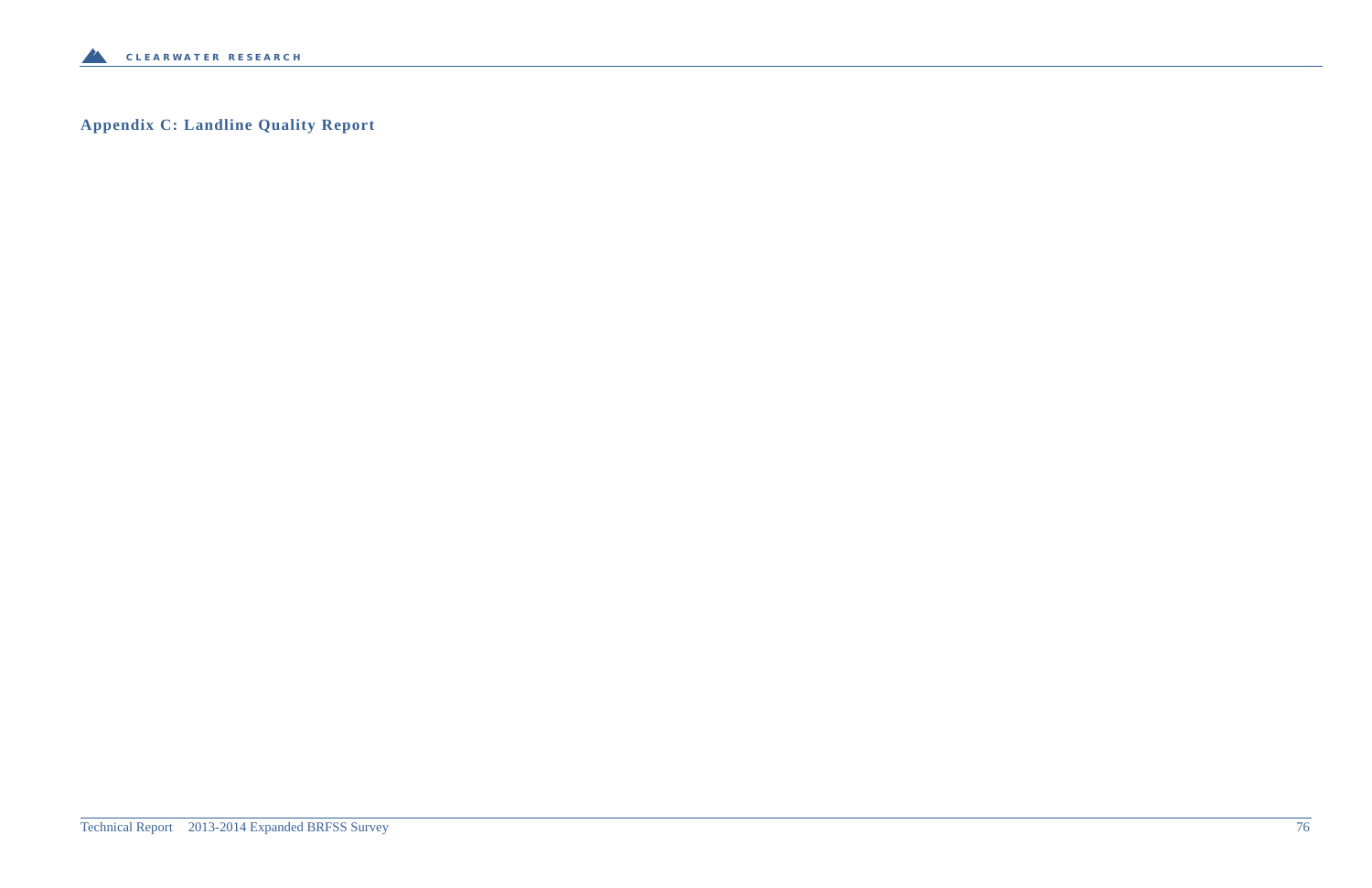|                  |                    |                                                                |                        |     |                 |             |                 |             |                 | 2013 New York eBRFSS Landline Quality Report: Disposition Report |        |                 |                  |             |                 |                         |             |                 |                  |                                                                                                                                                                                        |                  |         |                 |
|------------------|--------------------|----------------------------------------------------------------|------------------------|-----|-----------------|-------------|-----------------|-------------|-----------------|------------------------------------------------------------------|--------|-----------------|------------------|-------------|-----------------|-------------------------|-------------|-----------------|------------------|----------------------------------------------------------------------------------------------------------------------------------------------------------------------------------------|------------------|---------|-----------------|
|                  |                    |                                                                |                        |     |                 |             |                 |             |                 |                                                                  |        |                 |                  |             |                 |                         |             |                 |                  |                                                                                                                                                                                        |                  |         |                 |
|                  |                    |                                                                |                        |     | April           | May         |                 | <b>June</b> |                 | July                                                             |        | <b>August</b>   | <b>September</b> | October     |                 | November                |             | <b>December</b> | <b>January</b>   | <b>February</b>                                                                                                                                                                        | <b>March</b>     |         | <b>YTD</b>      |
| <b>Category</b>  | <b>Disposition</b> | <b>Description</b>                                             | Old Code Old Code Freq |     | %               | Frea        | %               | Freq        | %               | Freq %                                                           | Freq   | - %             | Freq<br>—%       | Freq        | $\%$            | Freq                    | <b>Freq</b> | - %             | Freq<br>- %      | Freq<br>- %                                                                                                                                                                            | Freq             | Frea    | $\%$            |
| Complete         | 1100               | Complete                                                       | 110                    |     | 1.324 5.52%     | 1.219 5.09% |                 | 1,151 4.80% |                 | 2,562 4.74%                                                      |        | 2,911 5.38%     | 2,850 5.27%      |             | 2,277 5.06%     | 1,843 5.32%             |             | 2,217 4.91%     | 1,242 4.19%      | 976 3.56%                                                                                                                                                                              | 2,085 4.40%      |         | 22,657 4.89%    |
|                  | 1200               | <b>Partial Complete</b>                                        | 120                    |     | 54 0.23%        | 65 0.27%    |                 |             | 52 0.22%        | 141 0.26%                                                        |        | 156 0.29%       | 162 0.30%        |             | 145 0.32%       | 89 0.26%                |             | 109 0.24%       | 66 0.22%         | 46 0.17%                                                                                                                                                                               | 114 0.24%        |         | 1,199 0.26%     |
|                  | 2111               | Household level refusal (LL only)                              | 270                    | 280 | 161 0.67%       | 196 0.82%   |                 | 188 0.78%   |                 | 365 0.67%                                                        |        | 426 0.79%       | 378 0.70%        |             | 382 0.85%       | 260 0.75%               |             | 369 0.82%       | 216 0.73%        | 185 0.67%                                                                                                                                                                              | 303 0.64%        |         | 3,429 0.74%     |
| Known Household  | 2112               | Known respondent refusal                                       | 220                    |     | 253 1.06%       | 253 1.06%   |                 | 250 1.04%   |                 | 539 1.00%                                                        |        | 613 1.13%       | 585 1.08%        |             | 443 0.98%       | 373 1.08%               |             | 470 1.04%       | 271 0.91%        | 179 0.65%                                                                                                                                                                              | 394 0.83%        |         | 4,623 1.00%     |
| or Personal Cell | 2120               | Break off/termination within the QST                           | 210                    |     | 136 0.57%       | 115 0.48%   |                 | 113 0.47%   |                 | 232 0.43%                                                        |        | 293 0.54%       | 306 0.57%        |             | 240 0.53%       | 175 0.51%               |             | 227 0.50%       | 128 0.43%        | 96 0.35%                                                                                                                                                                               | 217 0.46%        |         | 2,278 0.49%     |
| Phone, Not       | 2210               | Respondent never available                                     | 230                    | 240 | 268 1.12%       | 241 1.01%   |                 | 269 1.12%   |                 | 469 0.87%                                                        |        | 493 0.91%       | 511 0.94%        |             | 404 0.90%       | 306 0.88%               |             | 372 0.82%       | 226 0.76%        | 160 0.58%                                                                                                                                                                              | 467<br>0.99%     |         | 4,186 0.90%     |
| Interviewed      | 2220               | Household answering device (LL only)                           | 335                    | 340 | 697 2.91%       | 489 2.04%   |                 | 627 2.62%   |                 | 1,364 2.52%                                                      |        | 1.429 2.64%     | 1,836 3.39%      |             | 915 2.03%       | 692 2.00%               |             | 888 1.97%       | 558 1.88%        | 361 1.32%                                                                                                                                                                              | 648 1.37%        |         | 10.504 2.27%    |
|                  | 2320               | Respondent physically or mentally unable to complete interview | 260                    |     | 67 0.28%        | 70 0.29%    |                 |             | 59 0.25%        | 120 0.22%                                                        |        | 144 0.27%       | 131 0.24%        |             | 131 0.29%       | 90 0.26%                |             | 98 0.22%        | 75 0.25%         | 48 0.17%                                                                                                                                                                               | 117 0.25%        |         | 1,150 0.25%     |
|                  | 2330               | Language barrier, selected respondent                          | 250                    |     | 14 0.06%        | 16 0.07%    |                 |             | 9 0.04%         | 24 0.04%                                                         |        | 18 0.03%        | 17 0.03%         |             | 20 0.04%        | 19 0.05%                |             | 32 0.07%        | 9 0.03%          | $9 \quad 0.03%$                                                                                                                                                                        | 15 0.03%         |         | 202 0.049       |
|                  | 3100               | Unknown if housing unit                                        | 330                    | 332 | 1.565 6.53%     | 1.739 7.25% |                 |             |                 | 1.616 6.74% 3.563 6.59%                                          |        | 3,840 7.10%     | 3.722 6.88%      |             |                 | 3,329 7.40% 2,716 7.85% |             | 3,692 8.17%     | 2,273 7.67%      | 2,006 7.31%                                                                                                                                                                            | 3.728 7.86%      |         | 33.789 7.29%    |
|                  | 3130               | No answer                                                      | 360                    |     | 622 2.59%       | 513 2.14%   |                 |             | 553 2.31%       | 1.183 2.19%                                                      |        | 1.207 2.23%     | 1.320 2.44%      |             | 1.358 3.02%     | 1.120 3.24%             |             | 1.437 3.18%     | 1.059 3.57%      | 861 3.14%                                                                                                                                                                              | 1.494 3.15%      |         | 12.727 2.75%    |
| Unknown          | 3140               | Answering device, unknown if residence or respondent eligible  | 345                    |     | 373 1.56%       | 384 1.60%   |                 | 316 1.32%   |                 | 756 1.40%                                                        |        | 796 1.47%       | 701 1.30%        | 1,103 2.45% |                 | 824 2.38%               |             | 995 2.20%       | 687 2.32%        | 678 2.47%                                                                                                                                                                              | 1,373 2.90%      |         | 8,986 1.94%     |
| Eligibility, Not | 3150               | Telecommunication barrier                                      | 350                    |     | 188 0.78%       | 198 0.83%   |                 | 180 0.75%   |                 | 362 0.67%                                                        |        | 408 0.75%       | 424 0.78%        |             | 479 1.06%       | 394 1.14%               |             | 512 1.13%       | 317 1.07%        | 276 1.01%                                                                                                                                                                              | 526 1.11%        |         | 4,264 0.92%     |
| Completed        | 3200               | Household, not known if respondent eligible                    | 310                    | 315 | 861 3.59%       | 693 2.89%   |                 |             | 905 3.78%       | 1,890 3.49%                                                      |        | 1,971 3.64%     | 2,323 4.29%      |             | 1,393 3.10%     | 1,108 3.20%             |             | 1,411 3.12%     | 820 2.77%        | 611 2.23%                                                                                                                                                                              | 1,092 2.30%      |         | 15,078 3.25%    |
|                  | 3322               | Physical or mental impairment (HH level)                       | 325                    |     | 52 0.22%        | 56 0.23%    |                 |             | 52 0.22%        | 99 0.18%                                                         |        | 110 0.20%       | 122 0.23%        |             | 97 0.22%        | 68 0.20%                |             | 101 0.22%       | 63 0.21%         | 48 0.17%                                                                                                                                                                               | 102 0.22%        |         | 970 0.21%       |
|                  | 3330               | Language barrier (HH level)                                    | 320                    |     | 43 0.18%        | 38 0.16%    |                 |             | 30 0.13%        | 62 0.11%                                                         |        | 59 0.11%        | 60 0.11%         |             | 63 0.14%        | 54 0.16%                |             | 56 0.12%        | 45 0.15%         | 30 0.11%                                                                                                                                                                               | 75 0.16%         |         | 615 0.13%       |
|                  | 3700               | On never call list                                             | 370                    |     | $0\quad 0.00\%$ |             | $0\quad 0.00\%$ |             | $0\quad 0.00\%$ | $0\quad 0.00$                                                    |        | $0\quad 0.00\%$ | $0\quad 0.00\%$  |             | $0\quad 0.00\%$ | $0 \quad 0.00\%$        |             | $0\quad 0.00\%$ | $0 \quad 0.00\%$ | $0\quad 0.00\%$                                                                                                                                                                        | $0\quad 0.00%$   |         | $0\quad 0.009$  |
|                  | 4100               | Out of sample                                                  | 405                    | 305 | 28 0.12%        | 39 0.16%    |                 |             | 53 0.22%        | 132 0.24%                                                        |        | 99 0.18%        | 64 0.12%         |             | 42 0.09%        | 30 0.09%                |             | 50 0.11%        | 37 0.12%         | 19 0.07%                                                                                                                                                                               | 34 0.07%         |         | 627 0.14%       |
|                  | 4200               | Fax/data/modem                                                 | 430                    |     | 402 1.68%       | 447 1.86%   |                 | 445 1.86%   |                 | 955 1.77%                                                        |        | 984 1.82%       | 940 1.74%        |             | 822 1.83%       | 636 1.84%               |             | 799 1.77%       | 529 1.78%        | 494 1.80%                                                                                                                                                                              | 894 1.89%        |         | 8,347 1.80%     |
|                  | 4300               | Nonworking number/disconnected                                 | 450                    | 355 | 1,808 7.54%     | 1,499       | 6.25%           | 1,951 8.14% |                 | 2,901 5.36%                                                      |        | 3,345 6.18%     | 2,803 5.18%      | 2,196 4.88% |                 | 1,633 4.72%             |             | 2,051 4.54%     | 2,011 6.78%      | 1,510 5.50%                                                                                                                                                                            | 3,208 6.77%      |         | 26,916 5.81%    |
|                  | 4400               | Special technological circumstances                            | 365                    | 440 | 1.127 4.70%     | 1,259       | 5.25%           | 1,314 5.48% |                 | 3,393 6.27%                                                      |        | 3,336 6.17%     | 3,004 5.55%      |             | 2,002 4.45%     | 1,425 4.12%             |             | 1,900 4.21%     | 1,123 3.79%      | 1,233 4.49%                                                                                                                                                                            | 2,335 4.93%      |         | 23,451 5.06%    |
|                  | 4430               | Call forwarding/pager                                          | N/A                    |     | 2 0.01%         |             | 2 0.01%         |             | 2 0.01%         | 6 0.01%                                                          |        | 7 0.01%         | 10 0.02%         |             | 7 0.02%         | 2 0.01%                 |             | 2 0.00%         | 2 0.01%          | $0\quad 0.00\%$                                                                                                                                                                        | $0\quad 0.00\%$  |         | 42 0.01%        |
|                  | 4450               | Cell phone (LL only)                                           | 435                    |     | 46 0.19%        | 28 0.12%    |                 |             | 50 0.21%        | 83 0.15%                                                         |        | 88 0.16%        | 86 0.16%         |             | 61 0.14%        | 46 0.13%                |             | 61 0.14%        | 58 0.20%         | 34 0.12%                                                                                                                                                                               | 61 0.13%         |         | 702 0.15%       |
| Ineligible       | 4460               | Landline (cell phone only)                                     | 425                    |     | $0\quad 0.00\%$ |             | $0\quad 0.00\%$ |             | $0\quad 0.00\%$ | $0\quad 0.00\%$                                                  |        | $0\quad 0.00\%$ | $0\quad 0.00\%$  |             | $0\quad 0.00\%$ | $0\quad 0.00\%$         |             | $0\quad 0.00\%$ | 509 1.72%        | $0\quad 0.00\%$                                                                                                                                                                        | $0\quad 0.00\%$  |         | 509 0.11%       |
|                  | 4470               | Cell phone respondent with LL                                  | 437                    |     | $0\quad 0.00\%$ |             | $0\quad 0.00\%$ |             | $0\quad 0.00\%$ | $0\quad 0.00$                                                    |        | $0\quad 0.00\%$ | $0\quad 0.00\%$  |             | $0\quad 0.00\%$ | $0\quad 0.00\%$         |             | $0\quad 0.00\%$ | 12 0.04%         | $0\quad 0.00\%$                                                                                                                                                                        | $0\quad 0.00%$   |         | 12 0.00%        |
|                  | 4500               | Non-residence                                                  | 420                    |     | 402 1.68%       | 379 1.58%   |                 | 446 1.86%   |                 | 989 1.83%                                                        |        | 989 1.83%       | 839 1.55%        |             | 661 1.47%       | 520 1.50%               |             | 763 1.69%       | $0\quad 0.00\%$  | 425 1.55%                                                                                                                                                                              | 740 1.56%        |         | 7,153 1.54%     |
|                  | 4510               | Group home                                                     | 420                    |     | 7 0.03%         |             | 8 0.03%         |             | 16 0.07%        | 38 0.07%                                                         |        | 38 0.07%        | 25 0.05%         |             | 22 0.05%        | 18 0.05%                |             | 17 0.04%        | $0\quad 0.00\%$  | 14 0.05%                                                                                                                                                                               | $9 \quad 0.02\%$ |         | 212 0.05%       |
|                  | 4700               | Household, no eligible respondent                              | 410                    |     | 5 0.02%         |             | 6 0.03%         |             | 4 0.02%         | 10 0.02%                                                         |        | 11 0.02%        | 4 0.01%          |             | 5 0.01%         | 1 0.00%                 |             | 3 0.01%         | 5 0.02%          | 4 0.01%                                                                                                                                                                                | 7 0.01%          |         | 65 0.01%        |
|                  | 4900               | Miscellaneous, non-eligible                                    | N/A                    |     | $0\quad 0.00\%$ |             | $0\quad 0.00\%$ |             | $0\quad 0.00\%$ | $0\quad 0.00$                                                    |        | $0\quad 0.00\%$ | $0\quad 0.00\%$  |             | $0\quad 0.00\%$ | $0 \quad 0.00\%$        |             | $0\quad 0.00\%$ | $0 \quad 0.00\%$ | $0\quad 0.00\%$                                                                                                                                                                        | $0\quad 0.00%$   |         | $0\quad 0.00\%$ |
|                  | Precalls           |                                                                |                        |     |                 |             |                 |             |                 |                                                                  |        |                 |                  |             |                 |                         |             |                 |                  | 13,465 56.17% 14,018 58.48% 13,319 55.57% 31,852 58.89% 30,319 56.05% 30,867 57.07% 26,403 58.67% 20,178 58.28% 26,548 58.76% 17,299 58.36% 17,147 62.47% 27,362 57.73% 268,777 57.99% |                  |         |                 |
|                  | Total              |                                                                |                        |     | 23,970          | 23.970      |                 | 23,970      |                 | 54.090                                                           | 54.090 |                 | 54.090           | 45.000      |                 | 34.620                  | 45.180      |                 | 29.640           | 27.450                                                                                                                                                                                 | 47.400           | 463.470 |                 |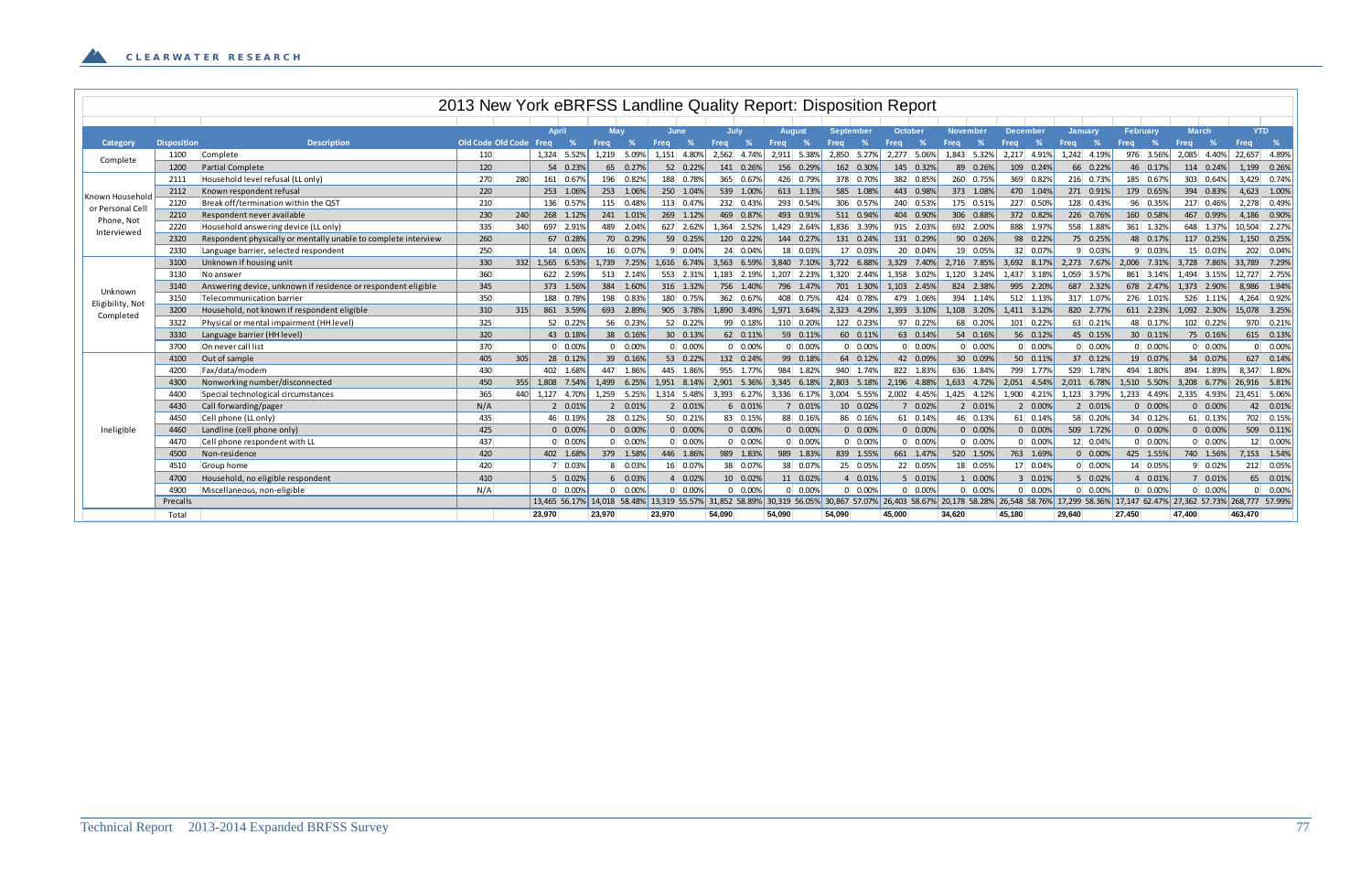|                                  |              |               |             |               |             |               |             |               |               |               |                  |                  |             |               |                 |           |                 |       | 2013 New York eBRFSS Landline Quality Report: Rate Summary Report |               |                 |        |              |               |                       |               |
|----------------------------------|--------------|---------------|-------------|---------------|-------------|---------------|-------------|---------------|---------------|---------------|------------------|------------------|-------------|---------------|-----------------|-----------|-----------------|-------|-------------------------------------------------------------------|---------------|-----------------|--------|--------------|---------------|-----------------------|---------------|
|                                  |              |               |             |               |             |               |             |               |               |               |                  |                  |             |               |                 |           |                 |       |                                                                   |               |                 |        |              |               |                       |               |
|                                  | <b>April</b> |               | May         |               | <b>June</b> |               | July        |               | <b>August</b> |               |                  | <b>September</b> | October     |               | <b>November</b> |           | <b>December</b> |       | <b>Januarv</b>                                                    |               | <b>February</b> |        | <b>March</b> |               | <b>YTD</b>            |               |
| <b>Disposition Categories</b>    | <b>Freq</b>  | $\frac{6}{6}$ | <b>Freq</b> | $\frac{0}{0}$ | <b>Freq</b> | $\sqrt{2}$    | <b>Freq</b> | $\frac{0}{0}$ | <b>Freq</b>   | $\frac{9}{6}$ | <b>Freq</b>      | %                | <b>Freg</b> | $\frac{9}{6}$ | <b>Freq</b>     | $\%$      | <b>Freq</b>     |       | <b>Freg</b>                                                       | $\frac{0}{0}$ | <b>Freg</b>     |        | <b>Freq</b>  | $\frac{9}{6}$ | <b>Freq</b>           | $\frac{9}{6}$ |
| <b>COIN</b>                      | 1,378        | 5.7%          | 1,284       | 5.4%          | 1,203       | 5.0%          | 2,703       | 5.0%          | 3,067         | 5.7%          | 3,012            | 5.6%             | 2,422       | 5.4%          | 1,932           | 5.6%      | 2,326           | 5.1%  | 1,308                                                             | 4.4%          | 1,022           | 3.7%   | 2,199        | 4.6%          | 23,856                | 5.1%          |
| <b>ELIG</b>                      | 2,974        | 12.4%         | 2,664       | 11.1%         | 2,718       | 11.3%         | 5,816       | 10.8%         | 6,483         | 12.0%         | 6,776            | 12.5%            | 4,957       | 11.0%         | 3,847           | 11.1%     | 4,782           | 10.6% | 2,791                                                             | 9.4%          | 2,060           | 7.5%   | 4,360        | 9.2%          | 50,228                | 10.8%         |
| HH                               | 3,835        | 16.0%         | 3,357       | 14.0%         | 3,623       | 15.1%         | 7,706       | 14.2%         | 8,454         | 15.6%         | 9,099            | 16.8%            | 6,350       | 14.1%         | 4,955           | 14.3%     | 6,193           | 13.7% | 3,611                                                             | 12.2%         | 2,671           | 9.7%   | 5,452        | 11.5%         | 65,306                | 14.1%         |
| <b>ELIGHH</b>                    | 1,596        | 6.7%          | 1,380       | 5.8%          | 1,515       | 6.3%          | 3,113       | 5.8%          | 3,416         | 6.3%          | 3,764            | 7.0%             | 2,535       | 5.6%          | 1,915           | 5.5%      | 2,456           | 5.4%  | 1,483                                                             | 5.0%          | 1,038           | 3.8%   | 2,161        | 4.6%          | 26,372                | 5.7%          |
| UNKELIG                          | 3,704        | 15.5%         | 3,621       | 15.1%         | 3,652       | 15.2%         | 7,915       | 14.6%         | 8,391         | 15.5%         | 8,672            | 16.0%            | 7,822       | 17.4%         | 6,284           | 18.2%     | 8,204           | 18.2% | 5,264                                                             | 17.8%         | 4,510           | 16.4%  | 8,390        | 17.7%         | 76,429                | 16.5%         |
| <b>TERE</b>                      | 389          | 1.6%          | 368         | 1.5%          | 363         | 1.5%          | 771         | 1.4%          | 906           | 1.7%          | 891              | 1.6%             | 683         | 1.5%          | 548             | 1.6%      | 697             | 1.5%  | 399                                                               | 1.3%          | 275             | 1.0%   | 611          | 1.3%          | 6,901                 | 1.5%          |
| <b>INELIG</b>                    | 3,827        | 16.0%         | 3,667       | 15.3%         | 4,281       | 17.9%         | 8,507       | 15.7%         | 8,897         | 16.4%         | 7,775            | 14.4%            | 5,818       | 12.9%         | 4,311           | 12.5%     | 5,646           | 12.5% | 4,286                                                             | 14.5%         | 3,733           | 13.6%  | 7,288        | 15.4%         | 68,036                | 14.7%         |
| Precalls                         | 13,465       | 56.2%         | 14,018      | 58.5%         | 13,319      | 55.6% 31,852  |             | 58.9%         | 30,319        | 56.1%         | 30,867           | 57.1%            | 26,403      | 58.7%         | 20,178          | 58.3%     | 26,548          | 58.8% | 17,299                                                            | 58.4%         | 17,147          | 62.5%  | 27,362       |               | 57.7% 268,777         | 58.0%         |
| Total Sample                     | 23,970       | 100.0%        | 23,970      | 100.0%        | 23,970      | 100.0% 54,090 |             | 100.0%        | 54,090 100.0% |               | 54,090           | $100.0\%$        | 45,000      | 100.0%        | 34,620          | $100.0\%$ | 45,180 100.0%   |       | 29,640                                                            | 100.0%        | 27,450          | 100.0% | 47,400       |               | 100.0% 463,470 100.0% |               |
| <b>Outcome Rates</b>             | <b>April</b> |               | May         |               | June        |               | July        |               | <b>August</b> |               | <b>September</b> |                  | October     |               | <b>November</b> |           | <b>December</b> |       | <b>January</b>                                                    |               | <b>February</b> |        | <b>March</b> |               | <b>YTD</b>            |               |
| Eligibility Factor (e)           | 0.147        |               | 0.131       |               | 0.134       |               | 0.126       |               | 0.142         |               | 0.149            |                  | 0.133       |               | 0.136           |           | 0.129           |       | 0.114                                                             |               | 0.090           |        | 0.112        |               | 0.130                 |               |
| Eligible HH/Respondents          | 3,518        |               | 3,138       |               | 3,207       |               | 6,813       |               | 7,673         |               | 8,070            |                  | 6,000       |               | 4,700           |           | 5,843           |       | 3,394                                                             |               | 2,465           |        | 5,298        |               | 60,147                |               |
| <b>Resolution Rate</b>           | 84.5%        |               | 84.9%       |               | 84.8%       |               | 85.4%       |               | 84.5%         |               | 84.0%            |                  | 82.6%       |               | 81.8%           |           | 81.8%           |       | 82.2%                                                             |               | 83.6%           |        | 82.3%        |               | 83.5%                 |               |
| Cooperation Rate                 | 46.3%        |               | 48.2%       |               | 44.3%       |               | 46.5%       |               | 47.3%         |               | 44.5%            |                  | 48.9%       |               | 50.2%           |           | 48.6%           |       | 46.9%                                                             |               | 49.6%           |        | 50.4%        |               | 47.5%                 |               |
| <b>Interview Completion Rate</b> | 78.0%        |               | 77.7%       |               | 76.8%       |               | 77.8%       |               | 77.2%         |               | 77.2%            |                  | 78.0%       |               | 77.9%           |           | 76.9%           |       | 76.6%                                                             |               | 78.8%           |        | 78.3%        |               | 77.6%                 |               |
| <b>Refusal Rate</b>              | 11.1%        |               | 11.7%       |               | 11.3%       |               | 11.3%       |               | 11.8%         |               | 11.0%            |                  | 11.4%       |               | 11.7%           |           | 11.9%           |       | 11.8%                                                             |               | 11.2%           |        | 11.5%        |               | 11.5%                 |               |
| <b>CASRO Response Rate</b>       | 39.2%        |               | 40.9%       |               | 37.5%       |               | 39.7%       |               | 40.0%         |               | 37.3%            |                  | 40.4%       |               | 41.1%           |           | 39.8%           |       | 38.5%                                                             |               | 41.5%           |        | 41.5%        |               | 39.7%                 |               |
| Overall Response Rate            | 46.3%        |               | 48.2%       |               | 44.3%       |               | 46.5%       |               | 47.3%         |               | 44.5%            |                  | 48.9%       |               | 50.2%           |           | 48.6%           |       | 46.9%                                                             |               | 49.6%           |        | 50.4%        |               | 47.5%                 |               |
|                                  |              |               |             |               |             |               |             |               |               |               |                  |                  |             |               |                 |           |                 |       |                                                                   |               |                 |        |              |               |                       |               |
| Average Interview Length         | 17.43        |               | 17.27       |               | 17.14       |               | 17.07       |               | 17.53         |               | 17.58            |                  | 17.43       |               | 17.28           |           | 17.33           |       | 17.17                                                             |               | 17.08           |        | 17.34        |               | 17.30                 |               |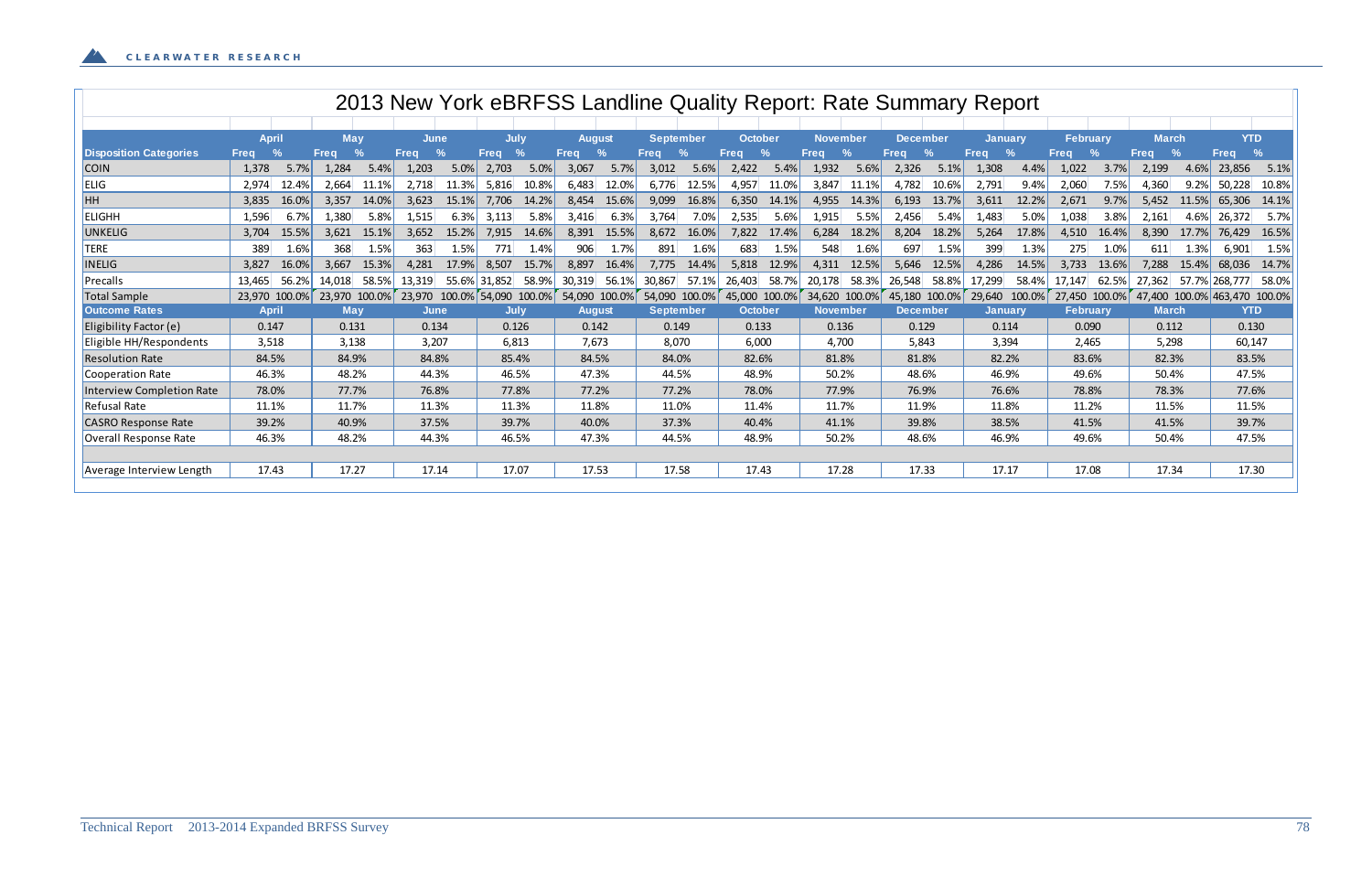

# **Appendix D: Cell Phone Quality Report**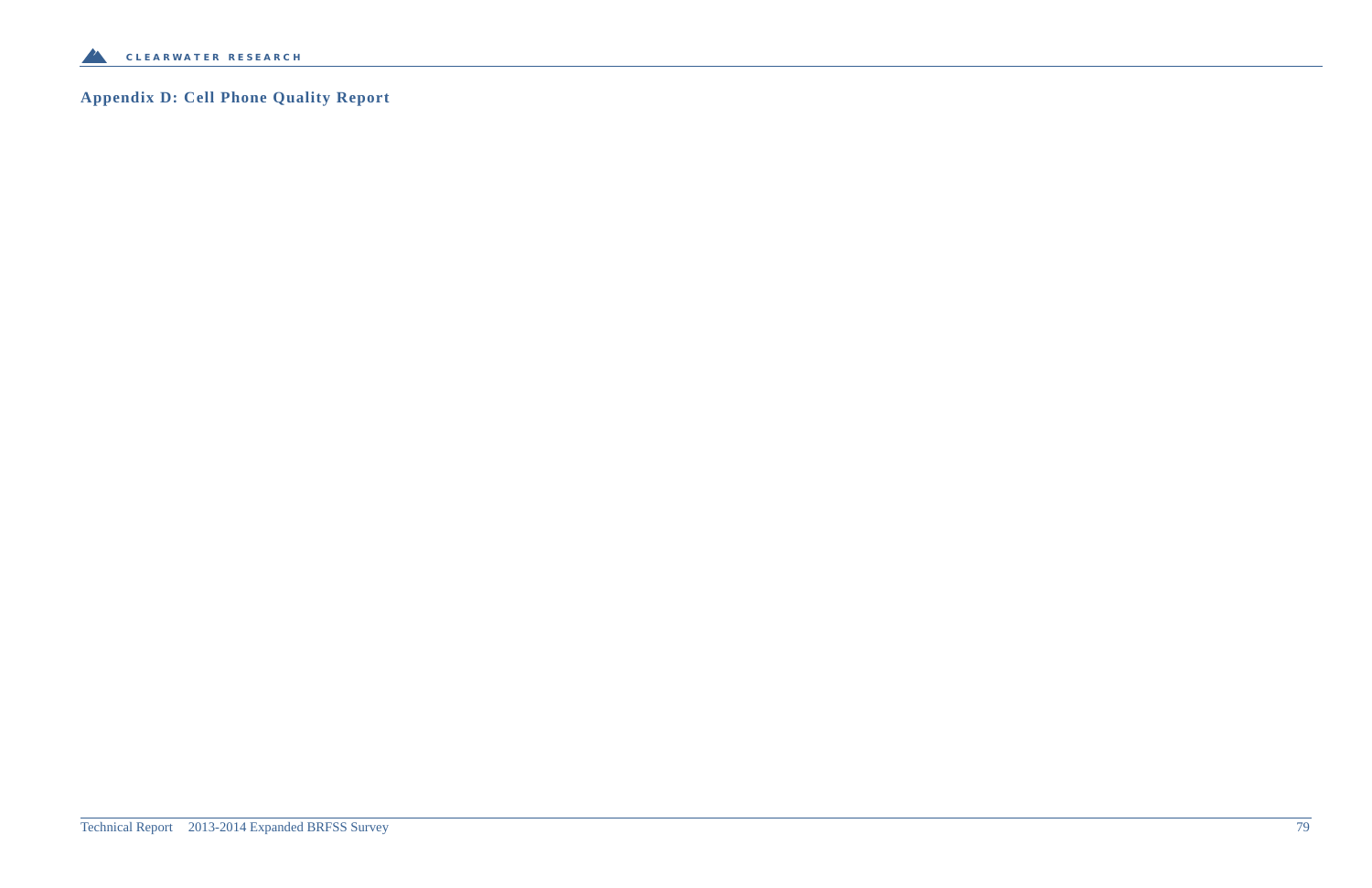|                  |                    |                                                                |                        |     |                  |                   |             |                  |                           | 2013 New York eBRFSS Cell Quality Report: Disposition Report |                  |                 |                           |                                        |                    |                  |                  |                            |
|------------------|--------------------|----------------------------------------------------------------|------------------------|-----|------------------|-------------------|-------------|------------------|---------------------------|--------------------------------------------------------------|------------------|-----------------|---------------------------|----------------------------------------|--------------------|------------------|------------------|----------------------------|
|                  |                    |                                                                |                        |     |                  |                   |             |                  |                           |                                                              |                  |                 |                           |                                        |                    |                  |                  |                            |
|                  |                    |                                                                |                        |     | April            | May               |             | June             | July                      | <b>August</b>                                                | <b>September</b> | October         | November                  | <b>December</b>                        | <b>January</b>     | <b>February</b>  | <b>March</b>     | <b>YTD</b>                 |
| Category         | <b>Disposition</b> | <b>Description</b>                                             | Old Code Old Code Freq |     | -%               | Freq<br>- %       | <b>Freq</b> | - %              | Freq<br>%                 | Freq<br>- %                                                  | Freq<br>- %      | Freq<br>- %     | Freq<br>- %               | Freq<br>%                              | <b>Freq</b><br>- % | Freq<br>$\%$     | Freq<br>- %      | Freq<br>$\%$               |
| Complete         | 1100               | Complete                                                       | 110                    |     | 784 5.31%        | 692 4.68%         |             | 681 4.60%        | 539 3.56%                 | 573 4.54%                                                    | 584 4.63%        | 768 5.44%       | 560 5.07%                 | 722 5.10%                              | 447 4.78%          | 388 4.57%        | 539 4.77%        | 7,277 4.75%                |
|                  | 1200               | <b>Partial Complete</b>                                        | 120                    |     | 60 0.41%         | 62 0.42%          |             | 45 0.30%         | 40 0.26%                  | 44 0.35%                                                     | 46 0.37%         | 59 0.42%        | 58 0.53%                  | 48 0.34%                               | 33 0.35%           | 34 0.40%         | 39 0.34%         | 568 0.37%                  |
|                  | 2111               | Household level refusal (LL only)                              | 270                    | 280 | $0 \quad 0.00\%$ | $0\quad 0.00\%$   |             | $0\quad 0.00\%$  | $0\quad 0.00\%$           | $0\quad 0.00\%$                                              | $0\quad 0.00\%$  | $0\quad 0.00\%$ | $0\quad 0.00\%$           | $0\quad 0.00\%$                        | $0\quad 0.00\%$    | $0\quad 0.00\%$  | $0\quad 0.00\%$  | $0\qquad 0.00\%$           |
| Known Household  | 2112               | Known respondent refusal                                       | 220                    |     | 163 1.10%        | 152 1.03%         |             | 138 0.93%        | 113 0.75%                 | 118 0.93%                                                    | 127 1.01%        | 140 0.99%       | 120 1.09%                 | 129 0.91%                              | 88 0.94%           | 65 0.77%         | 89 0.79%         | 1,442 0.94%                |
| or Personal Cell | 2120               | Break off/termination within the QST                           | 210                    |     | 105 0.71%        | 87 0.59%          |             | 84 0.57%         | 96 0.63%                  | 81 0.64%                                                     | 75 0.60%         | 81 0.57%        | 93 0.84%                  | 92 0.65%                               | 77 0.82%           | 62 0.73%         | 68 0.60%         | 1,001 0.65%                |
| Phone, Not       | 2210               | Respondent never available                                     | 230                    | 240 | 41 0.28%         | 36 0.24%          |             | 35 0.24%         | 22 0.15%                  | 28 0.22%                                                     | 33 0.26%         | 26 0.18%        | 21 0.19%                  | 33 0.23%                               | 15 0.16%           | 15 0.18%         | 23 0.20%         | 328 0.21%                  |
| Interviewed      | 2220               | Household answering device (LL only)                           | 335                    | 340 | $0 \quad 0.00\%$ | $0\quad 0.00\%$   |             | $0\quad 0.00\%$  | $0\quad 0.00\%$           | $0\quad 0.00\%$                                              | $0\quad 0.00\%$  | $0\quad 0.00\%$ | $0\quad 0.00\%$           | $0\quad 0.00\%$                        | $0\quad 0.00\%$    | $0\quad 0.00\%$  | $0\quad 0.00\%$  | 0 0.00%                    |
|                  | 2320               | Respondent physically or mentally unable to complete interview | 260                    |     | 2 0.01%          | 3 0.02%           |             | 5 0.03%          | 2 0.01%                   | 5 0.04%                                                      | 1 0.01%          | 5 0.04%         | 2 0.02%                   | 3 0.02%                                | 6 0.06%            | 2 0.02%          | 1 0.01%          | 37 0.02%                   |
|                  | 2330               | Language barrier, selected respondent                          | 250                    |     | 90.06%           | 7 0.05%           |             | $5 \quad 0.03\%$ | 9 0.06%                   | $5 \quad 0.04\%$                                             | 12 0.10%         | 7 0.05%         | $3 \ 0.03%$               | $2 \ 0.01\%$                           | $3 \mid 0.03\%$    | $4 \ 0.05\%$     | $5 \quad 0.04\%$ | 71 0.05%                   |
|                  | 3100               | Unknown if housing unit                                        | 330                    |     | 332 3,901 26.43% | 3.997 27.03%      |             |                  | 4,049 27.38% 3,978 26.26% | 3,375 26.72%                                                 | 3,386 26.87%     |                 |                           | 3,791 26.83% 2,817 25.52% 3,850 27.19% | 2,401 25.65%       | 2.220 26.15%     |                  | 3,121 27.60% 40,886 26.69% |
|                  | 3130               | No answer                                                      | 360                    |     | 244 1.65%        | 58 0.39%          |             | 60 0.41%         | 106 0.70%                 | 46 0.36%                                                     | 81 0.64%         | 103 0.73%       | 121 1.10%                 | 152 1.07%                              | 97 1.04%           | 160 1.88%        | 198 1.75%        | 1,426 0.93%                |
| Unknown          | 3140               | Answering device, unknown if residence or respondent eligible  | 345                    |     | 2,741 18.57%     | 2.563 17.33%      |             | 2.352 15.90%     | 2.369 15.64%              | 1,946 15.41%                                                 | 2,077 16.48%     | 2.396 16.96%    | 1,878 17.01%              | 2,531 17.87%                           | 1,761 18.81%       | 1,590 18.73%     |                  | 2,051 18.13% 26,255 17.14% |
| Eligibility, Not | 3150               | Telecommunication barrier                                      | 350                    |     | 999 6.77%        | 280 1.89%         |             | 468 3.16%        | 372 2.46%                 | 395 3.13%                                                    | 267 2.12%        | 275 1.95%       | 326 2.95%                 | 361 2.55%                              | 236 2.52%          | 186 2.19%        | 231 2.04%        | 4,396 2.87%                |
| Completed        | 3200               | Household, not known if respondent eligible                    | 310                    | 315 | $0\quad 0.00\%$  | 2 0.01%           |             | $0\quad 0.00\%$  | 1 0.01%                   | 2 0.02%                                                      | $0\quad 0.00\%$  | 1 0.01%         | 1 0.01%                   | $0$ 0.00%                              | 1 0.01%            | 3 0.04%          | 2 0.02%          | 13 0.01%                   |
|                  | 3322               | Physical or mental impairment (HH level)                       | 325                    |     | 24 0.16%         | 27 0.18%          |             | 24 0.16%         | 31 0.20%                  | 17 0.13%                                                     | 22 0.17%         | 21 0.15%        | $11 \quad 0.10\%$         | 22 0.16%                               | 18 0.19%           | 14 0.16%         | 19 0.17%         | 250 0.16%                  |
|                  | 3330               | Language barrier (HH level)                                    | 320                    |     | 61 0.41%         | 53 0.36%          |             | 49 0.33%         | 63 0.42%                  | 53 0.42%                                                     | 70 0.56%         | 71 0.50%        | 38 0.34%                  | 37 0.26%                               | 41 0.44%           | 23 0.27%         | 47 0.42%         | 606 0.40%                  |
|                  | 3700               | On never call list                                             | 370                    |     | $0\quad 0.00\%$  | $0\quad 0.00\%$   |             | $0\quad 0.00\%$  | $0\quad 0.00\%$           | $0\quad 0.00\%$                                              | $0\quad 0.00\%$  | $0\quad 0.00\%$ | $0\quad 0.00\%$           | $0 \quad 0.00\%$                       | $0\quad 0.00\%$    | $0 \quad 0.00\%$ | $0 \quad 0.00\%$ | 0 0.00%                    |
|                  | 4100               | Out of sample                                                  | 405                    | 305 | 217 1.47%        | 263 1.78%         |             | 263 1.78%        | 225 1.49%                 | 264 2.09%                                                    | 253 2.01%        | 327 2.31%       | 231 2.09%                 | 263 1.86%                              | 206 2.20%          | 184 2.17%        | 227 2.01%        | 2,923 1.91%                |
|                  | 4200               | Fax/data/modem                                                 | 430                    |     | 19 0.13%         | 14 0.09%          |             | 16 0.11%         | 40 0.26%                  | 8 0.06%                                                      | 7 0.06%          | 9 0.06%         | 5 0.05%                   | 7 0.05%                                | 7 0.07%            | 6 0.07%          | $5 \quad 0.04\%$ | 143 0.09%                  |
|                  | 4300               | Nonworking number/disconnected                                 | 450                    |     | 355 2,758 18.69% | 2,672 18.07%      |             | 2,758 18.65%     | 2,920 19.27%              | 2,188 17.32%                                                 | 2,066 16.40%     | 2,112 14.95%    | 1,668 15.11%              | 2,049 14.47%                           | 1,362 14.55%       | 1,228 14.46%     | 1.674 14.80%     | 25,455 16.61%              |
|                  | 4400               | Special technological circumstances                            | 365                    | 440 | 1,261 8.54%      | 2,552 17.25%      |             | 2,482 16.78%     | 2,486 16.41%              | 2,484 19.67%                                                 | 2,498 19.83%     |                 | 2,845 20.13% 2,189 19.83% | 2,760 19.49%                           | 1,848 19.74%       | 1,698 20.00%     | 2,183 19.30%     | 27,286 17.81%              |
|                  | 4430               | Call forwarding/pager                                          | N/A                    |     | 3 0.02%          | 1 0.01%           |             | 1 0.01%          | 3 0.02%                   | 3 0.02%                                                      | 6 0.05%          | $20.01\%$       | 1 0.01%                   | $0\quad 0.00\%$                        | $0$ 0.00%          | 1 0.01%          | $0\quad 0.00\%$  | 21 0.01%                   |
|                  | 4450               | Cell phone (LL only)                                           | 435                    |     | $0\quad 0.00%$   | 179 1.21%         |             | 184 1.24%        | $0\quad 0.00\%$           | $0\quad 0.00\%$                                              | $0\quad 0.00\%$  | $0\quad 0.00\%$ | $0\quad 0.00\%$           | $0\quad 0.00\%$                        | $0\quad 0.00\%$    | $0\quad 0.00\%$  | $0\quad 0.00\%$  | 363 0.24%                  |
| Ineligible       | 4460               | Landline (cell phone only)                                     | 425                    |     | 187 1.27%        | 575 3.89%         |             | 580 3.92%        | 678 4.48%                 | 110 0.87%                                                    | 143 1.13%        | 109 0.77%       | 66 0.60%                  | 126 0.89%                              | 72 0.77%           | 62 0.73%         | 97 0.86%         | 2,805 1.83%                |
|                  | 4470               | Cell phone respondent with LL                                  | 437                    |     | 662 4.49%        | 308 2.08%         |             | 320 2.16%        | 534 3.52%                 | 478 3.78%                                                    | 451 3.58%        | 575 4.07%       | 461 4.18%                 | 569 4.02%                              | 347 3.71%          | 291 3.43%        | 390 3.45%        | 5,386 3.52%                |
|                  | 4500               | Non-residence                                                  | 420                    |     | 324 2.20%        | 6 0.04%           |             | 3 0.02%          | 334 2.20%                 | 248 1.96%                                                    | 213 1.69%        | 227 1.61%       | 221 2.00%                 | 230 1.62%                              | 166 1.77%          | 139 1.64%        | 188 1.66%        | 2,299 1.50%                |
|                  | 4510               | Group home                                                     | 420                    |     | 7 0.05%          | 201 1.36%         |             | 188 1.27%        | 8 0.05%                   | 5 0.04%                                                      | 10 0.08%         | $3 \ 0.02\%$    | 5 0.05%                   | $4 \quad 0.03\%$                       | $0\quad 0.00\%$    | $2 \ 0.02%$      | $1 \quad 0.01\%$ | 434 0.28%                  |
|                  | 4700               | Household, no eligible respondent                              | 410                    |     | 188 1.27%        | $0\quad 0.00\%$   |             | $0\quad 0.00\%$  | 181 1.19%                 | 154 1.22%                                                    | 172 1.37%        | 177 1.25%       | 144 1.30%                 | 170 1.20%                              | 128 1.37%          | 113 1.33%        | 112 0.99%        | 1.539 1.00%                |
|                  | 4900               | Miscellaneous, non-eligible                                    | N/A                    |     | $0 \quad 0.009$  | $0\quad 0.00\%$   |             | $0\quad 0.00\%$  | $0\quad 0.00\%$           | $0\quad 0.00\%$                                              | $0\quad 0.00\%$  | $0\quad 0.00\%$ | $0\quad 0.00\%$           | $0\quad 0.00\%$                        | $0 \quad 0.00\%$   | $0\quad 0.00\%$  | $0\quad 0.00\%$  | 0 0.00%                    |
|                  | Precalls           |                                                                |                        |     | $0$ 0.00%        | 0.00%<br>$\Omega$ |             | $0$ $0.00\%$     | $0$ $0.00\%$              | $0$ 0.00%                                                    | $0$ 0.00%        | $0$ 0.00%       | $0$ 0.00%                 | $0$ 0.00%                              | $0$ 0.00%          | $0$ 0.00%        | $0$ 0.00%        | $0\quad 0.00\%$            |
|                  | Total              |                                                                |                        |     | 14.760           | 14.790            | 14.790      |                  | 15.150                    | 12.630                                                       | 12,600           | 14.130          | 11.040                    | 14.160                                 | 9,360              | 8.490            | 11,310           | 153,210                    |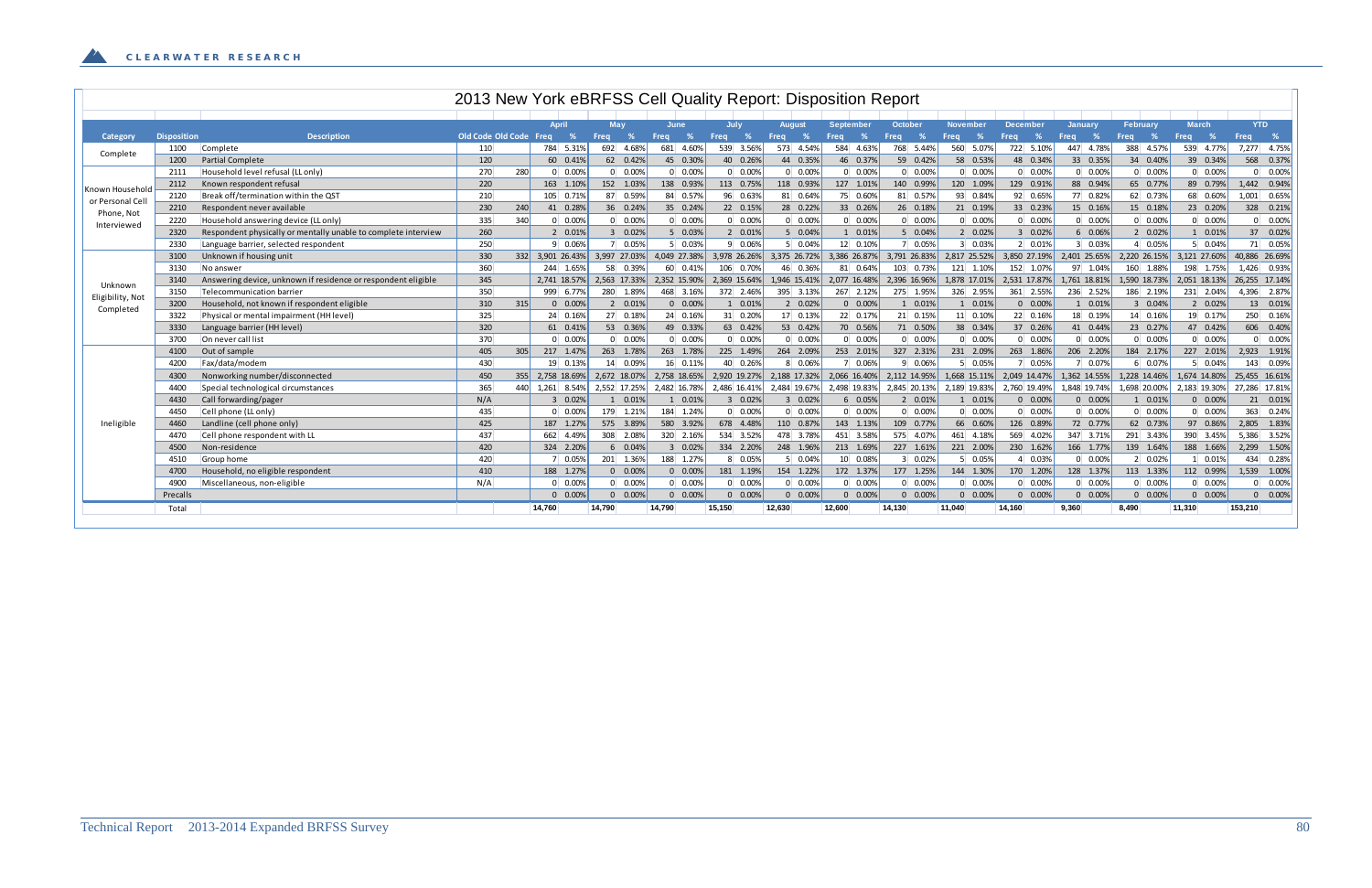|                               |                              |        |             |               |                              |        |                              |        |               |               |                  |               |                |        |                 |               |                 |               | 2013 New York eBRFSS Cell Quality Report: Rate Summary Report |         |                 |               |              |               |                              |       |
|-------------------------------|------------------------------|--------|-------------|---------------|------------------------------|--------|------------------------------|--------|---------------|---------------|------------------|---------------|----------------|--------|-----------------|---------------|-----------------|---------------|---------------------------------------------------------------|---------|-----------------|---------------|--------------|---------------|------------------------------|-------|
|                               |                              |        |             |               |                              |        |                              |        |               |               |                  |               |                |        |                 |               |                 |               |                                                               |         |                 |               |              |               |                              |       |
|                               | <b>April</b>                 |        | May         |               | June                         |        | July                         |        | <b>August</b> |               | <b>September</b> |               | <b>October</b> |        | <b>November</b> |               | <b>December</b> |               | <b>January</b>                                                |         | <b>February</b> |               | <b>March</b> |               | <b>YTD</b>                   |       |
| <b>Disposition Categories</b> | $\frac{9}{4}$<br><b>Freq</b> |        | <b>Freg</b> | $\frac{0}{0}$ | $\frac{9}{6}$<br><b>Freg</b> |        | $\frac{9}{6}$<br><b>Freg</b> |        | <b>Freq</b>   | $\frac{9}{6}$ | <b>Freq</b>      | $\frac{9}{6}$ | Freq           | $\%$   | Frea            | $\frac{9}{6}$ | Freq            | $\frac{9}{6}$ | <b>Frea</b>                                                   | $\%$    | <b>Frea</b>     | $\frac{9}{6}$ | <b>Frea</b>  | $\frac{9}{6}$ | <b>Freq</b>                  | $\%$  |
| <b>COIN</b>                   | 844                          | 5.7%   | 754         | 5.1%          | 726                          | 4.9%   | 579                          | 3.8%   | 617           | 4.9%          | 630              | 5.0%          | 827            | 5.9%   | 618             | 5.6%          | 770             | 5.4%          | 480                                                           | 5.1%    | 422             | 5.0%          | 578          | 5.1%          | 7,845                        | 5.1%  |
| <b>ELIG</b>                   | 1,164                        | 7.9%   | 1,039       | 7.0%          | 993                          | 6.7%   | 821                          | 5.4%   | 854           | 6.8%          | 878              | 7.0%          | 1,086          | 7.7%   | 857             | 7.8%          | 1,029           | 7.3%          | 669                                                           | 7.1%    | 570             | 6.7%          | 764          | 6.8%          | 10,724                       | 7.0%  |
| HH                            | 1,826                        | 12.4%  | .616        | 10.9%         | 1,573                        | 10.6%  | 1,356                        | 9.0%   | 1,334         | 10.6%         | 1,329            | 10.5%         | 1,662          | 11.8%  | 1,319           | 11.9%         | 1,598           | 11.3%         | 1,017                                                         | 10.9%   | 864             | 10.2%         | 1,156        | 10.2%         | 16,650                       | 10.9% |
| <b>ELIGHH</b>                 | 320                          | 2.2%   | 285         | 1.9%          | 267                          | 1.8%   | 242                          | 1.6%   | 237           | 1.9%          | 248              | 2.0%          | 259            | 1.8%   | 239             | 2.2%          | 259             | 1.8%          | 189                                                           | 2.0%    | 148             | 1.7%          | 186          | 1.6%          | 2,879                        | 1.9%  |
| UNKELIG                       | 7,970                        | 54.0%  | 5,980       | 47.2%         | 7,002                        | 47.3%  | 6,920                        | 45.7%  | 5,834         | 46.2%         | 5,903            | 46.8%         | 6,658          | 47.1%  | 5,192           | 47.0%         | 6,953           | 49.1%         | 4,555                                                         | 48.7%   | 4,196           | 49.4%         | 5,669        | 50.1%         | 73,832                       | 48.2% |
| <b>TERE</b>                   | 268                          | 1.8%   | 239         | 1.6%          | 222                          | 1.5%   | 209                          | 1.4%   | 199           | 1.6%          | 202              | 1.6%          | 221            | 1.6%   | 213             | 1.9%          | 221             | 1.6%          | 165                                                           | 1.8%    | 127             | 1.5%          | 157          | 1.4%          | 2,443                        | 1.6%  |
| <b>INELIG</b>                 | 5,626                        | 38.1%  | 6.771       | 45.8%         | 6,795                        | 45.9%  | 7,409                        | 48.9%  | 5,942         | 47.0%         | 5,819            | 46.2%         | 6,386          | 45.2%  | 4,991           | 45.2%         | 6,178           | 43.6%         | 4,136                                                         | 44.2%   | 3,724           | 43.9%         | 4,877        | 43.1%         | 68,654                       | 44.8% |
| Precalls                      | $\Omega$                     | 0.0%   | $\Omega$    | 0.0%          | $\Omega$                     | 0.0%   |                              | 0.0%   |               | 0.0%          |                  | $0.0\%$       |                | 0.0%   |                 | 0.0%          |                 | 0.0%          |                                                               | $0.0\%$ |                 | 0.0%          |              | $0.0\%$       |                              | 0.0%  |
| Total Sample                  | 14,760                       | 100.0% | 14,790      | 100.0%        | 14,790                       | 100.0% | 15,150                       | 100.0% | 12,630        | 100.0%        | 12,600           | 100.0%        | 14,130         | 100.0% | L <b>1,040</b>  | 100.0%        | 14,160          | 100.0%        | 9,360 100.0%                                                  |         |                 | 8,490 100.0%  |              |               | 11,310 100.0% 153,210 100.0% |       |
| <b>Outcome Rates</b>          | <b>April</b>                 |        | May         |               | June                         |        | July                         |        | <b>August</b> |               | <b>September</b> |               | <b>October</b> |        | <b>November</b> |               | <b>December</b> |               | <b>January</b>                                                |         | <b>February</b> |               | <b>March</b> |               | <b>YTD</b>                   |       |
| Eligibility Factor (e)        | 0.171                        |        | 0.133       |               | 0.128                        |        | 0.100                        |        | 0.126         |               | 0.131            |               | 0.145          |        | 0.147           |               | 0.143           |               | 0.139                                                         |         | 0.133           |               | 0.135        |               | 0.135                        |       |
| Eligible HH/Respondents       | 2,530                        |        | 1,968       |               | 1,886                        |        | 1,511                        |        | 1,587         |               | 1,652            |               | 2,054          |        | 1,618           |               | 2,022           |               | 1,303                                                         |         | 1,127           |               | 1,532        |               | 20,699                       |       |
| <b>Resolution Rate</b>        | 46.0%                        |        | 52.8%       |               | 52.7%                        |        | 54.3%                        |        | 53.8%         |               | 53.2%            |               | 52.9%          |        | 53.0%           |               | 50.9%           |               | 51.3%                                                         |         | 50.6%           |               | 49.9%        |               | 51.8%                        |       |
| Cooperation Rate              | 72.5%                        |        | 72.6%       |               | 73.1%                        |        | 70.5%                        |        | 72.2%         |               | 71.8%            |               | 76.2%          |        | 72.1%           |               | 74.8%           |               | 71.7%                                                         |         | 74.0%           |               | 75.7%        |               | 73.2%                        |       |
| Interview Completion Rate     | 75.9%                        |        | 75.9%       |               | 76.6%                        |        | 73.5%                        |        | 75.6%         |               | 75.7%            |               | 78.9%          |        | 74.4%           |               | 77.7%           |               | 74.4%                                                         |         | 76.9%           |               | 78.6%        |               | 76.3%                        |       |
| <b>Refusal Rate</b>           | 10.6%                        |        | 12.1%       |               | 11.8%                        |        | 13.8%                        |        | 12.5%         |               | 12.2%            |               | 10.8%          |        | 13.2%           |               | 10.9%           |               | 12.7%                                                         |         | 11.3%           |               | 10.2%        |               | 11.8%                        |       |
| <b>CASRO Response Rate</b>    | 33.4%                        |        | 38.3%       |               | 38.5%                        |        | 38.3%                        |        | 38.9%         |               | 38.1%            |               | 40.3%          |        | 38.2%           |               | 38.1%           |               | 36.8%                                                         |         | 37.4%           |               | 37.7%        |               | 37.9%                        |       |
| Overall Response Rate         | 72.5%                        |        | 72.6%       |               | 73.1%                        |        | 70.5%                        |        | 72.2%         |               | 71.8%            |               | 76.2%          |        | 72.1%           |               | 74.8%           |               | 71.7%                                                         |         | 74.0%           |               | 75.7%        |               | 73.2%                        |       |
|                               |                              |        |             |               |                              |        |                              |        |               |               |                  |               |                |        |                 |               |                 |               |                                                               |         |                 |               |              |               |                              |       |
| Average Interview Length      | 16.82                        |        | 17.01       |               | 16.46                        |        | 17.05                        |        | 16.75         |               | 17.43            |               | 16.88          |        | 16.34           |               | 16.82           |               | 16.81                                                         |         | 16.55           |               | 17.03        |               | 16.83                        |       |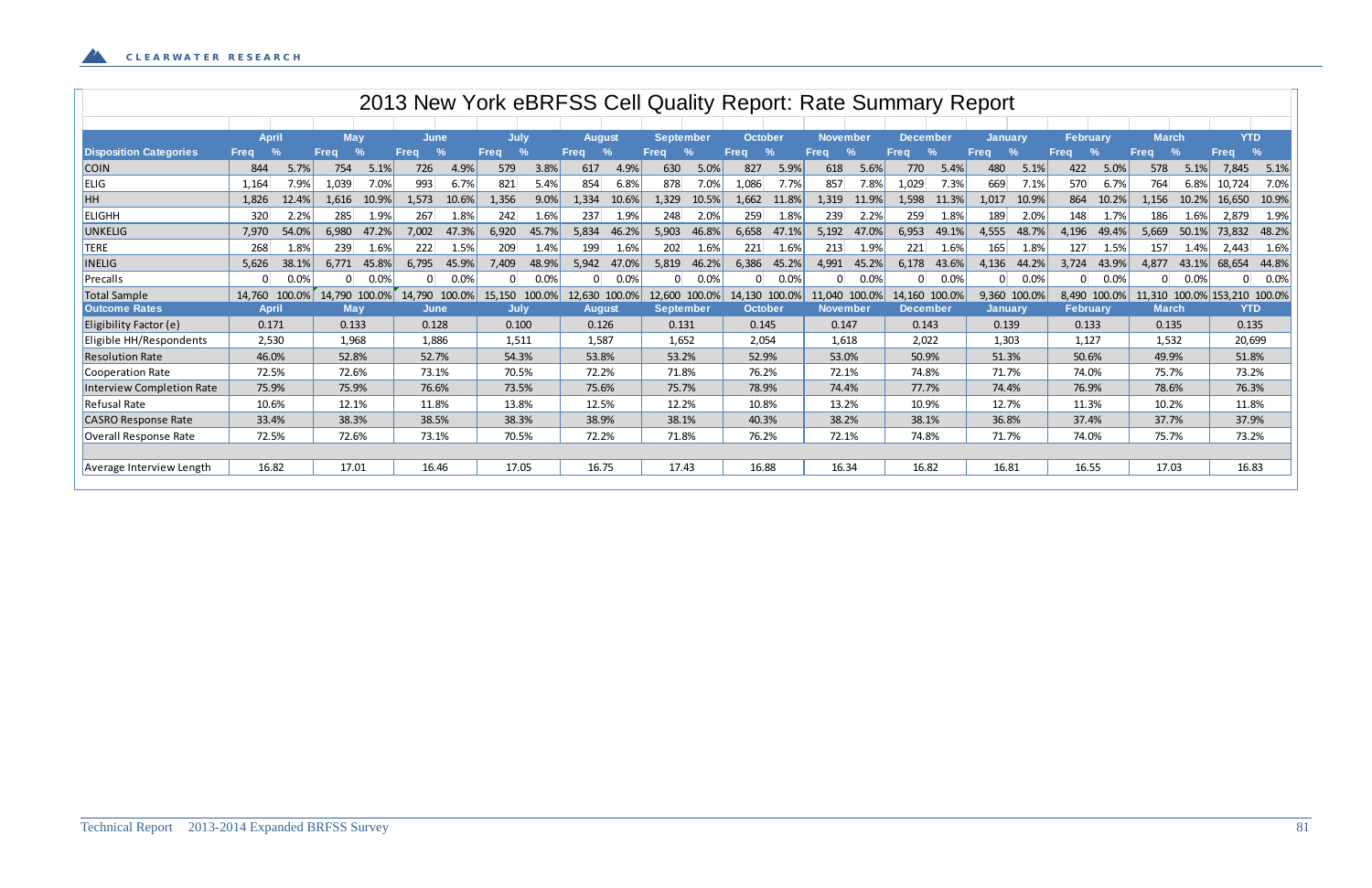

**Appendix E: Combined Landline and Cell Phone Quality Report**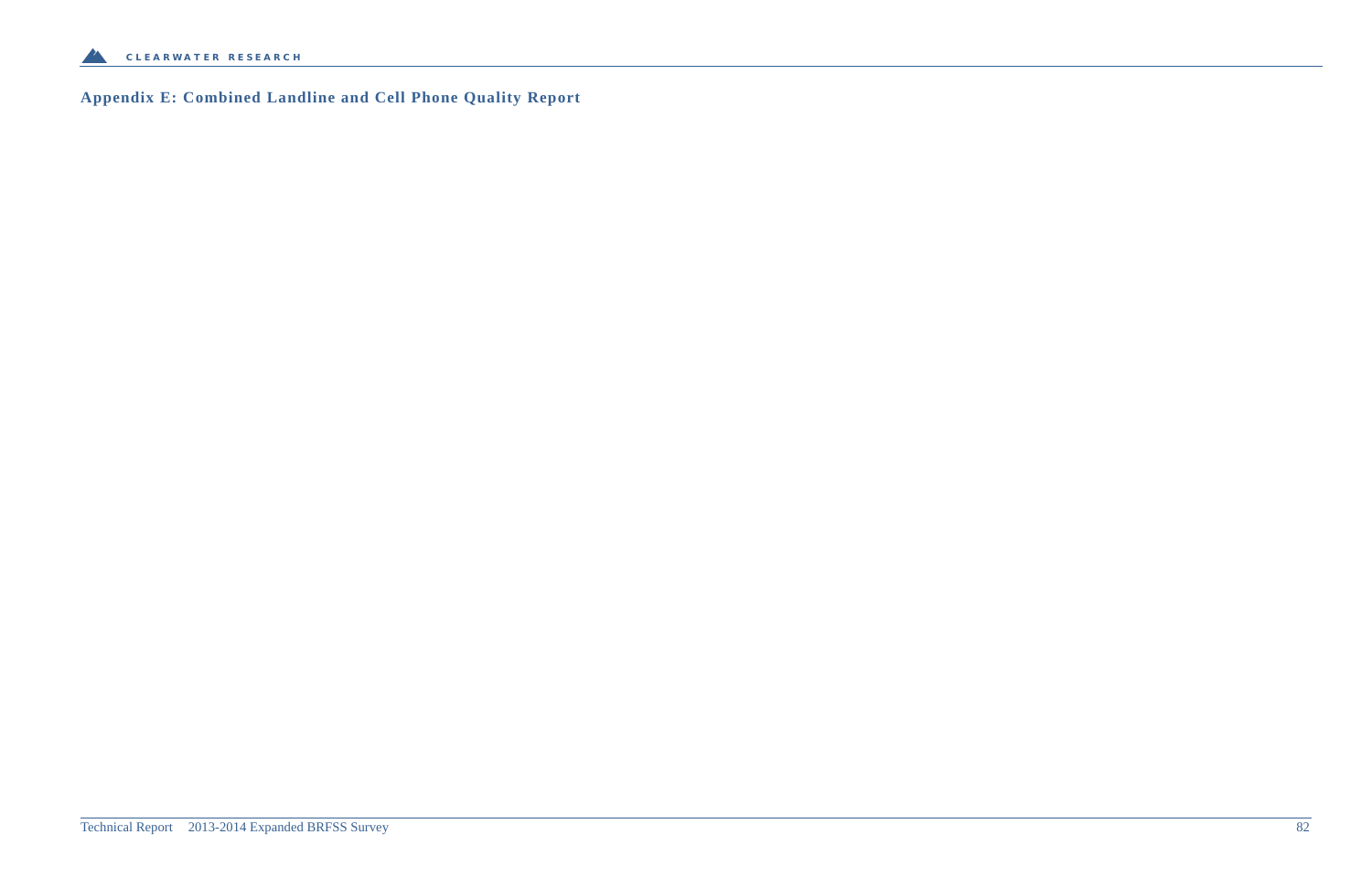|                  |                    |                                                                |                        |     |                  |        |                 |                 |                 |                 |                  | 2013 New York eBRFSS Combined Quality Report: Disposition Report |                           |                 |                 |                    |                    |                 |                                                                                                                                                                                                    |
|------------------|--------------------|----------------------------------------------------------------|------------------------|-----|------------------|--------|-----------------|-----------------|-----------------|-----------------|------------------|------------------------------------------------------------------|---------------------------|-----------------|-----------------|--------------------|--------------------|-----------------|----------------------------------------------------------------------------------------------------------------------------------------------------------------------------------------------------|
|                  |                    |                                                                |                        |     |                  |        |                 |                 |                 |                 |                  |                                                                  |                           |                 |                 |                    |                    |                 |                                                                                                                                                                                                    |
|                  |                    |                                                                |                        |     | <b>April</b>     |        | May             | June            | July            | Auaust          | September        | October                                                          | November                  | <b>December</b> |                 | Januarv            | <b>February</b>    | <b>March</b>    | <b>YTD</b>                                                                                                                                                                                         |
| Category         | <b>Disposition</b> | <b>Description</b>                                             | Old Code Old Code Freq |     | –%               | Freq   | %               | %<br>Freq       | $\%$<br>Freq    | Freq<br>- %     | Freq<br>—%⊣      | <b>Freq</b>                                                      | Freq                      | <b>Freq</b>     | -%              | - %<br><b>Freq</b> | - %<br><b>Freq</b> | Freq            | - %<br>Frea                                                                                                                                                                                        |
| Complete         | 1100               | Complete                                                       | 110                    |     | 2.108<br>5.44%   |        | 1.911 3.47%     | 1,832 3.25%     | 3,101 4.86%     | 3,484 5.22%     | 3,434 5.51%      | 3,045 5.15%                                                      | 2,403 5.26%               | 2,939           | 4.95%           | 1,689<br>4.33%     | 1,364 4.16%        |                 | 2,624 5.87% 29,934 4.80%                                                                                                                                                                           |
|                  | 1200               | <b>Partial Complete</b>                                        | 120                    |     | 114 0.29%        |        | 127 0.23%       | 97 0.17%        | 181 0.28%       | 200 0.30%       | 208 0.33%        | 204 0.35%                                                        | 147 0.32%                 | 157             | 0.26%           | 99 0.25%           | 80 0.24%           | 153 0.34%       | 1,767 0.28%                                                                                                                                                                                        |
|                  | 2111               | Household level refusal (LL only)                              | 270                    | 280 | 161 0.42%        |        | 196 0.36%       | 188 0.33%       | 365 0.57%       | 426 0.64%       | 378 0.61%        | 382 0.65%                                                        | 260 0.57%                 |                 | 369 0.62%       | 216 0.55%          | 185 0.56%          | 303 0.68%       | 3,429 0.55%                                                                                                                                                                                        |
| Known Household  | 2112               | Known respondent refusal                                       | 220                    |     | 416 1.07%        |        | 405 0.74%       | 388 0.69%       | 652 1.02%       | 731 1.10%       | 712 1.14%        | 583 0.99%                                                        | 493 1.08%                 |                 | 599 1.01%       | 359 0.92%          | 244 0.74%          | 483 1.08%       | 6.065 0.97%                                                                                                                                                                                        |
| or Personal Cell | 2120               | Break off/termination within the QST                           | 210                    |     | 241 0.62%        |        | 202 0.37%       | 197 0.35%       | 328 0.51%       | 374 0.56%       | 382 0.61%        | 321 0.54%                                                        | 268 0.59%                 |                 | 319 0.54%       | 205 0.53%          | 158 0.48%          | 285 0.64%       | 3,280 0.53%                                                                                                                                                                                        |
| Phone, Not       | 2210               | Respondent never available                                     | 230                    | 240 | 309 0.80%        |        | 277 0.50%       | 304 0.54%       | 491 0.77%       | 521 0.78%       | 543 0.87%        | 430 0.73%                                                        | 327 0.72%                 |                 | 405 0.68%       | 241 0.62%          | 175 0.53%          | 490 1.10%       | 4.513 0.72%                                                                                                                                                                                        |
| Interviewed      | 2220               | Household answering device (LL only)                           | 335                    | 340 | 697 1.80%        |        | 489 0.89%       | 627 1.11%       | 1.364 2.14%     | 1,429 2.14%     | 1.836 2.94%      | 915 1.55%                                                        | 692 1.52%                 |                 | 888 1.50%       | 558 1.43%          | 361 1.10%          | 648 1.45%       | 10.504 1.68%                                                                                                                                                                                       |
|                  | 2320               | Respondent physically or mentally unable to complete interview | 260                    |     | 69 0.18%         |        | 73 0.13%        | 64 0.11%        | 122 0.19%       | 149 0.22%       | 132 0.21%        | 136 0.23%                                                        | 92 0.20%                  |                 | 101 0.17%       | 81 0.21%           | 50 0.15%           | 118 0.26%       | 1,187 0.19%                                                                                                                                                                                        |
|                  | 2330               | Language barrier, selected respondent                          | 250                    |     | 23 0.06%         |        | 23 0.04%        | 14 0.02%        | 33 0.05%        | 23 0.03%        | 29 0.05%         | 27 0.05%                                                         | 22 0.05%                  |                 | 34 0.06%        | 12 0.03%           | 13 0.04%           | 20 0.04%        | 273 0.04%                                                                                                                                                                                          |
|                  | 3100               | Unknown if housing unit                                        | 330                    |     | 332 5.466 14.11% |        | 5.736 10.42%    | 5.665 10.06%    | 7.541 11.82%    | 7.215 10.81%    | 7.108 11.40%     | 7.120 12.04%                                                     | 5,533 12.12% 7,542 12.71% |                 |                 | 4,674 11.98%       | 4.226 12.88%       |                 | 6.849 15.33% 74.675 11.98%                                                                                                                                                                         |
|                  | 3130               | No answer                                                      | 360                    |     | 866 2.24%        |        | 571 1.04%       | 613 1.09%       | 1.289 2.02%     | 1,253 1.88%     | 1.401 2.25%      | 1,461 2.47%                                                      | 1,241 2.72%               | 1,589 2.68%     |                 | 1,156 2.96%        | $1,021$ 3.11%      |                 | 1.692 3.79% 14.153 2.27%                                                                                                                                                                           |
| Unknown          | 3140               | Answering device, unknown if residence or respondent eligible  | 345                    |     | 3.114 8.04%      |        | 2,947 5.35%     | 2,668 4.74%     | 3,125 4.90%     | 2,742 4.11%     |                  | 2,778 4.45% 3,499 5.92% 2,702 5.92% 3,526 5.94%                  |                           |                 |                 | 2,448 6.28%        | 2,268 6.91%        |                 | 3,424 7.67% 35,241 5.65%                                                                                                                                                                           |
|                  | 3150               | Telecommunication barrier                                      | 350                    |     | 1,187 3.06%      |        | 478 0.87%       | 648 1.15%       | 734 1.15%       | 803 1.20%       | 691 1.11%        | 754 1.28%                                                        | 720 1.58%                 |                 | 873 1.47%       | 553 1.42%          | 462 1.41%          | 757 1.69%       | 8,660 1.39%                                                                                                                                                                                        |
| Eligibility, Not | 3200               | Household, not known if respondent eligible                    | 310                    | 315 | 861 2.22%        |        | 695 1.26%       | 905 1.61%       | 1,891 2.96%     | 1,973 2.96%     | 2,323 3.72%      | 1,394 2.36%                                                      | 1,109 2.43%               | 1,411 2.38%     |                 | 821 2.11%          | 614 1.87%          |                 | 1,094 2.45% 15,091 2.42%                                                                                                                                                                           |
| Completed        | 3322               | Physical or mental impairment (HH level)                       | 325                    |     | 76 0.20%         |        | 83 0.15%        | 76 0.13%        | 130 0.20%       | 127 0.19%       | 144 0.23%        | 118 0.20%                                                        | 79 0.17%                  |                 | 123 0.21%       | 81 0.21%           | 62 0.19%           | 121 0.27%       | 1,220 0.20%                                                                                                                                                                                        |
|                  | 3330               | Language barrier (HH level)                                    | 320                    |     | 104 0.27%        |        | 91 0.17%        | 79 0.14%        | 125 0.20%       | 112 0.17%       | 130 0.21%        | 134 0.23%                                                        | 92 0.20%                  |                 | 93 0.16%        | 86 0.22%           | 53 0.16%           | 122 0.27%       | 1,221 0.20%                                                                                                                                                                                        |
|                  | 3700               | On never call list                                             | 370                    |     | $0\quad 0.00\%$  |        | $0\quad 0.00\%$ | $0\quad 0.00\%$ | $0\quad 0.00%$  | $0\quad 0.00\%$ | $0\quad 0.00\%$  | $0\quad 0.00\%$                                                  | $0\quad 0.00\%$           |                 | $0\quad 0.00\%$ | $0\quad 0.00\%$    | $0\quad 0.00\%$    | $0\quad 0.00\%$ | $0\quad 0.00\%$                                                                                                                                                                                    |
|                  | 4100               | Out of sample                                                  | 405                    | 305 | 245 0.63%        |        | 302 0.55%       | 316 0.56%       | 357 0.56%       | 363 0.54%       | 317 0.51%        | 369 0.62%                                                        | 261 0.57%                 |                 | 313 0.53%       | 243 0.62%          | 203 0.62%          | 261 0.58%       | 3,550 0.57%                                                                                                                                                                                        |
|                  | 4200               | Fax/data/modem                                                 | 430                    |     | 421 1.09%        |        | 461 0.84%       | 461 0.82%       | 995 1.56%       | 992 1.49%       | 947 1.52%        | 831 1.41%                                                        | 641 1.40%                 |                 | 806 1.36%       | 536 1.37%          | 500 1.52%          | 899 2.01%       | 8,490 1.36%                                                                                                                                                                                        |
|                  | 4300               | Nonworking number/disconnected                                 | 450                    | 355 | 4.566 11.79%     |        | 4.171 7.58%     | 4,709 8.36%     | 5,821 9.13%     | 5,533 8.29%     | 4,869 7.81%      | 4,308 7.29%                                                      | $3,301$ $7.23\%$ $4,100$  |                 | $6.91\%$        | 3,373 8.65%        | 2,738 8.34%        | 4,882 10.93%    | 52.371 8.40%                                                                                                                                                                                       |
|                  | 4400               | Special technological circumstances                            | 365                    | 440 | 2,388 6.17%      |        | 3,811 6.92%     | 3,796 6.74%     | 5,879 9.22%     | 5,820 8.72%     | 5,502 8.82%      | 4,847 8.20%                                                      | 3,614 7.92%               | 4,660 7.85%     |                 | 2,971 7.62%        | 2,931 8.93%        | 4,518 10.11%    | 50,737 8.14%                                                                                                                                                                                       |
|                  | 4430               | Call forwarding/pager                                          | N/A                    |     | 5 0.01%          |        | 3 0.01%         | 3 0.01%         | 9 0.01%         | 10 0.01%        | 16 0.03%         | 9 0.02%                                                          | 3 0.01%                   |                 | 2 0.00%         | 2 0.01%            | 1 0.00%            | $0\quad 0.00\%$ | 63 0.01%                                                                                                                                                                                           |
|                  | 4450               | Cell phone (LL only)                                           | 435                    |     | 46 0.12%         |        | 28 0.05%        | 50 0.09%        | 83 0.13%        | 88 0.13%        | 86 0.14%         | 61 0.10%                                                         | 46 0.10%                  |                 | 61 0.10%        | 58 0.15%           | 34 0.10%           | 61 0.14%        | 702 0.11%                                                                                                                                                                                          |
| Ineligible       | 4460               | Landline (cell phone only)                                     | 425                    |     | 187 0.48%        |        | 179 0.33%       | 184 0.33%       | 678 1.06%       | 110 0.16%       | 143 0.23%        | 109 0.18%                                                        | 66 0.14%                  |                 | 126 0.21%       | 72 0.18%           | 62 0.19%           | 97 0.22%        | 2,013 0.32%                                                                                                                                                                                        |
|                  | 4470               | Cell phone respondent with LL                                  | 437                    |     | 662 1.71%        |        | 575 1.04%       | 580 1.03%       | 534 0.84%       | 478 0.72%       | 451 0.72%        | 575 0.97%                                                        | 461 1.01%                 |                 | 569 0.96%       | 347 0.89%          | 291 0.89%          | 390 0.87%       | 5,913 0.95%                                                                                                                                                                                        |
|                  | 4500               | Non-residence                                                  | 420                    |     | 726 1.87%        |        | 687 1.25%       | 766 1.36%       | 1,323 2.07%     | 1,237 1.85%     | 1,052 1.69%      | 888 1.50%                                                        | 741 1.62%                 |                 | 993 1.67%       | 675 1.73%          | 564 1.72%          | 928 2.08%       | 10,580 1.70%                                                                                                                                                                                       |
|                  | 4510               | Group home                                                     | 420                    |     | 14 0.04%         |        | 14 0.03%        | 19 0.03%        | 46 0.07%        | 43 0.06%        | 35 0.06%         | 25 0.04%                                                         | 23 0.05%                  |                 | 21 0.04%        | 12 0.03%           | 16 0.05%           | 10 0.02%        | 278 0.04%                                                                                                                                                                                          |
|                  | 4700               | Household, no eligible respondent                              | 410                    |     | 193 0.50%        |        | 207 0.38%       | 192 0.34%       | 191 0.30%       | 165 0.25%       | 176 0.28%        | 182 0.31%                                                        | 145 0.32%                 |                 | 173 0.29%       | 133 0.34%          | 117 0.36%          | 119 0.27%       | 1,993 0.32%                                                                                                                                                                                        |
|                  | 4900               | Miscellaneous, non-eligible                                    | N/A                    |     | $0\quad 0.00\%$  |        | $0\quad 0.00\%$ | $0\quad 0.00\%$ | $0\quad 0.00\%$ | $0\quad 0.00%$  | $0 \quad 0.00\%$ | $0\quad 0.00\%$                                                  | $0\quad 0.00\%$           |                 | $0\quad 0.00\%$ | $0\quad 0.00\%$    | $0 \quad 0.00\%$   | $0\quad 0.00\%$ | $0\quad 0.00\%$                                                                                                                                                                                    |
|                  | Precalls           |                                                                |                        |     |                  |        |                 |                 |                 |                 |                  |                                                                  |                           |                 |                 |                    |                    |                 | 13,465 34.77%  30,319 55.06%  30,867 54.82%  26,403 41.39%  30,319 45.44%  26,548 42.56%  26,403 44.65%  20,178 44.19%  26,548 44.74%  17,299 44.36%  14,018 42.72%  13,319 29.82%  275,686 44.21% |
|                  | Total              |                                                                |                        |     | 38,730           | 55,061 |                 | 56,308          | 63,791          | 66,720          | 62,371           | 59,130                                                           | 45,660                    | 59,340          |                 | 39,000             | 32,811             | 44.667          | 623,589                                                                                                                                                                                            |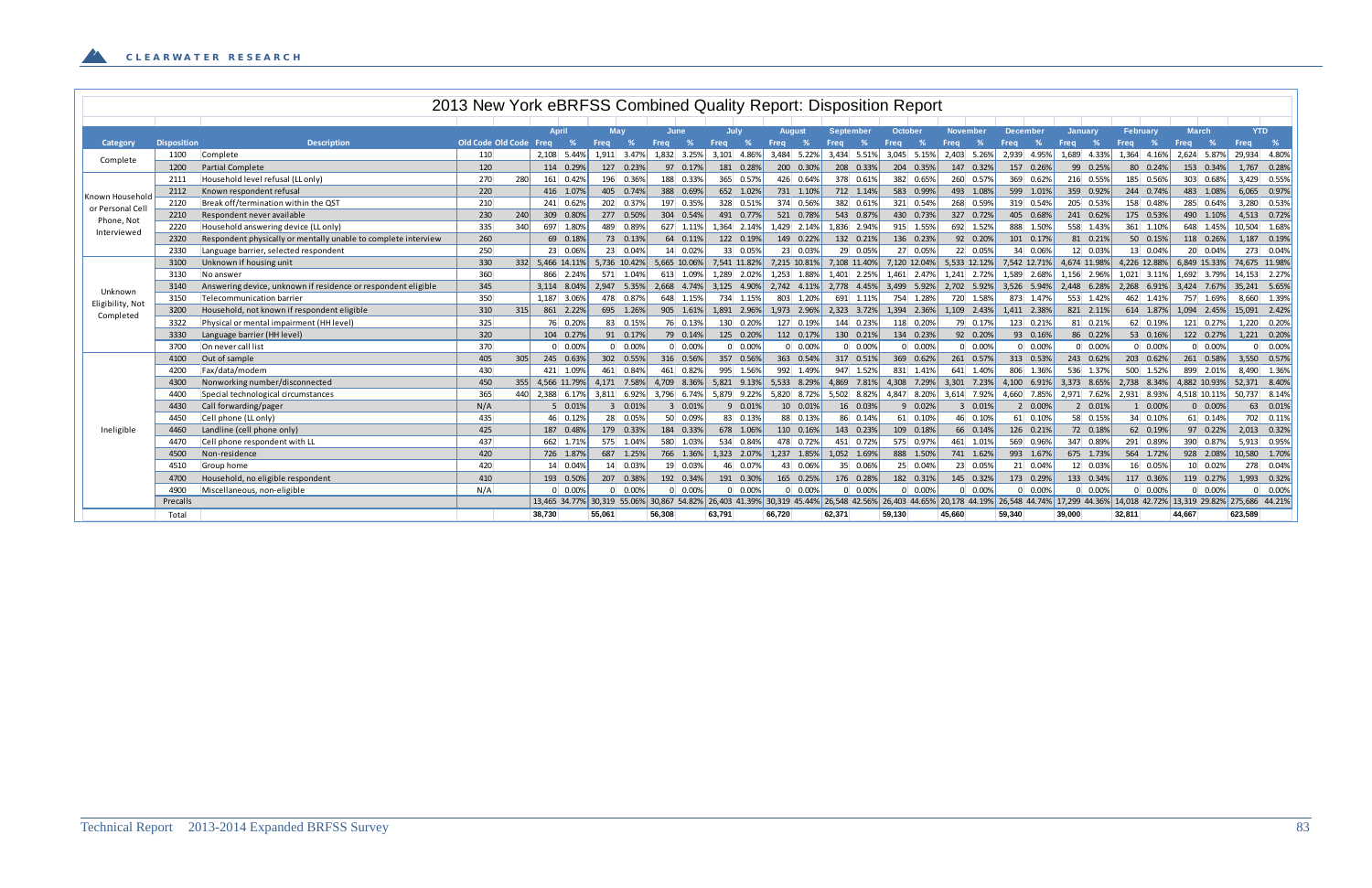|                                  |                |               |                 |               | 2013 New York eBRFSS Combined Quality Report: Rate Summary Report |               |               |               |               |               |                  |               |                |       |                 |               |                  |       |                |               |                 |       |                 |               |                              |               |
|----------------------------------|----------------|---------------|-----------------|---------------|-------------------------------------------------------------------|---------------|---------------|---------------|---------------|---------------|------------------|---------------|----------------|-------|-----------------|---------------|------------------|-------|----------------|---------------|-----------------|-------|-----------------|---------------|------------------------------|---------------|
|                                  |                |               |                 |               |                                                                   |               |               |               |               |               |                  |               |                |       |                 |               |                  |       |                |               |                 |       |                 |               |                              |               |
|                                  | <b>April</b>   |               | <b>May</b>      |               | <b>June</b>                                                       |               | July          |               | <b>August</b> |               | <b>September</b> |               | <b>October</b> |       | <b>November</b> |               | <b>December</b>  |       | <b>January</b> |               | <b>February</b> |       | <b>March</b>    |               | <b>YTD</b>                   |               |
| <b>Disposition Categories</b>    | <b>Freq</b>    | $\frac{0}{2}$ | <b>Freg</b>     | $\frac{9}{6}$ | <b>Freq</b>                                                       | $\frac{9}{6}$ | Freq          | $\frac{9}{6}$ | <b>Frea</b>   | $\frac{9}{6}$ | Freq             | $\frac{9}{6}$ | <b>Frea</b>    | $\%$  | <b>Freg</b>     | $\frac{9}{6}$ | <b>Frea</b>      | $\%$  | <b>Freg</b>    | $\frac{9}{6}$ | Frea            | $\%$  | <b>Freq</b>     | $\frac{9}{6}$ | <b>Freq</b>                  | $\frac{9}{6}$ |
| <b>COIN</b>                      | 2,222          | 5.7%          | 2,038           | 5.3%          | 1,929                                                             | 5.0%          | 3,282         | 4.7%          | 3,684         | 5.5%          | 3,642            | 5.5%          | 3,249          | 5.5%  | 2,550           | 5.6%          | 3,096            | 5.2%  | 1,788          | 4.6%          | 1,444           | 4.0%  | 2,777           | 4.7%          | 31,701                       | 5.1%          |
| ELIG                             | 4,138          | 10.7%         | 3,703           | 9.6%          | 3,711                                                             | 9.6%          | 6,637         | 9.6%          | 7,337         | 11.0%         | 7,654            | 11.5%         | 6,043          | 10.2% | 4,704           | 10.3%         | 5,811            | 9.8%  | 3,460          | 8.9%          | 2,630           | 7.3%  | 5,124           | 8.7%          | 60,952                       | 9.9%          |
| HH                               | 5,661          | 14.6%         | 4,973           | 12.8%         | 5,196                                                             | 13.4%         | 9,062         | 13.1%         | 9,788         | 14.7%         | 10,428           | 15.6%         | 8,012          | 13.5% | 6,274           | 13.7%         | 7,791            | 13.1% | 4,628          | 11.9%         | 3,535           | 9.8%  | 6,608           | 11.3%         | 81,956                       | 13.3%         |
| <b>ELIGHH</b>                    | 1,916          | 4.9%          | 1,665           | 4.3%          | 1,782                                                             | 4.6%          | 3,355         | 4.8%          | 3,653         | 5.5%          | 4,012            | 6.0%          | 2,794          | 4.7%  | 2,154           | 4.7%          | 2,715            | 4.6%  | 1,672          | 4.3%          | 1,186           | 3.3%  | 2,347           | 4.0%          | 29,251                       | 4.7%          |
| <b>UNKELIG</b>                   | 11,674         | 30.1%         | 10,601          | 27.4%         | 10,654                                                            | 27.5%         | 14,835        | 21.4%         | 14,225        | 21.3%         | 14,575           | 21.9%         | 14,480         | 24.5% | 11,476          | 25.1%         | 15,157           | 25.5% | 9,819          | 25.2%         | 8,706           | 24.2% | 14,059          |               | 23.9% 150,261                | 24.4%         |
| <b>TERE</b>                      | 657            | 1.7%          | 607             | 1.6%          | 585                                                               | 1.5%          | 980           | 1.4%          | 1,105         | 1.7%          | 1,094            | 1.6%          | 904            | 1.5%  | 761             | 1.7%          | 918              | 1.5%  | 564            | 1.4%          | 402             | 1.1%  | 768             | 1.3%          | 9,345                        | 1.5%          |
| <b>INELIG</b>                    | 9,453          | 24.4%         | 10,438          | 26.9%         | 11,076                                                            | 28.6%         | 15,916        | 23.0%         | 14,839        | 22.2%         | 13,594           | 20.4%         | 12,204         | 20.6% | 9,302           | 20.4%         | 11,824           | 19.9% | 8,422          | 21.6%         | 7,457           | 20.7% | 12,165          |               | 20.7% 136,690                | 22.2%         |
| Precalls                         | 13,465         | 34.8%         | 14.018          | 36.2%         | 13,319                                                            | 34.4%         | 31,852        | 46.0%         | 30,319        | 45.4%         | 30,867           | 46.3%         | 26,403         | 44.7% | 20,178          | 44.2%         | 26,548           | 44.7% | 17,299         | 44.4%         | 17.147          | 47.7% | 27.362          |               | 46.6% 268.777                | 43.6%         |
| <b>Total Sample</b>              | 38,730         | 100.0%        | 38,760 100.0%   |               | 38,760                                                            | 100.0%        | 69,240 100.0% |               | 66,720        | 100.0%        |                  | 66,690 100.0% | 59,130 100.0%  |       |                 | 45,660 100.0% | 59,340 100.0%    |       | 39,000         | 100.0%        | 35,940 100.0%   |       |                 |               | 58,710 100.0% 616,680 100.0% |               |
| <b>Outcome Rates</b>             | <b>January</b> |               | <b>February</b> |               | <b>March</b>                                                      |               | <b>April</b>  |               | <b>May</b>    |               | June             |               | <b>July</b>    |       | <b>August</b>   |               | <b>September</b> |       | <b>October</b> |               | <b>November</b> |       | <b>December</b> |               | <b>YTD</b>                   |               |
| Eligibility Factor (e)           | 0.153          |               | 0.132           |               | 0.132                                                             |               | 0.122         |               | 0.140         |               | 0.147            |               | 0.135          |       | 0.138           |               | 0.132            |       | 0.119          |               | 0.097           |       | 0.115           |               | 0.131                        |               |
| Eligible HH/Respondents          | 5,923          |               | 5,097           |               | 5,118                                                             |               | 8.447         |               | 9,325         |               | 9,795            |               | 8,003          |       | 6,283           |               | 7,804            |       | 4,624          |               | 3,471           |       | 6,737           |               | 80,588                       |               |
| <b>Resolution Rate</b>           | 69.9%          |               | 72.6%           |               | 72.5%                                                             |               | 78.6%         |               | 78.7%         |               | 78.1%            |               | 75.5%          |       | 74.9%           |               | 74.5%            |       | 74.8%          |               | 75.8%           |       | 76.1%           |               | 75.6%                        |               |
| Cooperation Rate                 | 53.7%          |               | 55.0%           |               | 52.0%                                                             |               | 49.5%         |               | 50.2%         |               | 47.6%            |               | 53.8%          |       | 54.2%           |               | 53.3%            |       | 51.7%          |               | 54.9%           |       | 54.2%           |               | 52.0%                        |               |
| <b>Interview Completion Rate</b> | 77.2%          |               | 77.1%           |               | 76.7%                                                             |               | 77.0%         |               | 76.9%         |               | 76.9%            |               | 78.2%          |       | 77.0%           |               | 77.1%            |       | 76.0%          |               | 78.2%           |       | 78.3%           |               | 77.2%                        |               |
| <b>Refusal Rate</b>              | 11.1%          |               | 11.9%           |               | 11.4%                                                             |               | 11.6%         |               | 11.8%         |               | 11.2%            |               | 11.3%          |       | 12.1%           |               | 11.8%            |       | 12.2%          |               | 11.6%           |       | 11.4%           |               | 11.6%                        |               |
| <b>CASRO Response Rate</b>       | 37.5%          |               | 40.0%           |               | 37.7%                                                             |               | 38.9%         |               | 39.5%         |               | 37.2%            |               | 40.6%          |       | 40.6%           |               | 39.7%            |       | 38.7%          |               | 41.6%           |       | 41.2%           |               | 39.3%                        |               |
| Overall Response Rate            | 53.7%          |               | 55.0%           |               | 52.0%                                                             |               | 49.5%         |               | 50.2%         |               | 47.6%            |               | 53.8%          |       | 54.2%           |               | 53.3%            |       | 51.7%          |               | 54.9%           |       | 54.2%           |               | 52.0%                        |               |
|                                  |                |               |                 |               |                                                                   |               |               |               |               |               |                  |               |                |       |                 |               |                  |       |                |               |                 |       |                 |               |                              |               |
| Average Interview Length         | 17.13          |               | 17.14           |               | 16.80                                                             |               | 17.06         |               | 17.14         |               | 17.51            |               | 17.24          |       | 16.81           |               | 17.08            |       | 16.99          |               | 16.82           |       | 17.24           |               | 17.08                        |               |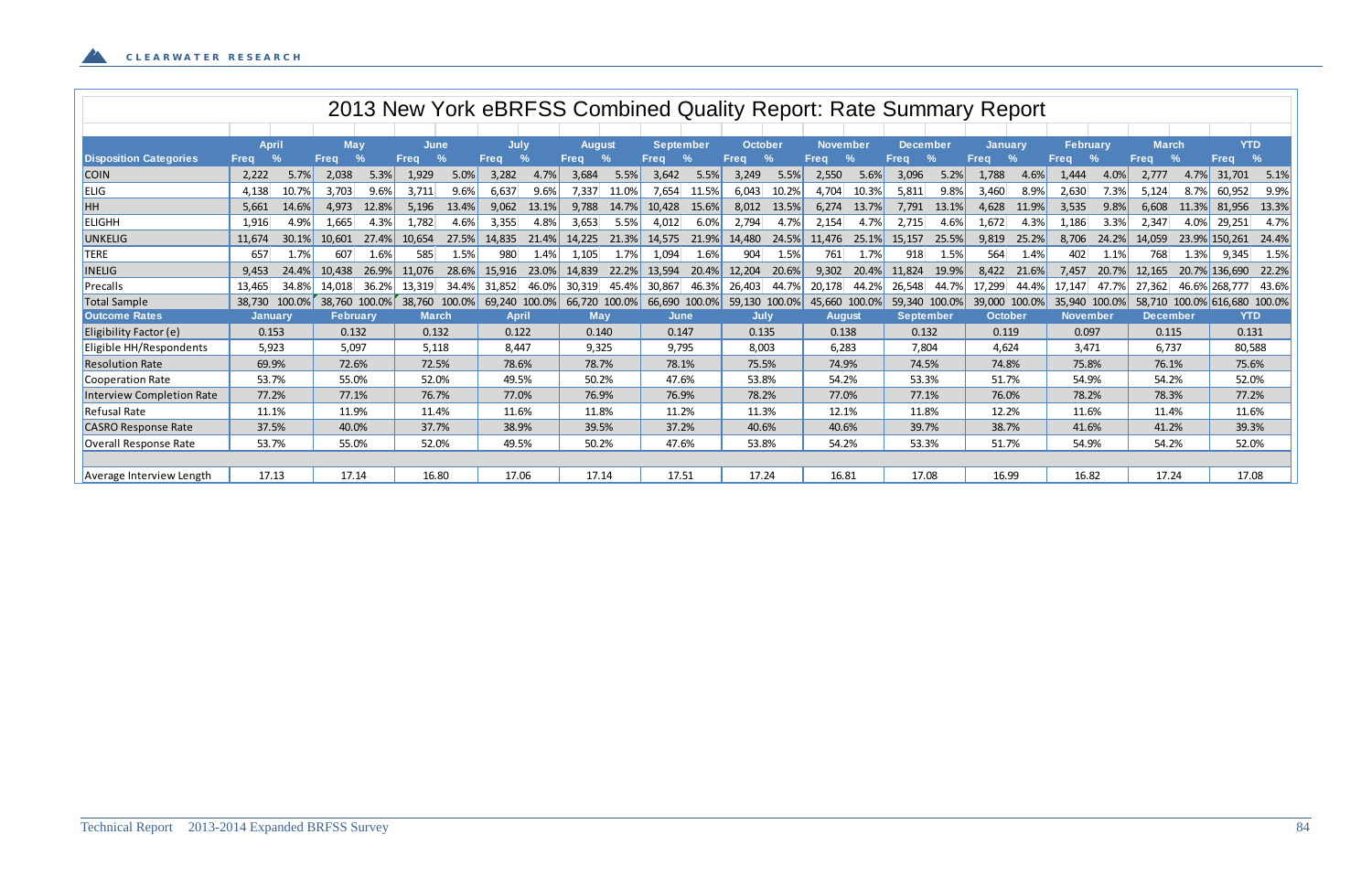**Appendix F: Raking Margins**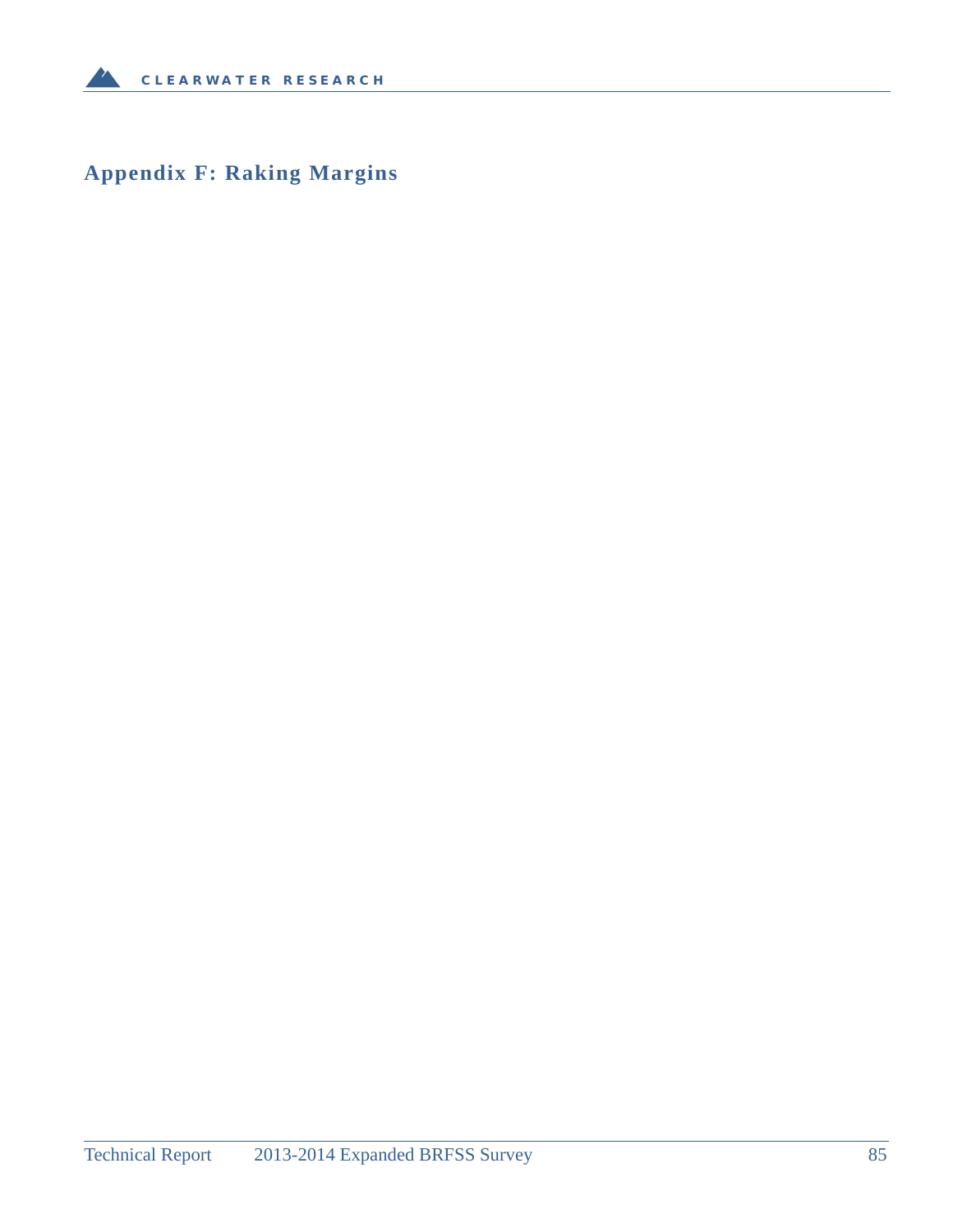### Raking Margin M01 : Age × Gender

**A** 

| Value          | Label           | Count    | Proportion |
|----------------|-----------------|----------|------------|
| 1              | $18 - 24$<br>М, | 1013620  | 0.066      |
| $\overline{2}$ | $25 - 34$<br>Μ. | 1366250  | 0.089      |
| 3              | $35 - 44$<br>М. | 1246162  | 0.081      |
| 4              | $45 - 54$<br>М, | 1380230  | 0.090      |
| 5              | М.<br>$55 - 64$ | 1148476  | 0.075      |
| 6              | $65 - 74$<br>М, | 668834   | 0.044      |
| 7              | 75+<br>Μ,       | 486537   | 0.032      |
| 8              | $18 - 24$<br>F, | 984026   | 0.064      |
| 9              | $25 - 34$<br>F. | 1390836  | 0.091      |
| 10             | $35 - 44$<br>F, | 1293432  | 0.084      |
| 11             | $45 - 54$<br>F, | 1460100  | 0.095      |
| 12             | $55 - 64$<br>F, | 1266403  | 0.083      |
| 13             | $F, 65-74$      | 812223   | 0.053      |
| 14             | $F.75+$         | 789978   | 0.052      |
|                | Total           | 15307107 | 1.000      |

#### Raking Margin M02 : Race/Ethnicity

| Value | Label           | Count    | Proportion |
|-------|-----------------|----------|------------|
|       | White NH        | 9134953  | 0.597      |
| 2     | <b>Black NH</b> | 2168974  | 0.142      |
| 3     | Hispanic        | 2561303  | 0.167      |
| 4     | Asian NH        | 1222942  | 0.080      |
| 5     | AIAN NH         | 42514    | 0.003      |
| 6     | Other           | 176421   | 0.012      |
|       | Total           | 15307107 | 1.000      |

### Raking Margin M03 : Education

| Value | Label        |       | Count    | Proportion |
|-------|--------------|-------|----------|------------|
|       | Less than HS |       | 2347607  | 0.153      |
| 2     | HS grad      |       | 4225178  | 0.276      |
| 3     | Some college |       | 4124366  | 0.269      |
| 4     | College grad |       | 4609957  | 0.301      |
|       |              | Total | 15307107 | 1.000      |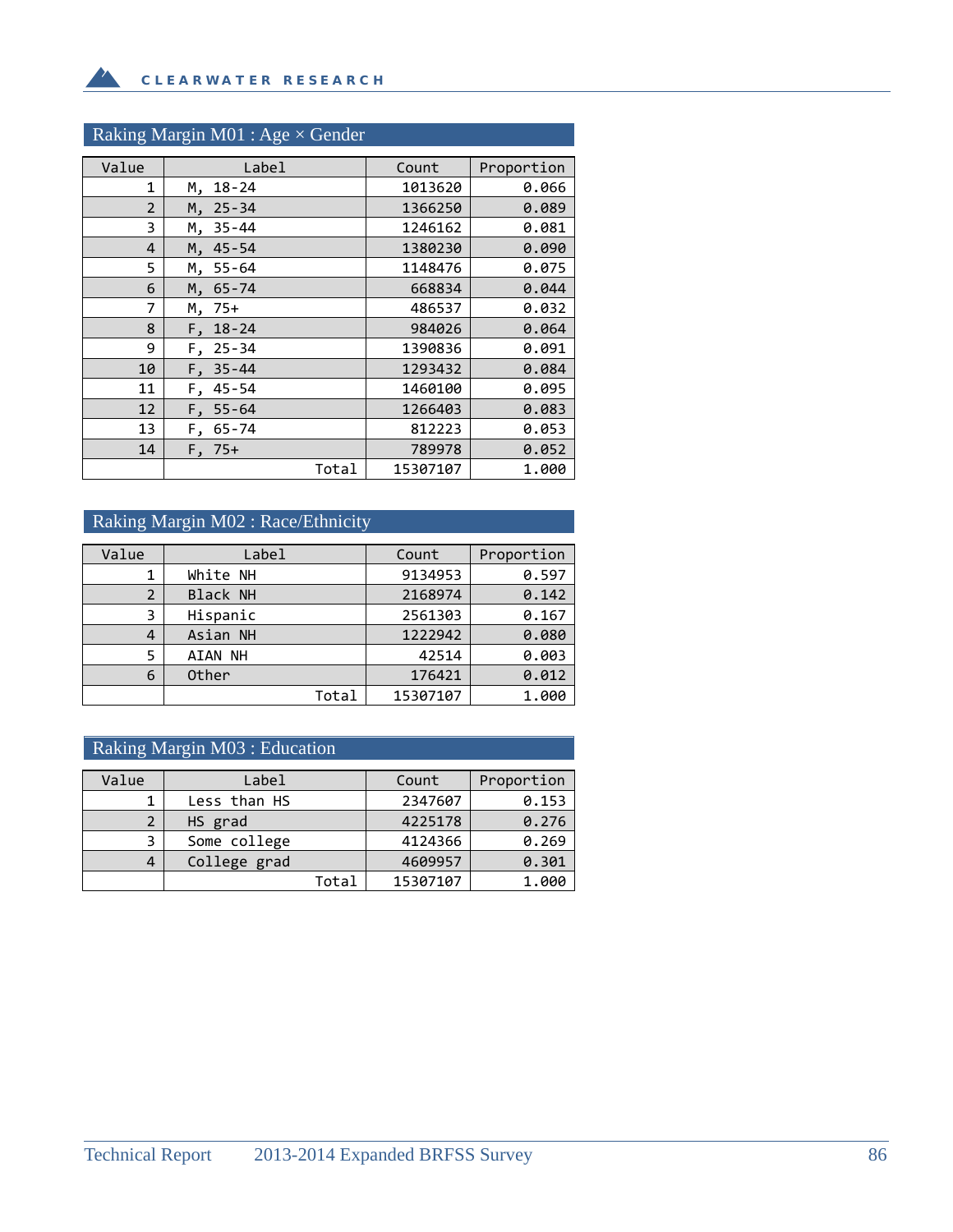### Raking Margin M04 : Marital Status

**A** 

| Value | Label               | Count    | Proportion |
|-------|---------------------|----------|------------|
|       | Married             | 6855946  | 0.448      |
| 2     | Never married, etc. | 5094143  | 0.333      |
| 3     | Divorced, etc.      | 3357017  | 0.219      |
|       | Total               | 15307107 | 1.000      |

### Raking Margin M05 : Owner/Renter Status

| Value  | Label      | Count    | Proportion |
|--------|------------|----------|------------|
|        | Owner      | 8311759  | 0.543      |
| ำ<br>▴ | Rent/other | 6995348  | 0.457      |
|        | Total      | 15307107 | 1.000      |

### Raking Margin M06C : Gender × Race/Ethnicity

| Value          | Label       | Count    | Proportion |
|----------------|-------------|----------|------------|
| 1              | M, White NH | 4405337  | 0.288      |
| $\overline{2}$ | M, Black NH | 975699   | 0.064      |
| 3              | M, Hispanic | 1248910  | 0.082      |
| 4              | M, Other NH | 680163   | 0.044      |
| 7              | F, White NH | 4729616  | 0.309      |
| 8              | F, Black NH | 1193275  | 0.078      |
| 9              | F, Hispanic | 1312393  | 0.086      |
| 10             | F, Other NH | 761714   | 0.050      |
|                | Total       | 15307107 | 1.000      |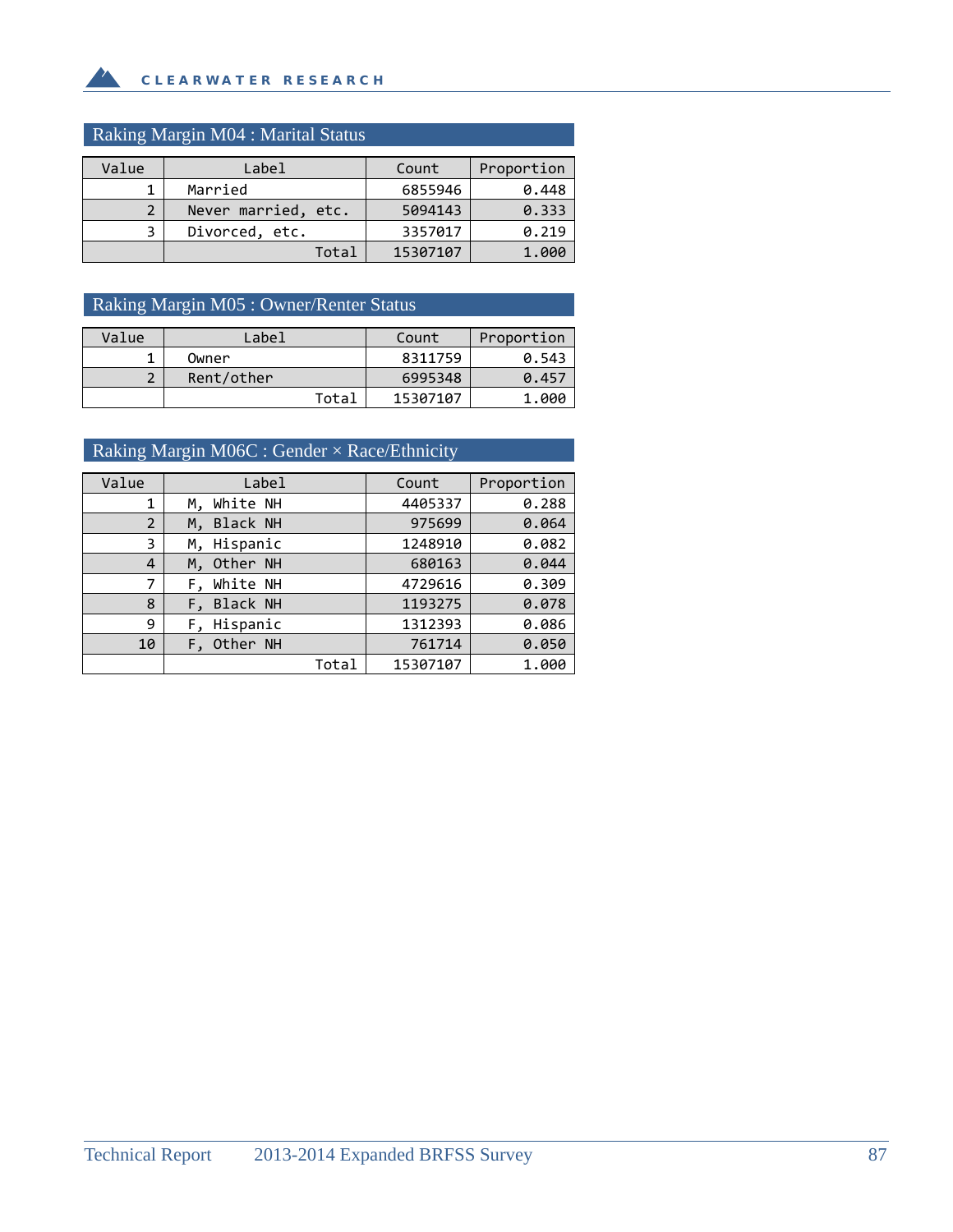**A** 

### Raking Margin M07C : Age × Race/Ethnicity

| Value          | Label           | Count    | Proportion |
|----------------|-----------------|----------|------------|
| 1              | 18-34, White NH | 2457662  | 0.161      |
| $\overline{2}$ | 18-34, Black NH | 733975   | 0.048      |
| 3              | 18-34, Hispanic | 1030595  | 0.067      |
| $\overline{4}$ | 18-34, Other NH | 532500   | 0.035      |
| $\overline{7}$ | 35-54, White NH | 3088896  | 0.202      |
| 8              | 35-54, Black NH | 796220   | 0.052      |
| 9              | 35-54, Hispanic | 956879   | 0.063      |
| 10             | 35-54, Other NH | 537929   | 0.035      |
| 13             | 55+, White NH   | 3588395  | 0.234      |
| 14             | 55+, Black NH   | 638779   | 0.042      |
| 15             | 55+, Hispanic   | 573829   | 0.037      |
| 16             | 55+, Other NH   | 371448   | 0.024      |
|                | Total           | 15307107 | 1.000      |

### Raking Margin M08 : Telephone Usage Groups

| Value | Label    | Count    | Proportion |
|-------|----------|----------|------------|
|       | Landline | 12291607 | 0.803      |
| ◠     | CPO      | 3015500  | 0.197      |
|       | Total    | 15307107 | 1.000      |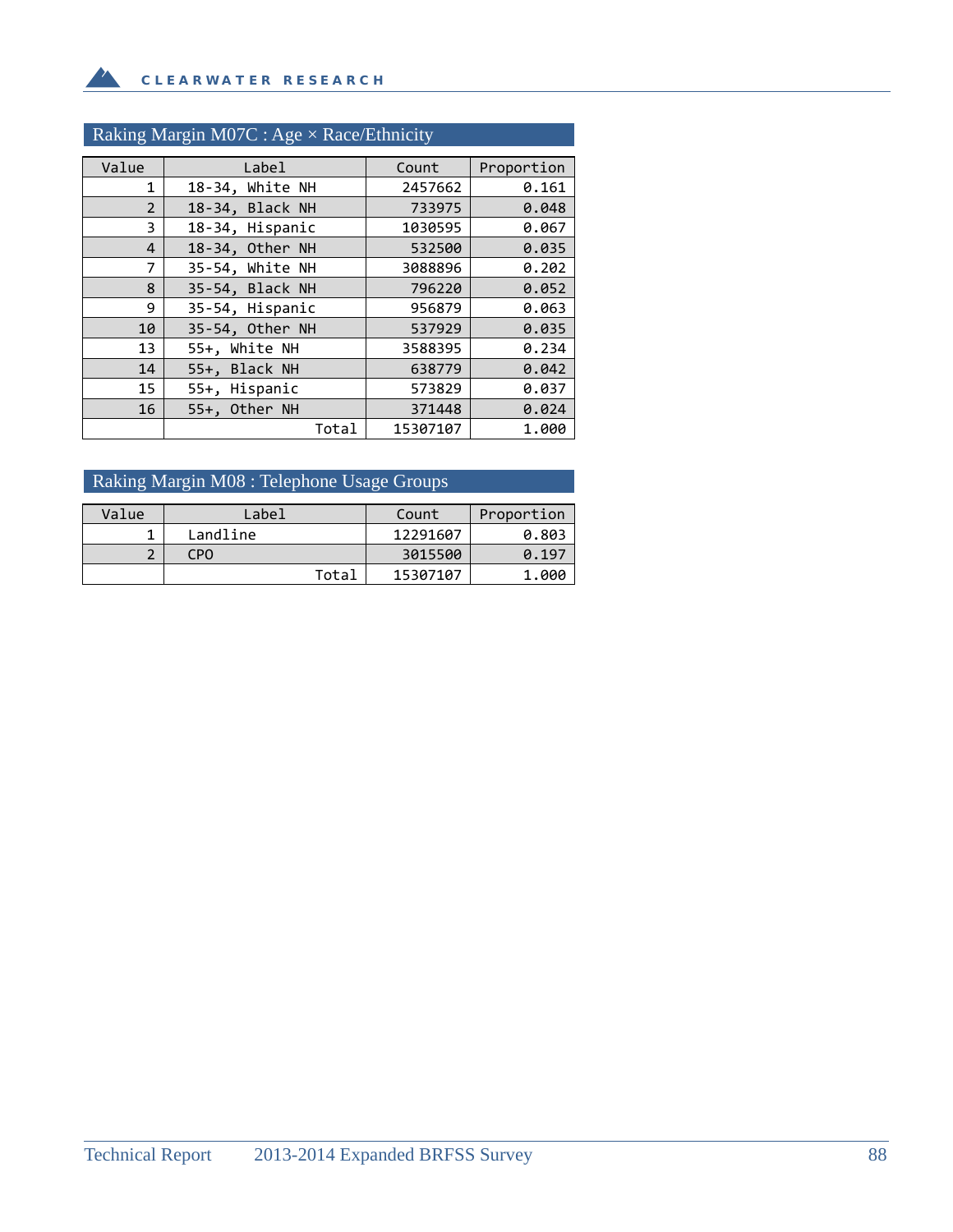# Raking Margin M13 : County

**A** 

| Value          | Label         | Count   | Proportion |
|----------------|---------------|---------|------------|
| $\mathbf{1}$   | Albany        | 246865  | 0.016      |
| $\overline{2}$ | Allegany      | 38202   | 0.002      |
| 4              | <b>Broome</b> | 159105  | 0.010      |
| 5              | Cattaraugus   | 61255   | 0.004      |
| 6              | Cayuga        | 62872   | 0.004      |
| 7              | Chautauqua    | 105191  | 0.007      |
| 8              | Chemung       | 69317   | 0.005      |
| 9              | Chenango      | 39045   | 0.003      |
| 10             | Clinton       | 66392   | 0.004      |
| 11             | Columbia      | 50337   | 0.003      |
| 12             | Cortland      | 39510   | 0.003      |
| 13             | Delaware      | 38257   | 0.002      |
| 14             | Dutchess      | 234133  | 0.015      |
| 15             | Erie          | 726116  | 0.047      |
| 16             | Essex         | 31810   | 0.002      |
| 17             | Franklin      | 41440   | 0.003      |
| 18             | Fulton        | 43168   | 0.003      |
| 19             | Genesee       | 47212   | 0.003      |
| 20             | Greene        | 39748   | 0.003      |
| 21             | Hamilton      | 4038    | 0.000      |
| 22             | Herkimer      | 50728   | 0.003      |
| 23             | Jefferson     | 90352   | 0.006      |
| 25             | Lewis         | 20743   | 0.001      |
| 26             | Livingston    | 52311   | 0.003      |
| 27             | Madison       | 57355   | 0.004      |
| 28             | Monroe        | 584496  | 0.038      |
| 29             | Montgomery    | 38543   | 0.003      |
| 30             | Nassau        | 1045866 | 0.068      |
| 32             | Niagara       | 170388  | 0.011      |
| 33             | Oneida        | 183670  | 0.012      |
| 34             | Onondaga      | 363158  | 0.024      |
| 35             | Ontario       | 85188   | 0.006      |
| 36             | Orange        | 276129  | 0.018      |
| 37             | Orleans       | 33867   | 0.002      |
| 38             | Oswego        | 94775   | 0.006      |
| 39             | Otsego        | 50888   | 0.003      |
| 40             | Putnam        | 77361   | 0.005      |
| 42             | Rensselaer    | 126755  | 0.008      |
| 44             | Rockland      | 230003  | 0.015      |
| 45             | St. Lawrence  | 88963   | 0.006      |
| 46             | Saratoga      | 173956  | 0.011      |
| 47             | Schenectady   | 120663  | 0.008      |
| 48             | Schoharie     | 25884   | 0.002      |
| 49             | Schuyler      | 14790   | 0.001      |
| 50             | Seneca        | 28074   | 0.002      |
| 51             | Steuben       | 76630   | 0.005      |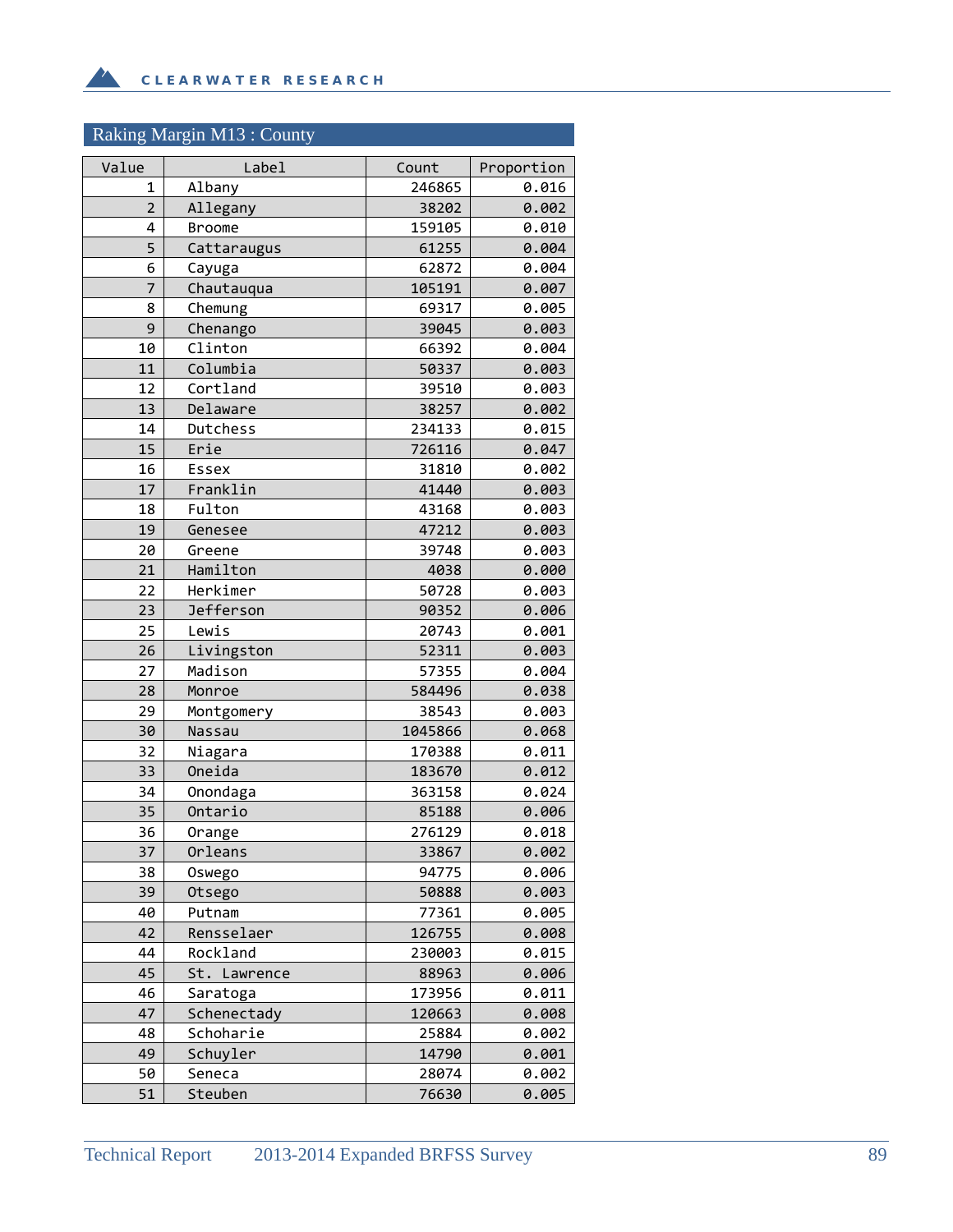# *Raking Margin M13 : County Continued…*

 $\mathbf{A}$ 

| 52 | Suffolk     | 1153368  | 0.075 |
|----|-------------|----------|-------|
| 53 | Sullivan    | 60013    | 0.004 |
| 54 | Tioga       | 39119    | 0.003 |
| 55 | Tompkins    | 86528    | 0.006 |
| 56 | Ulster      | 146917   | 0.010 |
| 57 | Warren      | 52673    | 0.003 |
| 58 | Washington  | 50150    | 0.003 |
| 59 | Wayne       | 71815    | 0.005 |
| 60 | Westchester | 736424   | 0.048 |
| 61 | Wyoming     | 33645    | 0.002 |
| 62 | Yates       | 19395    | 0.001 |
| 63 | <b>NYC</b>  | 6551511  | 0.428 |
|    | Total       | 15307107 | 1.000 |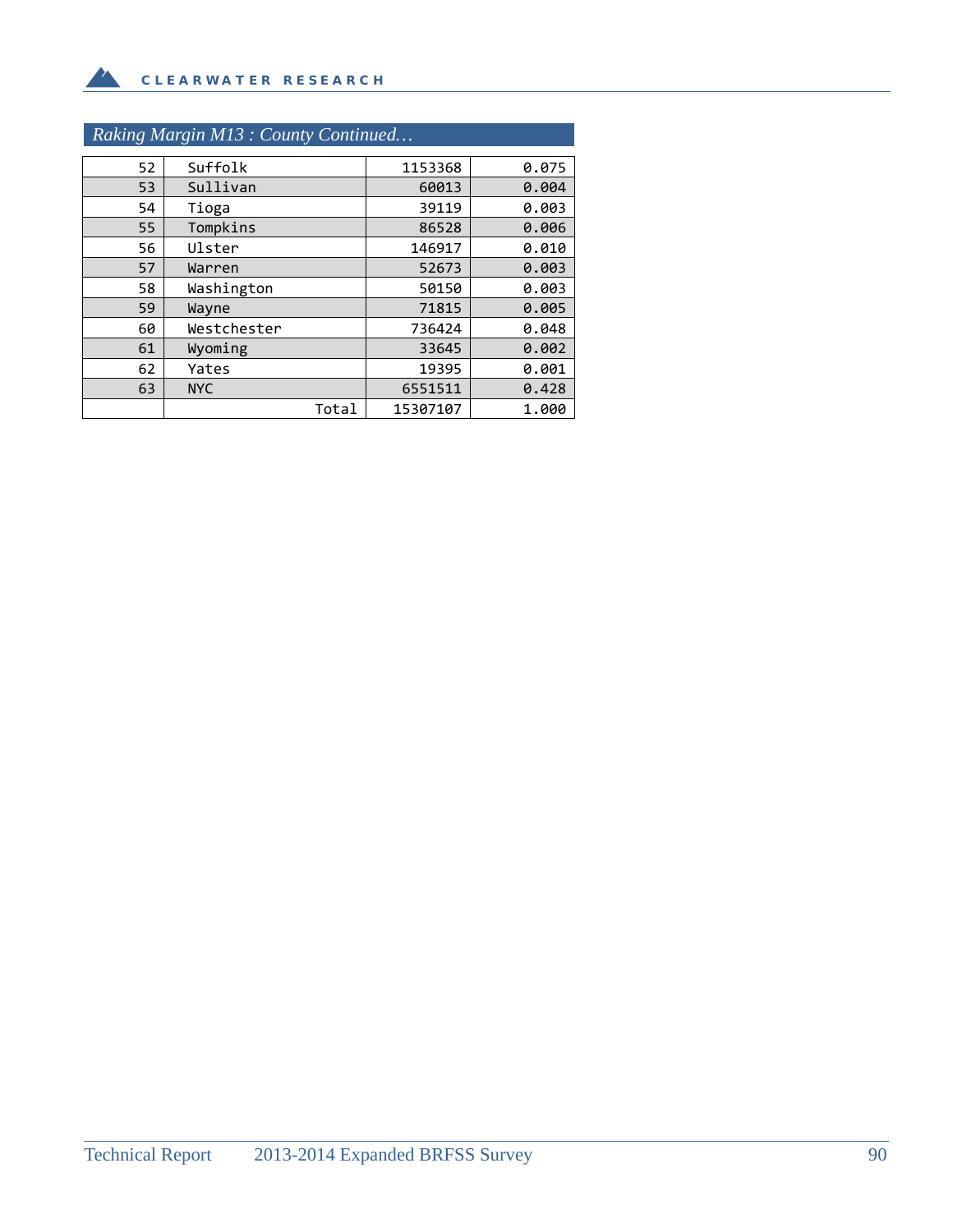**A** 

### Raking Margin M14C3 : County × Race/ethnicity

| Value       | Label                  | Count           | Proportion     |
|-------------|------------------------|-----------------|----------------|
| 1           | C01, NHW               | 196020          | 0.013          |
| $\mathbf 2$ | C01, Other             | 50845           | 0.003          |
| 3           | C02, All               | 38202           | 0.002          |
| 7           | C04, NHW               | 140697          | 0.009          |
| 8           | C04, Other             | 18408           | 0.001          |
| 9           | C05, All               | 61255           | 0.004          |
| 11          | C06, All               | 62872           | 0.004          |
| 13          | C07, All               | 105191          | 0.007          |
| 15          | C08, All               | 69317           | 0.005          |
| 17          | C09, All               | 39045           | 0.003          |
| 19          | C10, All               | 66392           | 0.004          |
| 21          | C11, All               | 50337           | 0.003          |
| 23          | C12, All               | 39510           | 0.003          |
| 25          | C13, All               | 38257           | 0.002          |
| 27          | $C14$ , NHW            | 180804          | 0.012          |
| 28          | C14, Other             | 53329           | 0.003          |
| 29          | C15, NHW               | 585540          | 0.038          |
| 30<br>31    | C15, Other             | 140576<br>31810 | 0.009          |
| 33          | C16, All<br>C17, All   | 41440           | 0.002<br>0.003 |
| 35          | C18, All               | 43168           | 0.003          |
| 37          | C19, All               | 47212           | 0.003          |
| 39          | C20, All               | 39748           | 0.003          |
| 41          | C21, All               | 4038            | 0.000          |
| 43          | C22, All               | 50728           | 0.003          |
| 45          | C23, All               | 90352           | 0.006          |
| 49          | C25, All               | 20743           | 0.001          |
| 51          | C26, All               | 52311           | 0.003          |
| 53          | C27, All               | 57355           | 0.004          |
| 55          | C28, NHW               | 449731          | 0.029          |
| 56          | C28, Other             | 134765          | 0.009          |
| 57          | C29, NHW               | 34061           | 0.002          |
| 58          | C29, Other             | 4482            | 0.000          |
| 59          | C30,<br><b>NHM</b>     | 712689          | 0.047          |
| 60          | Other<br>C30,          | 333177          | 0.022          |
| 63          | C32,<br><b>NHW</b>     | 152732          | 0.010          |
| 64          | C32,<br>Other          | 17656           | 0.001          |
| 65          | C33,<br><b>NHW</b>     | 160831          | 0.011          |
| 66          | Other<br>C33,          | 22839           | 0.001          |
| 67          | C34,<br><b>NHW</b>     | 300680          | 0.020          |
| 68          | C34, Other             | 62478           | 0.004          |
| 69          | C35, All               | 85188<br>197594 | 0.006<br>0.013 |
| 71<br>72    | C36, NHW<br>C36, Other | 78535           | 0.005          |
| 73          | All<br>C37,            | 33867           | 0.002          |
| 75          | C38,<br>A11            | 94775           | 0.006          |
|             |                        |                 |                |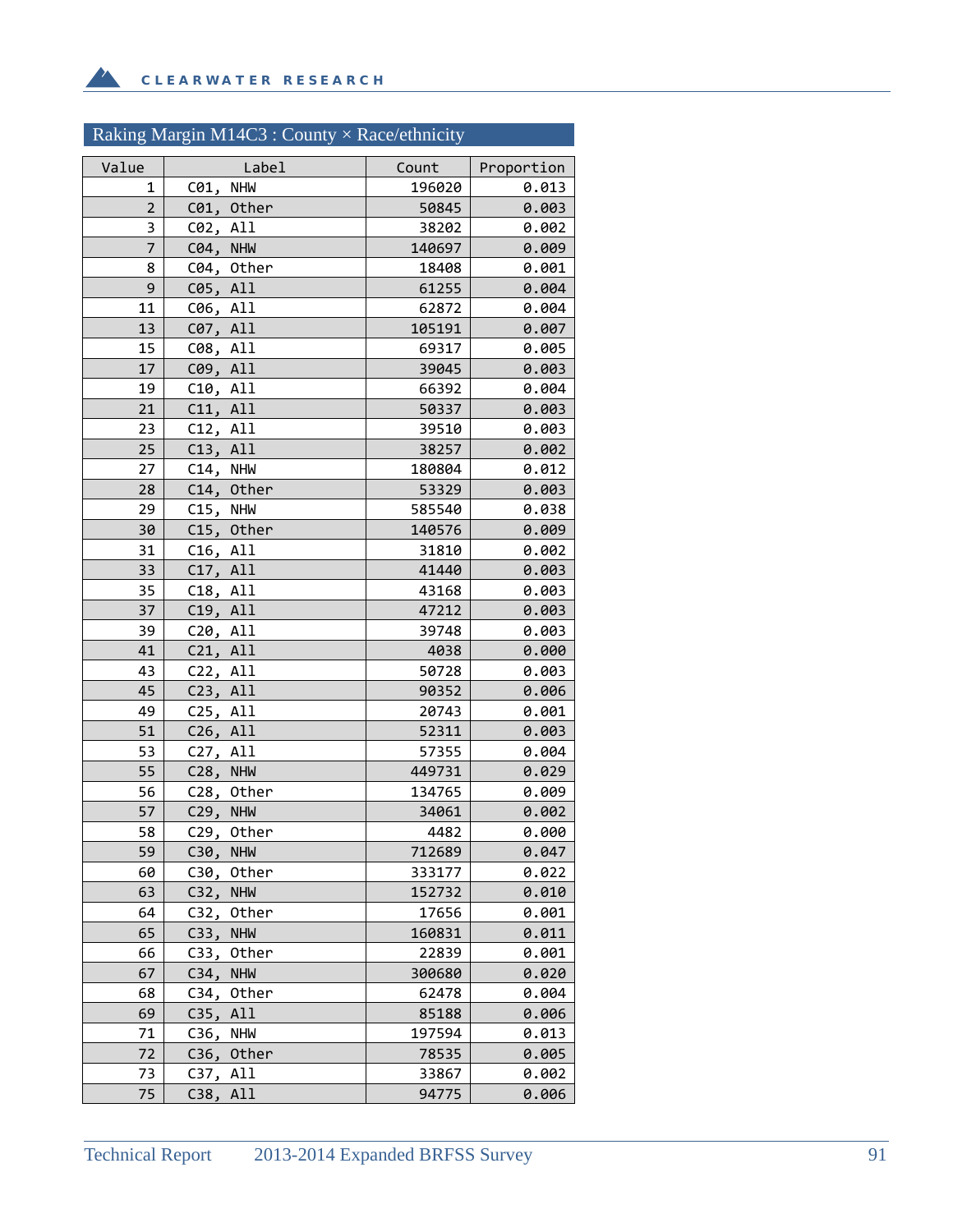**A** 

| Raking Margin M14C3 : County $\times$ Race/ethnicity Continued |
|----------------------------------------------------------------|
|----------------------------------------------------------------|

| $77 \,$ | C39, All           |       | 50888    | 0.003 |
|---------|--------------------|-------|----------|-------|
| 79      | C40,<br><b>NHW</b> |       | 65576    | 0.004 |
| 80      | C40, Other         |       | 11785    | 0.001 |
| 83      | C42, NHW           |       | 112004   | 0.007 |
| 84      | C42, Other         |       | 14751    | 0.001 |
| 87      | C44, NHW           |       | 151247   | 0.010 |
| 88      | C44, Other         |       | 78756    | 0.005 |
| 89      | C45, All           |       | 88963    | 0.006 |
| 91      | C46, NHW           |       | 163362   | 0.011 |
| 92      | C46, Other         |       | 10594    | 0.001 |
| 93      | C47, NHW           |       | 98375    | 0.006 |
| 94      | C47, Other         |       | 22288    | 0.001 |
| 95      | C48, All           |       | 25884    | 0.002 |
| 97      | C49, All           |       | 14790    | 0.001 |
| 99      | C50, All           |       | 28074    | 0.002 |
| 101     | C51, All           |       | 76630    | 0.005 |
| 103     | C52, NHW           |       | 859717   | 0.056 |
| 104     | C52, Other         |       | 293651   | 0.019 |
| 105     | C53, NHW           |       | 46563    | 0.003 |
| 106     | C53, Other         |       | 13450    | 0.001 |
| 107     | C54, All           |       | 39119    | 0.003 |
| 109     | C55, All           |       | 86528    | 0.006 |
| 111     | C56, All           |       | 146917   | 0.010 |
| 113     | C57, All           |       | 52673    | 0.003 |
| 115     | C58, All           |       | 50150    | 0.003 |
| 117     | C59, All           |       | 71815    | 0.005 |
| 119     | C60, NHW           |       | 442624   | 0.029 |
| 120     | C60, Other         |       | 293800   | 0.019 |
| 121     | C61, All           |       | 33645    | 0.002 |
| 123     | C62, All           |       | 19395    | 0.001 |
| 125     | C63, NHW           |       | 2351378  | 0.154 |
| 126     | C63, Other         |       | 4200133  | 0.274 |
|         |                    | Total | 15307107 | 1.000 |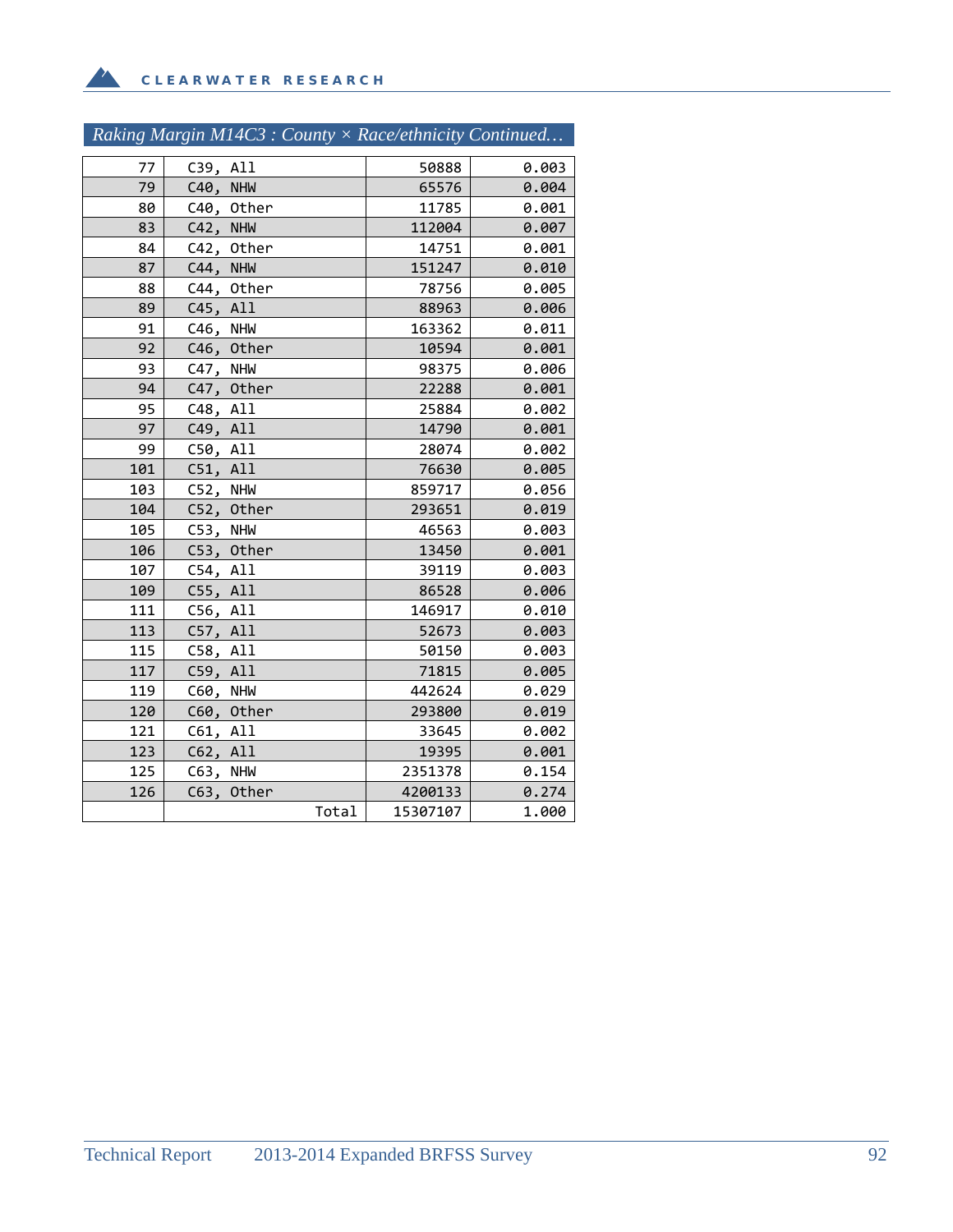# Raking Margin M15C3 : County × Age Categories

| Value          | Label                            | Count          | Proportion     |
|----------------|----------------------------------|----------------|----------------|
| 1              | C01, 18-24                       | 42863          | 0.003          |
| $\overline{2}$ | $C01, 25 - 34$                   | 40247          | 0.003          |
| 3              | $C01, 35 - 44$                   | 35104          | 0.002          |
| 4              | $C01, 45-54$                     | 43728          | 0.003          |
| 5              | $C01, 55 - 64$                   | 40404          | 0.003          |
| 6              | C01, 65-74                       | 22939          | 0.001          |
| 7              | $C01, 75+$                       | 21580          | 0.001          |
| 8              | $C02, 18-34$                     | 12445          | 0.001          |
| 10             | $C02, 35-54$                     | 11454          | 0.001          |
| 12             | $C02, 55-64$                     | 6562           | 0.000          |
| 13             | C02, 65-74                       | 4192           | 0.000          |
| 14             | $C02, 75+$                       | 3549           | 0.000          |
| 22             | $C04, 18-24$                     | 25181          | 0.002          |
| 23             | C04, 25-34                       | 23628          | 0.002          |
| 24<br>25       | $C04, 35 - 44$<br>$C04, 45-54$   | 20955<br>29017 | 0.001          |
| 26             | C04, 55-64                       | 26486          | 0.002<br>0.002 |
| 27             | C04, 65-74                       | 16856          | 0.001          |
| 28             | $C04, 75+$                       | 16982          | 0.001          |
| 29             | C05, 18-44                       | 25313          | 0.002          |
| 32             | C05, 45-54                       | 11703          | 0.001          |
| 33             | $C05, 55-64$                     | 11438          | 0.001          |
| 34             | C05, 65-74                       | 6977           | 0.000          |
| 35             | $C05, 75+$                       | 5824           | 0.000          |
| 36             | C06, 18-44                       | 26256          | 0.002          |
| 39             | $C06, 45-54$                     | 12629          | 0.001          |
| 40             | C06, 55-64                       | 11113          | 0.001          |
| 41             | C06, 65-74                       | 6873           | 0.000          |
| 42             | $C06, 75+$                       | 6001           | 0.000          |
| 43             | C07, 18-34                       | 29344          | 0.002          |
| 45             | C07, 35-44                       | 14735          | 0.001          |
| 46             | C07, 45-54                       | 19267          | 0.001          |
| 47             | C07, 55-64                       | 18744          | 0.001          |
| 48             | C07, 65-74                       | 11968          | 0.001          |
| 49<br>50       | C07,<br>75+<br>C08,<br>$18 - 34$ | 11133<br>19022 | 0.001<br>0.001 |
| 52             | $35 - 54$<br>C08,                | 23725          | 0.002          |
| 54             | $55 - 64$<br>C08,                | 12230          | 0.001          |
| 55             | C08,<br>$65 - 74$                | 7418           | 0.000          |
| 56             | $C08, 75+$                       | 6922           | 0.000          |
| 57             | C09,<br>$18 - 44$                | 15043          | 0.001          |
| 60             | $C09, 45-54$                     | 7798           | 0.001          |
| 61             | $C09, 55-64$                     | 7324           | 0.000          |
| 62             | C09, 65-74                       | 4988           | 0.000          |
| 63             | $C09, 75+$                       | 3892           | 0.000          |
| 64             | C10, 18-34                       | 21072          | 0.001          |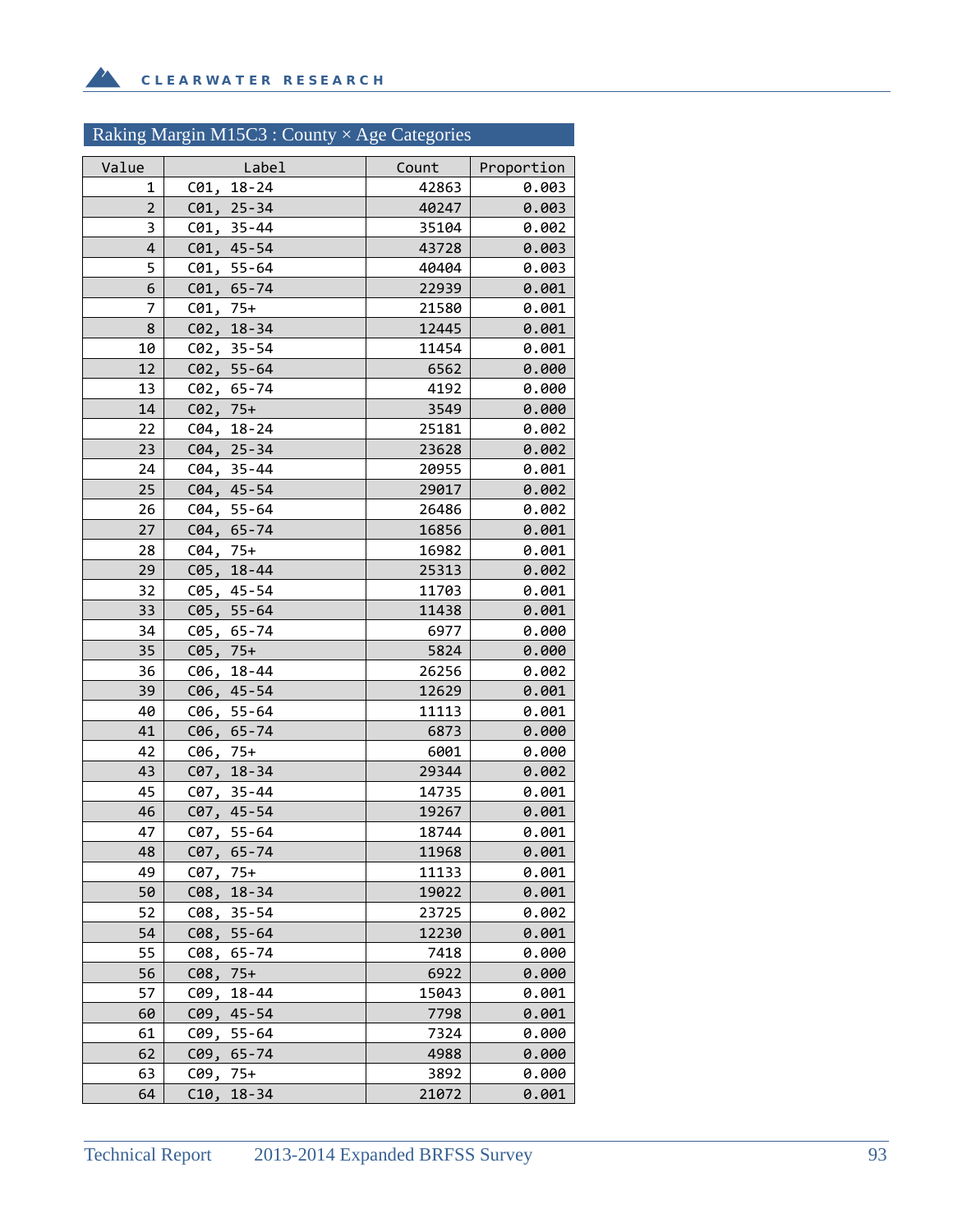$\Delta$ 

| Raking Margin M15C3 : County $\times$ Age Categories Continued |  |  |  |
|----------------------------------------------------------------|--|--|--|
|----------------------------------------------------------------|--|--|--|

| 66         | $C10, 35 - 44$             | 10027          | 0.001          |
|------------|----------------------------|----------------|----------------|
| 67         | $C10, 45-54$               | 13015          | 0.001          |
| 68         | $C10, 55-64$               | 10621          | 0.001          |
| 69         | $C10, 65 - 74$             | 6405           | 0.000          |
| 70         | $C10, 75+$                 | 5252           | 0.000          |
| 71         | $C11, 18-34$               | 10804          | 0.001          |
| 73         | $C11, 35 - 54$             | 17310          | 0.001          |
| 75         | $C11, 55-64$               | 10007          | 0.001          |
| 76         | $C11, 65 - 74$             | 6863           | 0.000          |
| 77         | $C11, 75+$                 | 5353           | 0.000          |
| 78         | $C12, 18-44$               | 19727          | 0.001          |
| 81         | $C12, 45-54$               | 6714           | 0.000          |
| 82         | $C12, 55-64$               | 6102           | 0.000          |
| 83         | $C12, 65 - 74$             | 3873           | 0.000          |
| 84         | $C12, 75+$                 | 3094           | 0.000          |
| 85         | $C13, 18-44$               | 13989          | 0.001          |
| 88         | $C13, 45-54$               | 7027           | 0.000          |
| 89         | $C13, 55-64$               | 7342           | 0.000          |
| 90         | $C13, 65-74$               | 5570           | 0.000          |
| 91         | $C13, 75+$                 | 4329           | 0.000          |
| 92         | $C14, 18-34$               | 65686          | 0.004          |
| 94         | $C14, 35 - 44$             | 36970          | 0.002          |
| 95         | $C14, 45-54$               | 49233          | 0.003          |
| 96         | $C14, 55-64$               | 39240          | 0.003          |
| 97         | $C14, 65 - 74$             | 23547          | 0.002          |
| 98         | $C14, 75+$                 | 19457          | 0.001          |
| 99         | $C15, 18-24$               | 97066          | 0.006          |
| 100        | $C15, 25-34$               | 115513         | 0.008          |
| 101        | $C15, 35 - 44$             | 106071         | 0.007          |
| 102        | $C15, 45-54$               | 136585         | 0.009          |
| 103        | $C15, 55-64$               | 122937         | 0.008          |
| 104<br>105 | $C15, 65-74$<br>$C15, 75+$ | 74905<br>73039 | 0.005<br>0.005 |
| 106        | $C16, 18-34$               | 7379           | 0.000          |
| 108        | C16,<br>$35 - 54$          | 10677          | 0.001          |
| 110        | $C16, 55-64$               | 5992           | 0.000          |
| 111        | $C16, 65-74$               | 4200           | 0.000          |
| 112        | $C16, 75+$                 | 3562           | 0.000          |
| 113        | $C17, 18-34$               | 12822          | 0.001          |
| 115        | $C17, 35-44$               | 6587           | 0.000          |
| 116        | $C17, 45-54$               | 8197           | 0.001          |
| 117        | C17,<br>$55 - 64$          | 6603           | 0.000          |
| 118        | C17,<br>$65 - 74$          | 4071           | 0.000          |
| 119        | $C17, 75+$                 | 3160           | 0.000          |
| 120        | $C18, 18-34$               | 10796          | 0.001          |
| 122        | $C18, 35-44$               | 6737           | 0.000          |
| 123        | $C18, 45-54$               | 8580           | 0.001          |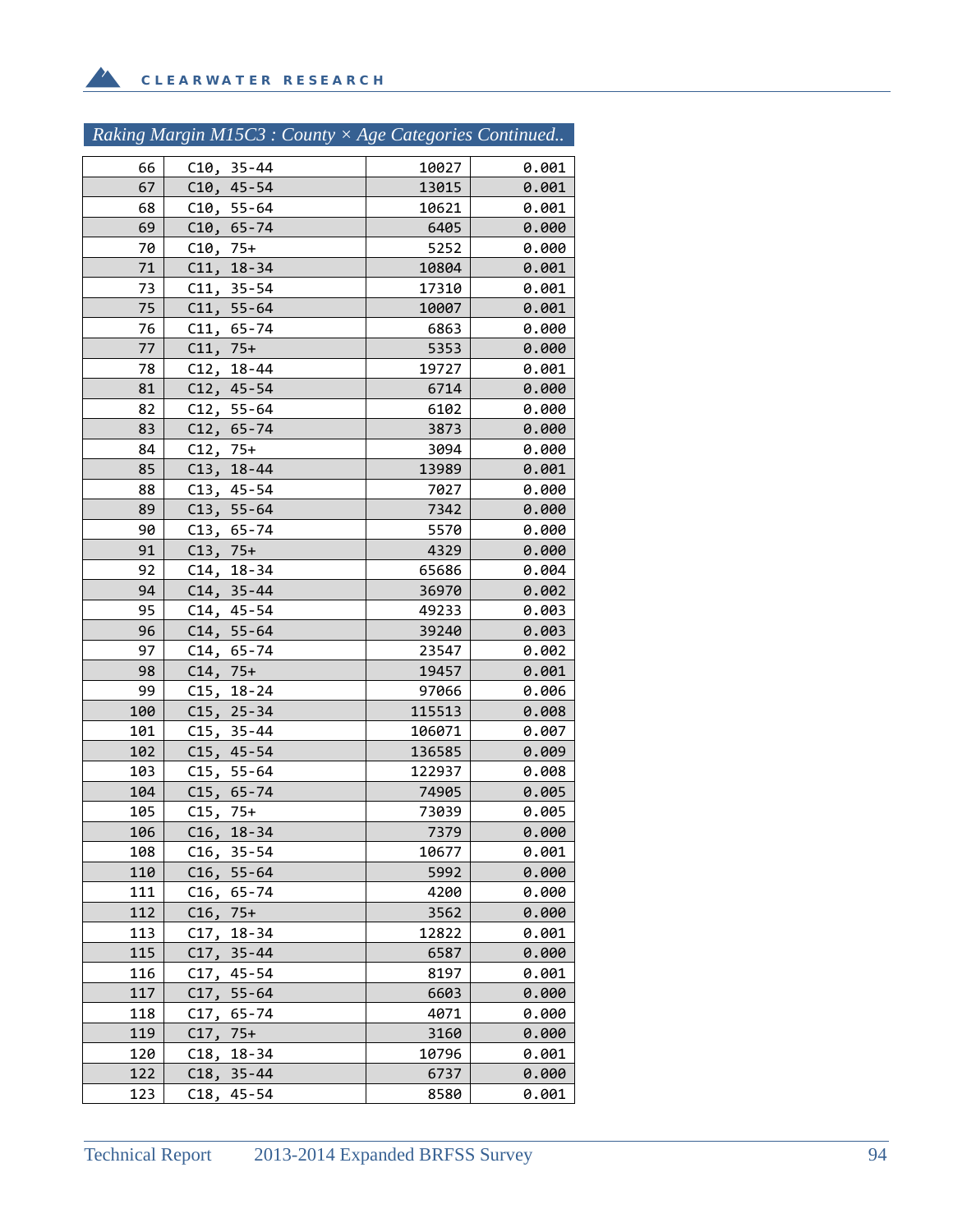|            | Raking Margin M15C3 : County × Age Categories Continued |              |                |
|------------|---------------------------------------------------------|--------------|----------------|
| 124        | $C18, 55-64$                                            | 7722         | 0.001          |
| 125        | $C18, 65 - 74$                                          | 5024         | 0.000          |
| 126        | $C18, 75+$                                              | 4309         | 0.000          |
| 127        | C19, 18-34                                              | 12452        | 0.001          |
| 129        | $C19, 35-54$                                            | 16858        | 0.001          |
| 131        | $C19, 55-64$                                            | 8084         | 0.001          |
| 132        | $C19, 65 - 74$                                          | 5172         | 0.000          |
| 133        | $C19, 75+$                                              | 4646         | 0.000          |
| 134        | C20, 18-44                                              | 15519        | 0.001          |
| 137        | C20, 45-54                                              | 7859         | 0.001          |
| 138        | $C20, 55-64$                                            | 7291         | 0.000          |
| 139        | C20, 65-74                                              | 5235         | 0.000          |
| 140        | $C20, 75+$                                              | 3844         | 0.000          |
| 141        | $C21, 18-44$                                            | 1104         | 0.000          |
| 144        | $C21, 45-54$                                            | 756          | 0.000          |
| 145        | $C21, 55-64$                                            | 981          | 0.000          |
| 146        | $C21, 65 - 74$                                          | 713          | 0.000          |
| 147        | $C21, 75+$                                              | 484          | 0.000          |
| 148        | C22, 18-34                                              | 12868        | 0.001          |
| 150        | $C22, 35-44$                                            | 7337         | 0.000          |
| 151        | C22, 45-54                                              | 9700         | 0.001          |
| 152        | $C22, 55-64$                                            | 9270         | 0.001          |
| 153        | $C22, 65 - 74$                                          | 6044         | 0.000          |
| 154        | $C22, 75+$                                              | 5509         | 0.000          |
| 155        | $C23, 18-34$                                            | 35877        | 0.002          |
| 157        | $C23, 35-44$                                            | 14066        | 0.001          |
| 158        | $C23, 45-54$                                            | 14597        | 0.001          |
| 159        | $C23, 55-64$                                            | 12003        | 0.001          |
| 160        | $C23, 65 - 74$                                          | 7647         | 0.000          |
| 161        | $C23, 75+$                                              | 6162         | 0.000          |
| 169<br>172 | $C25, 18-44$<br>$C25, 45-54$                            | 8534<br>4205 | 0.001<br>0.000 |
| 173        | $C25, 55-64$                                            | 3714         | 0.000          |
| 174        | C25,<br>$65 - 74$                                       | 2287         | 0.000          |
| 175        | $C25, 75+$                                              | 2003         | 0.000          |
| 176        | C26,<br>$18 - 44$                                       | 23745        | 0.002          |
| 179        | $C26, 45-54$                                            | 10201        | 0.001          |
| 180        | $C26, 55-64$                                            | 8844         | 0.001          |
| 181        | C26,<br>$65 - 74$                                       | 5160         | 0.000          |
| 182        | $C26, 75+$                                              | 4361         | 0.000          |
| 183        | $C27, 18-44$                                            | 25060        | 0.002          |
| 186        | C27, 45-54                                              | 11493        | 0.001          |
| 187        | $C27, 55-64$                                            | 9972         | 0.001          |
| 188        | C27, 65-74                                              | 6137         | 0.000          |
| 189        | $C27, 75+$                                              | 4693         | 0.000          |
| 190        | C28, 18-24                                              | 84537        | 0.006          |

191 C28, 25‐34 96611 0.006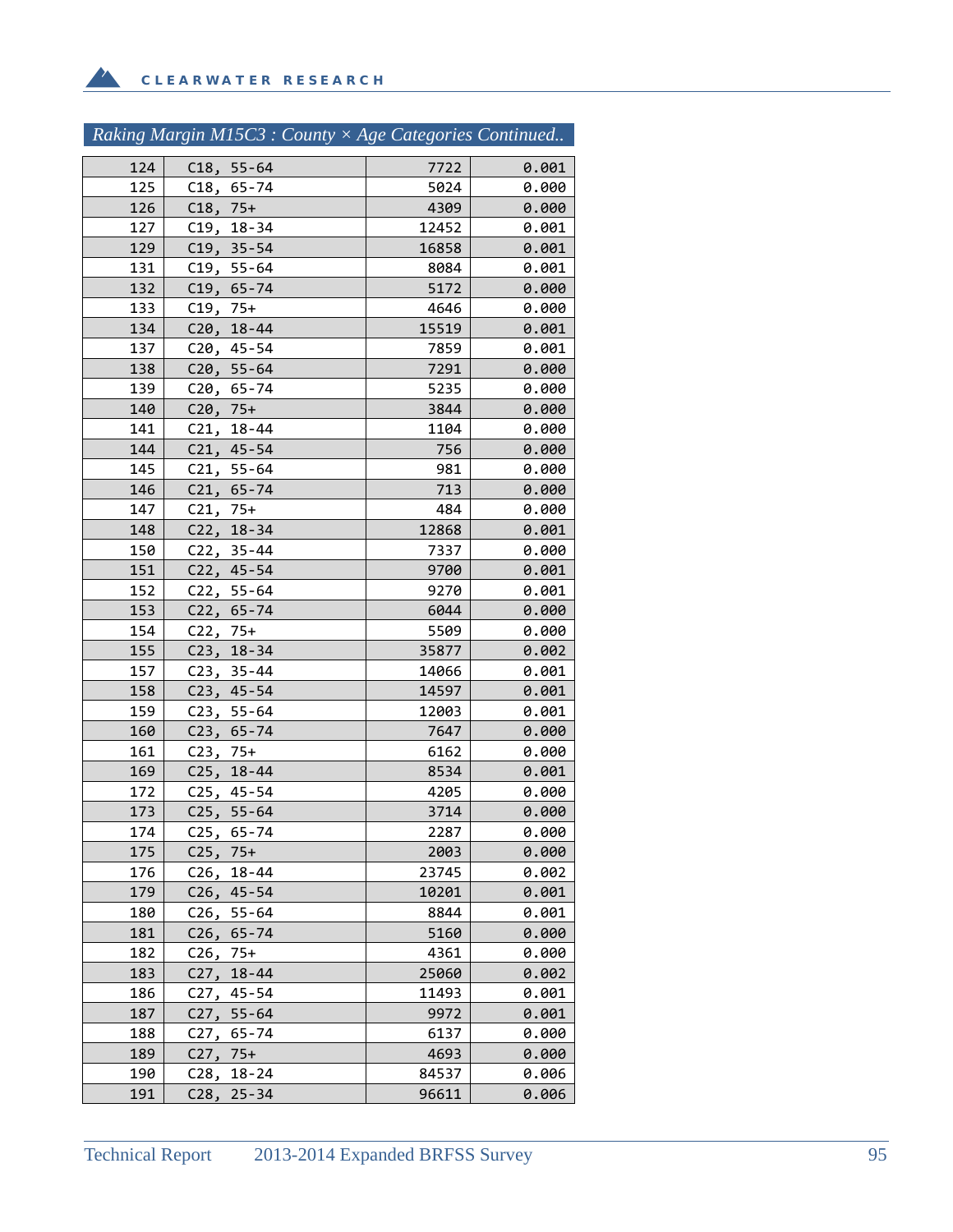**A** 

|  | Raking Margin M15C3 : County $\times$ Age Categories Continued |
|--|----------------------------------------------------------------|
|  |                                                                |

| 192 | $C28, 35-44$      | 88252  | 0.006 |
|-----|-------------------|--------|-------|
| 193 | $C28, 45-54$      | 109485 | 0.007 |
| 194 | C28, 55-64        | 95731  | 0.006 |
| 195 | $C28, 65-74$      | 57975  | 0.004 |
| 196 | $C28, 75+$        | 51905  | 0.003 |
| 197 | $C29, 18-34$      | 10057  | 0.001 |
| 199 | $C29, 35-54$      | 12998  | 0.001 |
| 201 | $C29, 55-64$      | 6966   | 0.000 |
| 202 | $C29, 65 - 74$    | 4142   | 0.000 |
| 203 | $C29, 75+$        | 4380   | 0.000 |
| 204 | $C30, 18-24$      | 118749 | 0.008 |
| 205 | $C30, 25-34$      | 147944 | 0.010 |
| 206 | C30, 35-44        | 170043 | 0.011 |
| 207 | C30, 45-54        | 214945 | 0.014 |
| 208 | C30, 55-64        | 181051 | 0.012 |
| 209 | C30, 65-74        | 107051 | 0.007 |
| 210 | $C30, 75+$        | 106083 | 0.007 |
| 218 | C32, 18-34        | 44916  | 0.003 |
| 220 | $C32, 35-54$      | 59032  | 0.004 |
| 222 | $C32, 55-64$      | 30833  | 0.002 |
| 223 | $C32, 65-74$      | 18510  | 0.001 |
| 224 | $C32, 75+$        | 17097  | 0.001 |
| 225 | C33, 18-34        | 51058  | 0.003 |
| 227 | $C33, 35-44$      | 27359  | 0.002 |
| 228 | C33, 45-54        | 34870  | 0.002 |
| 229 | $C33, 55-64$      | 31129  | 0.002 |
| 230 | C33, 65-74        | 19827  | 0.001 |
| 231 | $C33, 75+$        | 19427  | 0.001 |
| 232 | $C34, 18-24$      | 51836  | 0.003 |
| 233 | $C34, 25-34$      | 58599  | 0.004 |
| 234 | $C34, 35-44$      | 54385  | 0.004 |
| 235 | $C34, 45-54$      | 69635  | 0.005 |
| 236 | $C34, 55-64$      | 60388  | 0.004 |
| 237 | C34, 65-74        | 34793  | 0.002 |
| 238 | $C34, 75+$        | 33522  | 0.002 |
| 239 | $C35, 18-34$      | 21392  | 0.001 |
| 241 | $C35, 35-44$      | 12836  | 0.001 |
| 242 | C35,<br>$45 - 54$ | 17116  | 0.001 |
| 243 | $55 - 64$<br>C35, | 15875  | 0.001 |
| 244 | C35,<br>$65 - 74$ | 10015  | 0.001 |
| 245 | C35,<br>$75+$     | 7954   | 0.001 |
| 246 | C36,<br>$18 - 34$ | 80712  | 0.005 |
| 248 | C36,<br>$35 - 44$ | 49148  | 0.003 |
| 249 | C36,<br>$45 - 54$ | 57810  | 0.004 |
| 250 | $C36, 55-64$      | 44410  | 0.003 |
| 251 | $C36, 65-74$      | 24954  | 0.002 |
| 252 | C36,<br>75+       | 19095  | 0.001 |
|     |                   |        |       |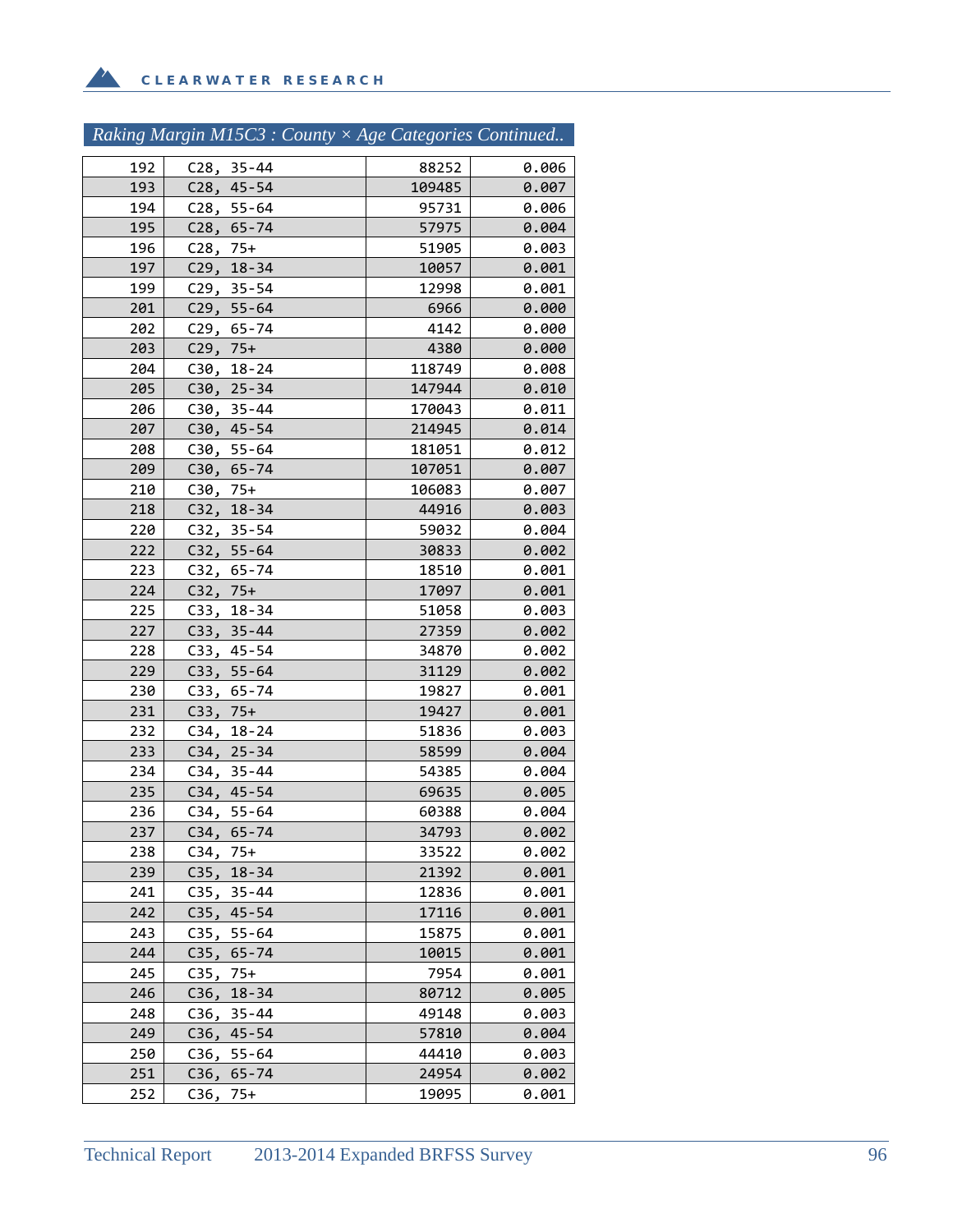$\mathbf{A}$ 

# *Raking Margin M15C3 : County × Age Categories Continued..*

| 253        | $C37, 18-44$               | 14449          | 0.001          |
|------------|----------------------------|----------------|----------------|
| 256        | C37, 45-54                 | 7089           | 0.000          |
| 257        | C37, 55-64                 | 5844           | 0.000          |
| 258        | C37, 65-74                 | 3616           | 0.000          |
| 259        | $C37, 75+$                 | 2869           | 0.000          |
| 260        | $C38, 18-34$               | 28608          | 0.002          |
| 262        | C38, 35-44                 | 14493          | 0.001          |
| 263        | $C38, 45-54$               | 19332          | 0.001          |
| 264        | $C38, 55-64$               | 15904          | 0.001          |
| 265        | C38, 65-74                 | 9488           | 0.001          |
| 266        | $C38, 75+$                 | 6950           | 0.000          |
| 267        | C39, 18-34                 | 16362          | 0.001          |
| 269        | $C39, 35-54$               | 14917          | 0.001          |
| 271        | C39, 55-64                 | 8731           | 0.001          |
| 272        | C39, 65-74                 | 6008           | 0.000          |
| 273        | $C39, 75+$                 | 4870           | 0.000          |
| 274        | C40, 18-44                 | 31035          | 0.002          |
| 277        | C40, 45-54                 | 18550          | 0.001          |
| 278        | C40, 55-64                 | 14109          | 0.001          |
| 279        | C40, 65-74                 | 8160           | 0.001          |
| 280        | $C40, 75+$                 | 5507           | 0.000          |
| 288        | $C42, 18-34$               | 38566          | 0.003          |
| 290        | $C42, 35 - 44$             | 19463          | 0.001          |
| 291        | C42, 45-54                 | 24066          | 0.002          |
| 292<br>293 | $C42, 55-64$<br>C42, 65-74 | 21773<br>12423 | 0.001<br>0.001 |
| 294        | $C42, 75+$                 | 10464          | 0.001          |
| 302        | C44, 18-34                 | 65474          | 0.004          |
| 304        | C44, 35-44                 | 37144          | 0.002          |
| 305        | C44, 45-54                 | 44468          | 0.003          |
| 306        | $C44, 55 - 64$             | 37687          | 0.002          |
| 307        | C44, 65-74                 | 24414          | 0.002          |
| 308        | $C44, 75+$                 | 20816          | 0.001          |
| 309        | C45, 18-34                 | 29836          | 0.002          |
| 311        | $C45, 35-44$               | 12771          | 0.001          |
| 312        | $C45, 45-54$               | 15789          | 0.001          |
| 313        | $C45, 55-64$               | 14270          | 0.001          |
| 314        | C45,<br>65-74              | 9062           | 0.001          |
| 315        | $75+$<br>C45,              | 7235           | 0.000          |
| 316        | $18 - 34$<br>C46,          | 44060          | 0.003          |
| 318        | C46,<br>$35 - 44$          | 30301          | 0.002          |
| 319        | C46,<br>45-54              | 36295          | 0.002          |
| 320        | $55 - 64$<br>C46,          | 30508          | 0.002          |
| 321        | C46,<br>$65 - 74$          | 18964          | 0.001          |
| 322        | C46,<br>$75+$              | 13828          | 0.001          |
| 323        | $18 - 34$<br>C47,          | 34152          | 0.002          |
| 325        | C47,<br>$35 - 44$          | 19164          | 0.001          |
|            |                            |                |                |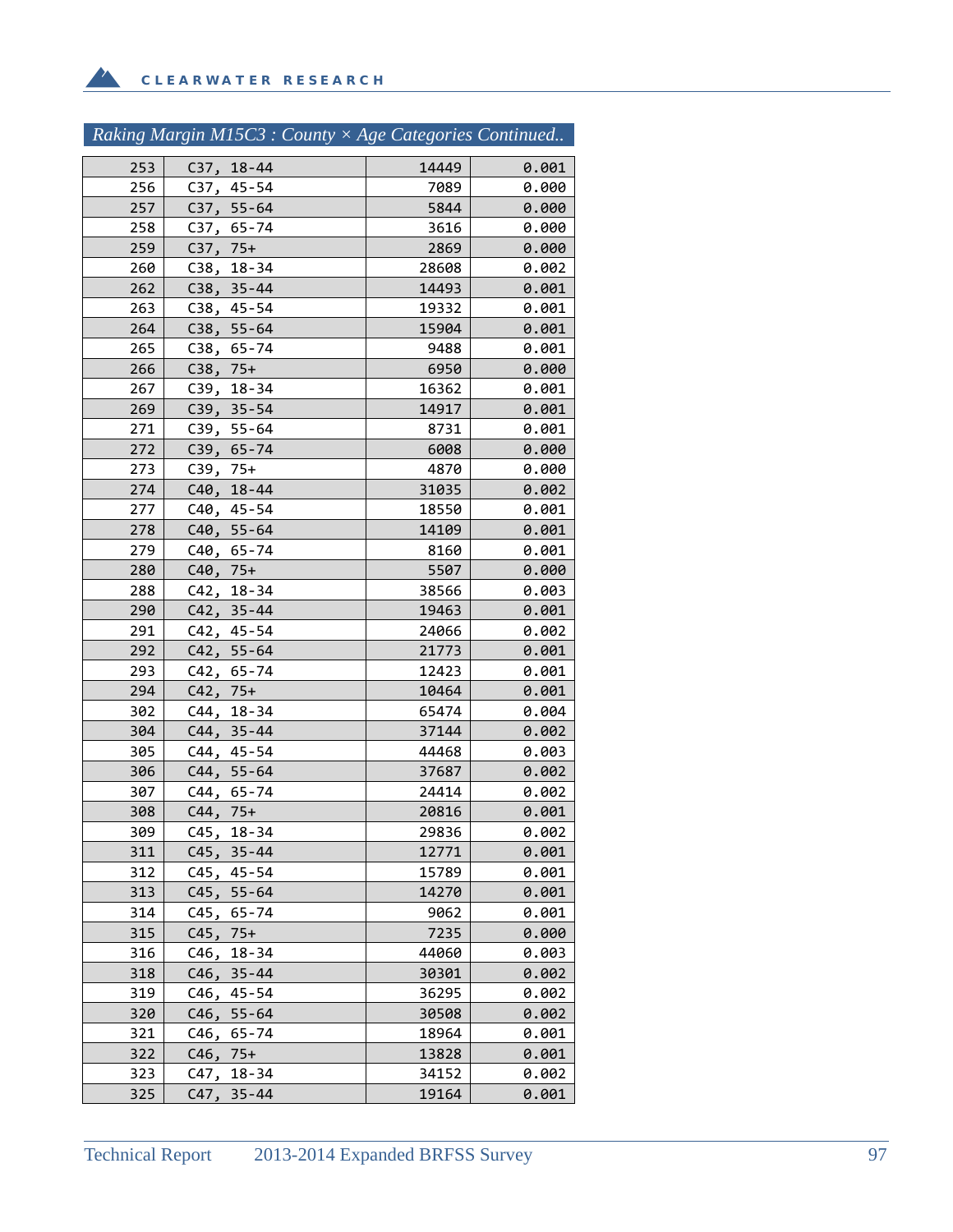Z.

|     | Raking Margin M15C3 : County × Age Categories Continued |        |       |
|-----|---------------------------------------------------------|--------|-------|
| 326 | C47, 45-54                                              | 23498  | 0.002 |
| 327 | $C47, 55-64$                                            | 20377  | 0.001 |
| 328 | C47, 65-74                                              | 11644  | 0.001 |
| 329 | $C47, 75+$                                              | 11828  | 0.001 |
| 330 | C48, 18-34                                              | 6774   | 0.000 |
| 332 | $C48, 35 - 44$                                          | 3646   | 0.000 |
| 333 | C48, 45-54                                              | 4886   | 0.000 |
| 334 | $C48, 55-64$                                            | 4951   | 0.000 |
| 335 | C48, 65-74                                              | 3249   | 0.000 |
| 336 | $C48, 75+$                                              | 2378   | 0.000 |
| 337 | C49, 18-44                                              | 5617   | 0.000 |
| 340 | C49, 45-54                                              | 2953   | 0.000 |
| 341 | C49, 55-64                                              | 2902   | 0.000 |
| 342 | C49, 65-74                                              | 1841   | 0.000 |
| 343 | $C49, 75+$                                              | 1477   | 0.000 |
| 344 | C50, 18-44                                              | 12013  | 0.001 |
| 347 | C50, 45-54                                              | 5289   | 0.000 |
| 348 | $C50, 55-64$                                            | 4969   | 0.000 |
| 349 | C50, 65-74                                              | 3198   | 0.000 |
| 350 | $C50, 75+$                                              | 2605   | 0.000 |
| 351 | C51, 18-34                                              | 19217  | 0.001 |
| 353 | $C51, 35 - 44$                                          | 11693  | 0.001 |
| 354 | $C51, 45-54$                                            | 15111  | 0.001 |
| 355 | $C51, 55-64$                                            | 14039  | 0.001 |
| 356 | C51, 65-74                                              | 9012   | 0.001 |
| 357 | $C51, 75+$                                              | 7558   | 0.000 |
| 358 | C52, 18-34                                              | 303173 | 0.020 |
| 360 | $C52, 35 - 44$                                          | 199828 | 0.013 |
| 361 | C52, 45-54                                              | 246636 | 0.016 |
| 362 | $C52, 55-64$                                            | 186890 | 0.012 |
| 363 | $C52, 65-74$                                            | 119718 | 0.008 |
| 364 | $C52, 75+$                                              | 97123  | 0.006 |
| 365 | C53,<br>$18 - 44$                                       | 24433  | 0.002 |
| 368 | C53,<br>$45 - 54$                                       | 12410  | 0.001 |
| 369 | C53,<br>$55 - 64$                                       | 11046  | 0.001 |
| 370 | C53,<br>$65 - 74$                                       | 7341   | 0.000 |
| 371 | $75+$<br>C53,                                           | 4783   | 0.000 |
| 372 | C54,<br>$18 - 44$                                       | 14965  | 0.001 |
| 375 | $C54, 45-54$                                            | 8517   | 0.001 |
| 376 | $C54, 55-64$                                            | 7146   | 0.000 |

379 C55, 18-34 20.000 C55

377 C54, 65-74 | 4648 0.000 378 C54, 75+<br>379 C55, 18-34 41553 0.003

381 C55, 35-44 10165 0.001 382 C55, 45-54 11468 0.001 383 C55, 55‐64 | 11547 0.001 384 C55, 65-74 | 6542 0.000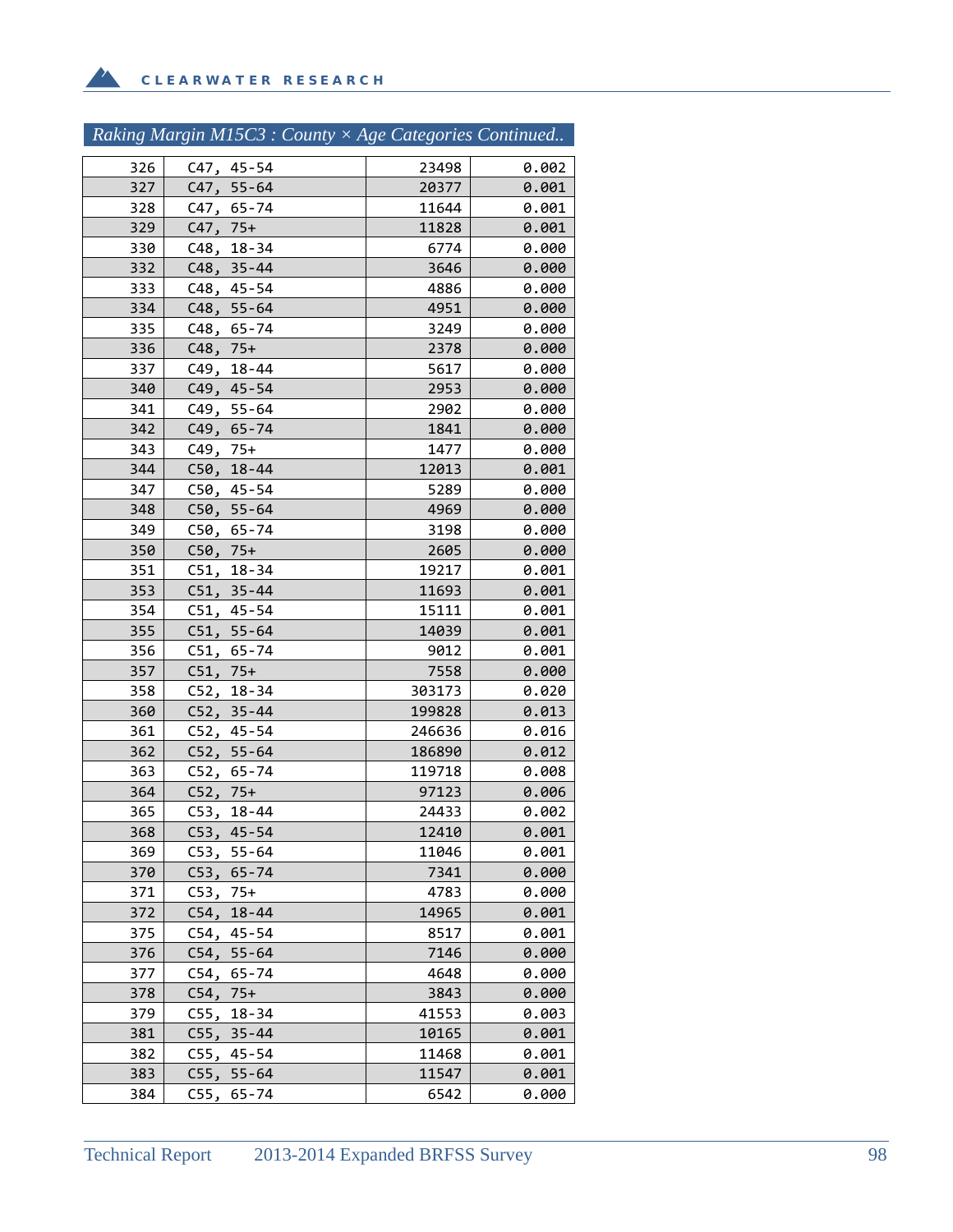**A** 

# *Raking Margin M15C3 : County × Age Categories Continued..*

| 385 | $C55, 75+$ |                |       | 5253     | 0.000 |
|-----|------------|----------------|-------|----------|-------|
| 386 |            | C56, 18-44     |       | 61579    | 0.004 |
| 389 |            | $C56, 45-54$   |       | 29485    | 0.002 |
| 390 |            | $C56, 55-64$   |       | 26471    | 0.002 |
| 391 |            | $C56, 65-74$   |       | 16353    | 0.001 |
| 392 | $C56, 75+$ |                |       | 13029    | 0.001 |
| 393 |            | $C57, 18-34$   |       | 12234    | 0.001 |
| 395 |            | $C57, 35-54$   |       | 18343    | 0.001 |
| 397 |            | $C57, 55-64$   |       | 10027    | 0.001 |
| 398 |            | C57, 65-74     |       | 6744     | 0.000 |
| 399 | $C57, 75+$ |                |       | 5325     | 0.000 |
| 400 |            | C58, 18-34     |       | 12837    | 0.001 |
| 402 |            | $C58, 35-44$   |       | 8169     | 0.001 |
| 403 |            | C58, 45-54     |       | 10007    | 0.001 |
| 404 |            | C58, 55-64     |       | 8853     | 0.001 |
| 405 |            | C58, 65-74     |       | 5747     | 0.000 |
| 406 | $C58, 75+$ |                |       | 4537     | 0.000 |
| 407 |            | C59, 18-34     |       | 17319    | 0.001 |
| 409 |            | $C59, 35-54$   |       | 26845    | 0.002 |
| 411 |            | $C59, 55-64$   |       | 13277    | 0.001 |
| 412 |            | C59, 65-74     |       | 8242     | 0.001 |
| 413 | $C59, 75+$ |                |       | 6132     | 0.000 |
| 414 |            | $C60, 18-24$   |       | 81948    | 0.005 |
| 415 |            | C60, 25-34     |       | 109612   | 0.007 |
| 416 |            | $C60, 35-44$   |       | 129400   | 0.008 |
| 417 |            | C60, 45-54     |       | 148751   | 0.010 |
| 418 |            | $C60, 55-64$   |       | 120711   | 0.008 |
| 419 |            | C60, 65-74     |       | 74385    | 0.005 |
| 420 | $C60, 75+$ |                |       | 71617    | 0.005 |
| 421 |            | $C61, 18-44$   |       | 14858    | 0.001 |
| 424 |            | C61, 45-54     |       | 6901     | 0.000 |
| 425 |            | $C61, 55-64$   |       | 5803     | 0.000 |
| 426 |            | $C61, 65 - 74$ |       | 3548     | 0.000 |
| 427 | $C61, 75+$ |                |       | 2535     | 0.000 |
| 428 | C62,       | 18-34          |       | 5360     | 0.000 |
| 430 | C62,       | $35 - 54$      |       | 5989     | 0.000 |
| 432 | C62,       | $55 - 64$      |       | 3633     | 0.000 |
| 433 | C62,       | 65-74          |       | 2488     | 0.000 |
| 434 | C62,       | $75+$          |       | 1925     | 0.000 |
| 435 | C63,       | $18 - 24$      |       | 848900   | 0.055 |
| 436 | C63,       | $25 - 34$      |       | 1451606  | 0.095 |
| 437 | C63,       | 35-44          |       | 1161767  | 0.076 |
| 438 | C63,       | $45 - 54$      |       | 1107920  | 0.072 |
| 439 | C63,       | $55 - 64$      |       | 936002   | 0.061 |
| 440 | C63,       | $65 - 74$      |       | 571891   | 0.037 |
| 441 | C63,       | 75+            |       | 473425   | 0.031 |
|     |            |                | Total | 15307107 | 1.000 |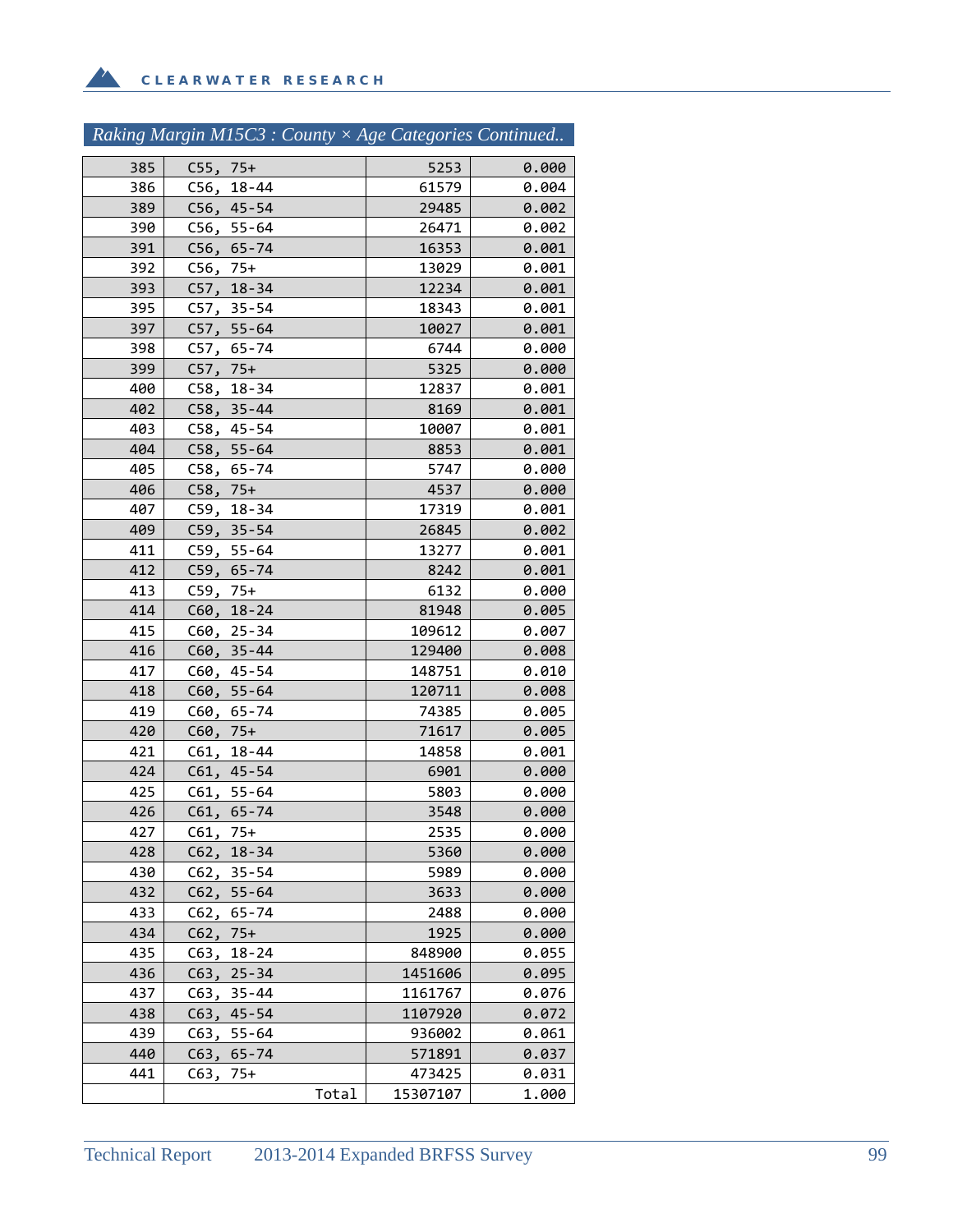# Raking Margin M16 : County  $\times$  Gender

**A** 

| Value          | Label                | Count           | Proportion     |
|----------------|----------------------|-----------------|----------------|
| 1              | C01,<br>M            | 117698          | 0.008          |
| $\overline{2}$ | $C01$ ,<br>F         | 129167          | 0.008          |
| 3              | C02, M               | 19224           | 0.001          |
| 4              | C02, F               | 18978           | 0.001          |
| 7              | C04,<br>M            | 77086           | 0.005          |
| 8              | C04, F               | 82019           | 0.005          |
| 9              | C05,<br>M            | 29976           | 0.002          |
| 10             | $C05$ ,<br>F         | 31279           | 0.002          |
| 11             | C06,<br>M            | 32081           | 0.002          |
| 12             | C06, F               | 30791           | 0.002          |
| 13             | C07, M               | 51453           | 0.003          |
| 14             | C07, F               | 53738           | 0.004          |
| 15             | C08,<br>M            | 34237           | 0.002          |
| 16             | C08,<br>F            | 35080           | 0.002          |
| 17             | C09,<br>M            | 19336           | 0.001          |
| 18             | C09, F               | 19709           | 0.001          |
| 19             | C10, M               | 34084           | 0.002          |
| 20             | C10, F               | 32308           | 0.002          |
| 21             | C11, M               | 24937           | 0.002          |
| 22             | C11, F               | 25400           | 0.002          |
| 23             | C12,<br>M            | 19076           | 0.001          |
| 24             | C12, F               | 20434           | 0.001          |
| 25             | C13, M               | 19123           | 0.001          |
| 26<br>27       | C13, F<br>C14,<br>M  | 19134<br>115589 | 0.001<br>0.008 |
| 28             | C14, F               | 118544          | 0.008          |
| 29             | C15,<br>М            | 345807          | 0.023          |
| 30             | C15, F               | 380309          | 0.025          |
| 31             | C16, M               | 16538           | 0.001          |
| 32             | C16, F               | 15272           | 0.001          |
| 33             | C17, M               | 23170           | 0.002          |
| 34             | C17, F               | 18270           | 0.001          |
| 35             | C18,<br>М            | 21152           | 0.001          |
| 36             | $C18$ , F            | 22016           | 0.001          |
| 37             | C19,<br>М            | 23362           | 0.002          |
| 38             | C19, F               | 23850           | 0.002          |
| 39             | C20,<br>М            | 20868           | 0.001          |
| 40             | C20,<br>F            | 18880           | 0.001          |
| 41             | C21,<br>М            | 2024            | 0.000          |
| 42             | C21,<br>F            | 2014            | 0.000          |
| 43             | C22,<br>M            | 24686           | 0.002          |
| 44             | C22, F               | 26042           | 0.002          |
| 45             | C <sub>23</sub><br>М | 47098           | 0.003          |
| 46             | C23,<br>F            | 43254           | 0.003          |
| 49             | C25,<br>М            | 10484           | 0.001          |
| 50             | C25,<br>F            | 10259           | 0.001          |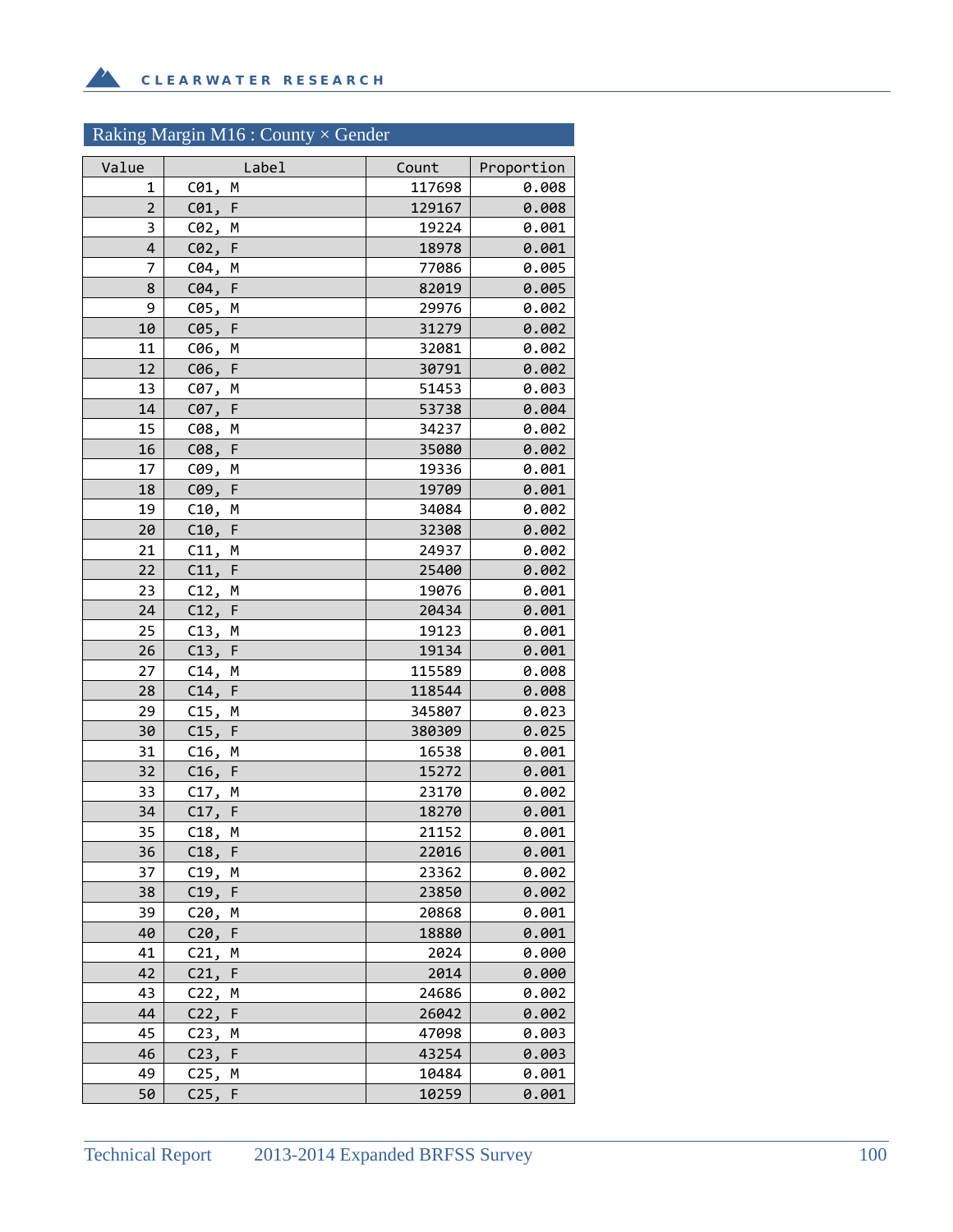# *Raking Margin M16 : County × Gender Continued…*

| 51  | C26, M              | 26124  | 0.002 |
|-----|---------------------|--------|-------|
| 52  | C26, F              | 26187  | 0.002 |
| 53  | C27, M              | 27879  | 0.002 |
| 54  | C27,<br>F           | 29476  | 0.002 |
| 55  | C28, M              | 277767 | 0.018 |
| 56  | C28, F              | 306729 | 0.020 |
| 57  | C29,<br>M           | 18610  | 0.001 |
| 58  | C29, F              | 19933  | 0.001 |
| 59  | C30, M              | 498369 | 0.033 |
| 60  | C30,<br>F           | 547497 | 0.036 |
| 63  | C32, M              | 81724  | 0.005 |
| 64  | C32, F              | 88664  | 0.006 |
| 65  | C33, M              | 90719  | 0.006 |
| 66  | C33, F              | 92951  | 0.006 |
| 67  | C34, M              | 172428 | 0.011 |
| 68  | C34,<br>F           | 190730 | 0.012 |
| 69  | C35,<br>M           | 41154  | 0.003 |
| 70  | C35, F              | 44034  | 0.003 |
| 71  | C36, M              | 136874 | 0.009 |
| 72  | C36, F              | 139255 | 0.009 |
| 73  | C37, M              | 16694  | 0.001 |
| 74  | C37, F              | 17173  | 0.001 |
| 75  | C38,<br>M           | 47000  | 0.003 |
| 76  | C38, F              | 47775  | 0.003 |
| 77  | C39, M              | 24417  | 0.002 |
| 78  | C39, F              | 26471  | 0.002 |
| 79  | C40,<br>M           | 38204  | 0.002 |
| 80  | $\mathsf F$<br>C40, | 39157  | 0.003 |
| 83  | C42,<br>м           | 62060  | 0.004 |
| 84  | C42, F              | 64695  | 0.004 |
| 87  | C44, M              | 110807 | 0.007 |
| 88  | C44, F              | 119196 | 0.008 |
| 89  | C45,<br>M           | 45253  | 0.003 |
| 90  | C45, F              | 43710  | 0.003 |
| 91  | C46,<br>M           | 84847  | 0.006 |
| 92  | C46,<br>F           | 89109  | 0.006 |
| 93  | C47,<br>М           | 57568  | 0.004 |
| 94  | $\mathsf F$<br>C47, | 63095  | 0.004 |
| 95  | C48,<br>М           | 12888  | 0.001 |
| 96  | C48,<br>F           | 12996  | 0.001 |
| 97  | C49,<br>м           | 7360   | 0.000 |
| 98  | C49,<br>F           | 7430   | 0.000 |
| 99  | C50,<br>М           | 14810  | 0.001 |
| 100 | C50, F              | 13264  | 0.001 |
| 101 | C51,<br>Μ           | 37793  | 0.002 |
| 102 | C51,<br>F           | 38837  | 0.003 |
| 103 | C52,<br>М           | 560671 | 0.037 |
|     |                     |        |       |